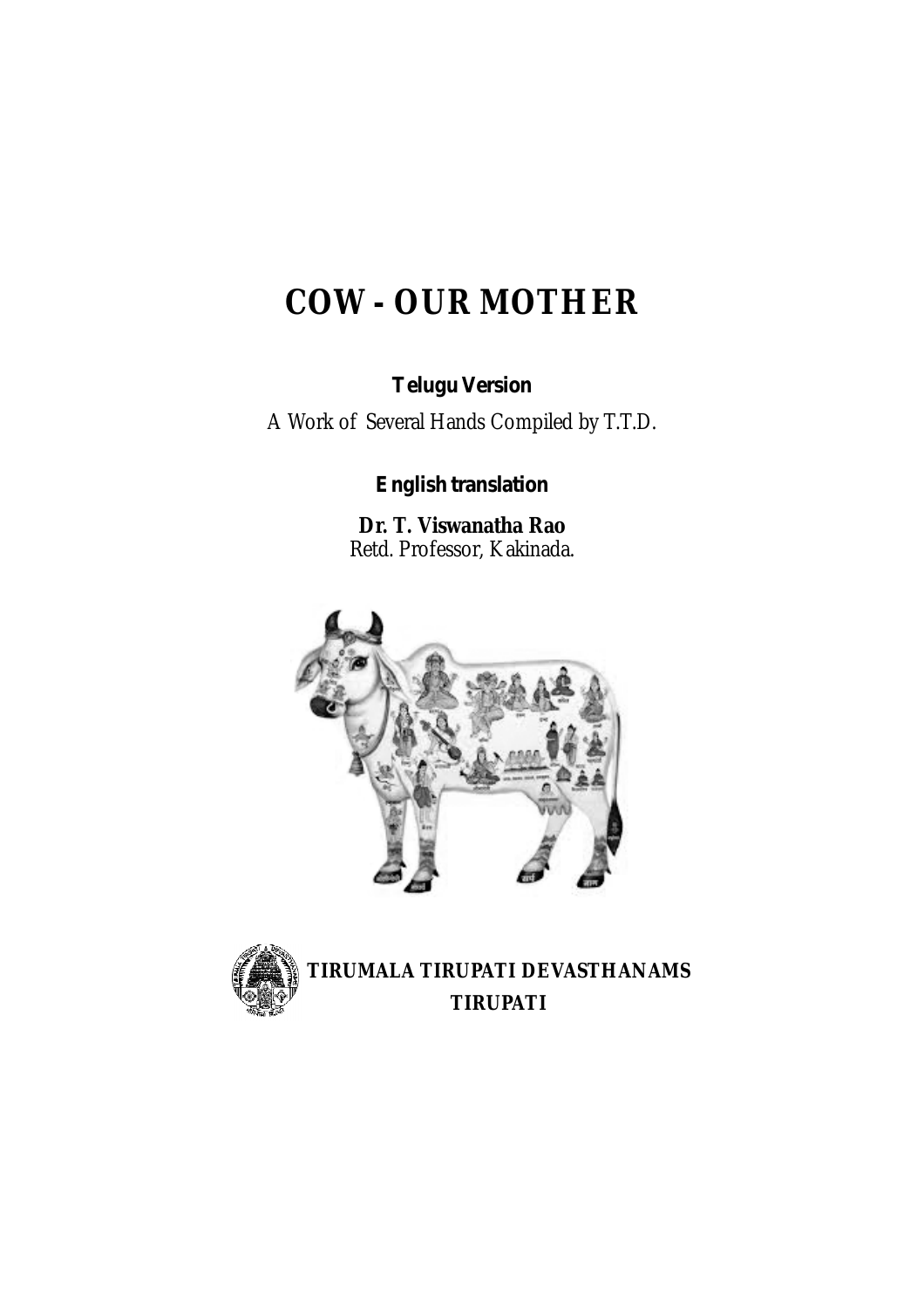## **COW - OUR MOTHER**

*English Translation* **Dr. T. Viswanatha Rao**

*Editor-in-Chief* **Prof. Ravva Sri Hari**

T.T.D. Religious Publications Series No.1061 © All Rights Reserved

*First Edition : 2014*

Copies :

Price :

*Published by* **M.G. GOPAL,** I.A.S., Executive Officer, Tirumala Tirupati Devasthanams, Tirupati - 517 507

*D.T.P:* Office of the Editor-in-Chief T.T.D, Tirupati.

*Printed at :* Tirumala Tirupati Devasthanams Press, Tirupati - 517 507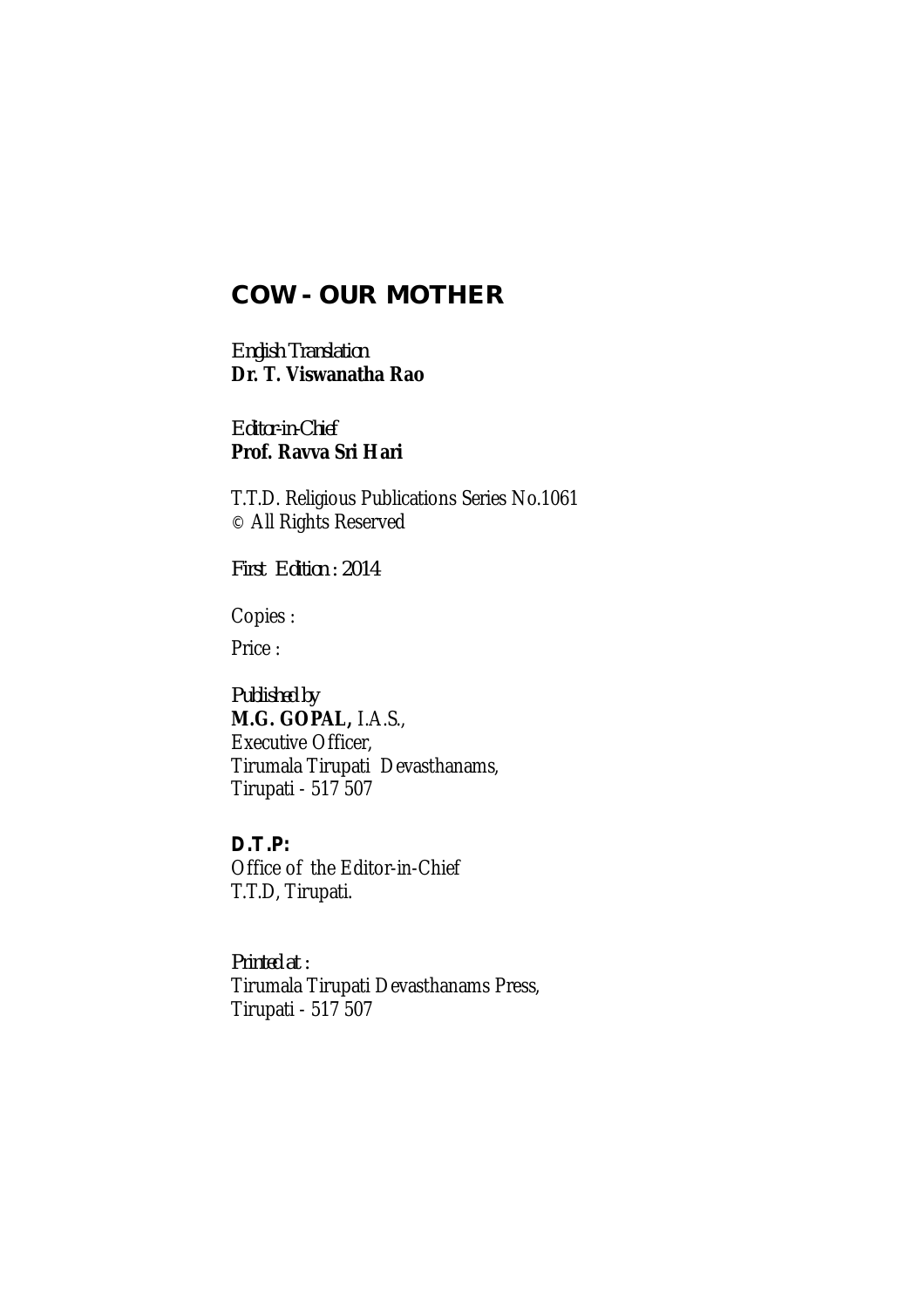## **FOREWORD**

Cow is treated as mother in India as it bestows lifemilk to the public and inevitable aid in essential agricultural operations. Apart from that cow is a pious symbol of great Indian religious culture that has gained universal fame.

TTD has taken up this work with pride to bring out various aspects on cow that draw our attention for study, utility and respect for revival of ancient fervour. Several facets which are specified in this as topics are : 'The Cow as Worshippable Mother', 'The Cow in the Vedas', 'Cows of Indian Origin', 'Movements for Protection of Cow', 'The Fruits of donating a Cow', 'Gopadmavrata', 'Gomati Vidya', 'Panchagavya Specialities', 'Cow Dung, Cow Urine - Economics and Medicines' and the like. The descriptions are vivid and valid.

Material is collected from several resources such as "Panchagavya Ayurveda Chikitsa" published by Govigyan Anusandhana Kendram, Devalapar Nagapur; Aavu-Aarogyam compiled by Dr. N.Ganga Satyam Raju for Viswamangala gogram yatra, A.P and "Gorakshana Enduku? Ela?" compiled by Manjira for Viswa mangala gograma yatra, A.P, Hyderabad, all in Telugu. We thank Sri Yadagiri Rao, Kshetra Goraksha Pramukh V.H.P for,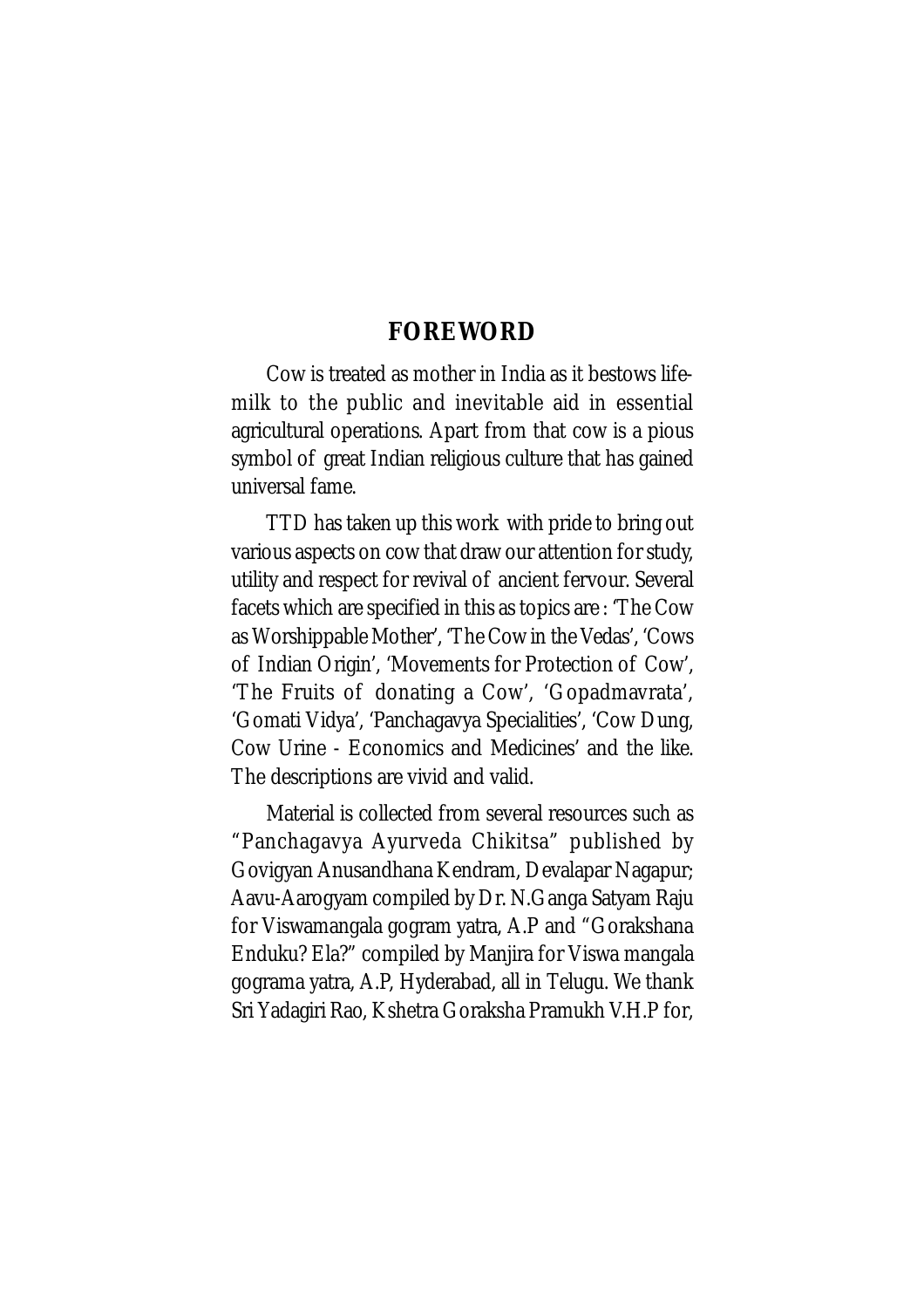permitting us to use the matter in the books published by Viswamangala Gograma Yatra, Andhra Pradesh. And on behalf of the Devasthanams we express our gratitude to the said publishers and anthologists. The English Translation is well spelled out into readable English by Dr.T.Viswanadha Rao, Retired Professor, Kakinada.

I hope that English readers would very well appreciate this sweet task.

> **Executive Officer** Tirumala Tir<u>u</u>pati Devasthanams Tirupati

Tirupati Date:

iv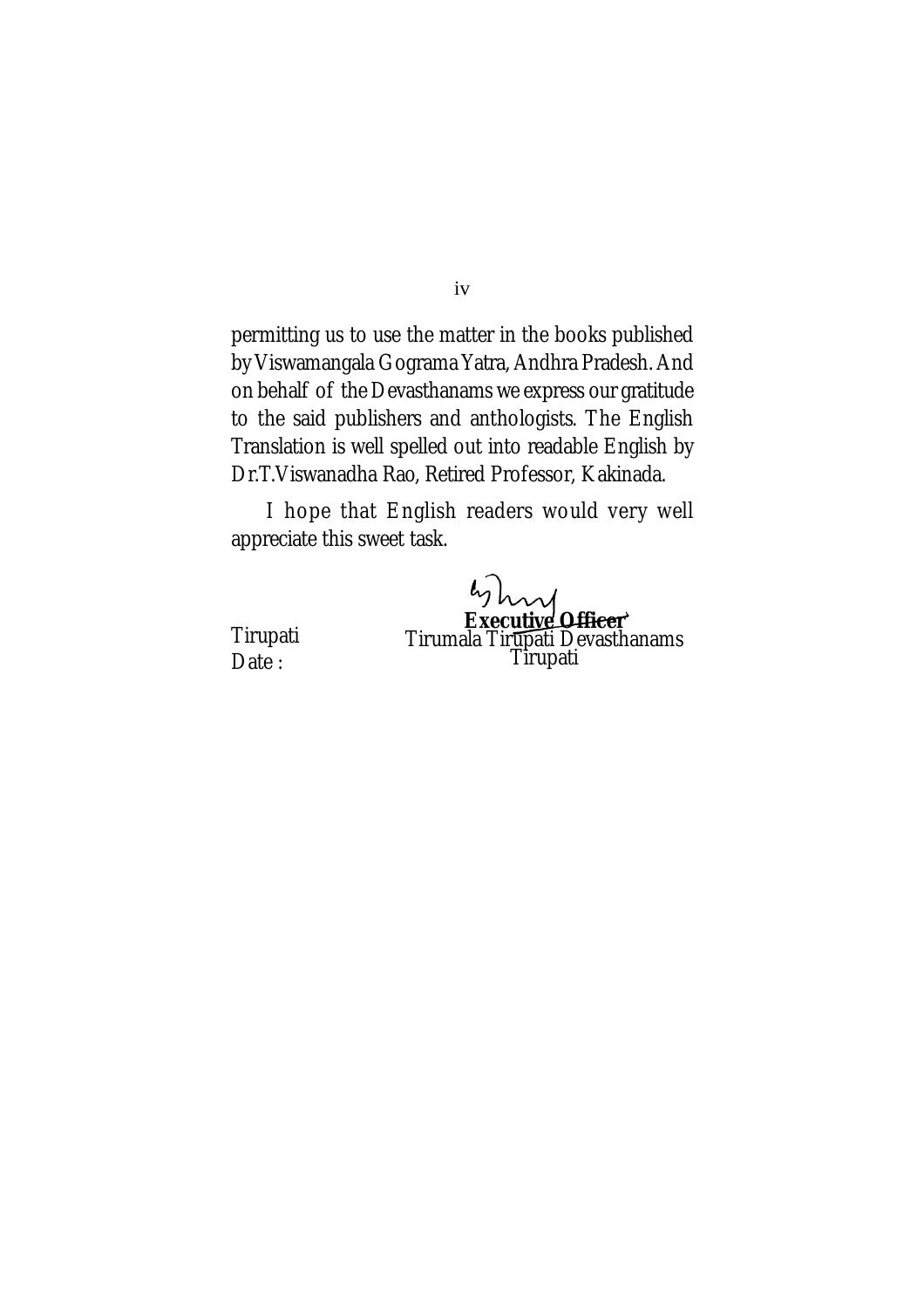## **ONE MOMENT PLEASE**

The young Ganapathi and Kumara Swamy proposed a sportive bet as to who would come first in a race to go around the universe. Kumara Swamy who gathered all his strength, ran till he was exhausted and returned only to notice a smiling Ganapathi sitting in the lap of mother Parvathi, quietly. The reason -Vinayaka who knew the secret of triumph, circumambulated thrice, his parents Shiva and Parvathi, the very embodiment of the universe and won the bet quite early.

This, it is true, is only a story in an epic, but does it not hold a mirror to to the present state of Indians? To make the country prosperous there have been innumerable plans, constructions, massive expenditure. As if these were not enough, lakhs of crores of rupees are borrowed from abroad. But God has made good arrangements for us and for our living even before we were created. God sent the cow-mother before creating us. Thanks to her mercy and benevolence, our country prospered grandly in the past. The Vedas, Puranas and all the sastras sang her glory with one voice. The cowmother has been accepted as a visible form of the divine.

Today's society ignores the cow-mother who showers wealth and prosperity. Govenments do not bother. The greedy indulge in cow slaughter as a political game. Rivers of blood of the cow-mother flow in a glorious country where once rivers of milk flowed. She takes pity on the ignorance and folly of her own people who mock at her. Still, the mother is not angry.

v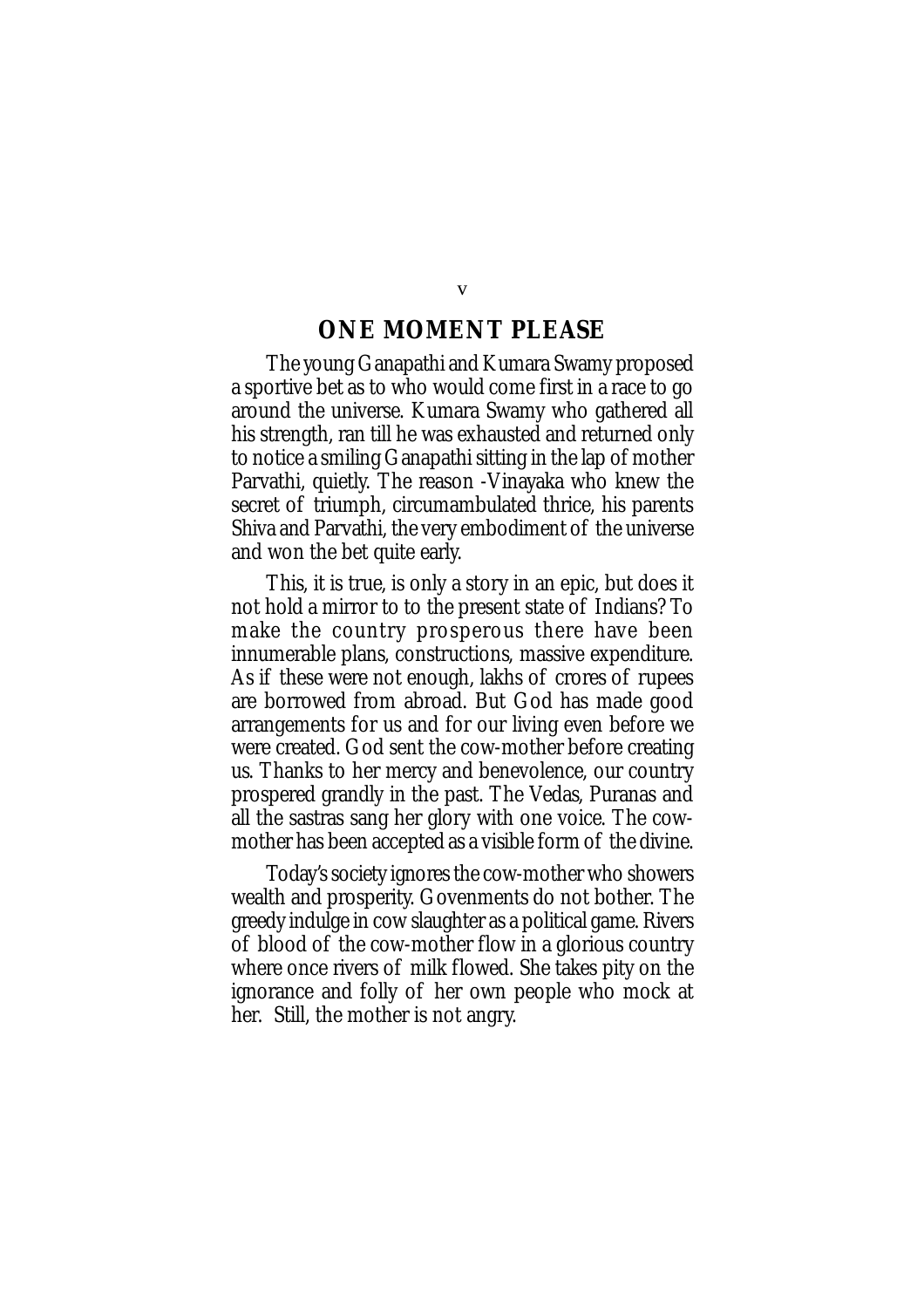## **ACNOWLEDGEMENTS**

I have immense pleasure in being associated with the translation of a work on the cow by several hands and compiled by the T.T.D. The importance of such a work can hardly be exaggerated. Its undeniable contemporary relevance needs no advertisement.

I am grateful to the authorities of the T.T.D. for choosing me to translate this work. I cordially thank Sri M.G.Gopal, the Executive Officer and Prof. R.Srihari, the Editor-in-Chief of the T.T.D. Publications.

I have to remember the affectionate encouragement of my spouse Rajyalakshmi and my children Karthik and Kalpana who have always been a source of strength to me by constantly and unswervingly promoting all of my academic endeavours.

I take leave with salutations to the feet of the Lord.

vi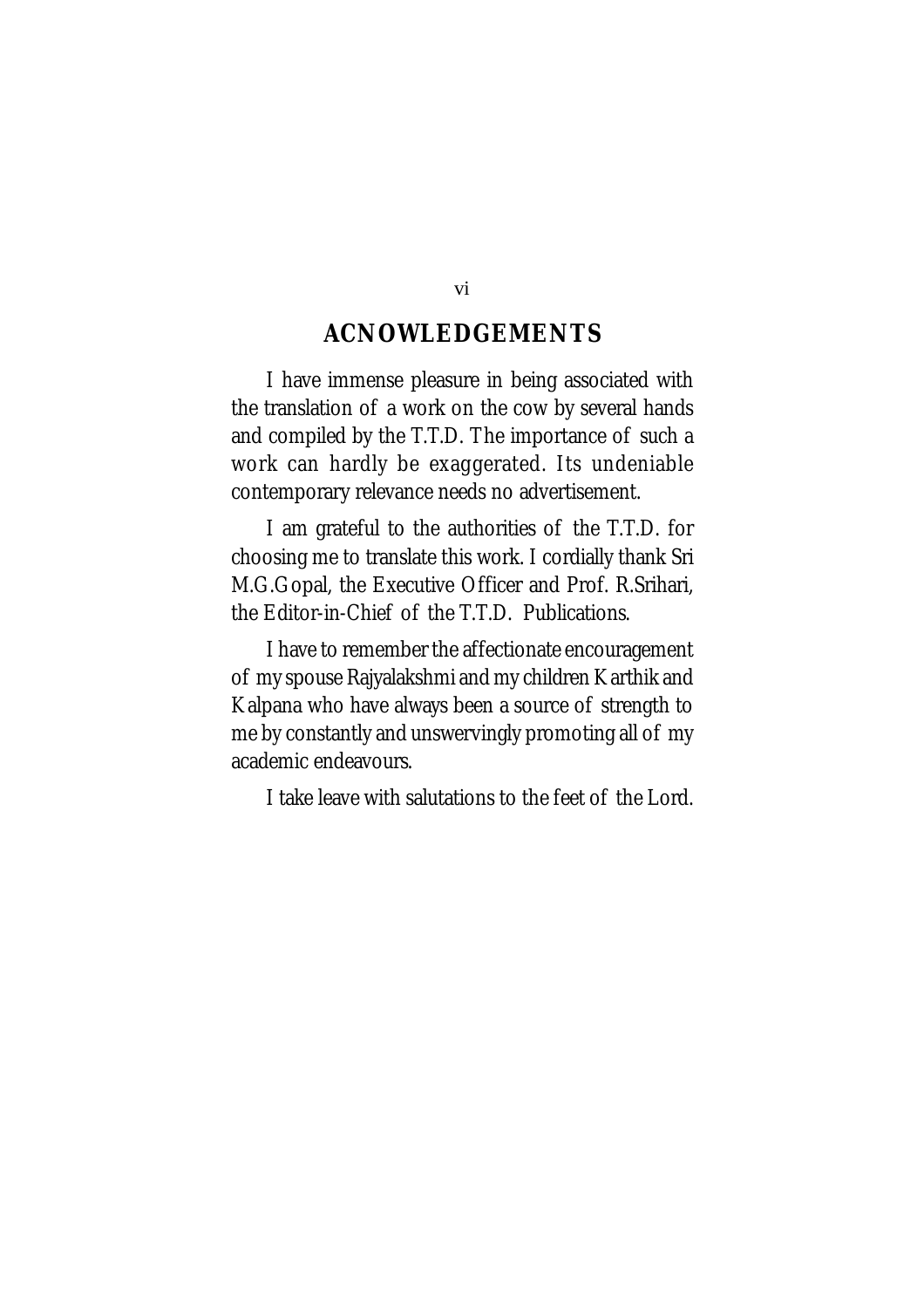## **INDEX**

| $\mathbf{1}$ . | The Cow is the centre of our attention,<br>our mother           | 1  |
|----------------|-----------------------------------------------------------------|----|
| 2.             | The Cow in the Vedas                                            | 4  |
| 3.             | Service to the Cow                                              | 16 |
| 4.             | The Fruits of service to a Cow                                  | 18 |
| 5.             | Centres for service to the Cow in our County                    | 19 |
| 6.             | The Indian Cow                                                  | 20 |
| 7.             | Cows of Indian Origin                                           | 25 |
| 8.             | Cattle are the Life of Indian Agriculture                       | 29 |
| 9.             | Cow: A Moving Powerhouse                                        | 36 |
| 10.            | The Cow and the Environment                                     | 41 |
| 11.            | Movements to protecting the Cow                                 | 47 |
|                | 12. The Cow in Independence Movement                            | 48 |
| 13.            | Movements for the Protection of the cow in<br>Independent India | 55 |
|                | 14. What Government should do to Protect the Cow                | 58 |
|                | 15. What we can do to Protect the Cow                           | 59 |
|                | 16. The benefit of giving a cow in Charity                      | 61 |
| 17.            | The benefit of Circumambulating the cow                         | 62 |
|                | 18. There is no absolution for Cow slaughter                    | 62 |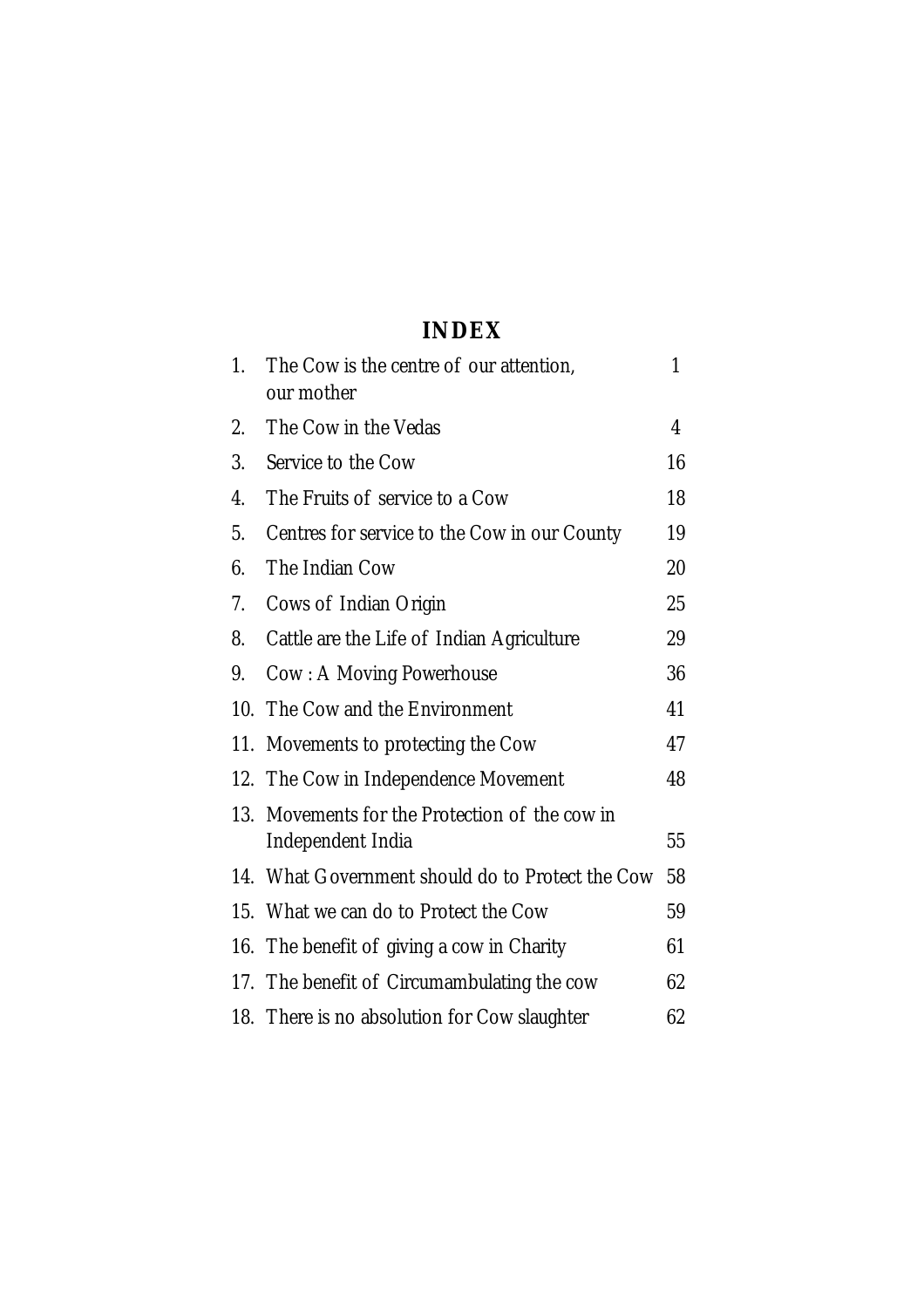|     | 19. Gopadmavrata                                                                                 | 63  |  |
|-----|--------------------------------------------------------------------------------------------------|-----|--|
|     | 20. Countering secret envy of the people                                                         | 64  |  |
|     | 21. Opinions of some Foreigners                                                                  | 65  |  |
|     | 22. A Temple for the Cow                                                                         | 66  |  |
|     | 23. Godhulika Lagna                                                                              | 67  |  |
| 24. | <b>Biogas</b>                                                                                    | 67  |  |
|     | 25. Gomathi Vidya                                                                                | 68  |  |
|     | 26. Some Laws                                                                                    | 71  |  |
|     | 27. How to Perform Service to the Cow                                                            | 72  |  |
|     | 28. Panchagavyas: Some Specialties                                                               | 75  |  |
|     | 29. Some Medicines made of Panchagavyas and<br>their Qualities - Cow's milk (Goksheera)          | 89  |  |
|     | 30. Cow's Urine, Cowdung and Economics                                                           | 111 |  |
|     | 31. The making of Medicines and consumables with<br>Cow's dung, Cow's Urine and Cow's Buttermilk | 119 |  |
|     | 32. Cow-based Medicines                                                                          | 125 |  |
|     | 33. The uses of Cow's Urine in Preventing and<br>Curing Diseases - a Doctor's Report             | 129 |  |
|     | 35. The Cow Says                                                                                 | 135 |  |

viii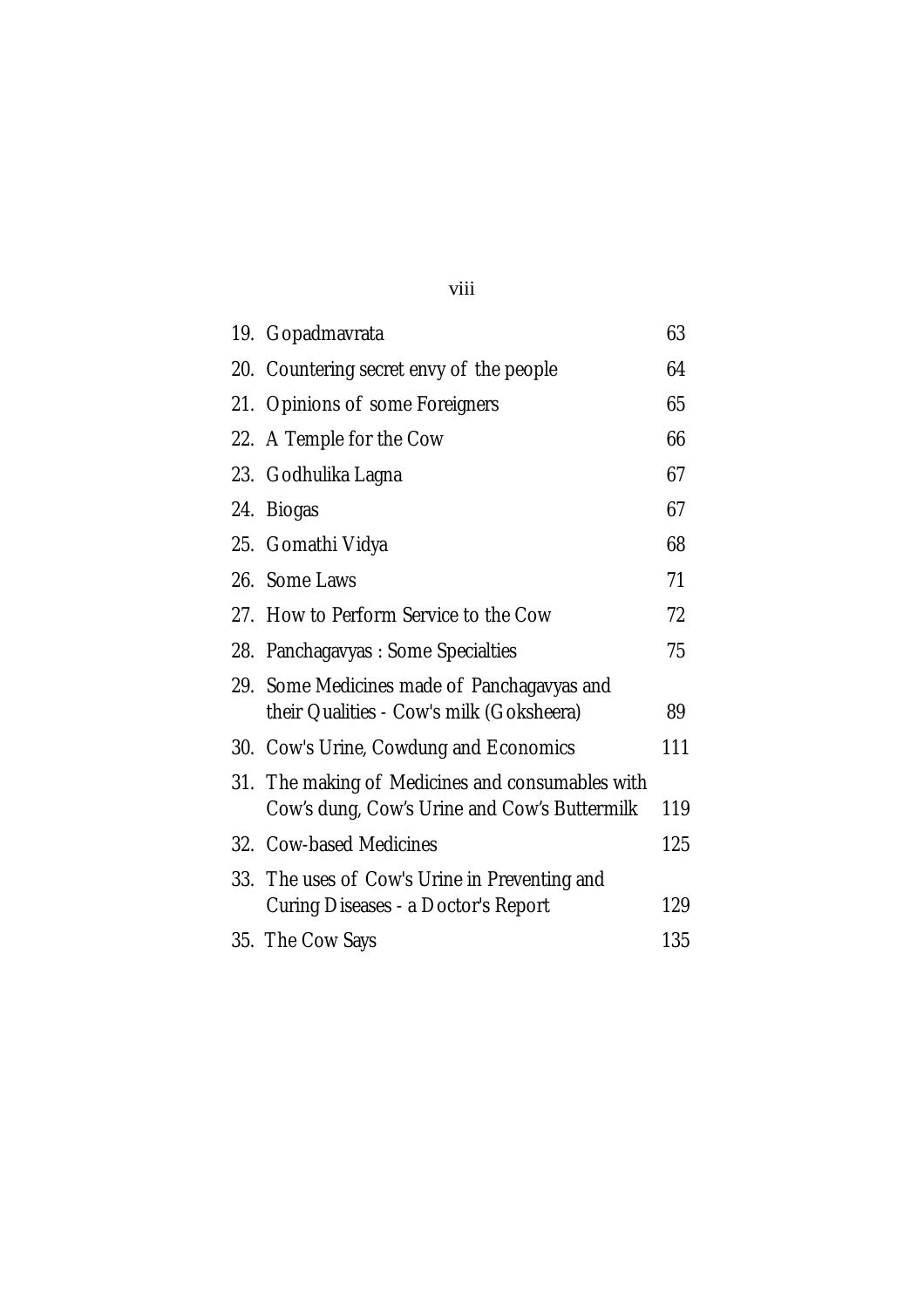## **COW - OUR MOTHER**

While we live in an age dominated by economic concerns, issues based on geography, caste, language, politics and society are also very significant in strengthening the country. Not only that. Religious and cultural unity gains even a greater degree of importance. In this monograph, it would be appropriate to examine, though briefly, the religious and cultural values of the cow, while elaborating the efficacy of the cow from a financial point of view. Though the modern man spends a utilitarian life, at one stage or the other in his life, at the outset, the middle or the end, there is a possibility that he might respond to the effect of religion and culture.

## **THE COW IS THE CENTRE OF OUR ATTENTION, OUR MOTHER**

During the Vedic age, truth and wisdom were the two fundamental concepts of Dharma. Devotion to the cow is but a part of attaining these. Maharshi Bharadwaja has this to say about the Gosukta in Rigveda:

*Cows are our wealth. To me, cows are like Indra and other gods. The cow is the first gulp of Somarasa. I love with all my heart and mind, the cow, Indra's representative.*

The literal and spiritual meanings of the cow are contained together in the mantra. In literature of the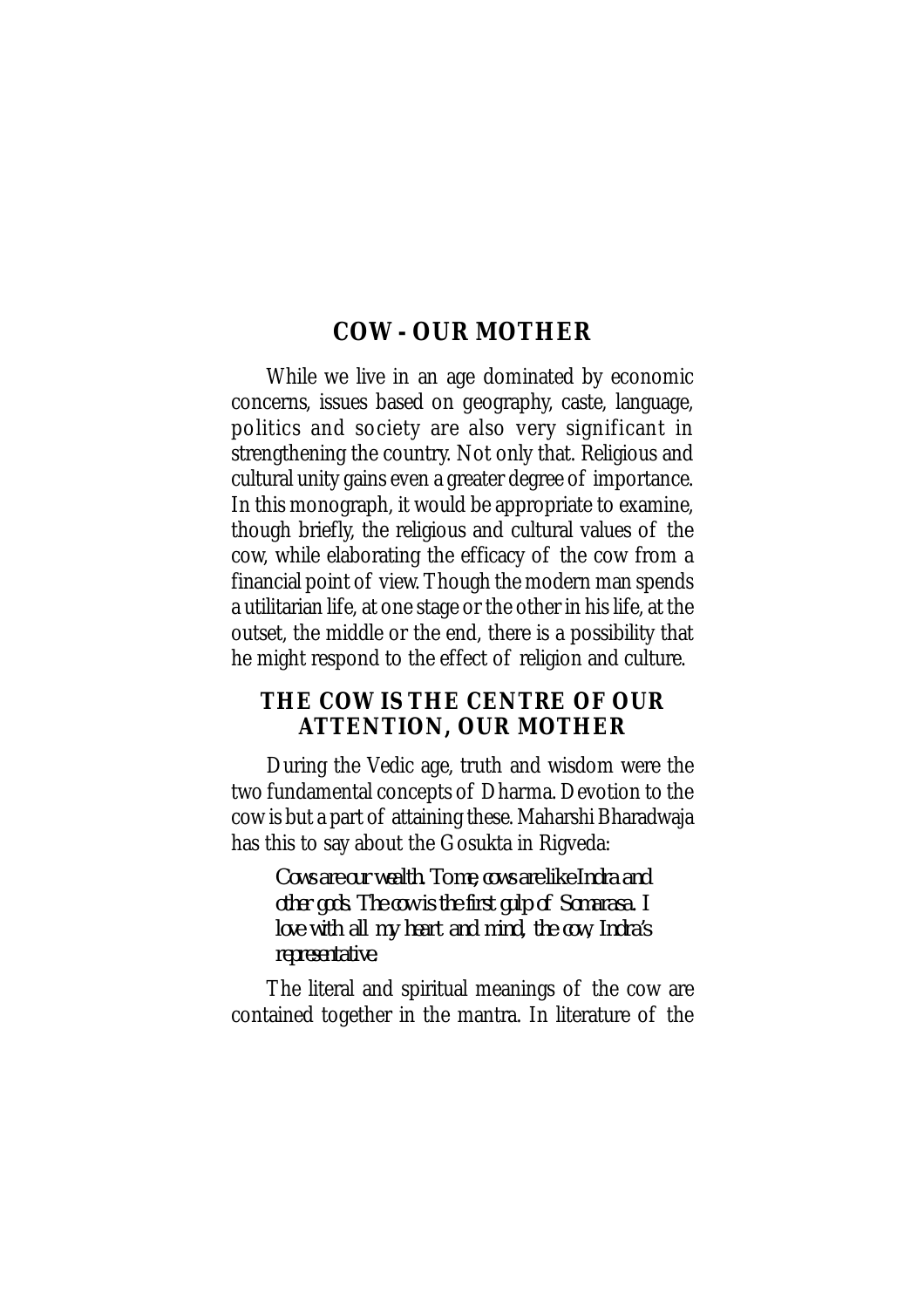later day, the puranas, the smritis, and the dharmasastras, devotion to the cow has been explicitly demonstrated. Killing a cow was seen as a great sin. In the first mantra of Gosukta in Atharvaveda, it is said, "mata Rudranam, duhitha Vasunam swasadityanam amrutasya nabhih ma vadhista" meaning "The cow is the mother of Rudras, the daughter of Vasus, sister to Adityas, the navel of amrita!... don't kill the cow". Elsewhere in the same sukta, it is said, 'dhenuh sadanam rayeenam' meaning "the cow is a repository of all kinds of wealth and prosperity". In other words, the cow is like a mother to all worldly products.

In ancient literature of India, in the Astadhyayi of Panini, land for the cows to move about was mentioned along with agricultural land. During Panini's time, i.e., from 2800 B.C. cattle used to be the measure of estimating the prosperity of any nation. During the age of Smritis, panchagavya was very much in vogue. It was deemed to be a holy prasada. The devotion of king Dilipa of the Raghu dynasty to the cow is well known to the world. Like a shadow he used to follow the cow on foot. Nandini tells the truth about herself, "If I am pleased, I will fulfil all desires besides giving milk". The life history of Gopalakrishna made an indelible impact on Indian values. In Sikh, Jain and Buddhist works, mercy and nonviolence to all living creation, have been advocated.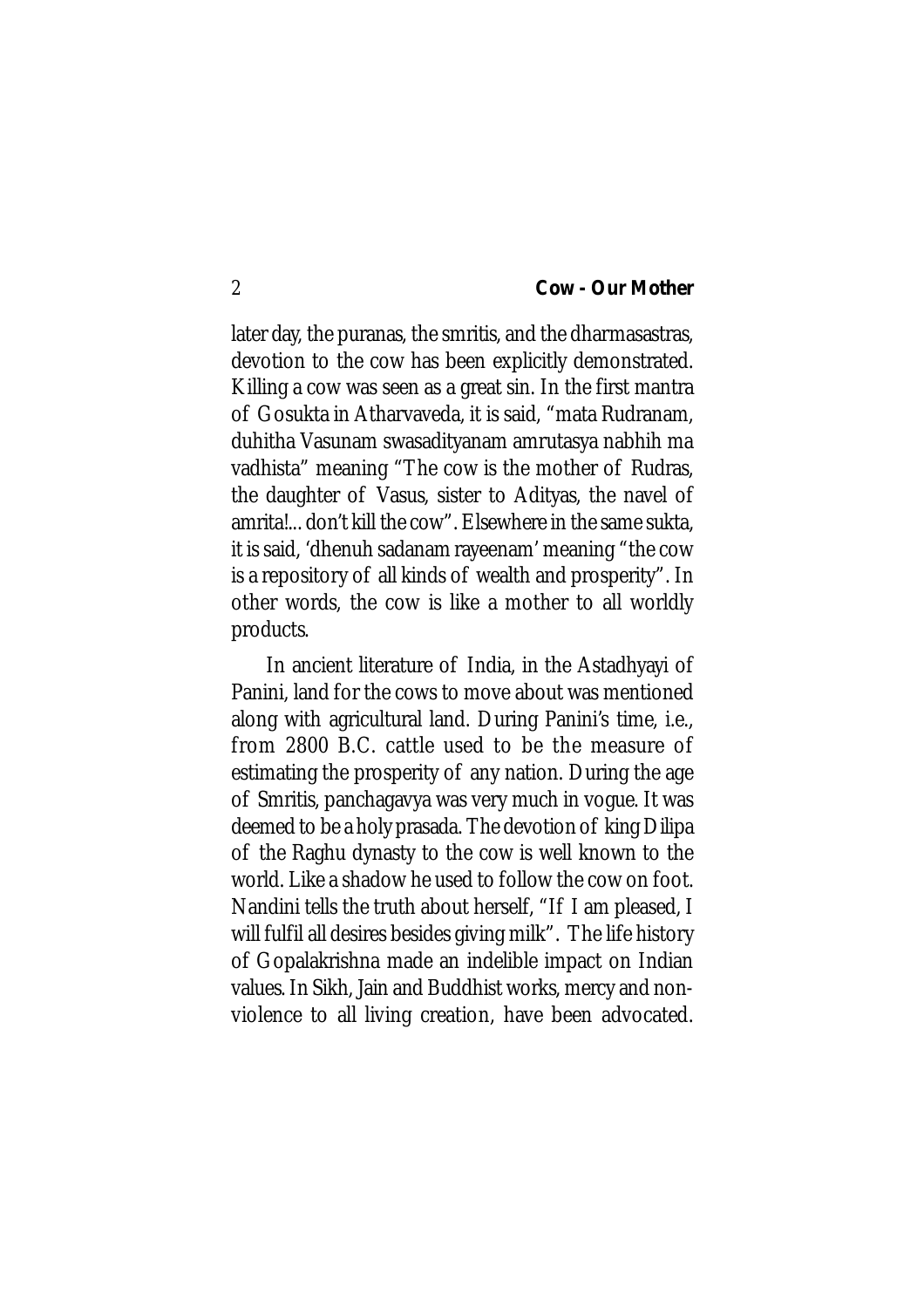Rishabhadeva is no other than Adinatha, the parabrahman. On the coins obtained from Indus valley and Harappa, we find the image of Rishabha. The Samaveda says "sada gavah suchayo viswadhayasah" meaning, "The cows are very holy and propagators of bliss to all the people".

As a rider to goraksha in Atharvaveda, the cow has been described in Skandapurana as 'sarvateerthamayee'. Anointing the forehead with cowdust relieves one of all sins and transgressions. The cow is vatsala as it loves its calf with all its heart. For the European communities who believe in the survival of the fittest and the right to live of the mighty, the concept of 'sarve janah sukhino bhavanthu' (all must live happily, in good health, and good cheer) would be beyond their comprehension.

The cow is bound with the civilization, culture and national life of India. The cultural, economic and political perspectives on the cow are all connected with agriculture, the important profession of Indians. The basic concept that the Indian culture upholds is "ekam sat viprah bahudha vadanti" - "the truth is one though the wise ones give it many names". As it has been the prime objective, nonviolence has been regarded as the basic belief of coexistence acceptable to all. The worship of the cow has been an age-old practice in helping the Indians in their self-realisation. The cow is a symbol of traditional Indian society. While it is rooted in non-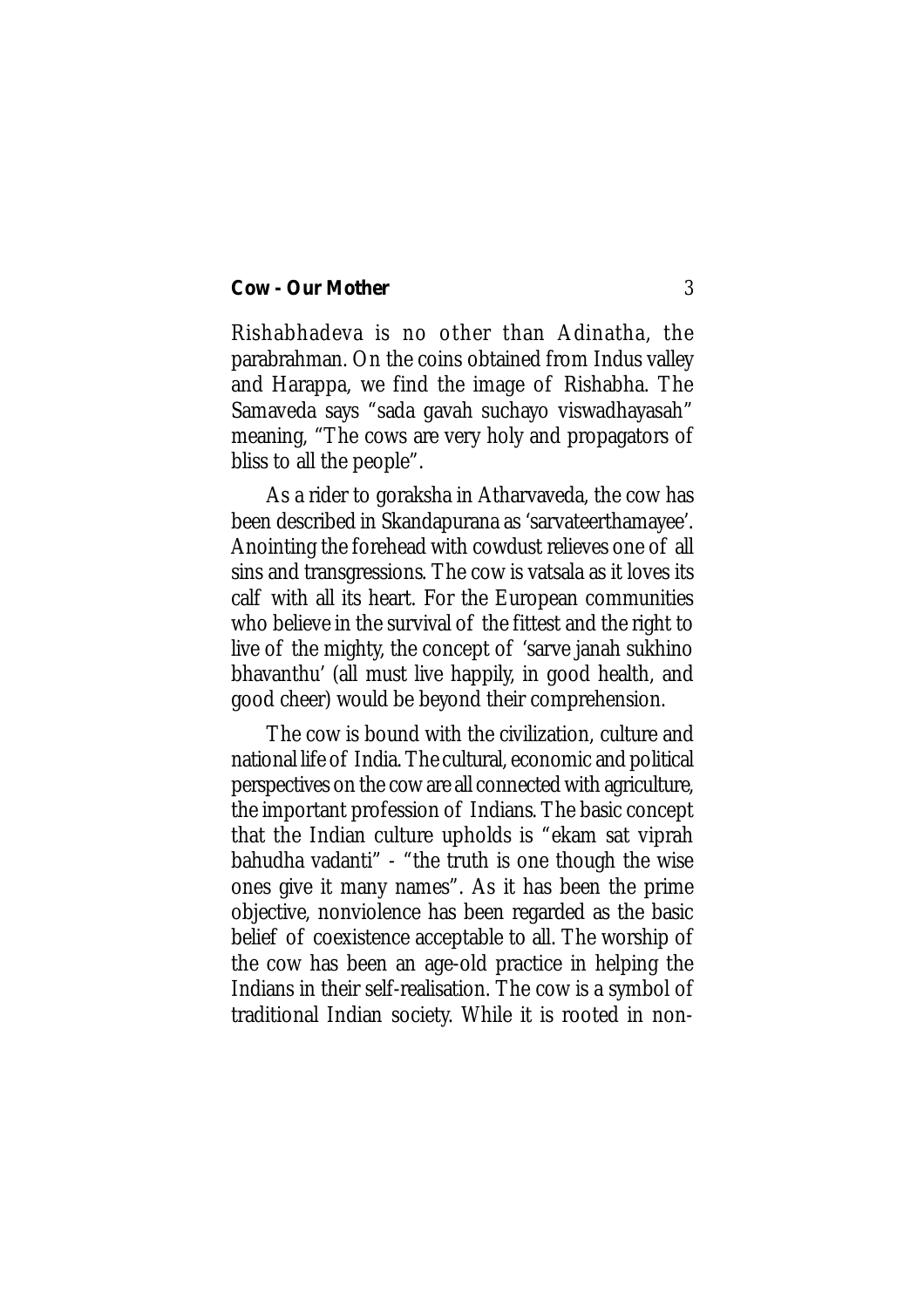violence and self education, it also provides inspiration to the people as a whole for propagation of ancient Indian culture. So the Yajurveda says, "goh matra na vidyate", meaning there is no limit to the benefits conferred on us by the cow. Thus the cow helps us immensely.

Viewed from a religious and cultural point of view, the cow from time immemorial has been very dear to the Indian society as a centre of attention and worthy of worship. To a culture like ours for which non-violence is a significant trait, the cow manifests itself as the centripetal pivot. Besides, it will be realized that the cow stood as the backbone of our socio-economic life. We have recognized the service of the cow and protection of the cow as a part of our inextricable social aspirations.

## **THE COW IN THE VEDAS**

#### **Rigveda**

The cow's milk, curds, ghee, urine and dung are called panchagavyas. They are not only nutrients but are also excellent medicines that work miraculously, ambrosialike- "Amritasya nabhih".

### **Yajurveda**

"Gosamana na vidyate'-the cow is the only one among the living creatures of the world to be useful from beginning to the end.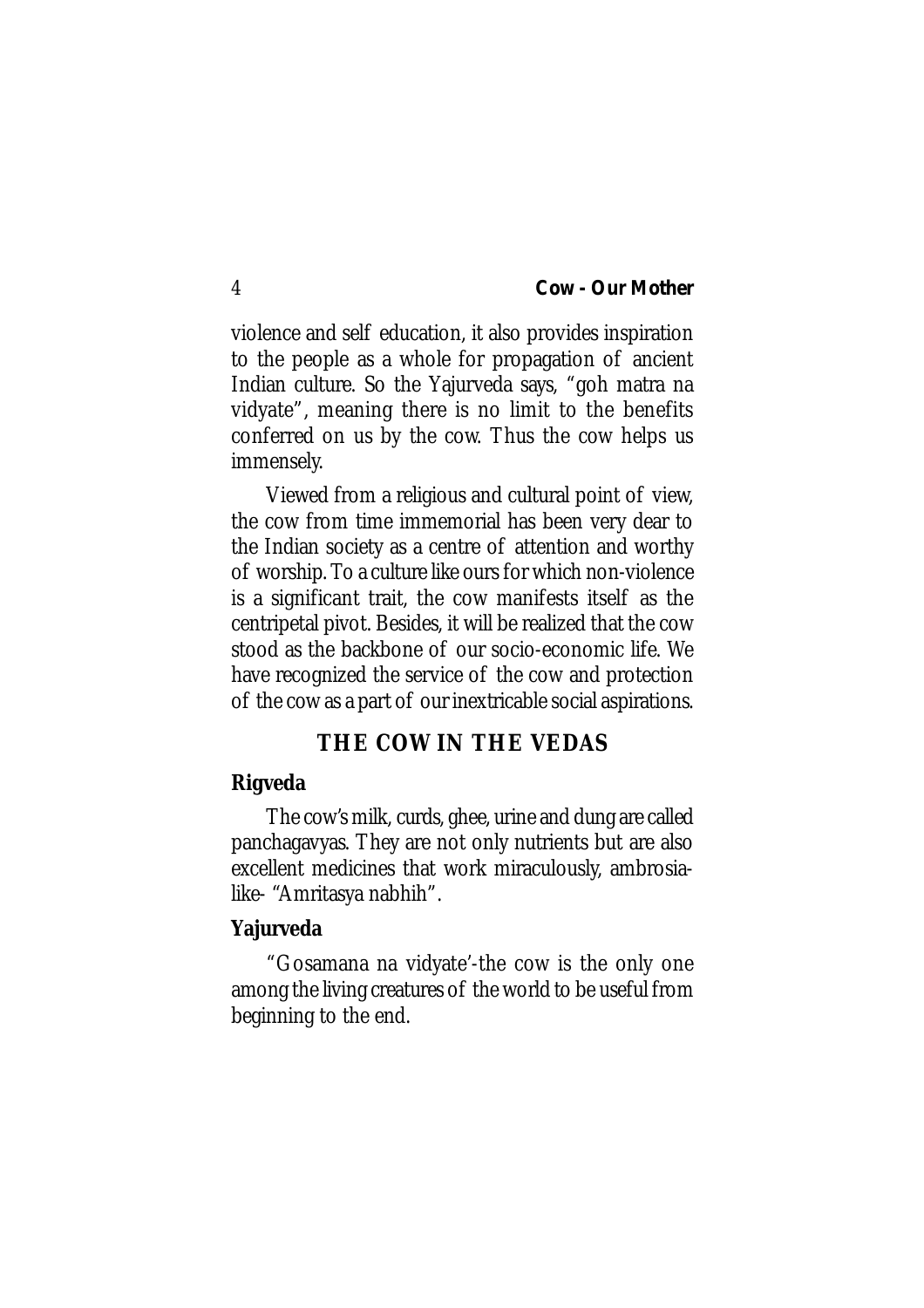### **Samaveda**

All things obtained from the cow are sacred. So the cow makes our body, mind and buddhi (discretion) holy and makes our environment, pure (sada gavah suchayah).

#### **Atharvaveda**

"Dhenussadanam rayeenam"- the cow is the abode of prosperity. She is the repository of eight kinds of wealth. The peasant becomes wealthy with golakshmi and enjoys prosperity.

## **Gouragnihotramiti pranapanabhyamevagnigm Samarthayathi avyardhukah pranapanabhyam bhavathi ya evam veda.**

The cow was born of Agni's competence. Brahma created Agni, Vayu and Adityas. The latter also performed homa in the belief they should imitate Brahma if they wanted to create. "prananamagnih tanuvai vayuh chakshuraditya", so saying they performed a homa and the cow, it is said, was born. Then a dispute arose among the three as to whom it should belong and who should get the benefit of its services. Unable to solve the dispute, they went to Brahma for settlement. Brahma asked them as to how each of them performed the homa. Agni said he performed the homa for pranadevatha (the god of life). Vayu said he performed it for sarirabhimanadevatha (the god of the body). Aditya said he performed it for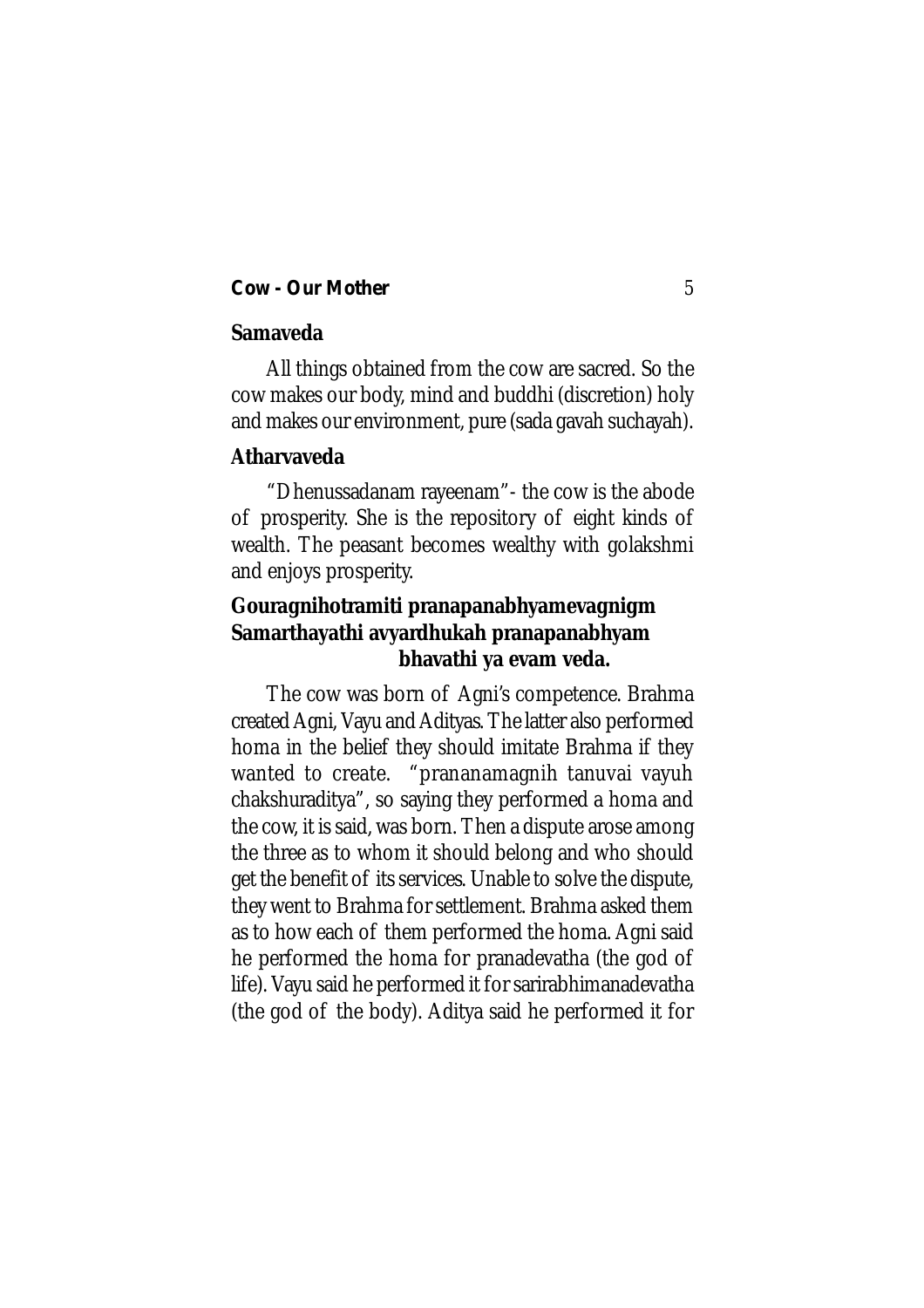chakshus. Brahma gave his verdict that the cow belonged to Agni as he performed the homa with the chant "pranebhyah swaha". Vayu and Aditya could not deny the argument of Brahma, without life what will senses and body do? "Don't you think that everything is useful if only there is life?" As the cow is born of Agi's homa, the cow begets the qualities of Agni, the firegod. The cow is a form of firegod. The Rigveda was born of Agni, Yajurveda of Vayu, and Samaveda of Aditya. Hence it is stated in the Vedas that if one worships the cow, born of the power of Agni, Adithya and Vayu, one gets the fruits of learning the three Vedas, performing sacred deeds and rituals connected with the worship of firegod Agni. "Suryo trividyaya trayya havishyagneyajethamam athitheyana thu vipragne goshvanga yavasadina" "gavo viswasya matarah"-"the cow is the mother of the universe itself " is how it is renowned. Therefore the ancients obtained Dharma, artha, kama and moksha, having worshipped the cow.

Ayurveda works like Charakam, Susrutam, Dhanwanthari, Bhavaprakasam among others state that we can not even count the benefits to be obtained from the cow.

The Upanishads are compared to the cow, Srikrishna to the cowherd, the ambrosia, the quintessence of Upanishads to milk, Arjuna to the calf and the Jnani or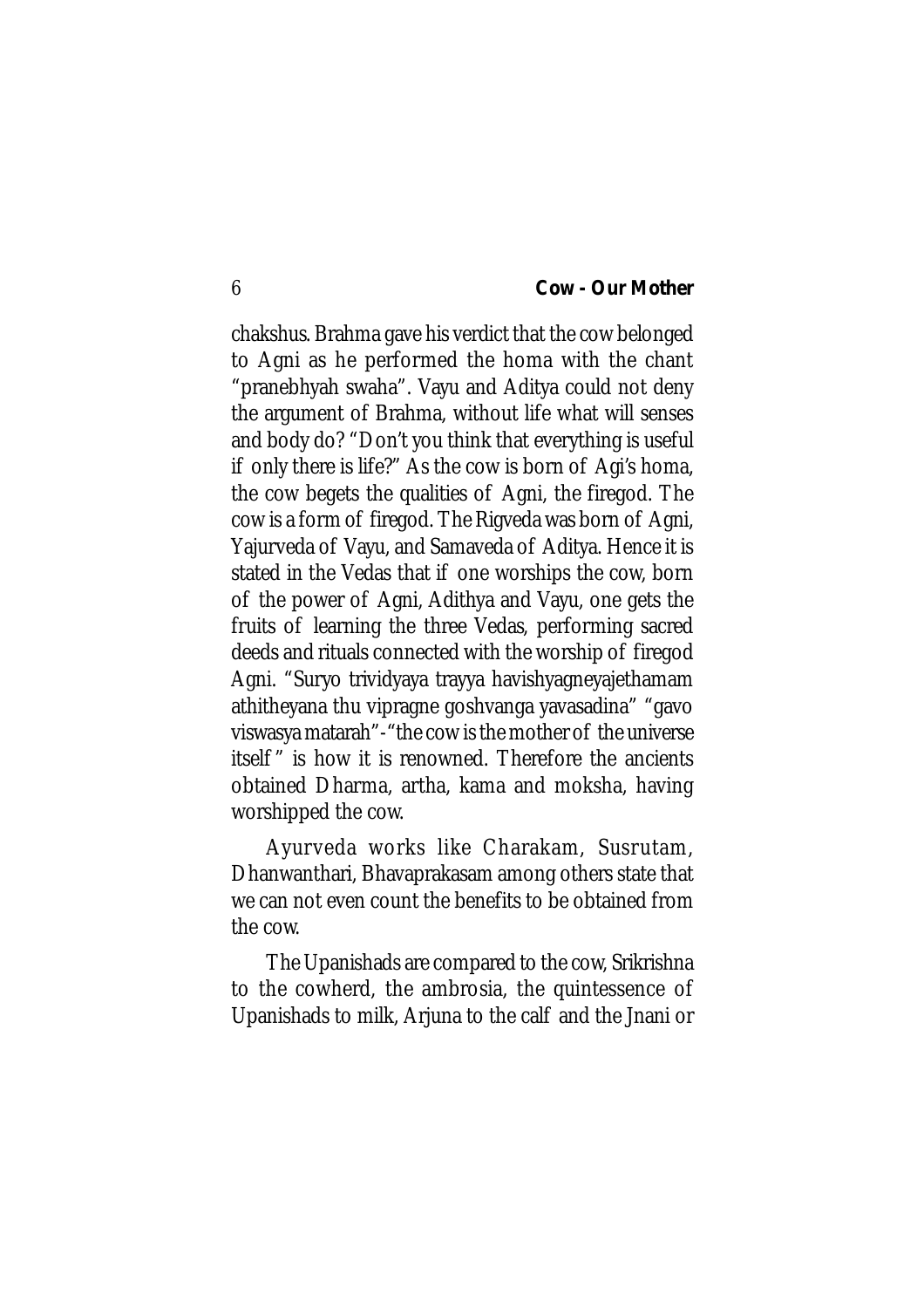the wise one to the benefactor. We praise Srikrishna as Govinda, Gopala and Gopalakrishna. Sahadeva among the five pandavas composed a book on veterinary science.

Those who chant the name of the cow, become holy. Vyasa's Bharatha says that even to indulge in a lie would be no sin if it were to prevent violence or harm to the cows and Brahmins.

"Suryognir brahmano gavah vaishnavah kham marujjalam". The Bhagavatha Purana establishes Surya, the sun, Agni, Brahmin and the cow among those assigned a place among eleven prime places called Adhisthanas. Worship to the sun has to be performed with three Vedas. Worship of the Agni has to be performed with havis. The Brahmins must be treated to courtesies appropriate to guests. Cows must be served properly. Then only, Krishna says, he will be pleased.

### **Kamadhenu**

While the milky ocean was being churned by Gods and Demons, Kalpavriksha, Kamadhenu and Sri Mahalakshmi were born along with ambrosia. Kamadhenu means the wish giving cow. The cow is the progeny of Kamadhenu. Vrishabha, the embodiment of dharma is also of its race. It is Nandi, the vahana or carrier of Lord Shiva. All the cattle in the world, the puranas say, have come from Kamadhenu. She is a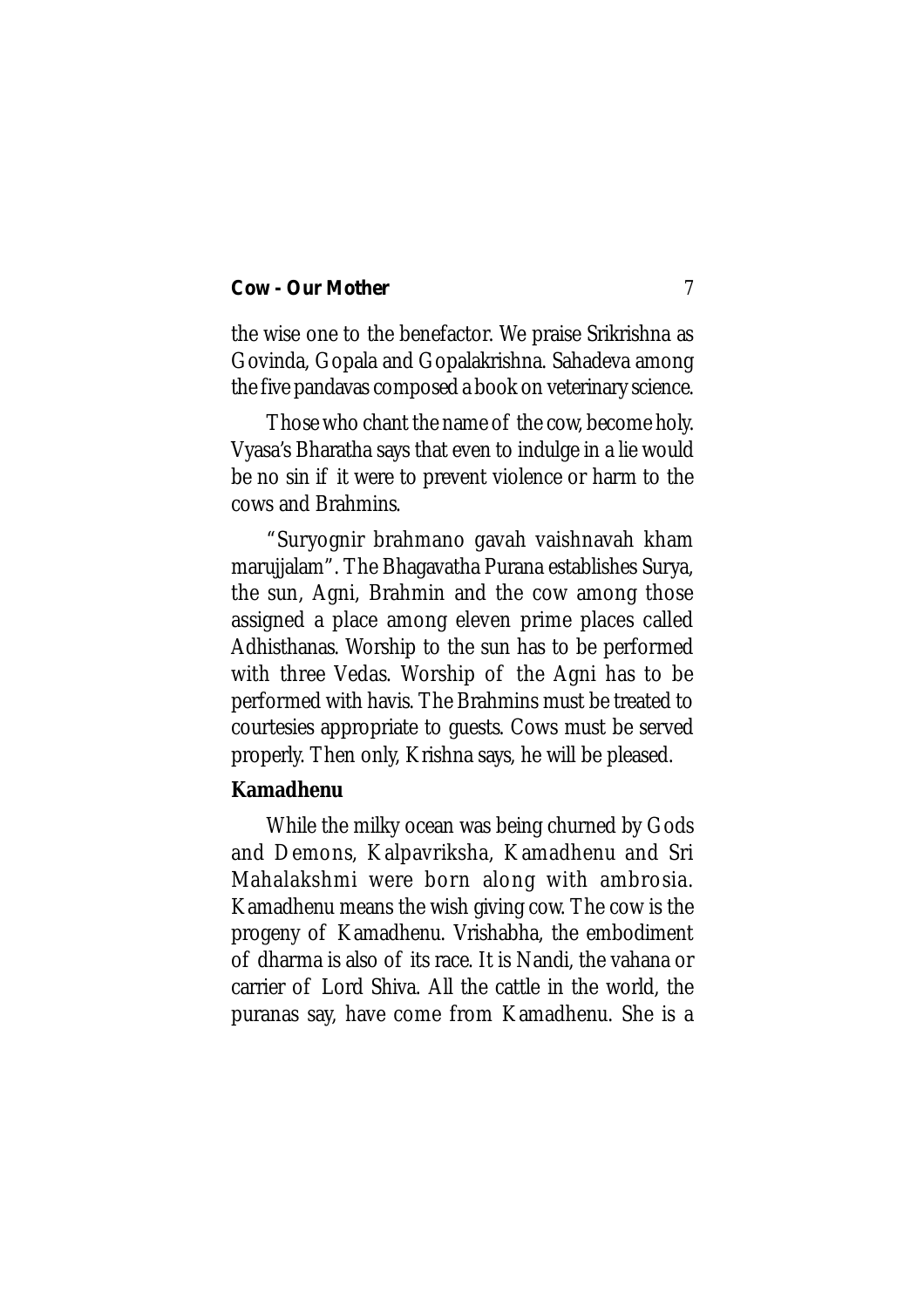goddess with power to provide the milk necessary to Gods and saints or rishis.

The holy cow has three names-Kamadhenu, Surabhi and Nandini. One should know that there are not three kinds of cows. This finds a mention in Vyasa's Mahabharatha (Aranyaparva, chapter 9, slokas 7-17). Here the names Surabhi and Kamadhenu are assigned to the cows. In verse 14, chapter 99 of Adiparva, we find the name Nandini being given to the cow. In the epics, Surabhi has been described as Daksha's daughter and Kasyapa's wife. To Surabhi were born Rohini and Gandharvi.

#### **Kamadhenu and its divine powers**

(Chapter 99, Anusasanika parva, Mahabharatha).

Once upon a time, Aditi, wife of Kasyapa, nurtured Lord Vishnu in her womb. She stood on tip-toe and offered her penance. At that time, Surabhi went to Kailasa and performed a penance for Brahma for ten thousand years. The Gods, pleased with Surabhi's prayers, went to her accompanied by Brahma and said to her, "O Surabhi, we bestow on you the powers of a goddess. You will stay above heaven, earth, and hell. That will come to be renowned as Goloka. All the people will worship you. All the cattle will belong to you". In the epics, there is the mention of a Kamadhenu in the ashrama of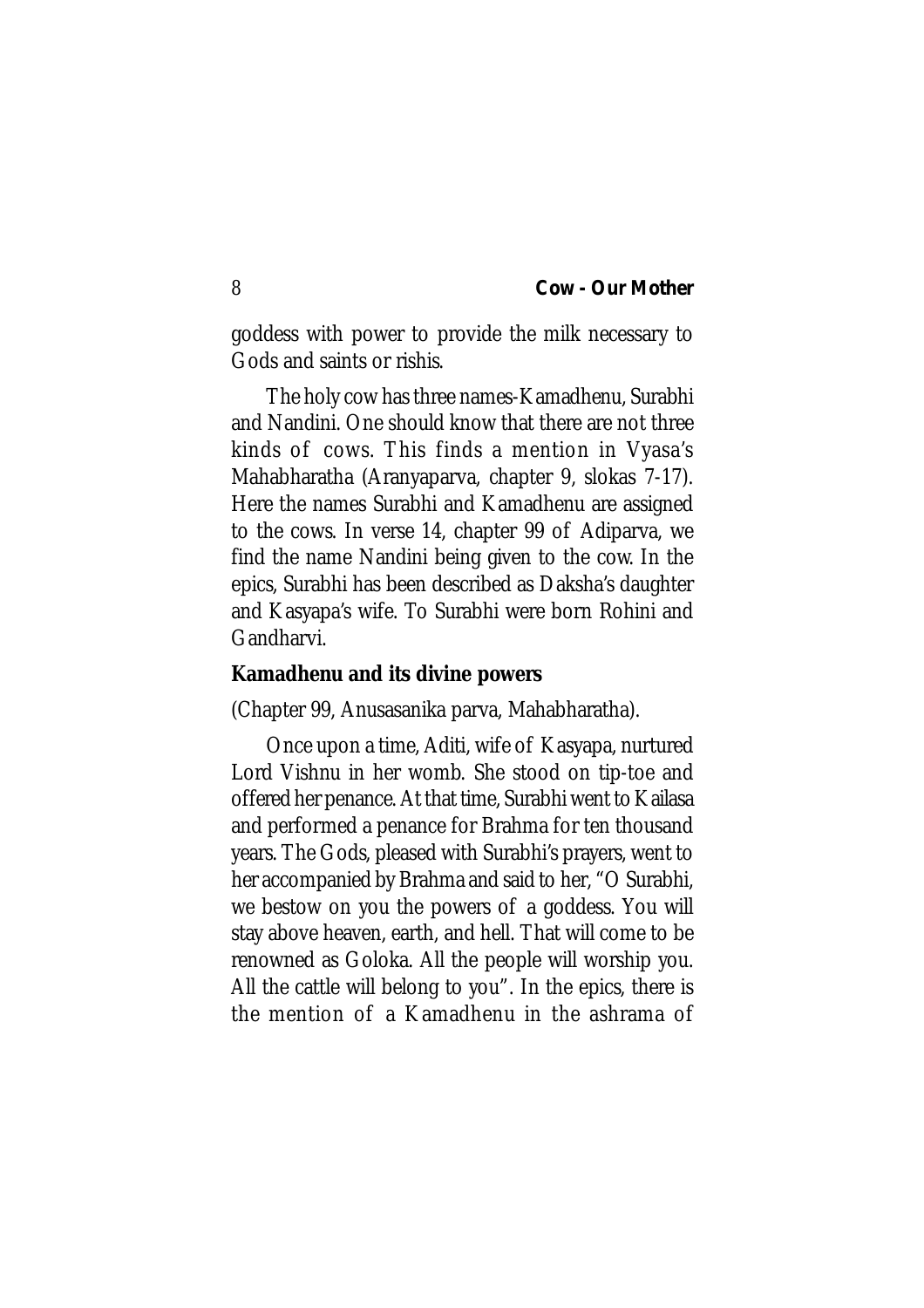Vasishtha the sage, another with Varuna the God and yet another born in the milky ocean being churned. In chapter 102 of Udyogaparva of Vyasa's Bharatha, it is stated that when once God Brahma drank Ambrosia to the brim, Kamadhenu was born from the foam that flowed out of the mouth of Brahma and that it lives in the rasatala.

One day when Sri Krishna and Radha were strolling in a solitary place, Sri Krishna was tired and wanted to drink some milk. Out of his left hand he created Surabhi a cow and Manoratha a calf, both from his will power. While he was drinking milk drawn from the cow the milk was spilt on the ground as the pot fell down from his hand. The milk spread to a hundred yojanas and flowed in the form of a river. Radha and her maids bathed in it happily. Innumerable cows were born there. Sri Krishna gifted them to the gopikas (Ninth Skandha, Devi Bhagavatham). Thus we find Kamadhenus in ashramas mentioned in puranas.

Thanks to Brahma's benediction, Kamadhenu came to be endowed with divine powers. From Kamadhenu, the daughter of Kasyapa, the prajapathi, several Kamadhenus were born. Sri Krishna made a canopy of mount Govardhana, saved the cows and defeated Indra. In the tenth skanda of Bhagavatha, it is stated that Kamadhenu went to Gokulaand showered Sri Krishna with milk.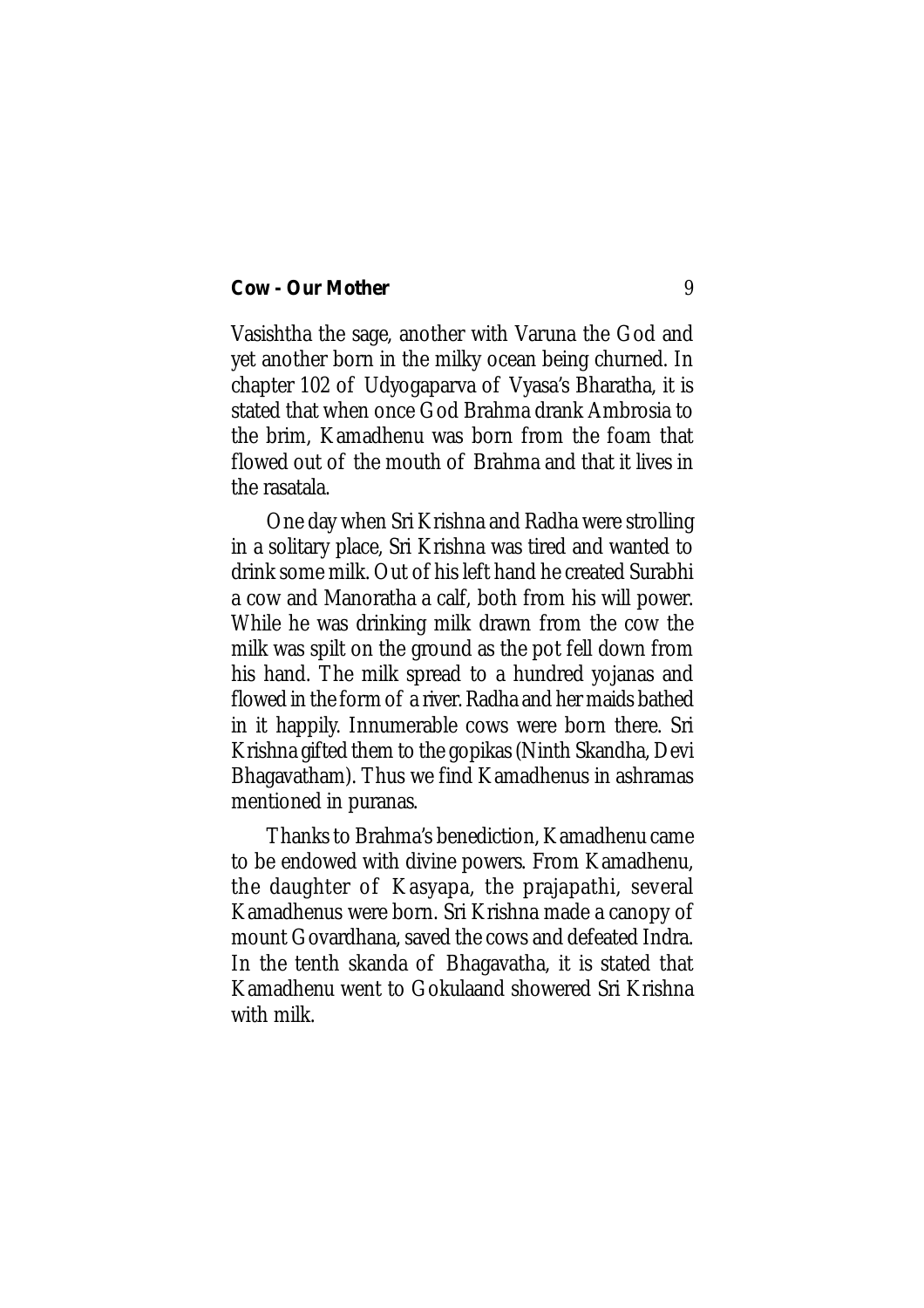#### **Karthaveeryarjuna humiliated by Surabhi**

Jamadagni, one of the seven renowned rishis, married Renuka, obtained Surabhi, a cow for homa and led a happy life with its power. Jamadagni was an ocean of mercy who would do good even to evil-doers.

Karthaveeryarjuna goes to the ashrama of Jamadagni along with his army. A pleased sage offers a feast with sumptuous dishes to them all, with the help of the cow. The impressed Karthaveeryarjuna wants Surabhi for himself. Jamadagni refuses. An enraged Karthaveeryarjuna declares war on Jamadagni. The sage fights, having raised an army with the help of Surabhi. After a fierce battle the king's army is defeated. The king goes to war twenty four times and every time he is defeated. The desperate king kills Jamadagni and looks out for the cow. The cow disappears. Having come to know of this, Bhrigu brings Jamadagni back to life. Thus Surabhi crushes Kartaveeryarjuna's pride.

Once, sage Jamadagni goes to the Goloka with his power and praises kamadhenu. Kamadhenu gives her sister Susheela in marriage to the sage. In ch. 18 of Agnipurana it is mentioned that Ajasa, Ekapath, Ahirbudhni, Twashta, Rudra and Viswarupa were born to Kamadhenu.

#### **Satyavrata steals Kamadhenu**

Satyavrata was a king of Ishwaku dynasty. He was the son of Arunakumara. He was a corrupt rogue. One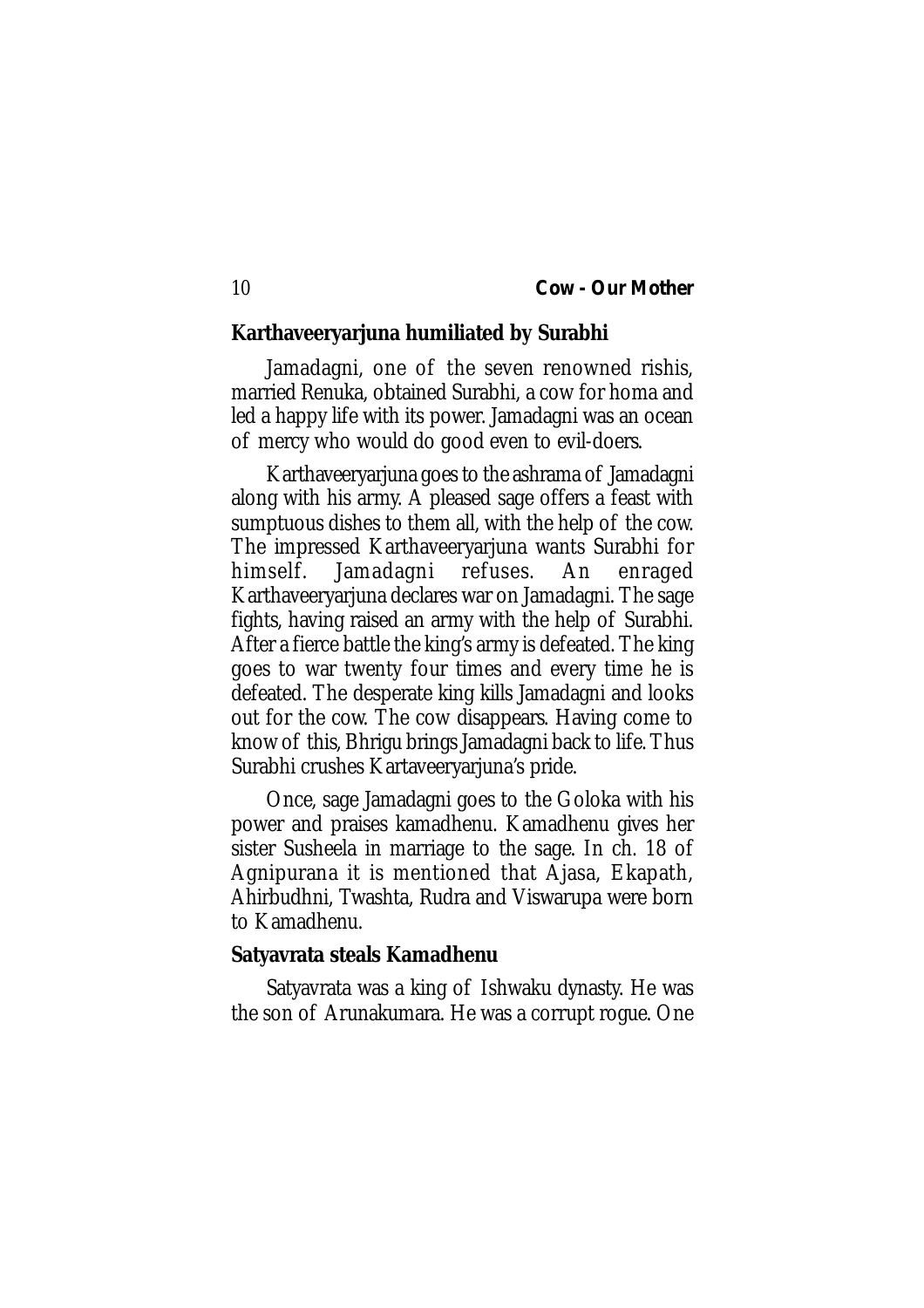day he seduced a new Brahmin bride before her marriage. An angry father dismissed him from the palace. A desperate Satyavrata took to the jungle. From then a famine visited the kingdom. People and animals were starved to death. At that time, Viswamitra was in deep penance away from his wife and children. When Viswamitra's wife who was in dire straits, decided to sell a son of her to make both ends meet, Satyavrata came to her rescue and pleaded with her, "Please do not sell your son. Every day I will bring some meat and give it to you. Save their lives". For this he stole Kamadhenu from Vasishtha's ashram, killed her, ate some of the flesh and gave the remainder to Viswamitra's family. The next day, having realized it with his intuition, Vasishtha cursed Satyavrata. Satyavrata committed three mistakes – killing a cow, defaming his father, seducing a woman. As a result of these three sins, he was cursed to be called Trisanku. Vasishtha brought Kamadhenu back to life (7<sup>th</sup> skanda, Devibhagavatham).

#### **Kamadhenu humiliates Viswamitra**

Once while ruling his kingdom, Viswamitra goes hunting. On his way to the jungle he happens to visit Vasishtha's ashram. Vasista respects and treats him as a guest and orders Kamadhenu to serve a feast to Viswamitra and his followers. With her divine powers, Kamadhenu does it all in a short time. A pleased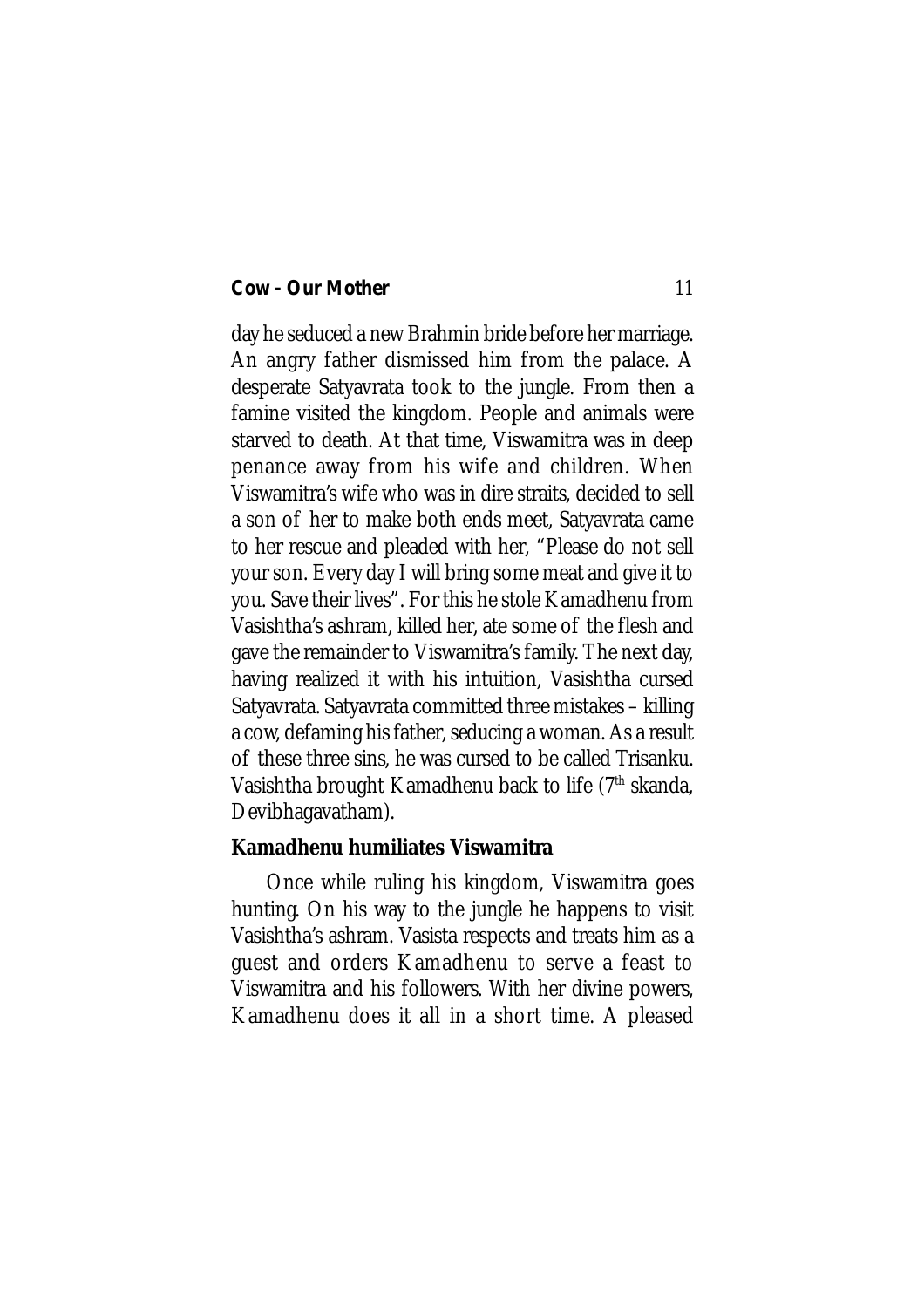Viswamitra praises Kamadhenu and asks Vasishtha to give it to him. He promises to give crores of cattle in lieu. Vasishtha promptly declines the offer. An angry and vengeful Viswamitra wants to take it away forcibly.

Kamadhenu, shivering in anger, creates from the roots of hair on her body an army that drives away Viswamitra and his followers. All the arrows of Viswamitra are repulsed by the Yogadanda of Vasishtha. Viswamitra realizes that the power of a Brahmin is mightier than the mere prowess of a warrior. So he entrusts his kingdom to his son and leaves for penance. The king becomes a sage (ValmikiRamayana, Balakanda, 52ndcanto) (Mahabharatha, Salyaparva, ch. 40), (Mahabharata, Adiparva, ch. 175).

The discourse in Mahabhrata on Vaishnavism (brihatavantara parvam) is all on the power of cow. In vishnudharmottara purana, Agnipurana, in Vedic suktas, the power of the cow, a form of Brahmin, is fascinatingly elaborated. From Kashmir to Cape Comorin, India is full of the devotees of cow. Ancient and Vedic literature, Aranyakas and Upanishads contain references to the various ways of maintaining the cow. Many details and references to the power of the cow can be obtained in the 'upa brahmana bhuta charitam' in the Vedas. Blissful welfare of the loftiest order is obtained through the cow. It is a great sin to trouble or harass the cow as only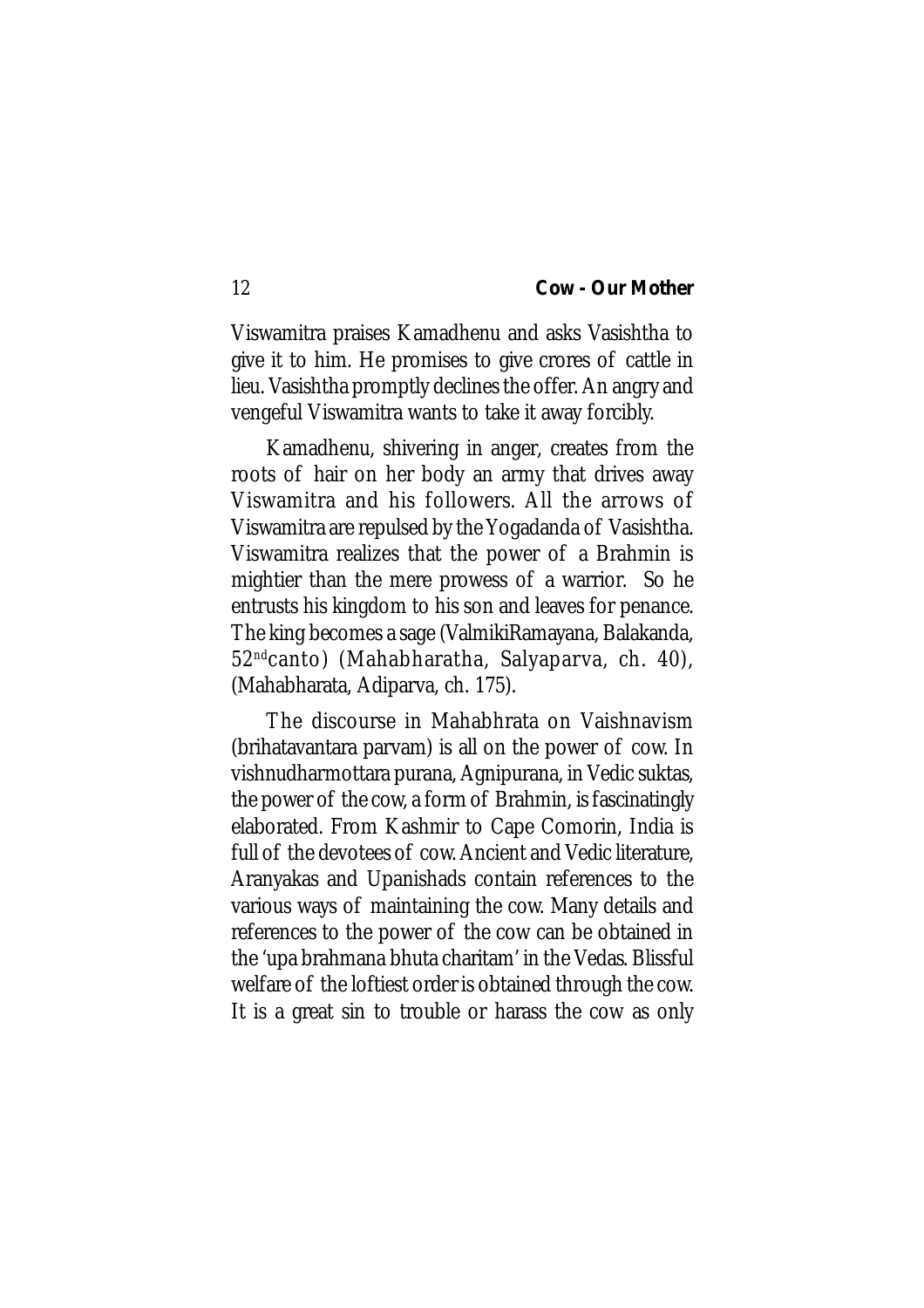sorrows follow as a result. The cows are perennial forms of Surabhi. They emit holy odour like the incense.

The living creation have an affinity to the cow. The cow is a giver of dharma, artha, kama and moksha. Cows provide the best food. It is said that a cow provides food for half a day for one Lakh ten thousandand four hundred and forty people during its lifetime.

### **The cow called Nandini**

The cow Nandini says to Dilipa, "na kevalam payasam prasutim-avehi mam kamadhuga prasannam" - "Please do not treat me merely as a milching cow, I will fulfil all your wishes, if you can please me".

It is said in 'Srimadbhagavata' that mother earth manifests herself in the form of a cow. The cow mother is an embodiment of all Gods and holy rivers.

The Back of the Cow, an abode of Goddess Lakshmi

## **Matadityanam duhita vasunam pranah prajanamamrutasy anabhih Hiranyavarna madhukasa ghrutachee mahan bhargascharati martyeshu**

### *(Atharvaveda, 9-1-4).*

"The cow is the mother of Adityas. She is like a daughter to the vasus. She is like the very life breath of people. The cow is a centre showering ambrosia on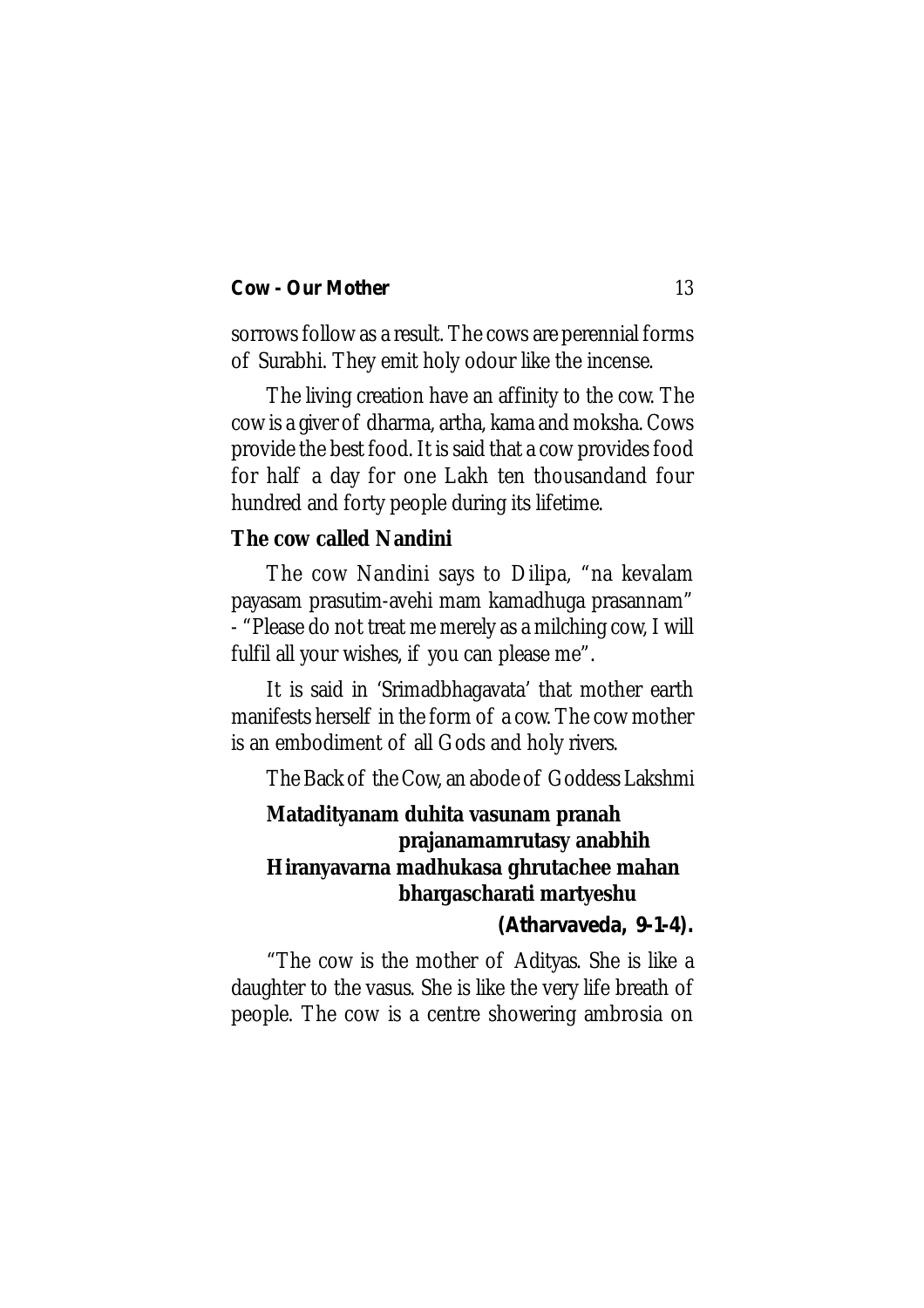humanity. The cow is a giver of ghee, capable of showering honey and other sweet things of a golden hue. She moves among people, dispelling their difficulties" is what the mantra means. Thus among the 'saptamadhus' or seven sweet things are cows and bulls.

Once Goddess Lakshmi went into a gathering of cows, having decked herself with beautiful ornaments and dress. The cows saw her splendour and requested her to let them know who she was. Then Goddess Lakshmi replied, "O cows, may you prosper! I am renowned in the world as Lakshmi. All the people desire my presence. All the Gods enjoy luxuries, sages obtain siddhi, thanks to my support. Dharma, artha, kama and moksha are all attained through me. But I want to live among you. So I came personally to request you". The cows answered, "O Lakshmi, you are inconsistent. You don't stay in one place, constantly. So please do not live amidst us. Live happily in some other place. We derive our strength from fodder. So, why do we need you? Goddeess Lakshmi pleaded with them, "O cows, if you benefit others and reject me, the world will mock at me. I might go neglected. Please have mercy on me. You are great donors of wealth. I nurture many. I am your devotee. You are my refuge. Allow me to stay with you, at least in any limb of your body, even in your urinary passage. That would be fine for me. Nothing is unholy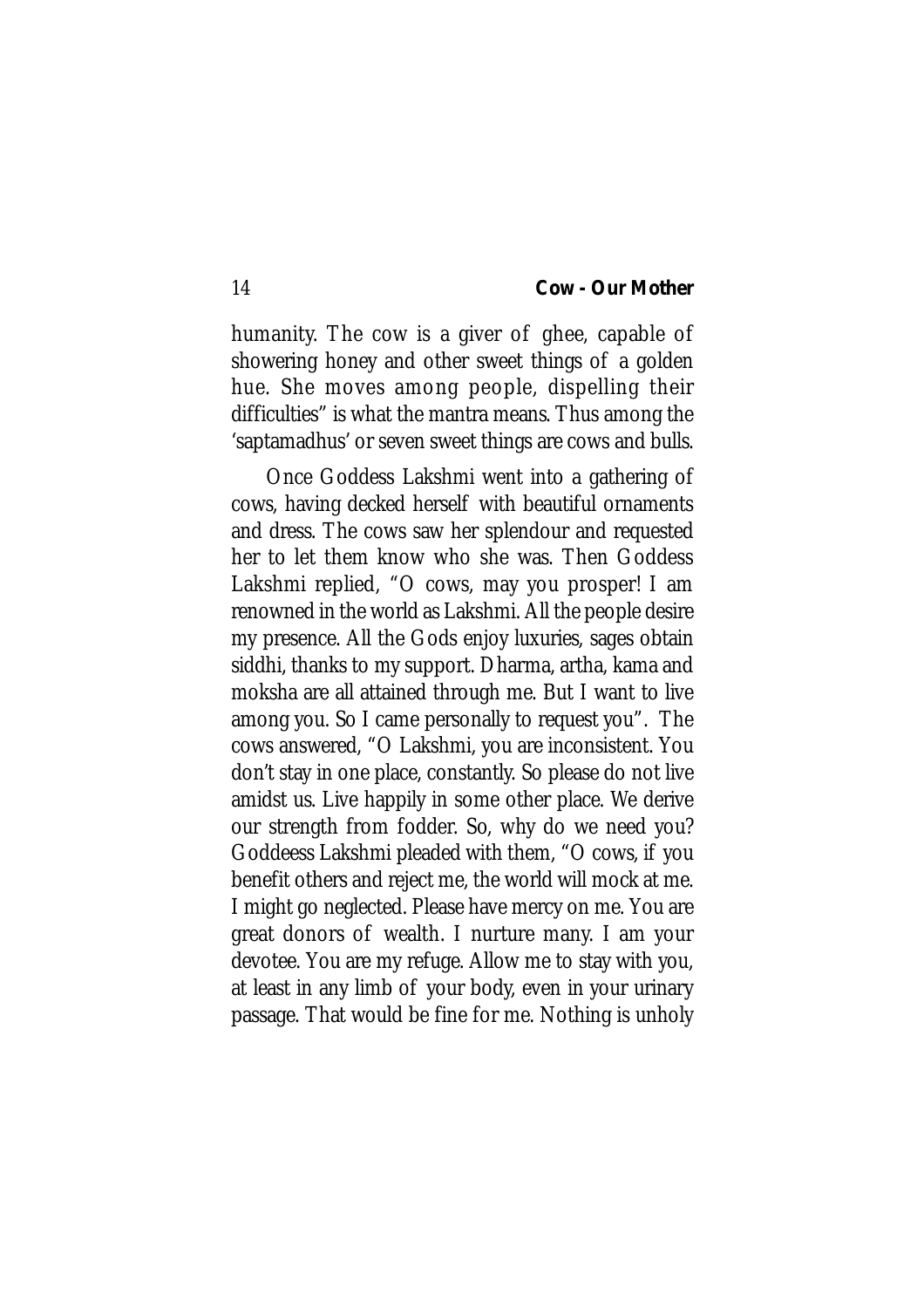in your body. Please let me know in what part of your body I may stay". The cows had a mutual consultation and said, 'O Goddess Lakshmi! You are lustre-filled. We have to adore you. You stay in our urine and dung as they are very holy". From then on Goddess Lakshmi started residing in the cow's urine and dung that are useful for purification. From this it is to be understood that the cows are considered to be a better wealth than all the other kinds of wealth and even the excreta of cows is considered to be holy and decorative.

#### **The Cow as an image of the universe**

The Ganges resides between the cow's neck and head. All the Gods reside in the divine limbs of the cow. The seven sages and the holy rivers reside in the cow. In its four feet Dharma, Artha, Kama and Moksha abide. Therefore by washing the cow's feet and sprinkling the water on one's head, all the sins are washed away. The cow's face projects or mirrors all the Vedas. Hence an owner enters a new house only after making a cow enter it first. The evil aspects of planets are dispelled with cowdust. Feeding the cow with nine kinds of cereals, greens and fruits brings blessings to the giver. People will be relieved from the burden of debts. So it is good to make it a habit during festive days and on auspicious occasions to worship the cow and donate cows in charity. Thirty crore deities like the sun and the moon, Shiva,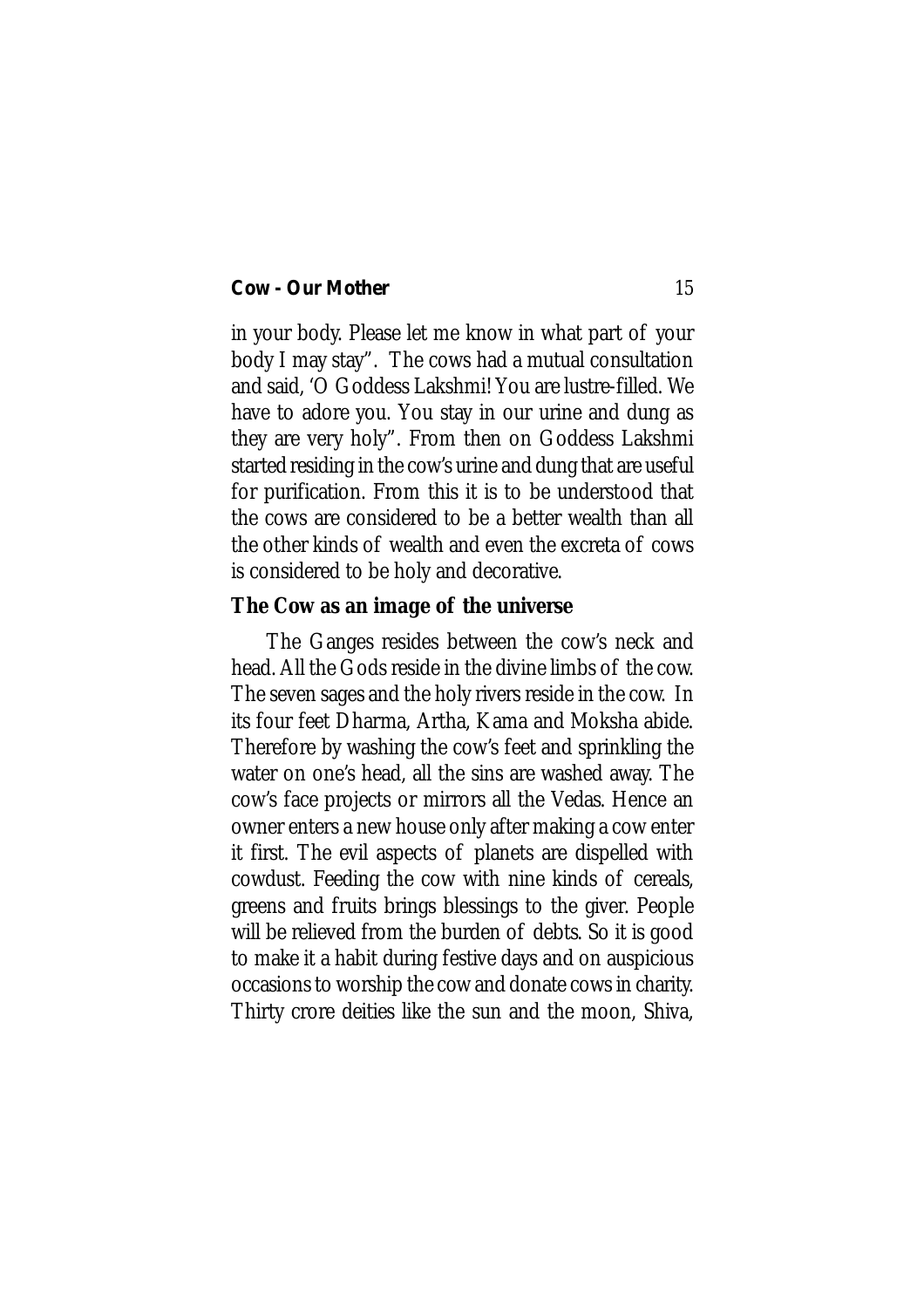Kumaraswamy, Ganapathi, Vishnu, Brahma, Saraswathi, Hanuman, the nine planets, mountains Kubera, Agni, Varuna, Nagaraja, Narada, Lakshmi, Bhaumadevi, Bhairava and Vayu, reside in the cow's body. To feed the cow is as good as making an offering to all the thirty three crore deities. Hence it is said that circumambulating the cow is as good as circumambulating the earth. Bhaki or devotion is more important than strict observances in the worship of the cow. If we want salvation through short cut, our duty would be to perform worship to the cow, protect the cow, and prohibit cow-slaughter.

## **SERVICE TO THE COW**

"Serving the cow fulfils even the most difficult wishes. The cow grants all of one's wishes if one were to look after it properly without anger or cruelty. One would be blessed if one worshiped the cow daily with a calm mind, keeping one's senses under control" is how the Mahabharata (Anusasana parva21/33-35) puts it.

The service to the cow and the rearing of the cow by sage Vasishtha are well known. He may be said to be the first to know the nature of the cow. With him there was a cow called Sabala. Sanskrit literature has many references to Nandini, her progeny. In the Mahabharata, Vasishtha tells about the greatness of the service to a cow to king Saudasa, "gavah pratishtha bhutanam gavah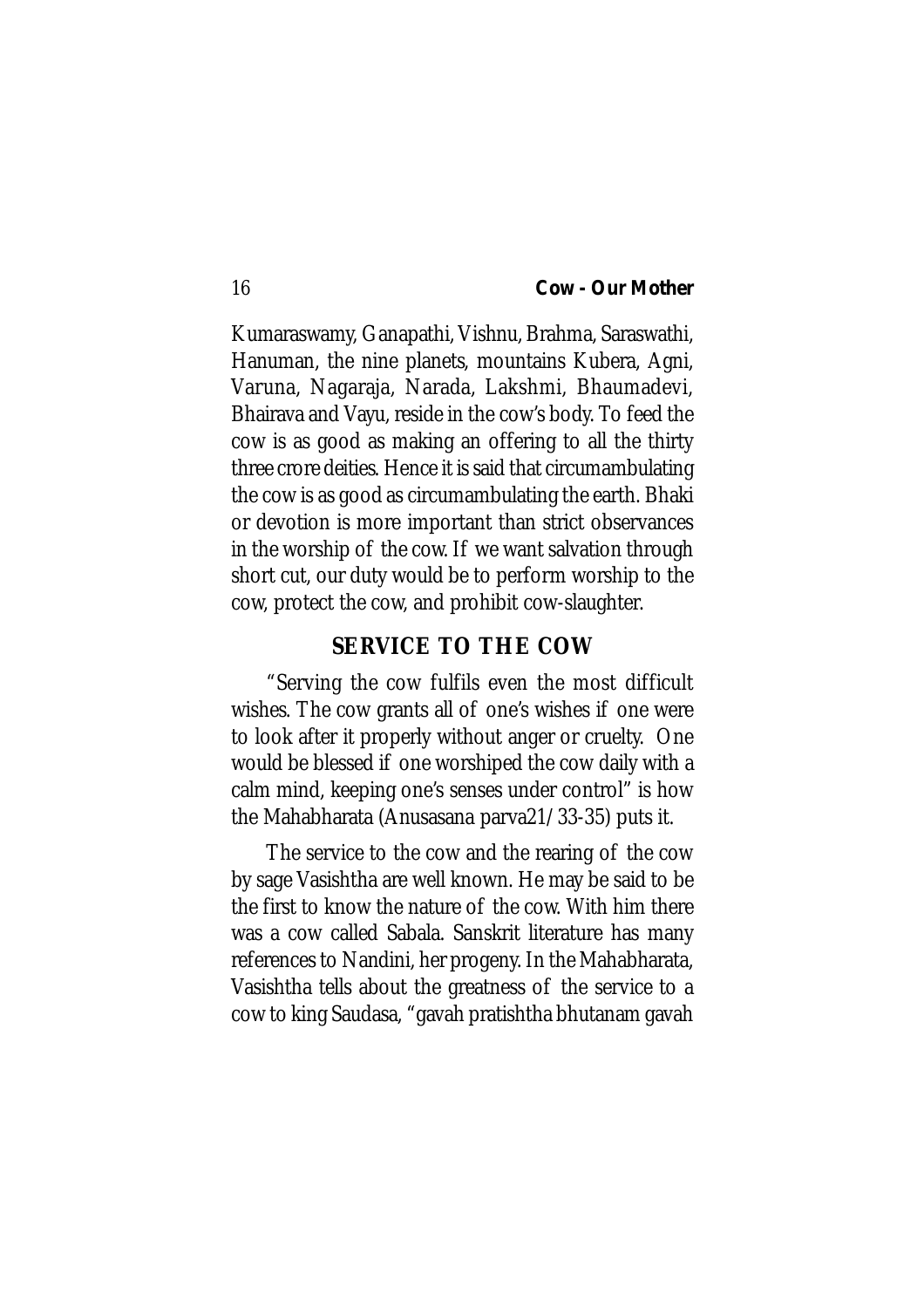swastyayanam mahat, gavo bhutam cha bhavyam cha gavah pustah sanatanee" (Mahabharata, Anusasana parva-78/5-6)-"O king, the cow is the refuge of all the people and the living creation. The wellbeing of the cow is the source of all good things, wealth and prosperity".

Veda Vyasa says, "Where there is a cow there will be a calm environment. The cow is an abode of all the Gods".

Sri Krishna came to be called Gopala. He used to serve the cows with great affection. Even a devotee of Krishna, Rasakhan described the greatness of service to the cow in more ways than one. The Kathopanishad mentions how Satyakama Jabali attains salvation through devotion to God, having acquired the habit through worship to the cow. The devotion to cow shown by king Dilipa finds no parallel anywhere. Kalidasa describes king Dilipa's devotion to the cow in his work Raghuvamsam. Dilipa was always engrossed in service to the cow. He would follow the cow like a shadow at all instances. He would not eat or drink anything without first feeding the cow.

If possible, every house should have a cow. "Among the important duties of the king, protecting the cow is also one", says Kautilya in his Arthasastra (2-6-48).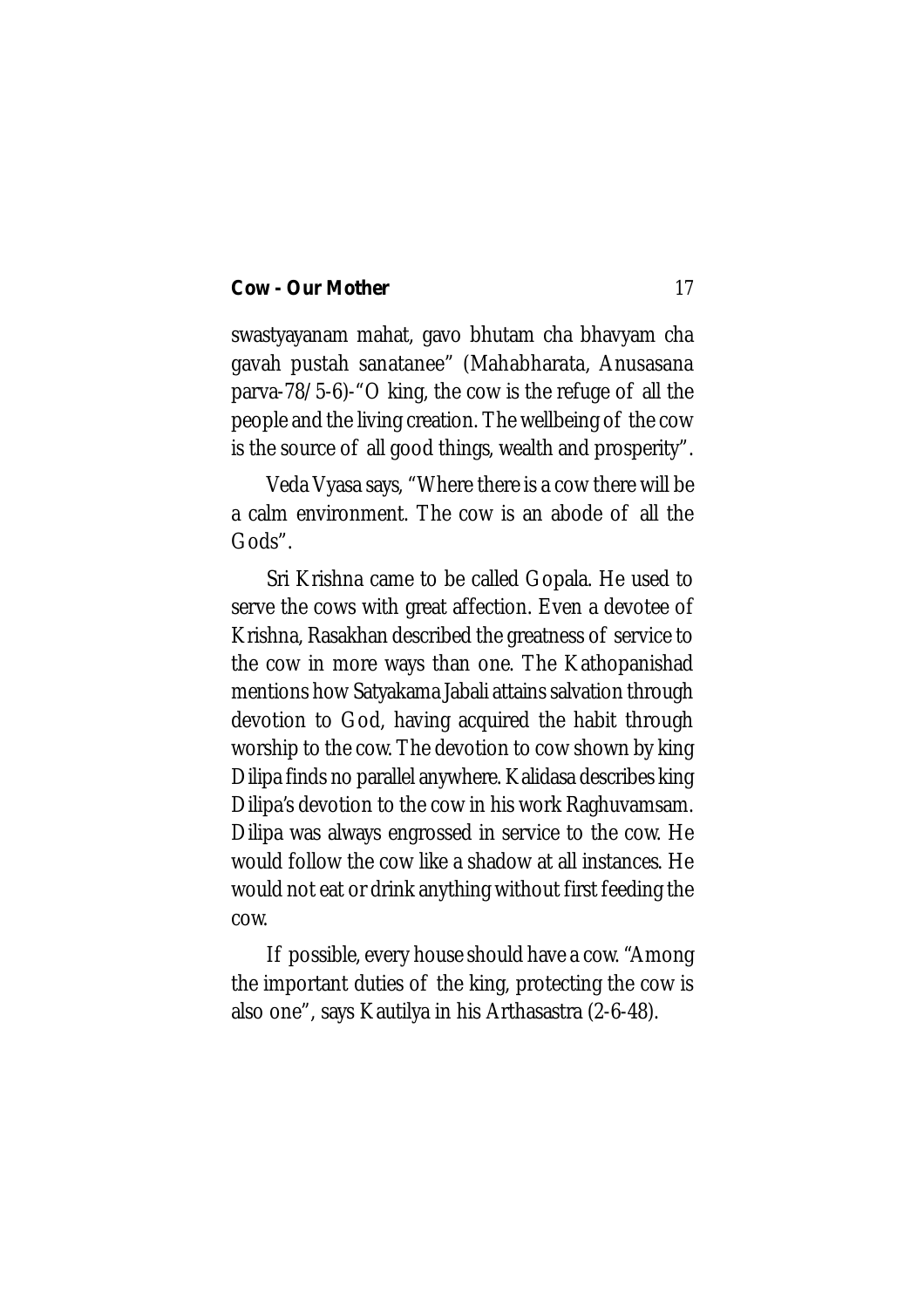## **THE FRUITS OF SERVICE TO A COW**

Once an ascetic visited a Brahmin's house as a guest. The Brahmin was by no means wanting in means. But he had no children. He and his wife were worried. The couple served the ascetic as their guest. All the people in the village came to see the ascetic. The ascetic got up in the morning and started out to go somewhere else. The couple requested him to stay back for lunch. The latter obliged and while leaving the place, blessed the couple, "May a good son be born to you". They were very happy with the blessings of the ascetic. Before leaving, the sage suggested that they may serve a cow. From then the couple followed the ascetic's advice. They used to wash the feet of the cow, sprinkle their heads with the water and drink it. In the cowshed they used to light a lamp, arrange a soft bed for the cow, clean the cowshed every day and look after the cow so that she might not face any inconvenience. In a few days, the cow and its calf grew hale and healthy.

After a few days, the woman of the house was with child. A son was born to her. All the people in the village felt happy. They thought that it was because of the advice of the ascetic and started worshipping cows. This episode occurs in Kalidasa's Raghuvamsa.

King Dilipa of the solar dynasty who was childless, was blessed with children after serving the cow and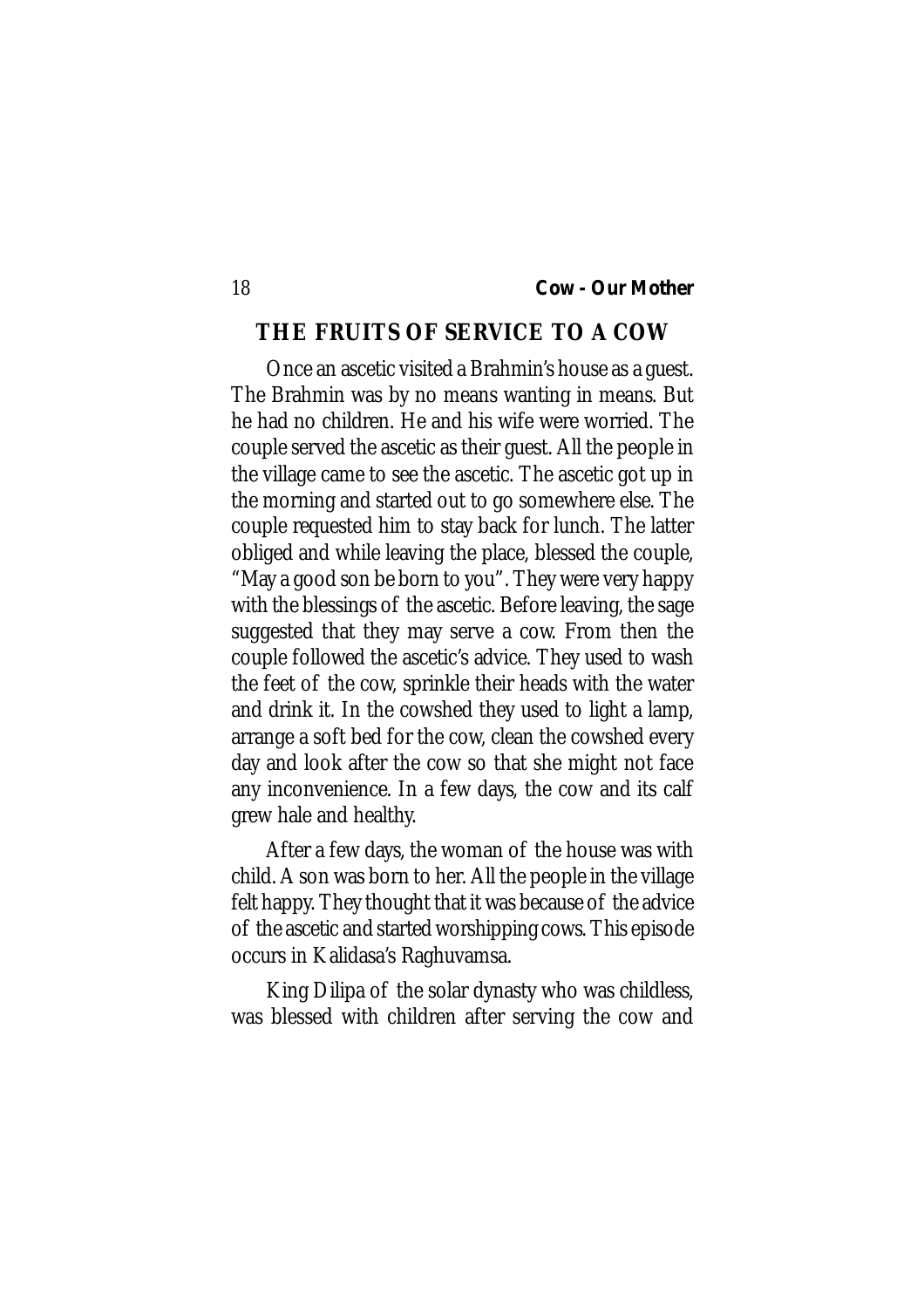protecting her as per the advice of Vasishtha. With his wife Sudakshina he performed a 'vratha' suggested by Vasishtha with devotion, served the cow Nandini and to protect it, he used to roam over forests, mountains and lakes. One day a fake lion leapt upon Nandini, attacked it, tested the king and later having appeared as the cowmother, blessed the couple. As a result, the queen gave birth to king Raghu. The impact of the service to a cow will be there now, hereafter and for ever. This is an ardent belief. Serving the cow cordially would result in reaching the feet of Krishna.

## **CENTRES FOR SERVICE TO THE COW IN OUR COUNTRY**

- 1. The cowshelters in Tirumala Tirupathi
- 2. Under the management of Aryasamaj there are many cow protection centres in various parts all over India
- 3. The cowshelters run by Jain Samaj
- 4. Centres for service of the cow under Viswa Hindu Parishad
- 5. Akhila Bharatiya Goseva Samaj, Delhi
- 6. Sri Krishna Gopal Samstha, Govind Gadh, Jaipur, Rajashan
- 7. Kamadhenu Viswa Vidyapeeth, Jhansi, Uttar Pradesh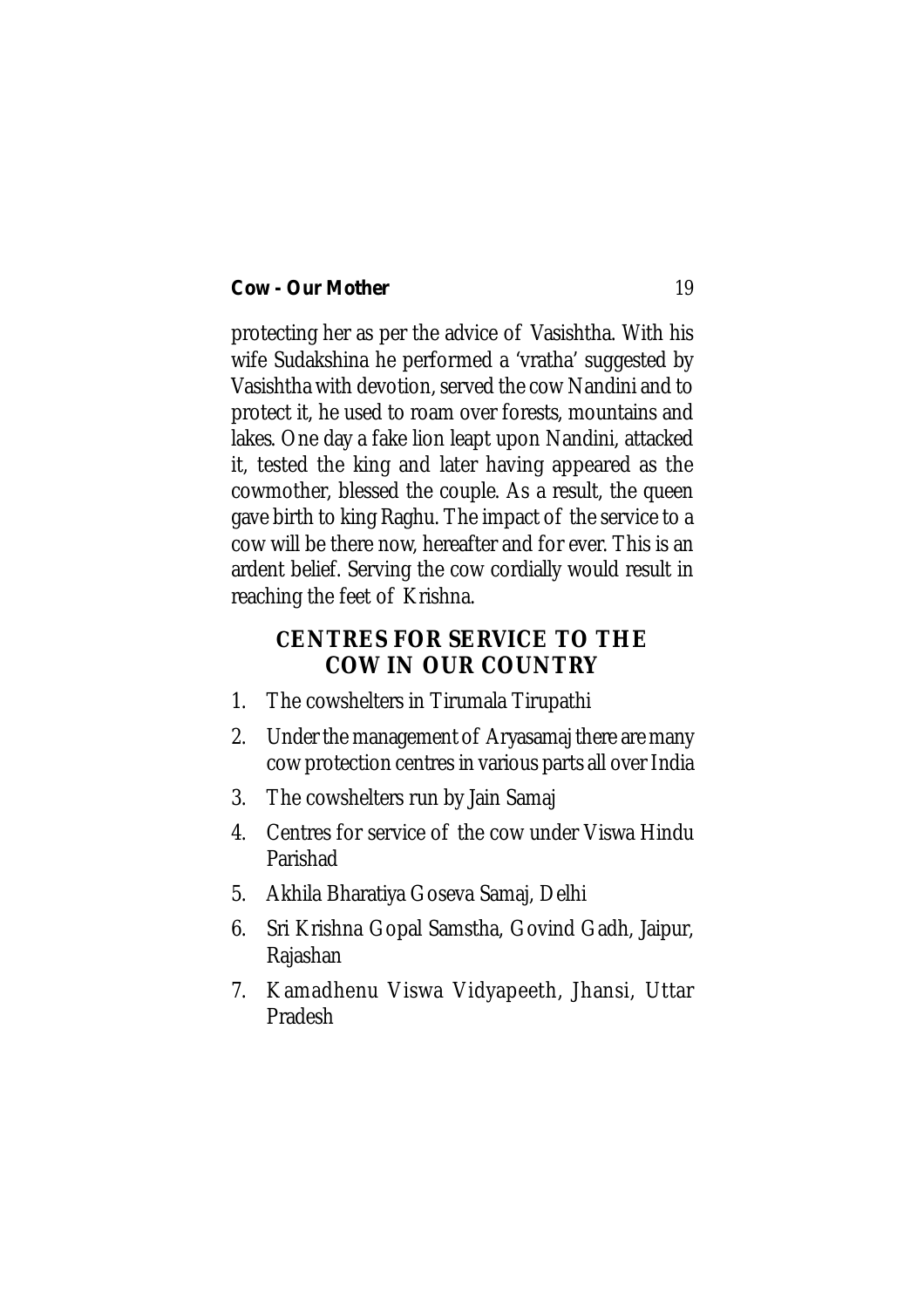- 8. Bharatiya Goseva Rakshana, Samvardhana Parishat, Sankatamochana Ashram, Delhi
- 9. Bharat Sevak Samaj, Delhi
- 10. Rashtriya Godhana Mahasangh, Delhi

## **THE INDIAN COW**

From ancient times in India, that is much before the Vedic times, the cows acquired great importance. The cow finds praise in the Vedas, smritis, puranas, itihasas and the works that come in later. With a hump on its back, with a soft hanging skin in front, under its neck , the cow has a beautiful body. The creature that goes under the name of jersey these days without a hump and soft skin in front is in reality, no cow. In the forests of the West, there used to be meat-eating seven feet tall animal called yoras. It had three feet long horns and a heavy body. People there domesticated it as its milk was suitable for drinking. The jersey cow takes after this animal. But it does not belong to the cow family. Nowadays the jersey cows are imported for more and more milk. But their milk is not so good as a cow's milk. In the West, cows are brought up more for flesh than milk. The birth and history of the Indian cow are totally different. When Gods and Demons started churning the ocean for ambrosia, in the beginning, a poison called Halahala was born from the depths of the ocean. The worlds trembled under its influence. Shiva drank the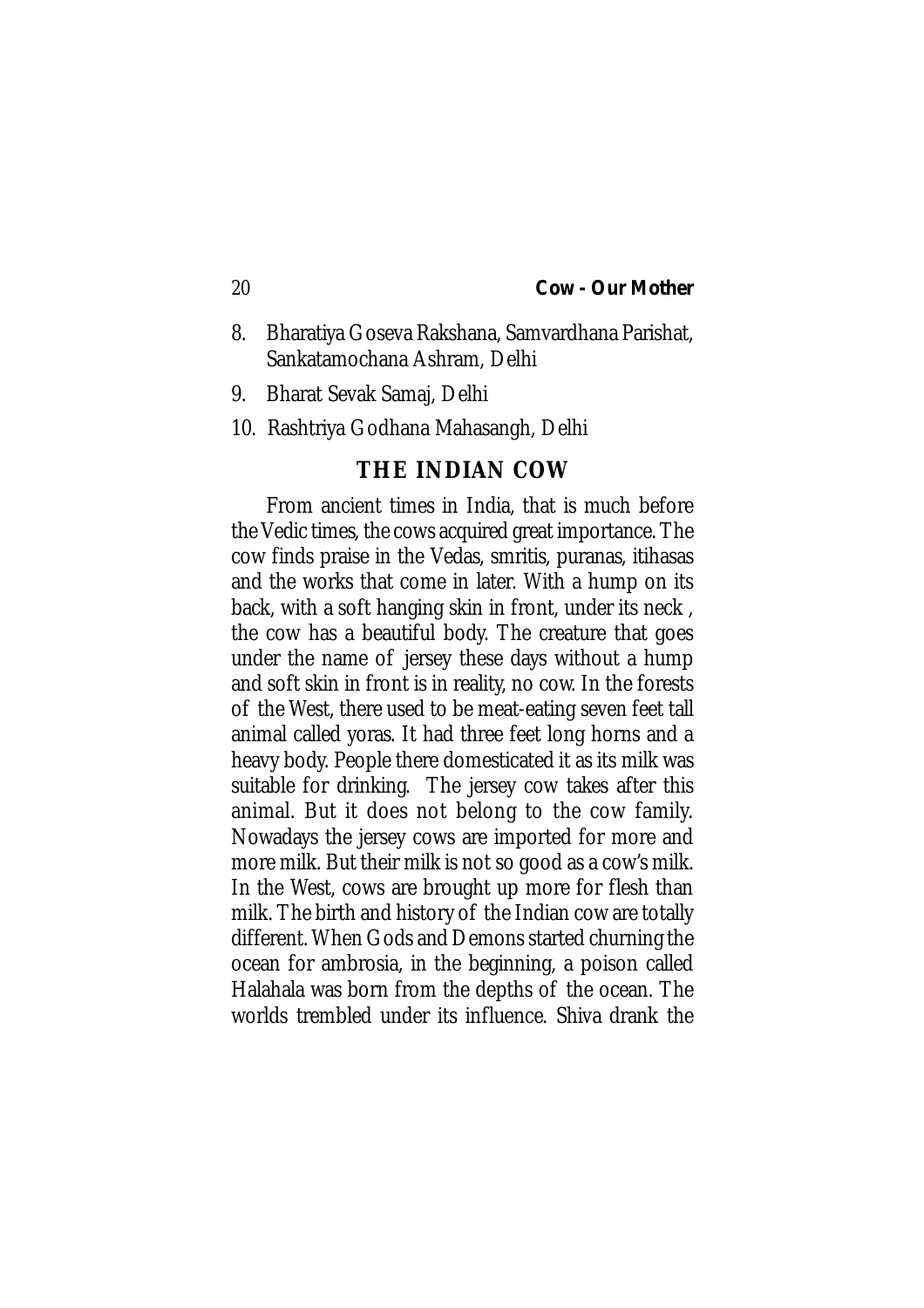Halahala, keeping in view, their welfare. Later Goddess Lakshmi, airavatha, ucchraisavasa, and the moon were born from the depths of the ocean. Later Kalpavriksha and Kamadhenu were born. Then Sri Dhanvathari, bringing ambrosia with him, was born. In the guise of Mohini, Sri Mahavishnu tactfully distributed ambrosia among the Gods. All the Gods became immortal. God, an ocean of mercy, gave them Kamadhenu with ambrosian navel to look after the welfare of the humans. The cow grants all the wishes of the human beings- 'Kamadhenu'.

Gods are immortal. They have no death. Men cannot escape death. God made arrangements for them to live up to 100 years of age. But when is this possible? It is possible if one were to follow the measures suggested in Ayurveda for the protection of health. Then men would be worthy of the blessing "satamanam bhavathi". The sages have suggested many remedies in ayurveda for longevity. But without the help of the cow, they can make hardly any impact. The milk, curds, ghee, urine and dung-these five together are called panchagavyas. Pancha means five. Gavya means substances obtained from the cow-govu.

The Cow and its many miraculous qualities

1. Milk, curds, ghee, butter and buttermilk-essentially they provide many kinds of nutrients to the body and protect our health.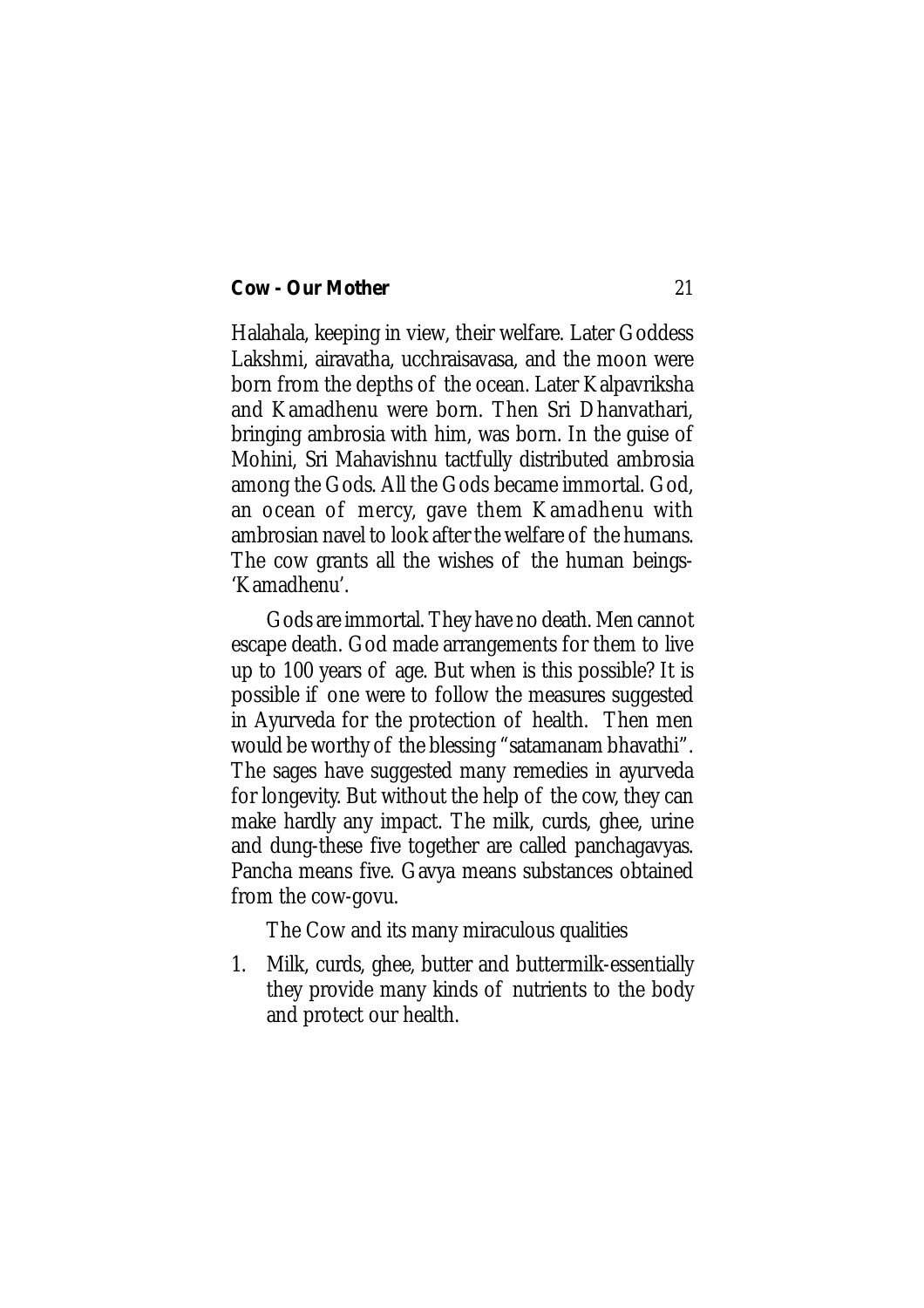- 2. The urine and dung, gomayam of cows are not merely excreta. The word 'mayam' implies that it is full of many good qualities. They protect the body from diseases by providing immunity.
- 3. The cow is the abode of all divinities. To salute, worship and circumambulate the cow amount to making offerings to all the Gods.
- 4. Lakshmi abides in the cowdung and the Ganges in cow's urine.
- 5. In exhaling and inhaling, the cow takes Carbon Dioxide in and sends out Oxygen.
- 6. The cow is known for its calm and quiet temperament. The serenity of people will grow by taking the panchagavyas of the cow. Jersey is violent and cannot help agriculture as it is not diligent like the cow.
- 7. The cow eats grass and gives ambrosia -like milk.
- 8. For children without mother's milk, cow's milk acts like one.
- 9. Mother gives milk only in infancy but the cow provides milk all through.
- 10. Even when the cow cannot give milk, its dung and urine will be available in abundance.
- 11. Even after its death, the cow is a great benefactor. The dead cow after its being buried yields invaluable manure after sometime.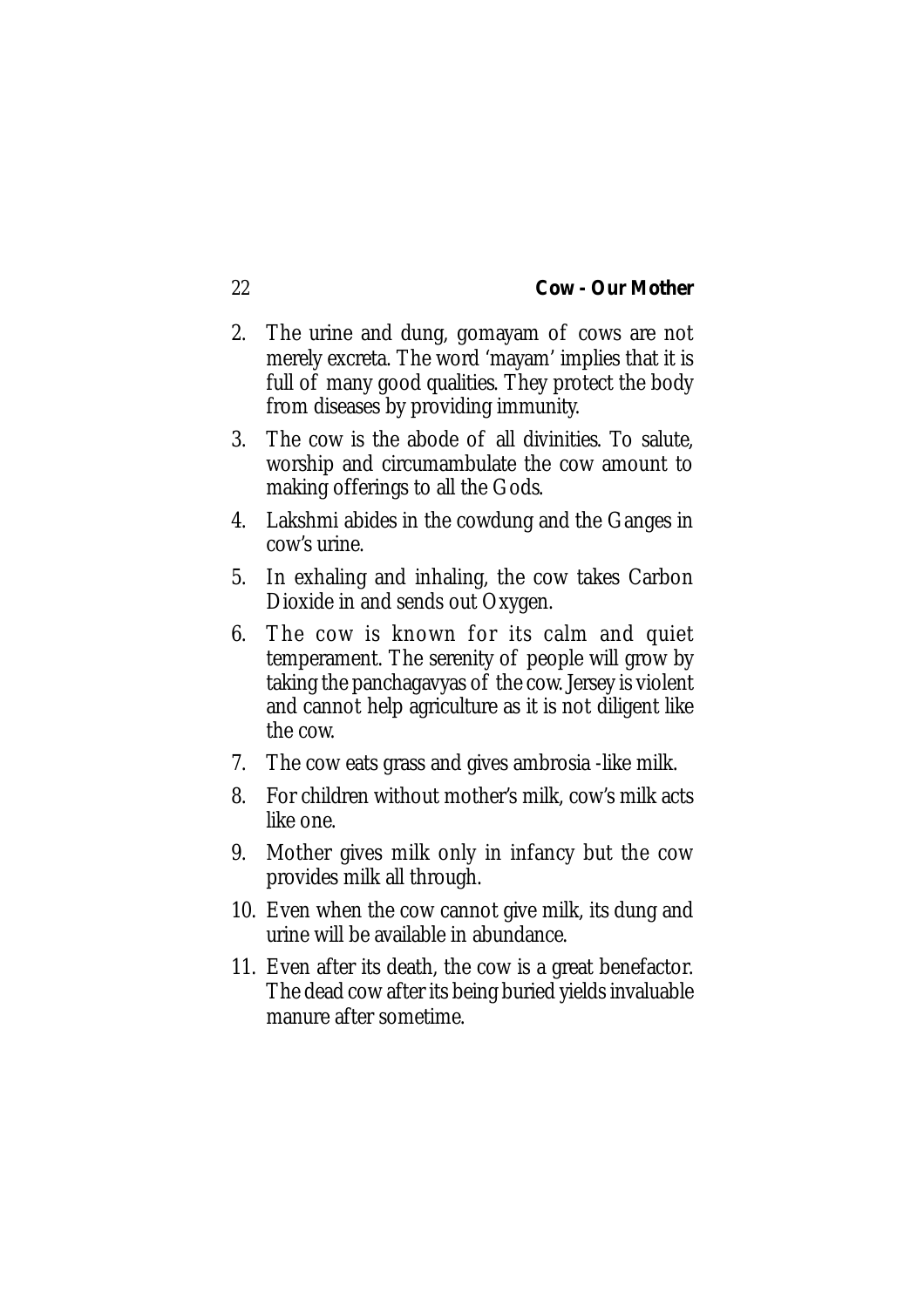- 12. The horn of the cow stuffed with dung after its death and buried in the ground becomes an excellent manure after six months.
- 13. The panchagavyas of the cow act like an antidote to poison. When the young Krishna killed Putana, his parents and all those around him were worried. The cruel woman gave milk to the young Krishna. They thought that her milk might be highly poisonous, they gave him a bath with cow's urine and dung and on his forehead, they put a 'tilakam' made of dust under her hoofs.
- 14. Sri Krishna the God performed many deeds to let the world know about the cow. From his infancy he took a lot of milk, curds and butter. Those children to whom these gavyas are provided, become sturdy and intellectually sound. But today, how can people who send the cows to be butchered, provide services of the cow to fulfill the needs of the children? Have not the Indians become weak as a result?
- 15. The house with a cow and a basil plant needs no physician.
- 16. 'Gostu matra na vidyate'-There is no limit to what we may say about the cow.
- 17. The Ayurveda says that even poison can be transformed into ambrosia, with the help of panchagavyas.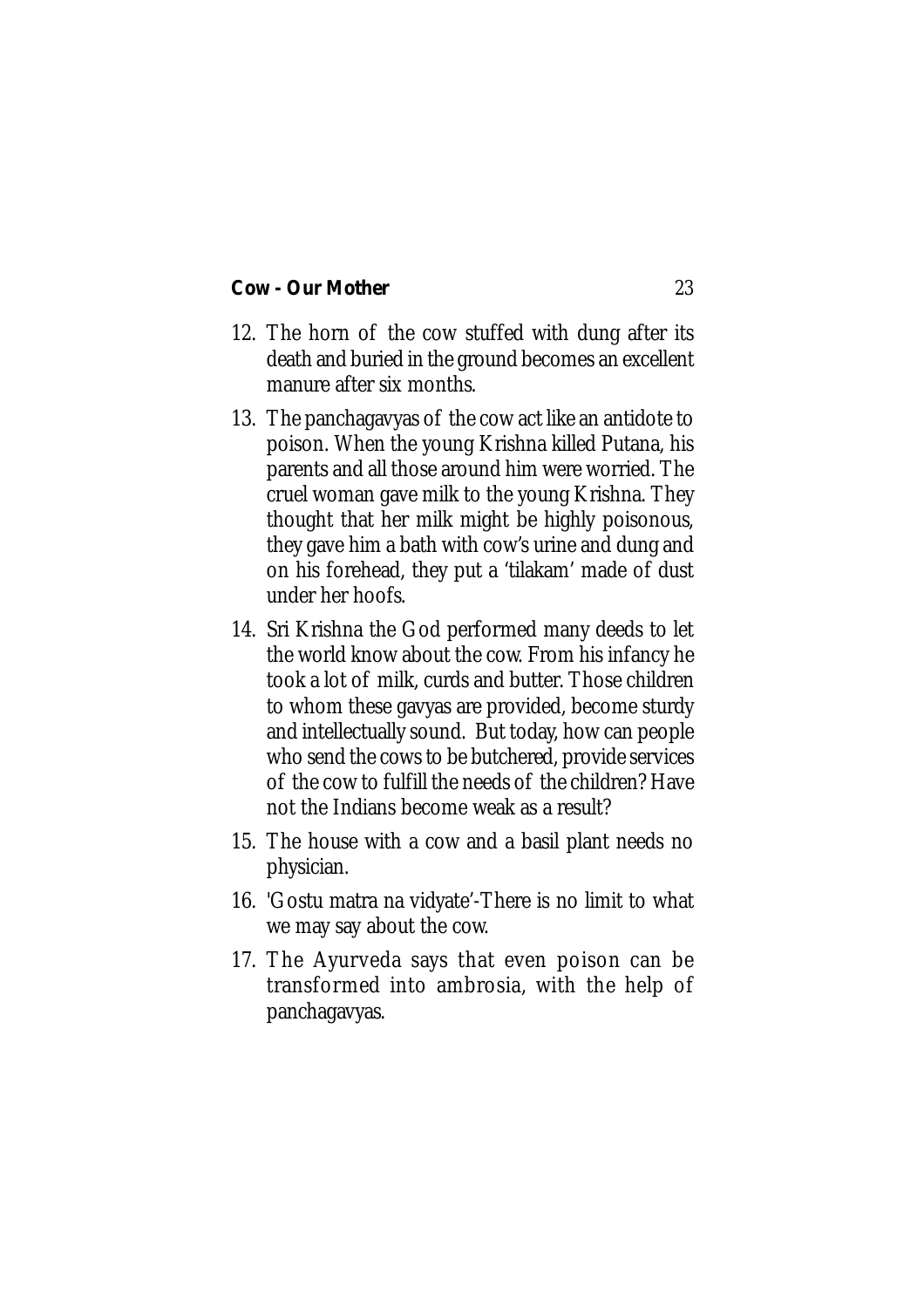- 18. Panchagavyas will be available to all if the situation allows "a cow in every house and a cowshelter in every village".
- 19. For those who go in for ayurvedic treatment, every time one or the other of the 'panchagavya's would be necessary
- 20. By making a limited use of panchagavyas every day, all the deficiencies in the body will be rectified.
- 21. It is a matter of shame that in our country there are more than thirty six thousand slaughter houses.
- 22. On the backbone of the cow there is a nerve center called 'suryakethu'. It comes into operation under the rays of the sun. The cow prefers to stay in the sunlight. It starts oozing out yellow fluids the moment 'suryaketu' starts functioning. That's why the cow's milk is yellow. This yellow substance cures all diseases and poisons.
- 23. The cow's body smells of incense. It helps in preventing environmental pollution.
- 24. The medicinal qualities of panchagavyas have been attested by several research institutions of the government of India (IICT, NBRI, CSIR, IIT, NCERT, NBAGR among others).
- 25. "Come, let us go to the cow mother, come, let us go to the villages, to nature for protecting environment, come, let us go to Ramarajya through gramarajya".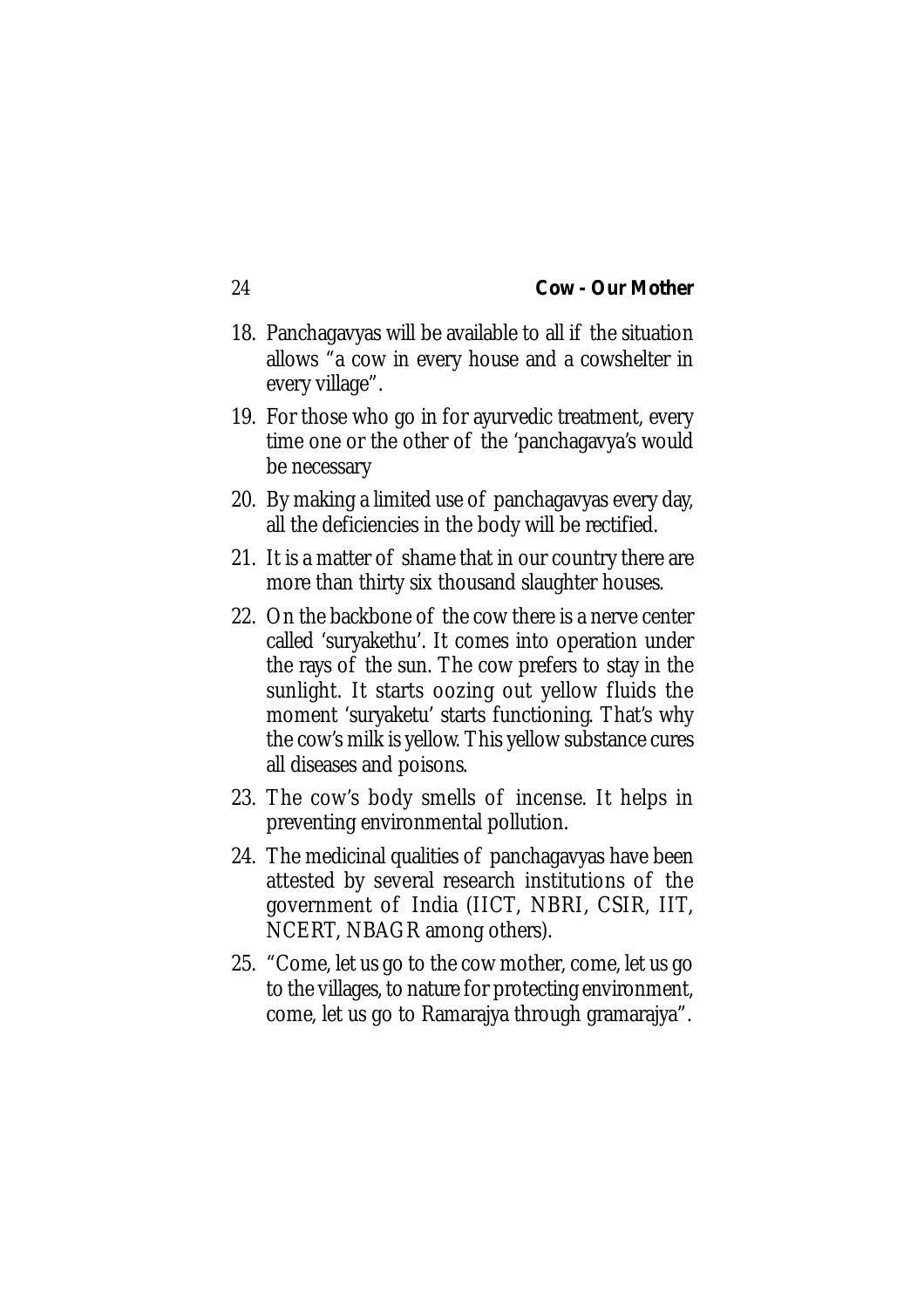### **Cow Manure**

The values are average of General Analysis and are in dry matter basis

1. Nitrogen…1.00 Per cent / 100 g dry matter

2. Phosphorous…0.54 Per cent / 100g dry matter

3. Potassium…0.90 Per cent/100 g dry matter

4. Iron…2600 mg/Kg or ppm on dry matter basis

5. Zinc…57 mg/Kg or ppm on dry matter basis

6. Manganese…250 mg/Kg or ppm on dry matter basis

7. Copper…2.5 mg/Kg or ppm on dry matter basis

8. Boron…2.1 mg/Kg or ppm on dry matter basis

9. Boron…0.7 mg/Kg or ppm on dry matter basis

## **- Dr. H. C. Behra**

Jodhpur, Rajasthan

## **COWS OF INDIAN ORIGIN**

From ancient times the cow has been a companion to people and a domestic animal. The Indian cow is vegetarian. The hump and the soft skin under its neck are the specialities of cows of Indian origin. Cows of Indian origin can also be seen in Afganistan and some parts of Africa.

In the West, there used to be a meat-eating animal calledYoras living in jungles. It has three feet long horns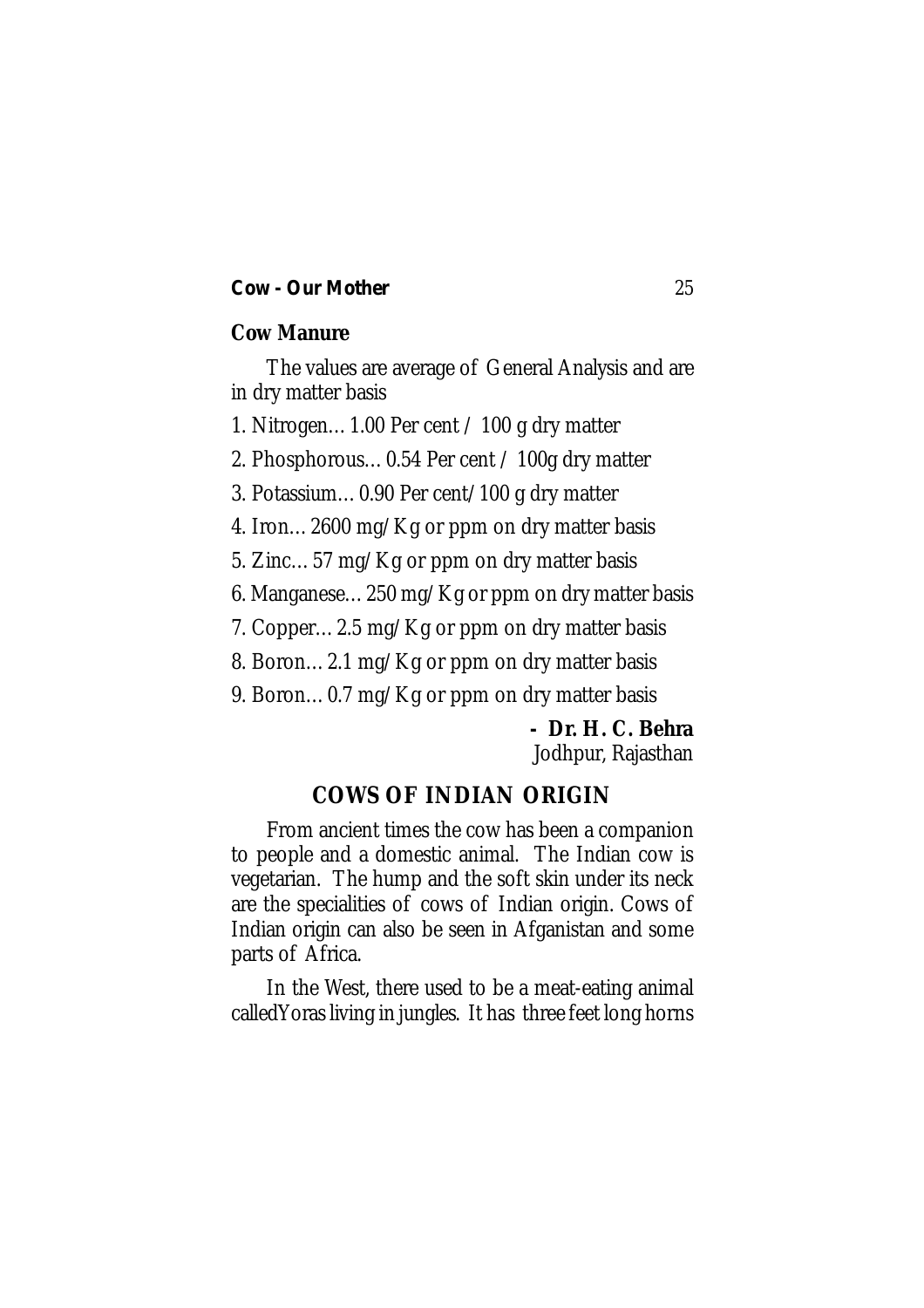with a heavy body of seven feet. People there domesticated it as they could take its milk. But this animal does not belong to the race of cows. For more and more milk, we are importing the jerseys. But the milk of the Jerseys does not have the quality of a cow's. In the West, such cows are reared not only for milk, but also for meat.

As our governments have not properly prohibited the slaughter of cows, out of the 72 races of cows of Indian origin, only 32 have remained, now. In urban areas, there is a dearth of fodder. There is not even enough place for the cows to move about. The cows could not find a place in towns. The villages today are no different. Today, 6.4% of the cows are taken to the slaughterhouse every year for meat. After independence, there were700cows for a population of 1000, by 1951. Now the number has come down to 400.

Hybrid cows give more milk. But they do this only for a few years. There are medicinal qualities in milk, urine and dung obtained only from cows of Indian origin. Providing panchagavyas with medicinal qualities like immunity to diseases and the ability to work well even in hot places, is the special it of those cows. As a result of the government's indifferent attitude, there is a danger of cattle disappearing.

### **The features of Indian cows**

1. A hump on the back and a soft hanging skin under the neck are the specialties of native cows.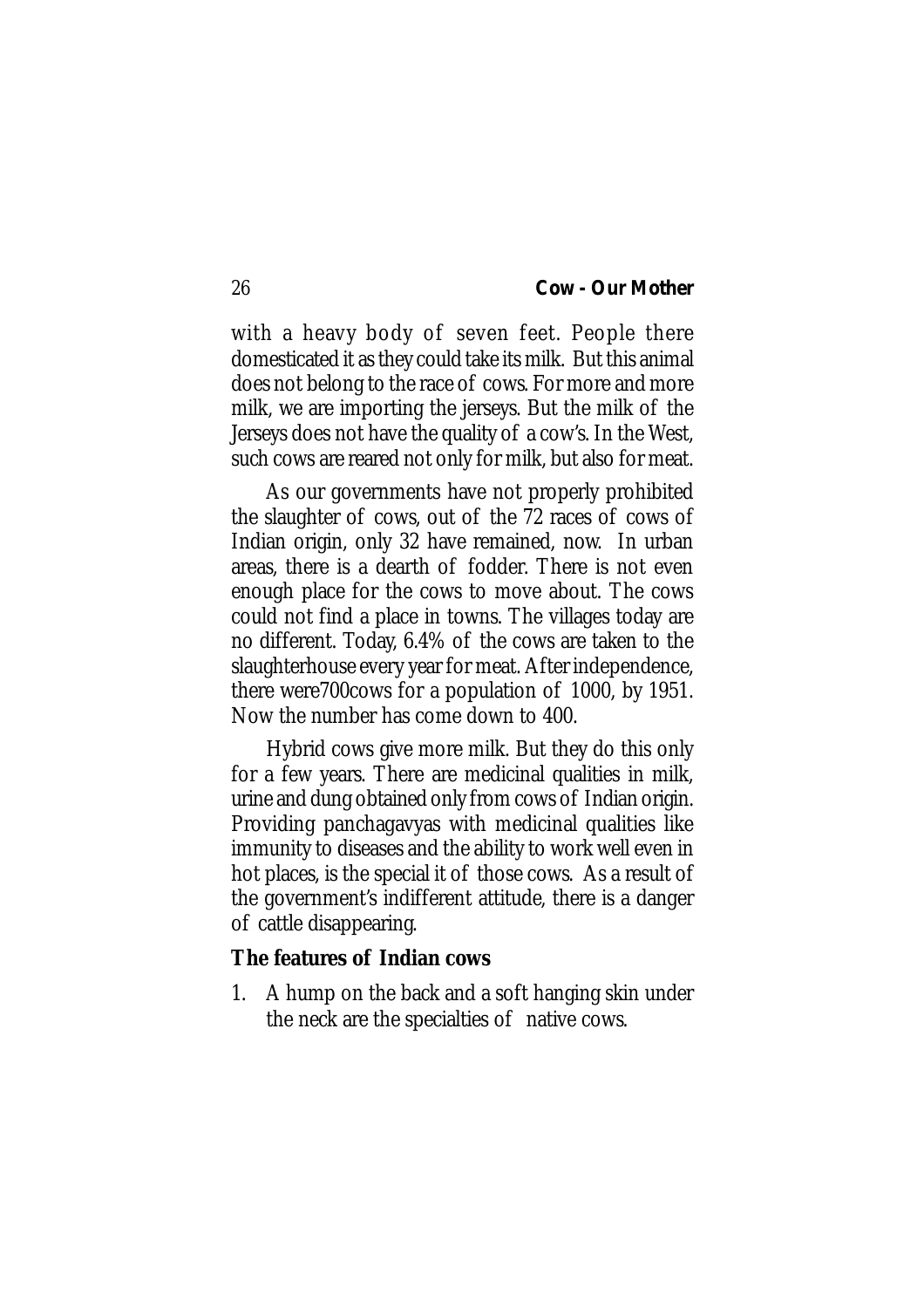- 2. In general, they have long horns. Their bodies are normal.
- 3. Bulls of Indian origin can work hard. They are used extensively in agriculture.
- 4. The cow bellows with a loud voice.
- 5. The cow is always active.
- 6. Those cows give milk only to the owners, not to strangers. Even amidst hundreds of cows, the mother can identify its calf. The cow can identify the house where it stays even from a great distance.

## **The uses of Indian Cows**

- 1. Milk from cows of Indian origin sharpens our wits. It has all the nutrients. It provides immunity from poisonous substances and boosts energy. It is most beneficial. It is easily digestible like the mother's milk. All the good qualities of mother's milk are to be found in the milk of cows of Indian origin.
- 2. It does not give much milk, but for 12-13 years, it gives it.
- 3. The cow of Indian origin inhales carbon dioxide and exhales oxygen.
- 4. Such a cow's ghee reduces cholesterol, sharpens wit and provides immunity from diseases. There are many medicinal qualities in this milk.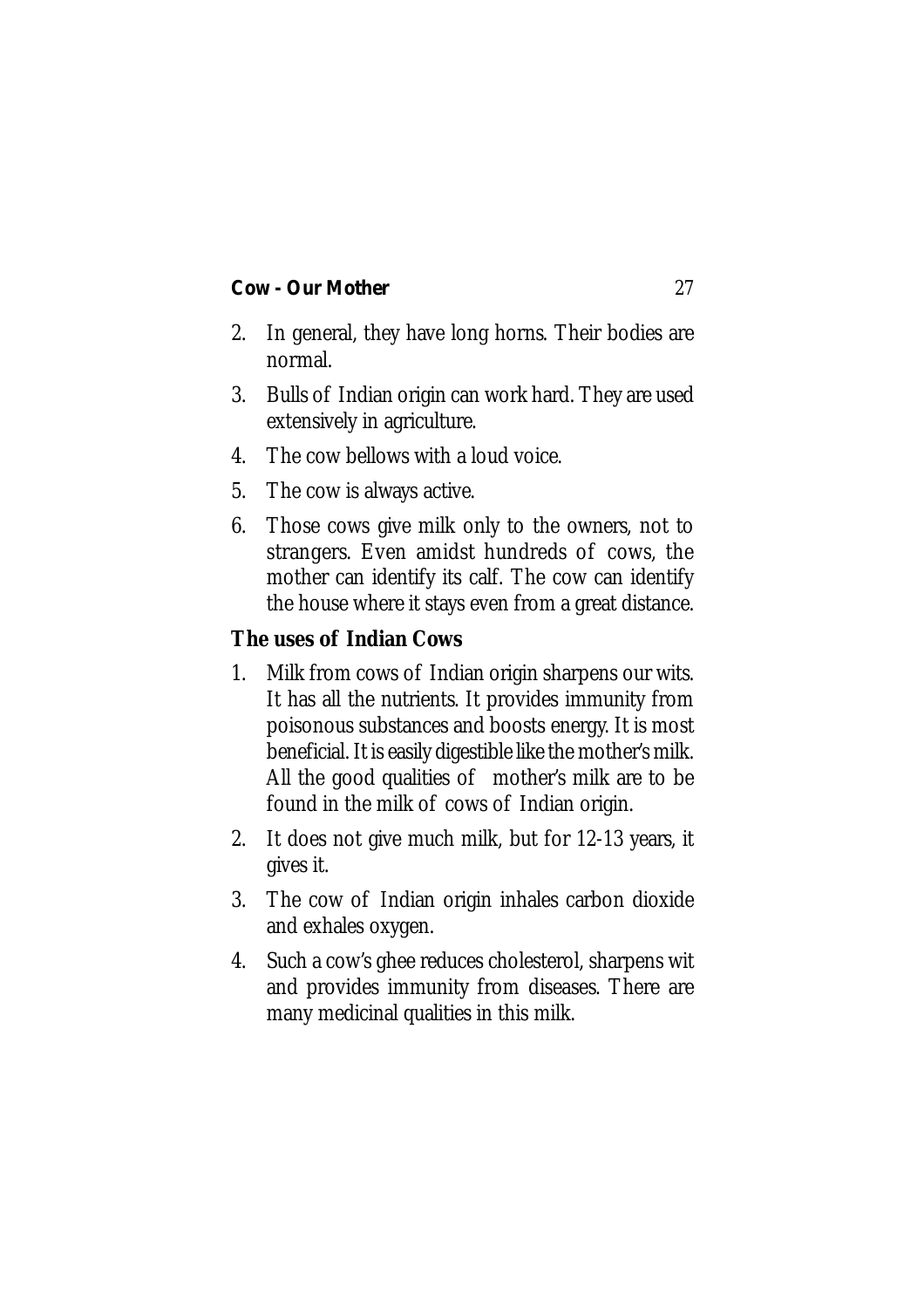- 5. The cow's milk has the ability to counter poisonous qualities. It keeps its skin glowing always with the help of its tail. Even those who touch the skin affectionately will have the benefit of health.
- 6. The buttermilk obtained from the cow reduces the excess heat of the body. It cleans the intestines and gall bladder. As a result, the body becomes more active.
- 7. There is no B.C.M. (Beta Caso Marlin, the poisonous cell) in Indian cows.
- 8. The milk, curds, ghee, urine and dung of the cow are very useful, medicinally.
- 9. If after the death of the cow, its horns and the other parts of the body are buried in the ground or farm it will become a special manure after six months.

### **Specialities of Native Cows**

- 1. If we burn one tula of ghee obtained from the native cow, it will release a ton of Oxygen.
- 2. Cow's milk contains Kerotene that has the ability to cure eye diseases. It works like an alternative to Vitamin A.
- 3. Like cow's milk, its curds also have medicinal qualities.
- 4. Cow's milk is thin. So even infants can digest it easily. Native cow's milk has all the good qualities of mother's milk. So the cow is treated like the mother.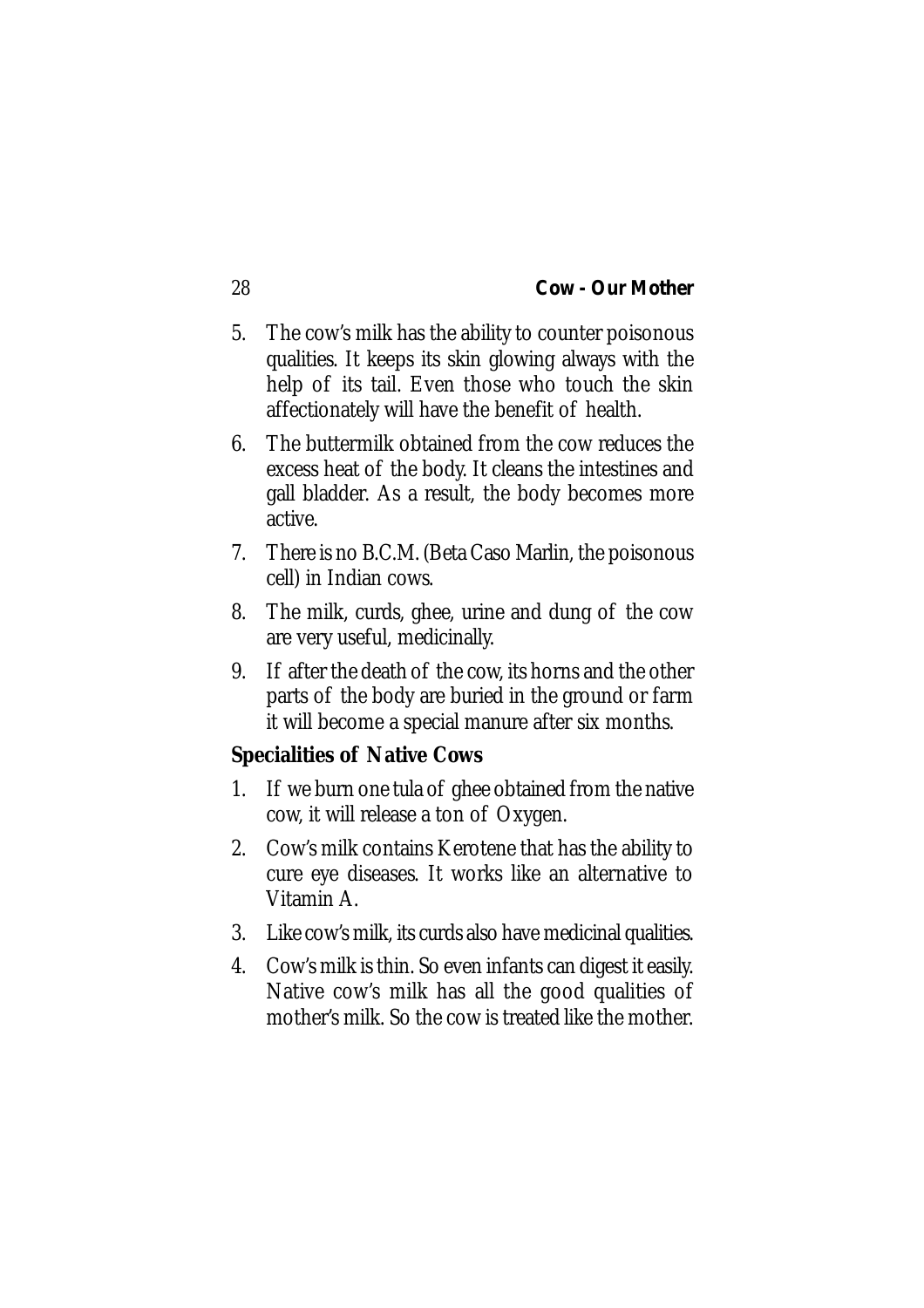# **CATTLE ARE THE LIFE OF INDIAN AGRICULTURE**

# **Cattle wealth and tractors**

Dr. Bhup Singh says that the best device for agriculture to be obtained at low price is no other than cattle. A pair of good bulls may cost approximately Rs.20,000/-. If you give it 5kilos of chana every day it would cost about Rs.70/-. (510 Rs. chana+20 Rs. Dry grass). If we add 18% interest per month to a tune of Rs.300/- the cost of the fodder would come to about Rs.2400 (70x30=300)-it would bring about Rs.20/-worth cowdung a day-meaning 20x30=600 Rs. per month.

On the other hand a tractor costs about rupees four lakh. Every month the interest would come to about Rs. 6000. A pair of bulls can till an acre of land per day. For the tractor to till an acre of land the expenses could be – Diesel Expenses+ 10x32=320 Rs. The rent for the tractor is Rs.700. Compared to this the expense on a pair of bulls would be less. Small patches of land can delay the work of tilling with the tractor.

Viewed at the national level every farmer on an average has an arable land of one unit, i. e. approximately 1.5 hectares. In Haryana, it is 2.11 hectares (statistical survey of Indian agriculture 1990-1991 by Government of India). A pair of bulls can till 7 hectares of land, easily. Two small farmers can till the land with one bull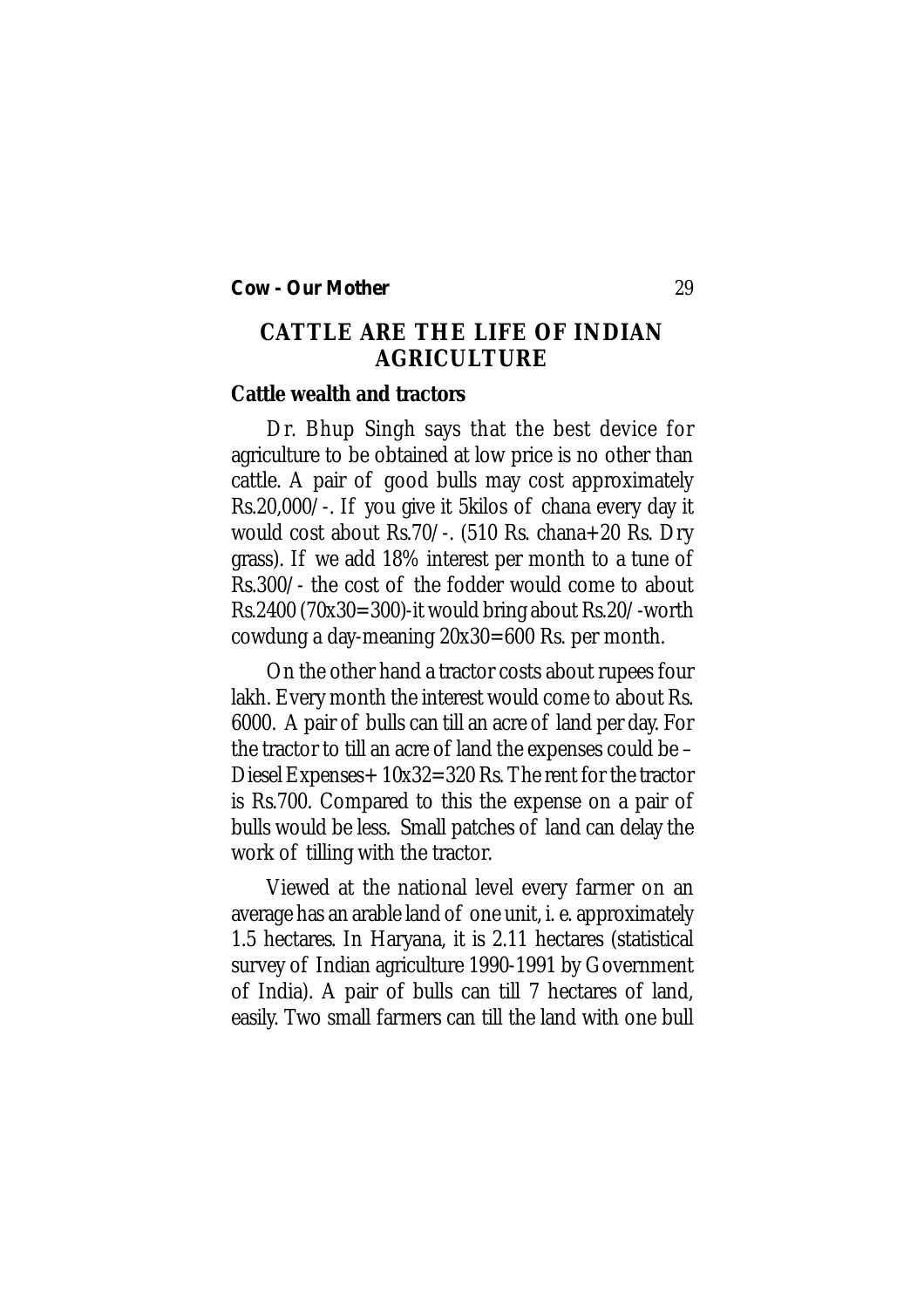each, while in Haryana, the number of big units of 7 hectares each constitutes 6% of the total arable land. At the national level, it is 4% (statistical report, Haryana 1995-96). Tractors are not economically viable for small units of less than 7 hectares. While in Haryana the number of big units each of seven hectares or more is 91658, the number of tractors there is 1,62,030. So they are twice the number of the required ones. Hence it is clear that in our country for 95% of the farmers bulls are more useful than the tractors, to farmers.

At the national level the transport by bulls or camels is thrice as much by the one by trains and trucks. If transport has to be done by diesel only, we have no option but to depend on foreign countries. The expenses would be a terrible burden. Besides, there are pollution hazards. Combined with an economic perspective, it is clear that the bulls are of great utility in an Indian context.

Till now, we have learnt only about native cows and cattle. The king bull is like the backbone of agriculture. There is no other bull as beautiful or competent as the Indian bull. Our bull has a hump. It pulls along the cart or the plough with its help. This facility is not to be found among foreign bulls. The endurance of the native bull is another aspect to be noted. When oxen and foreign bulls could not deliver the goods, our native bulls have easily and successfully performed their tasks.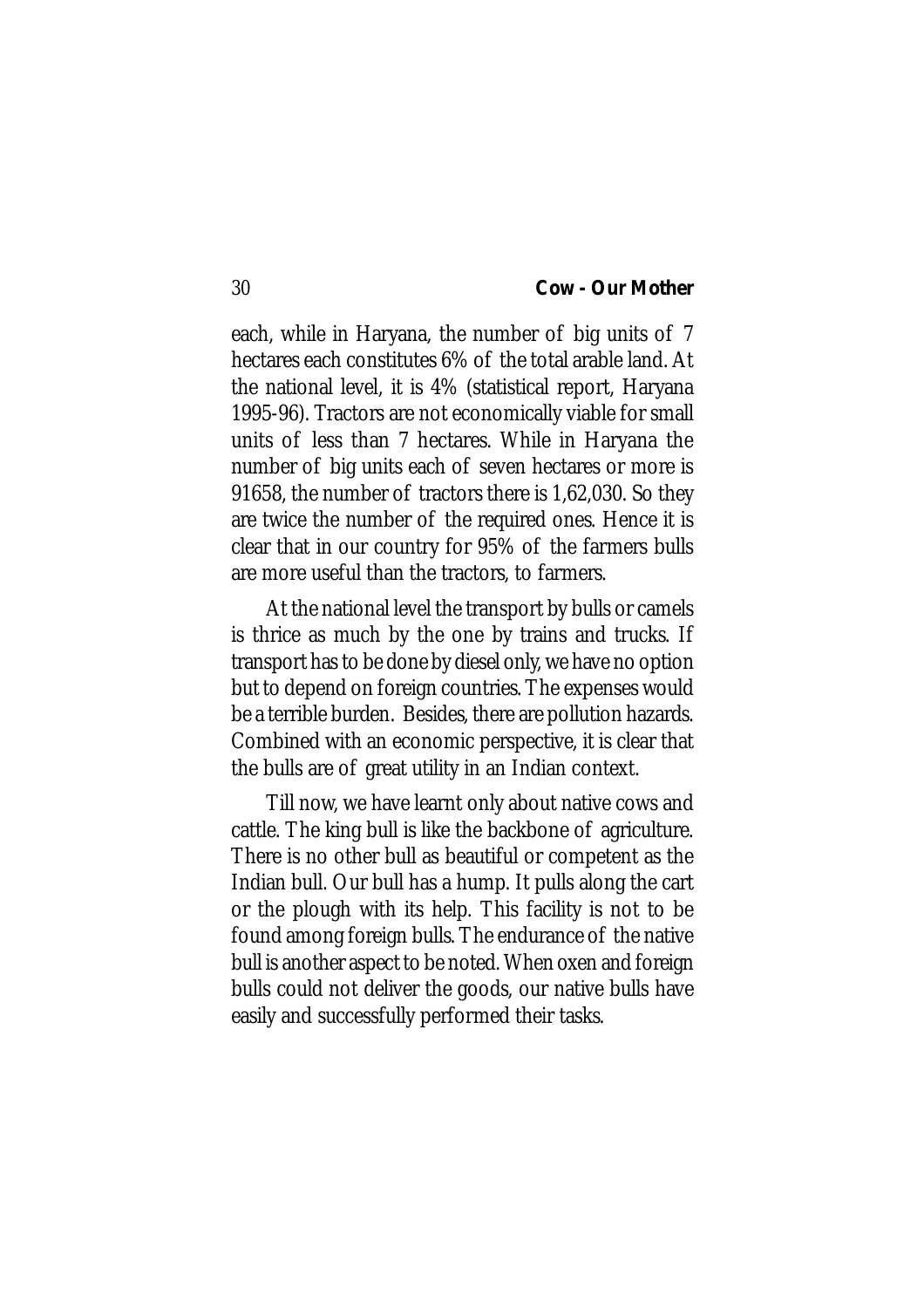In the North and the West of India in particular where the use of tractors has increased, bulls are sold away at a young age under the impression that they are of no use or they are sent to the slaughter house. This is wicked. We must review the position of entire India. As small farms in India are more, tractors are not of much use in all areas. 70% of the small farmers do not have an agricultural land of two acres each. Former Prime Minister Late Sri Lal Bahadur Sastri has opined that it does not appear to be possible to run tractors in a land of lakhs of acres in India as we do not have even roads to reach small villages.

Tractors used to till the land plough deeper than necessary. As a result, good bacteria, helpful to agriculture, die along with bacteria. This becomes a curse to the land and crops. As the plough goes deeper, more water will also be required. There is no consistent pattern for rainfall in our country. In many parts of the country, only 30%of water reaches the agricultural land. In such circumstances the problem of scarcity of water troubles the peasants even more.

The urine and dung of the cattle do not produce pollution. They are not only antiseptic but also help in preventing pollution and have the ability to keep the environment, clean. Cow dung or dung's ash saves grain from insects. For protecting grains, people make use of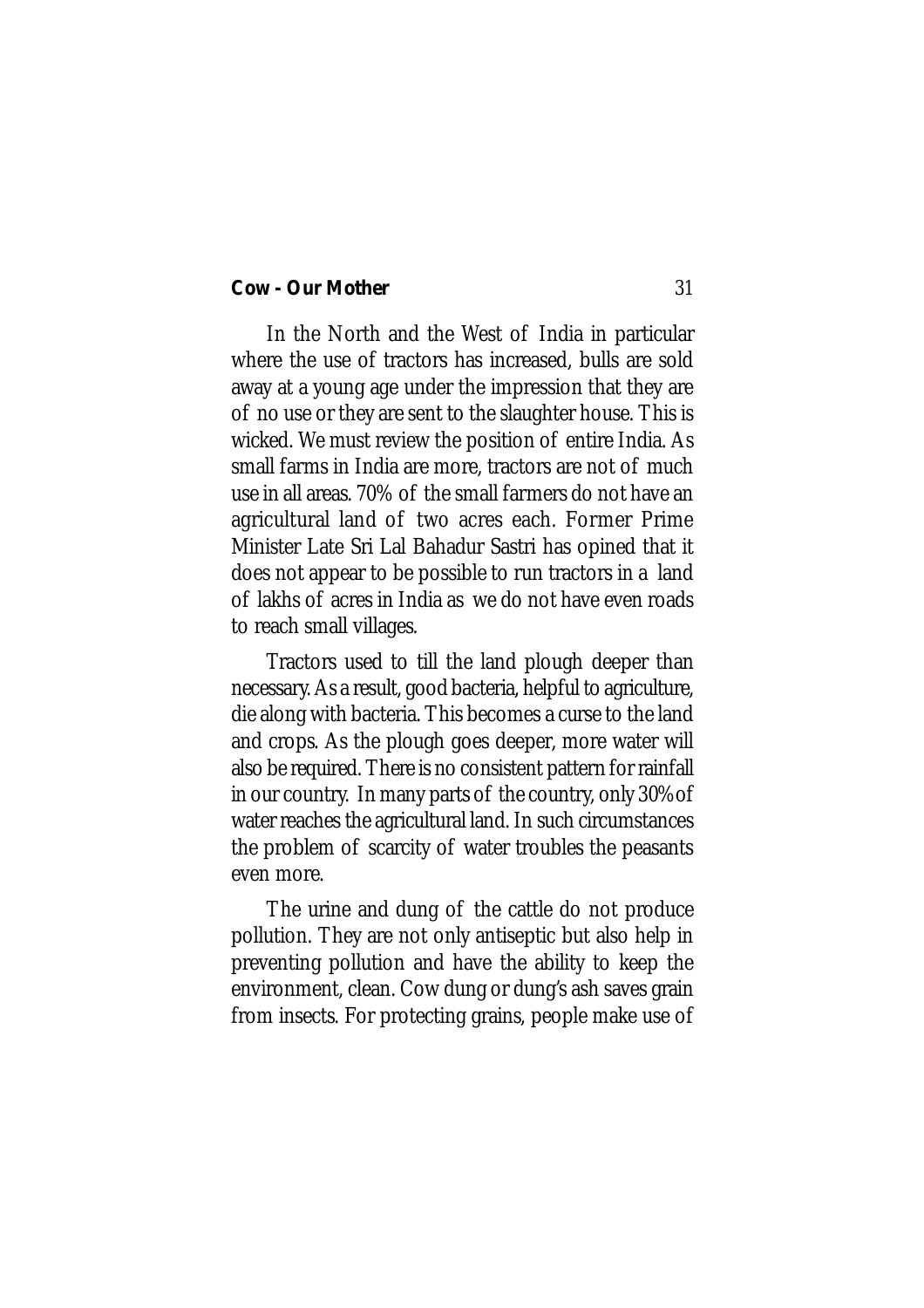dungash. In more contexts than one, we get urine and dung from the cattle-ploughing the land or drawing a motor, drawing juice from the cane or rotating the oil press. They serve as natural fertilizers and insecticides. But if we come to tractors, the smoke that comes out from them pollutes the entire air. From the race of the cattle, cattle can be born, but no tractor can be born of another tractor.

Besides polluting the environment, the tractor has its parts frequently broken or worn out. Sometimes they become totally useless. But even after death the cattle continue to be useful. Skin, horns and other limbs tend to be useful to people. The body of the cow can turn into a manure. A single horn stuffed with dung and stored in earth turns into an excellent and valuable manure. Even a dead cow can be sold. Thus it is proved that the cow is more useful than man. A tractor requires many repairs and proves expensive with repairs from time to time. But a bull eats from outside. Given some fodder, it remains fit.

For two or three years however the task of nourishing the calves rests with the farmer. The urine and dung provided by it during that period are very useful to people. We need not compete with affluent nations like America nor need we imitate them blindly. This is so because America has an area that is 2% of the world's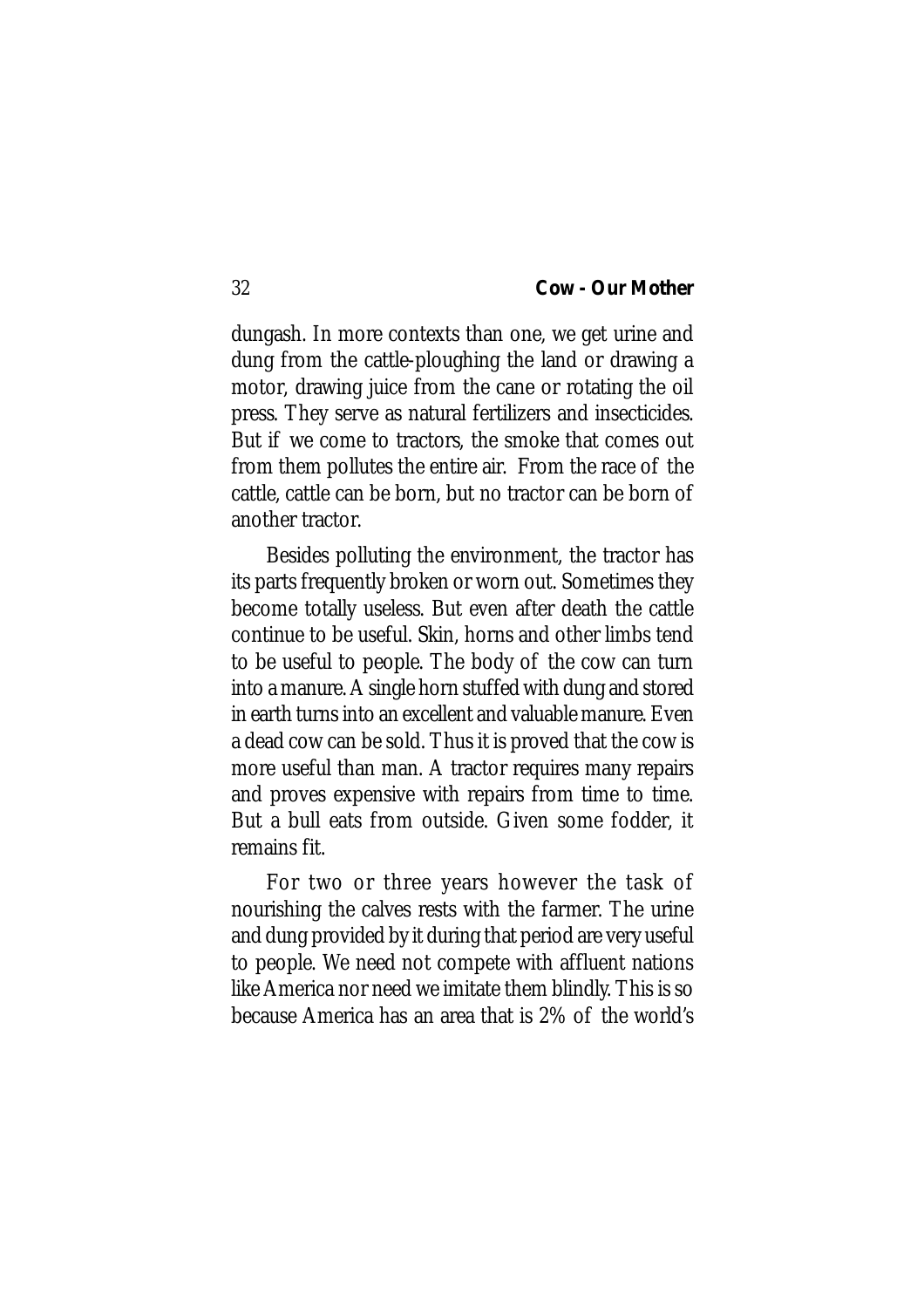and 5% of the world's population. Though our country has less area, it has a population that amounts to 16% of the world's. In India, 70% of the people live on agriculture. America has the ability to utilize 33% of the world's oil production. We cannot use even one hundredth of it in spite of our best efforts. In fact, we do not have even 0.5% of the oil produced in the world. We are spending more than 5000 crore rupees every year for importing oil from outside. There are laws in Delhi to control air pollution. Vehicles run on petrol and diesels are inspected and tests conducted to gauge the measure of pollution. This is presently a problem in all towns.

In India arable land is only half acre per head. 70% of the farmers can not work with tractors on their small lands. About twelve crore acres of land remains sterile. The fertility of these lands can be increased with the urine and dung of cattle even if they be old or maimed. The tractor is of no avail in this regard. Recently, speaking in a seminar on cattle power, a central minister said that 4thousand crore horse power worth 10 thousand crore rupees is generated every year from 7crore 4 lakh oxen and 80 lakh bulls. Energy obtained from the cattle prevents atmospheric pollution. The cattle save us from the massive expenses on foreign currency for milk powder, artificial manures and insecticides. In India through oxen7thousand lakh tons of (i.e. about 70%) agricultural or industrial land comes under cultivation.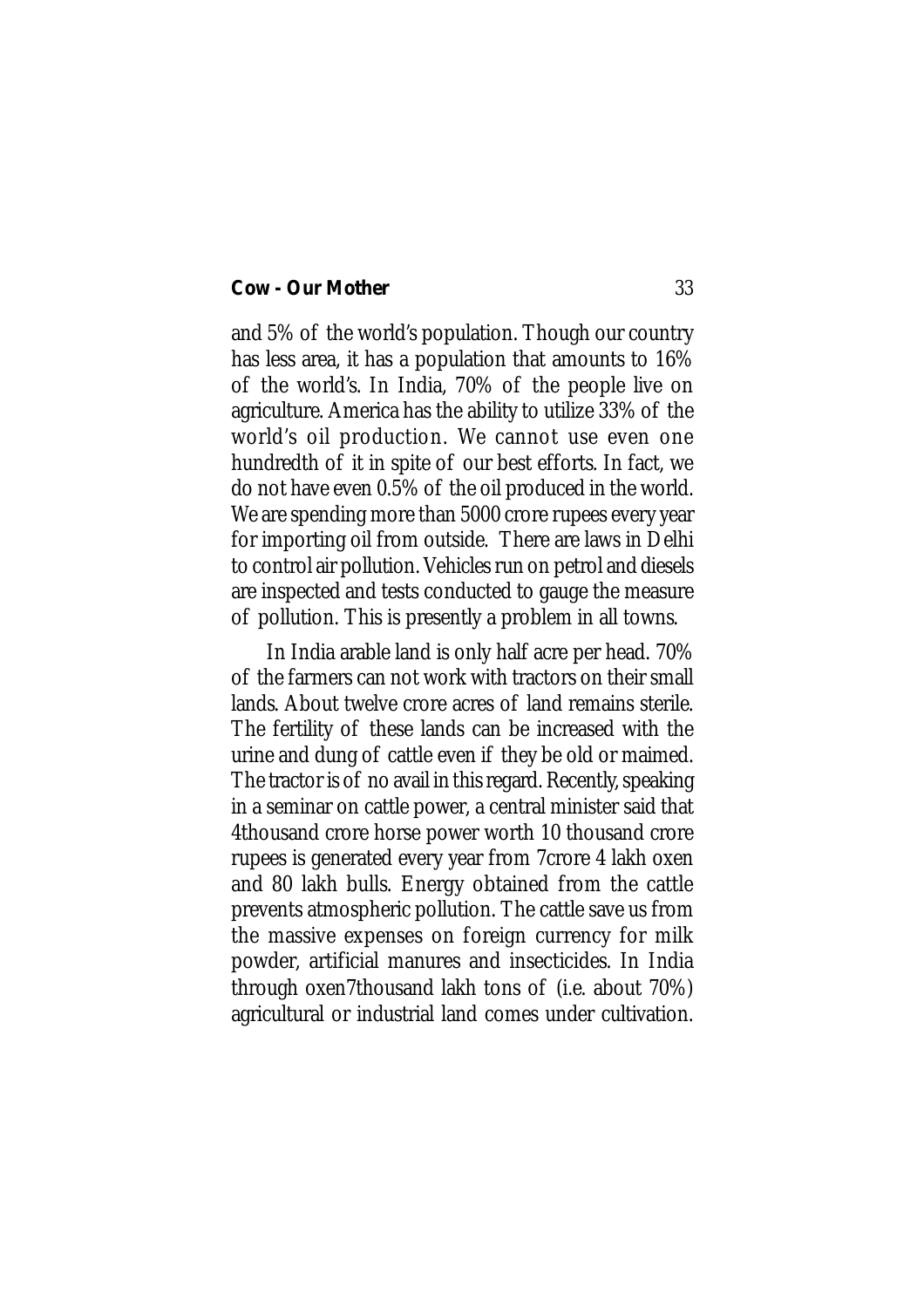Agriculture, run with the help of tractors based on foreign policy, is by no means suitable to the Indian farmer.

If we look at the activeness of the calves and the lethargy of the young ones of the buffalos, the specialties of the Indian cattle stand out clearly. An old cow's dung can provide fuel necessary for cooking for a small family of four to five people. Those who want to cook for two people with kerosene need about half a litre per day. Cowdung does not involve foreign exchange spending.

In India, 2 crore tractors would be required if they have to be used in the place of oxen. A sum of 8 lakh crores of Rupees required for such tractors is not in our reach. To run these, we may have to import diesel worth hundreds of crores. The manures obtained from the cattle can yield five times of produce when compared to artificial manures. Lands that might turn sterile under the influence of chemical fertilizers will gain complete protection from natural manures.

Cattle and their resourcefulness have great importance in Indian economy. The cattle resources we have are about one and a half crore bull carts coupled with 4 crore ploughs. To increase the efficiency of the cattle wealth and developing them scientifically are very much needed in the light of agricultural products and transport facilities in India. By fixing rubber tyres to bull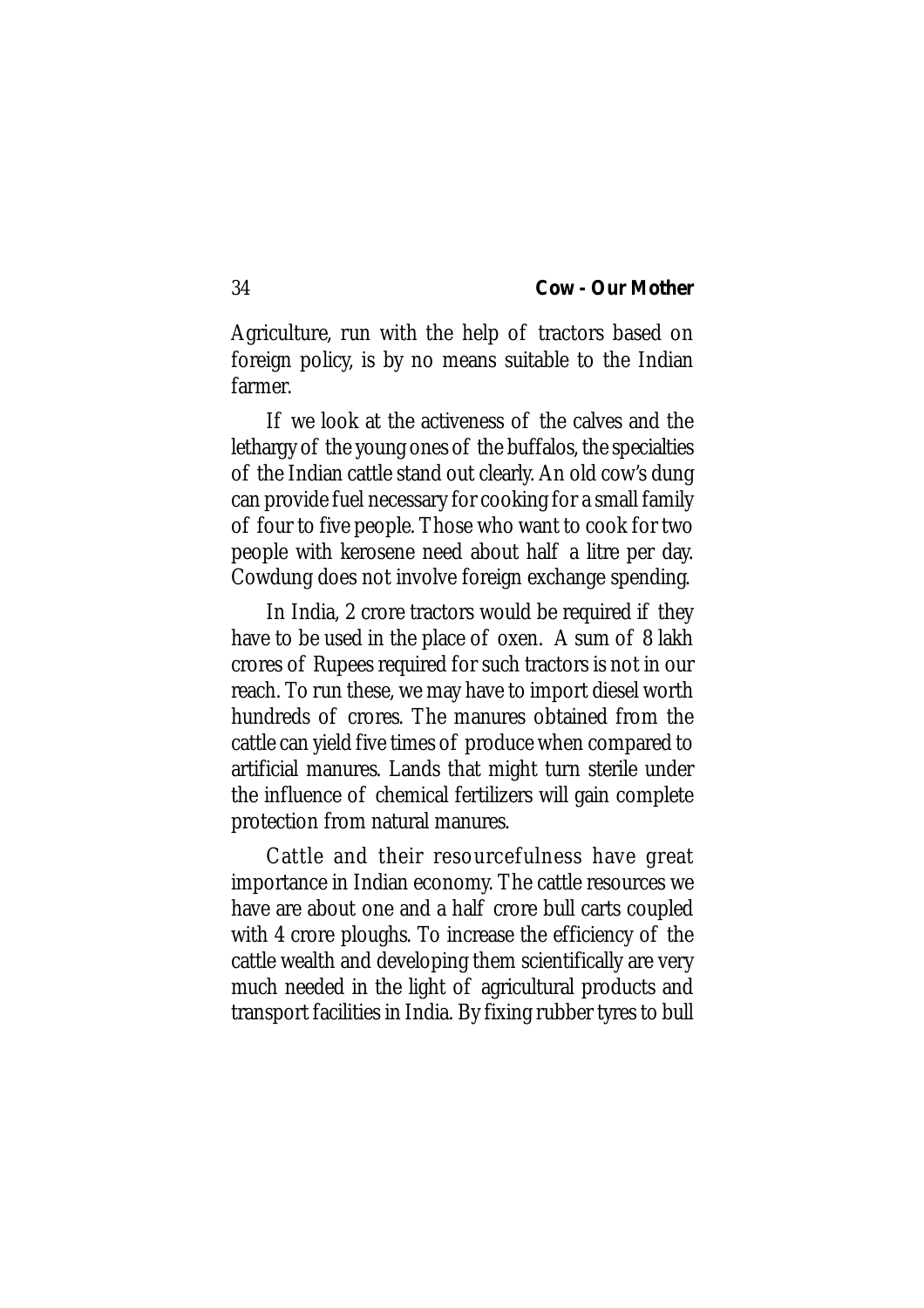carts, their efficiency may be enhanced. It would also be more convenient. Srimannarayana, a former Governor of Gujarat said after returning from Japan, "Even the farmer in Japan started using oxen and cows instead of big tractors. When asked to comment, Srimannarayana reported that the farmer replied, "Till now, we have been using artificial manures. We realize that as a result, our lands were being ruined. So we started using cows and oxen. It appears the farmer from Japan added "these machines do not give milk, nor even dung".

A famous scientist of the modern times, Einstein sent a message to India, "Indians should not adopt tractors and chemical fertilizers. I say so because where these methods have been followed as in America, the productivity of the land is going to come to a close in 400 years, while in India where agriculture is based on cattle, the productivity has not lessened a whit". In 1951, Einstein added, "In an agricultural land tilled by tractors not even a blade of grass will grow after a thousand years". In recent times in Bhopal and Meerut indigenous tractors are made in the shape of bulls or oxen. This is very useful to the farmers. It is time specific researches be made to make implements needed for Indian agriculture. We are very backward in this.

The bull is the best Indian tractor. Agriculture by the cattle needs to be given an incentive. It is not suitable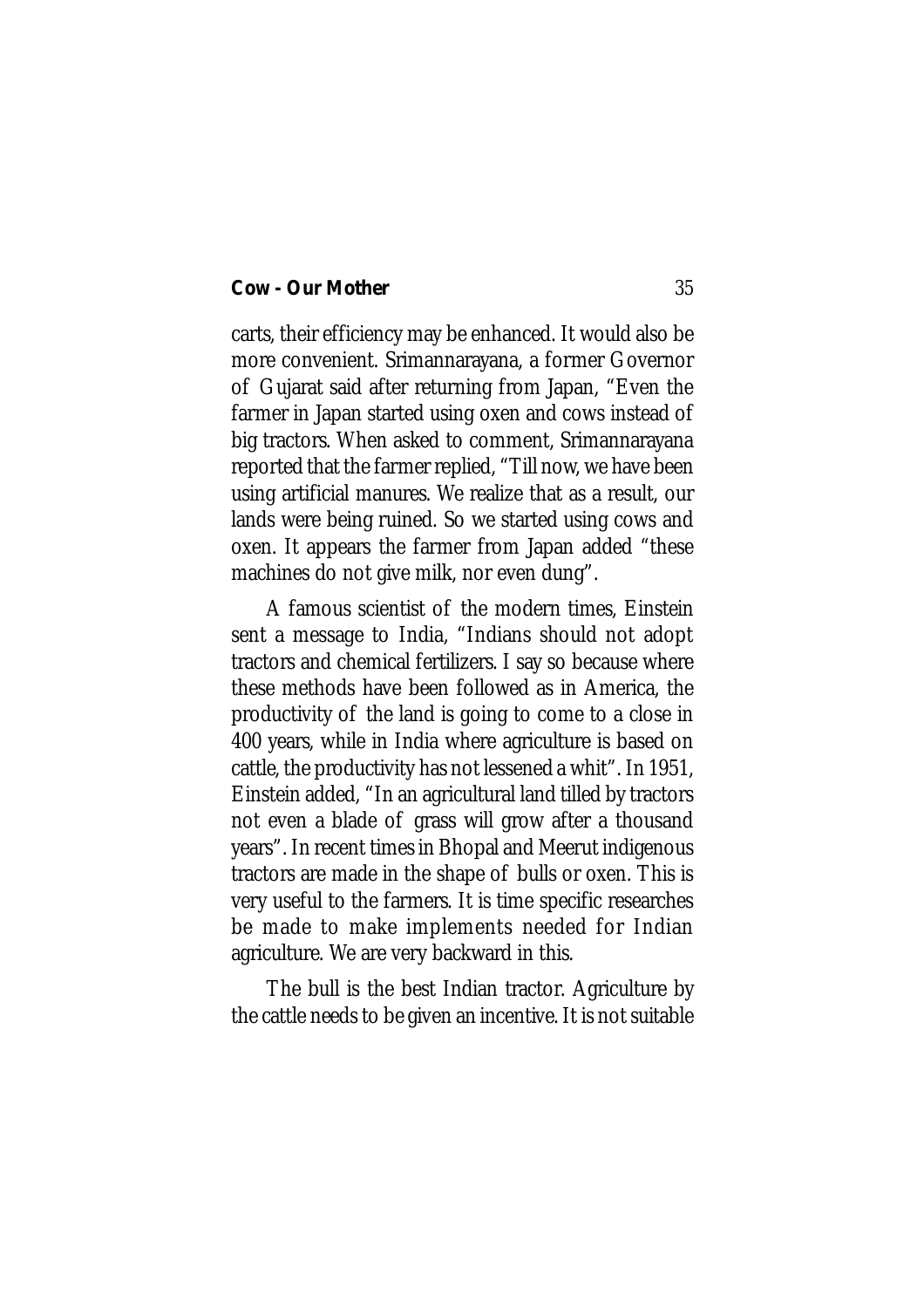for Indian economy to blindly follow or imitate the foreigners. It would be good if instead of becoming victims of the slaughter house, cattle may serve to strengthen Indian economy.

# **THE COW : A MOVING POWERHOUSE**

Nowadays in India there is an acute scarcity of electricity and fuel. Today we are producing gas with the help of foreign implements instead of implements available to us that are cheaper. In the market a gas cylinder of 19 kilos is priced at Rs.1000. This may go up in future. We are constructing big dams for hydroelectricity. By a massive use of diesel or coal we are producing thermal electricity. In spite of this it is not sufficient for our needs. Besides, there are some risks involved in it. There is always the threat of dams near hydroelectric plants falling down and the consequent threat of inestimable losses. Yet another problem is the accumulation of mud near the dams. With us, raw material necessary for thermal electricity is rather meager.

Engrossed in and enslaved by concepts that are alien to us, we have mocked at the miraculous powers of cowdung and cow's urine. Gober gas can be produced on a massive scale with the help of cowdung. We can even use the muddy substance coming out as a bye product -a valuable manure for agriculture. We have not only neglected using the cattle properly in a manner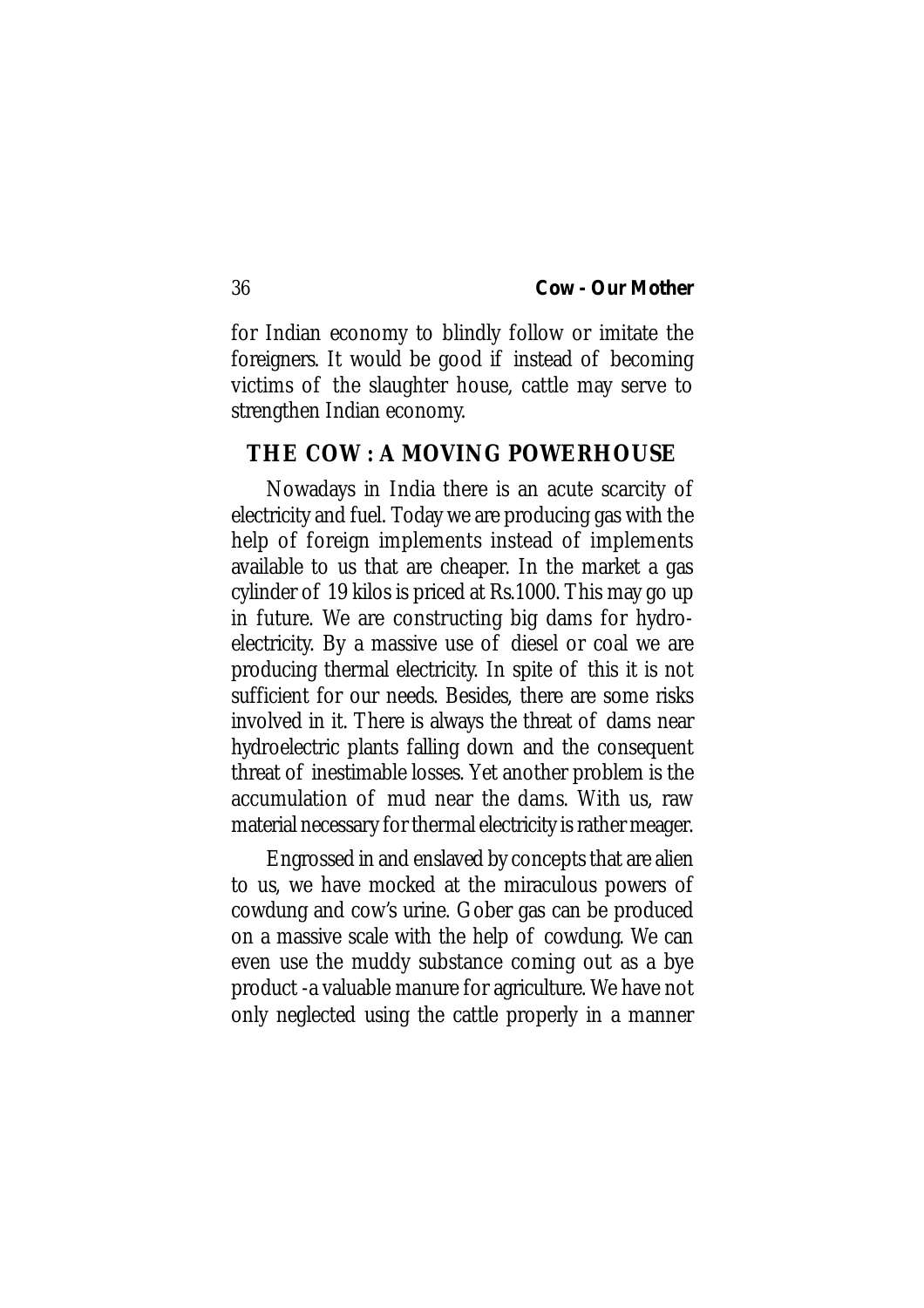befitting our economy, but are also given to killing them and by exporting their meat, making money. If we produce gas from cowdung and urine we may save fuel and dung cakes. With the help of research, we can even fill the gas in cylinders and take up supply of the same all over the country.

Near Ahmedabad, electricity is being produced from gober gas with the help of Kirloskar engines. Thus by taking up production in small units in every village or by making such efforts in cattle shelters, the requirement of electricity in villages can be met with to a large extent. The need of the hour is to enhance the production in small units rather than thermal and micro-units with the help of heavy machines. This is easier and also less expensive. It is also risk-free. This can be done by the society on their own without depending on the government.

In a gas plant, 12 cubic feet of gas can be obtained through 10 kilos of cowdung. In the newly developed gas, 6 cubic feet of gas may be enough for an individual to cook. If we can convert the dung of all cattle into gober gas, it would meet the needs of 60 crore people. The gas in urban areas today comes from crude oil. The price of oil is soaring up. On the other hand, the demand for gas is increasing day by day. The cattle yield dung, taking fodder of grass, leaves and such like. With dung, we can have gober gas plants and through them electricity.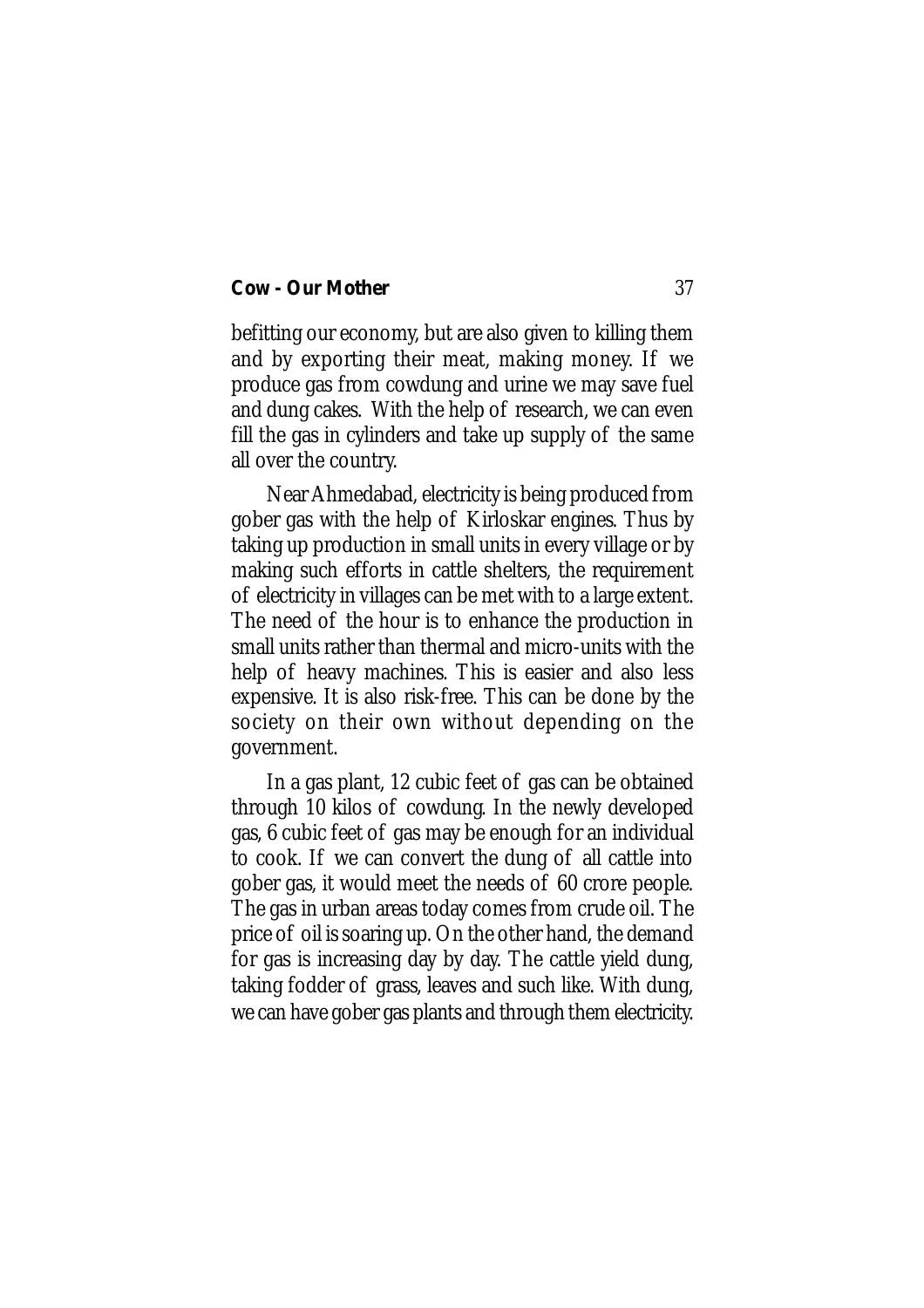The cattle need to be saved at least for this. If we stop felling trees, atmospheric pollution will be reduced. Thereby people will become healthy.

All the cattle, even those that are thought to be useless will yield dung. Like dung being processed in gas plants, even in pits filled with leaves dung gets processed naturally into manure. The difference seems to be that in pits made for natural manure, it gets processed along with Oxygen, releasing Carbon Dioxide, outside. In gas plants, it gets processed without Oxygen and will have twice as much Nitrogen in pits dug for natural manure. Nitrogen has a definite role to play in agricultural productivity. Humus has even a greater role to play than Nitrogen. It multiplies the microbes underneath. As much humus is contained in the mud coming out of the gas plants, the manure thus obtained would be of great use.

All the cattle yield 10 kilos of dung on an average. Some of it falls into the pit and becomes manure. About one third will be useful in making dung cakes and they are burnt to a shape. But only 13% of the heat generated from the dung cakes thus burnt would be useful. The remaining heat goes waste. But the heat generated from the gas kilns is useful upto 60%. If in the garbage heap we have 1% of Oxygen, the manure obtained from the gas plant contains 2% of Nitrogen.

If we can utilize all the cowdung and cow's urine we can fulfil the requirements of of cooking gas and natural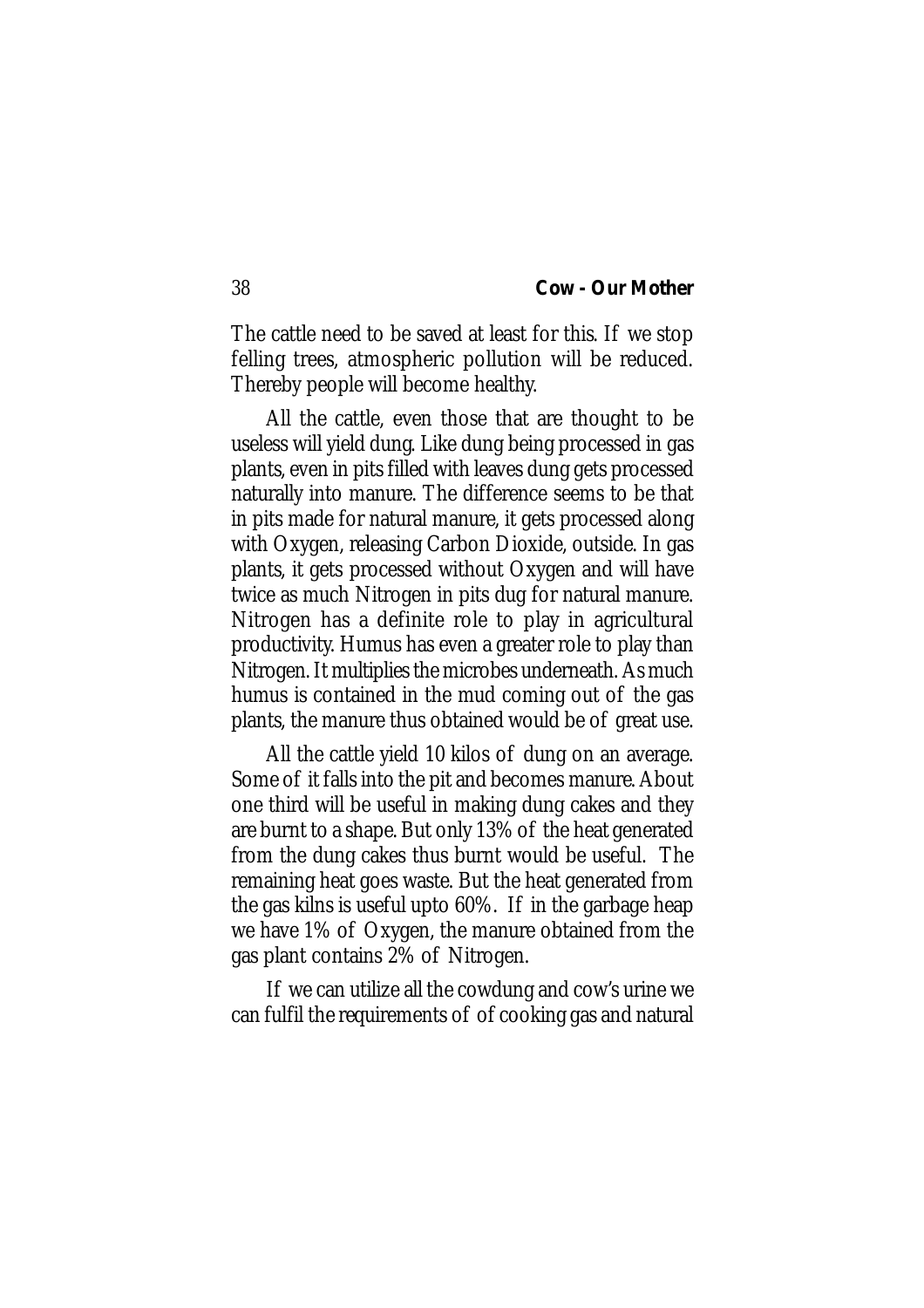fertilizers of the country to a large extent. At least 25 lakh tonnes of dung is obtained every day from 24 crore cattle. Everyday we get 10 crore cubic metres of gas with one cubic metre of gas being produced from 25 kilos of dung. This will meet the requirements of 20 crore people. As a result, the pressure to import oil and kerosene is considerably reduced. Even if we calculate at 2% with 90 tonnes of dung every year we will have enough Nitrogen for all agricultural lands. As there are nutrients in cattle fodder, the productivity power of the lands will grow with natural manures. Besides in rice thus grown taste and sweetness increase and we will be saved from diseases to which we may be prone from artificial fertilizers. In a conference on energy in Nairobi, the then Prime Minister Indira Gandhi has said that in India the power obtained from the cattle can be more than the power obtained from all other power plants. As per the cost those days, it was estimated that through the cattle, 6thousand crore rupees worth milk, 5 thousand crore rupees worth energy, 3 thousand crore rupees worth manures, 2 thousand crore rupees worth gas, into 16 thousand. crore rupees worth benefits would accrue in terms of economy.

In many places now wall clocks are run with the help of cow's urine. Calculators, transistor radios, small television sets and even tube lights were made to work.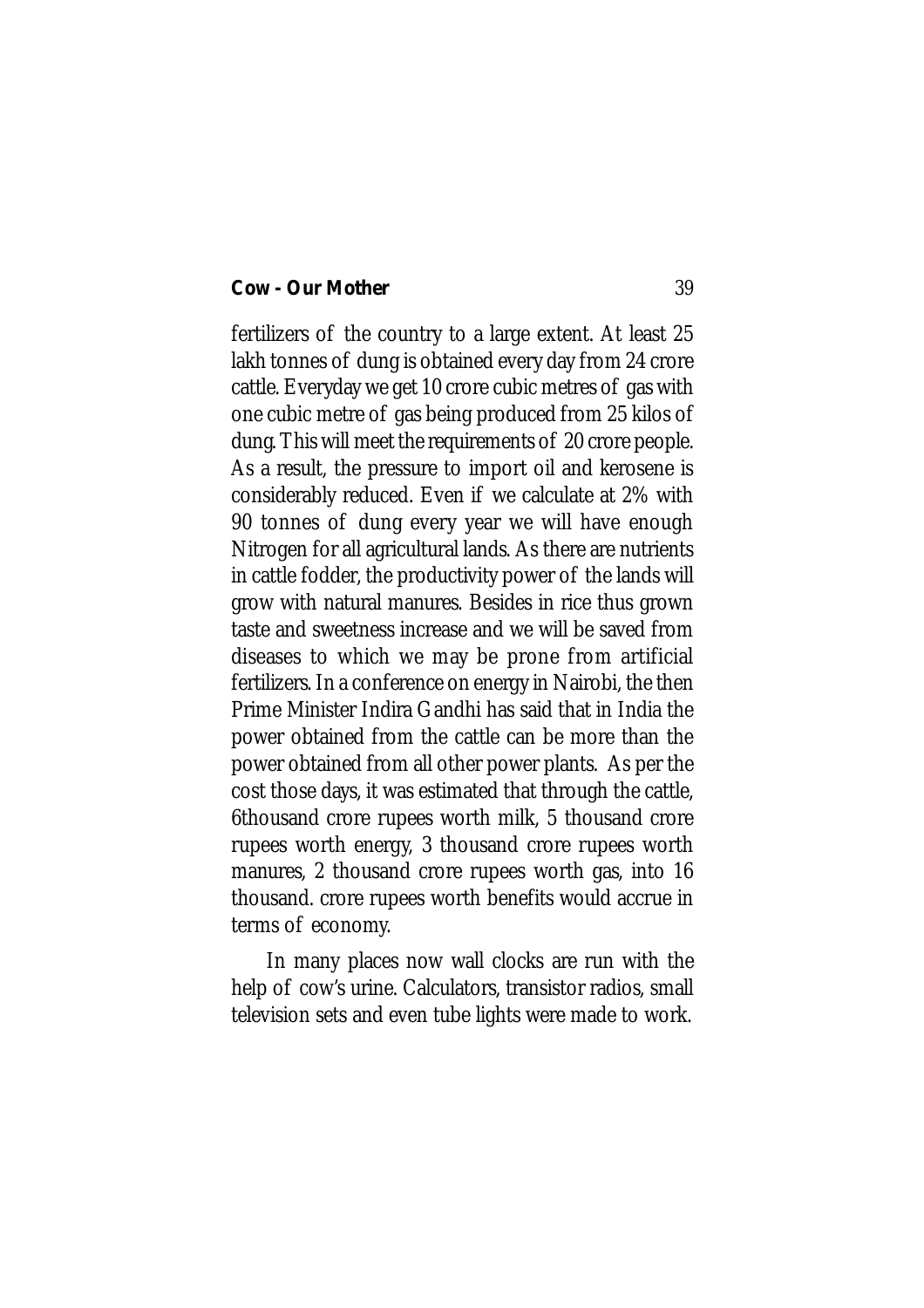The stall that exhibited these things was a centre of special attraction in the Maghamela of Prayaga in January 1998. It was praised by everyone. The exhibition stall was organized by institutions for cow's protection in which there were medicines made of cow's urine, gober gas plant, fertilizers, insecticides and production of power. 40 Thousand megawatts of power (worth about 27 thousand crores of rupees) can be obtained through cattle and this is much more than what can be obtained from today's power plants. Through this the problem of environmental pollution can be completely solved.

Nowadays out of energy obtained for agriculture in India, 90% is obtained through cattle. Ploughing the land, running cane presses, water pumps and dragging weights along are all attended to by bulls. Had this been done with petrol and diesel we would have been forced to spend100 times on foreign exchange to oil-producing foreign countries.

If we can utilize the resources properly we can produce twice as much as the power we generate today from power plants. Otherwise we need 30 thousand crores of rupees for power alone. This is beyond our reach.

Today it is necessary to establish cowsheds and cow shelters in every big village. All the cowdung must be collected and gober plants established there. The local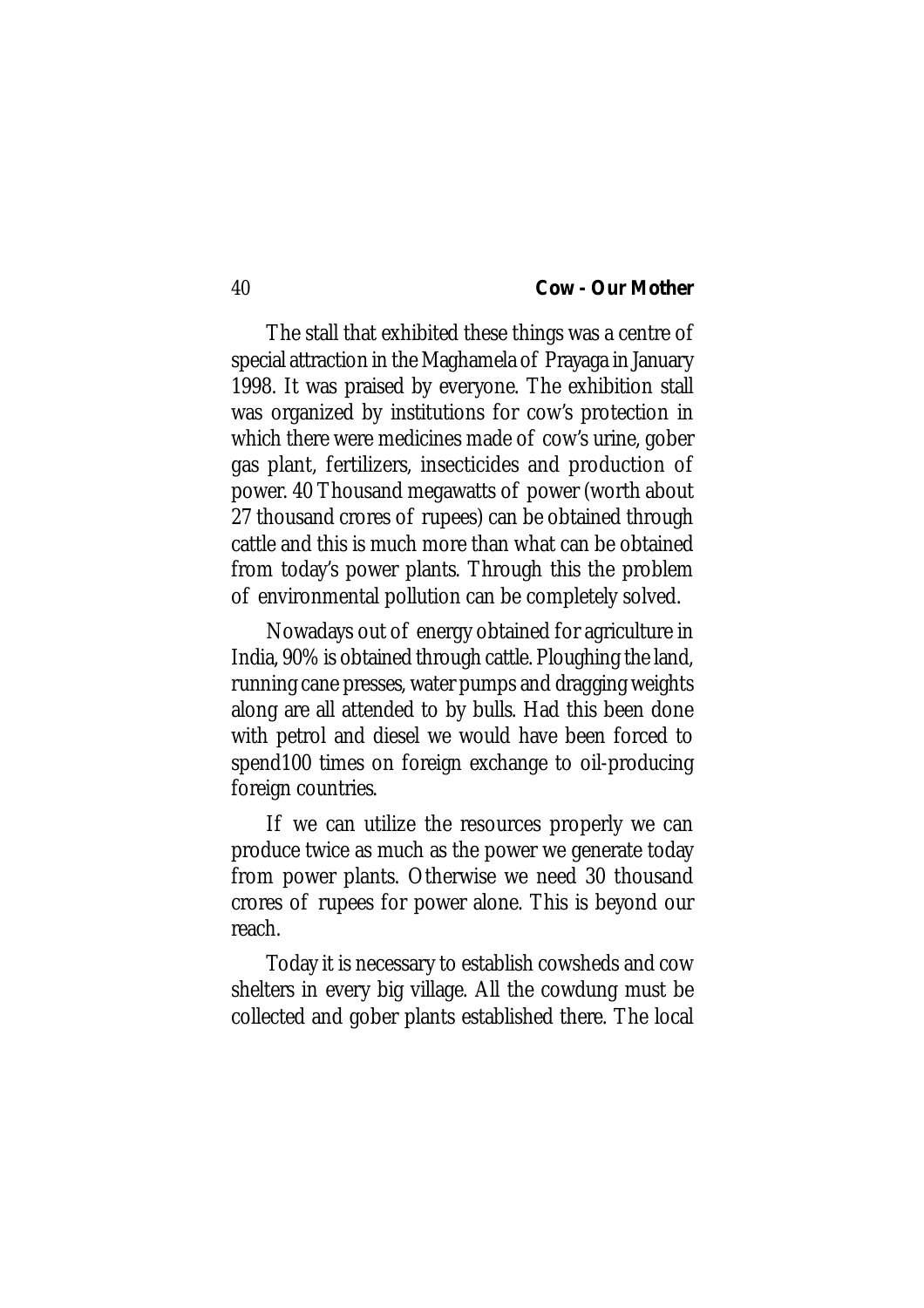requirements must be met with to the extent possible by producing power from gas. Thus the needs of the people will be fulfilled. People need not depend too much on the government, then. One estimate says that a megawatt of power can be produced with the help of a hundred cattle. The villages will also have power. In states like Punjab and Tamilnadu, one need not fall prey to deceptive promises by politicians. Where is the need to depend on government when there is a possibility of producing power easily and locally? As per the experience of Dr. Kuverjee Bhai of Edara in Gujarat who is conducting experiments, 0.34 cubic metres of biogas is produced daily from 10 kilos of cowdung. With a total of 19 crores of cattle in the country 6.46 crores of rupees worth power is produced. The production cost would come to 4.94 crores of rupees at the rate of 50 paise per unit. If we go by market value at the rate of 2 rupees per unit, it comes to19.76 crores of rupees. This therefore can become the most important channel for meeting the power requirements, in particular, of the rural areas.

# **THE COW AND THE ENVIRONMENT**

The dung and urine of the native cattle are by no means unclean. They are actually helpful in cleaning dirt. They are not the cause of environmental pollution. They are friends of the environment and enemies of pollution. By sprinkling cow's urine on heaps of dirt, garbage, leaves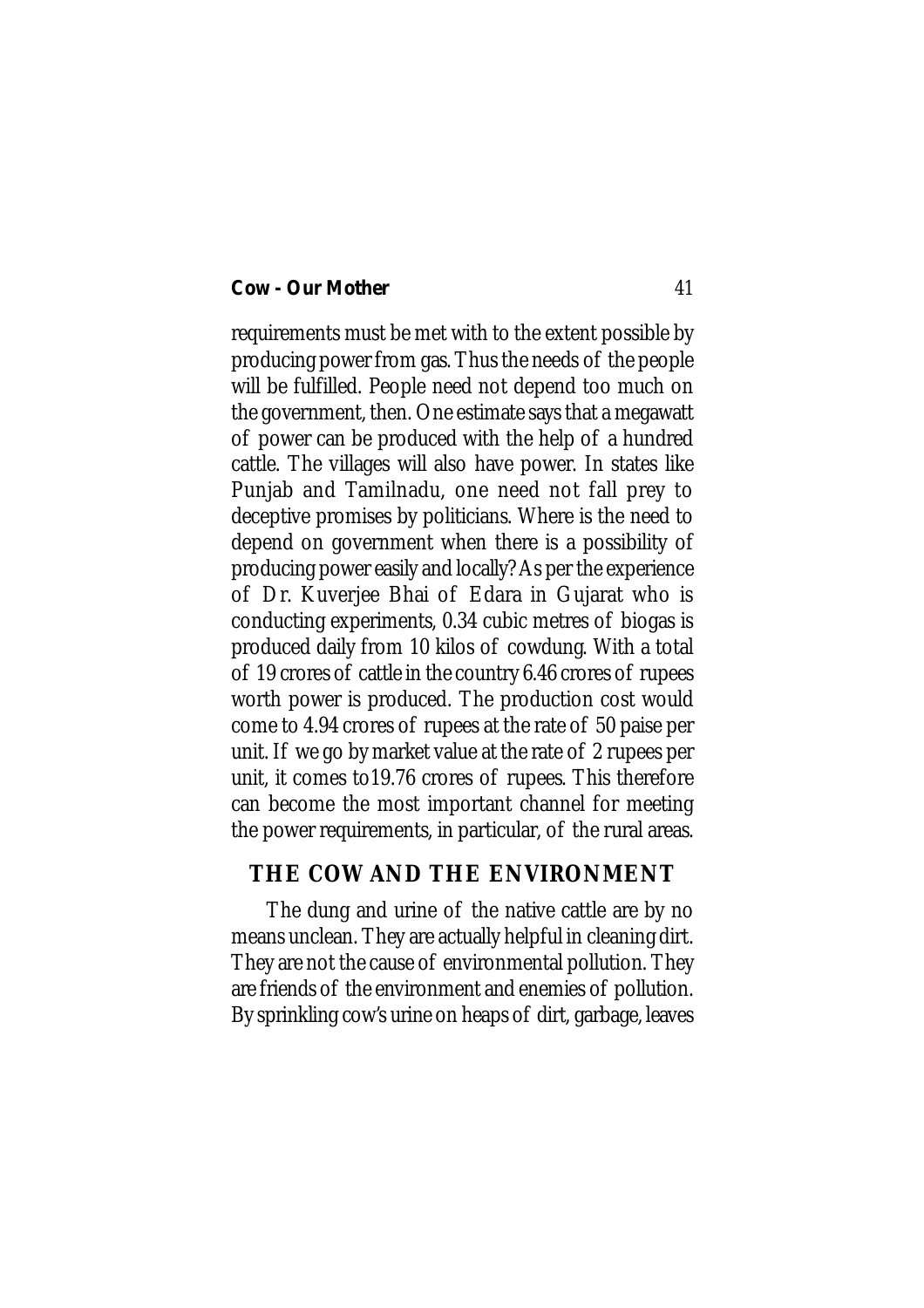and rinds of fruits, flies and mosquitoes stop growing. Besides such garbage heaps turn into natural manures and help the crops. In such manures there is 1% and in muddy manures of the gas plants there is 2% of Nitrogen. It is unfortunate that we, the inheritors of great culture and civilisation who have scaled the pinnacles of glory have come to become slaves literally and psychologically during an alien rule. We have fallen into an illusory trap that what suits the people abroad would suit us also. In the post-independence era the trap has enslaved us even more. This is proved beyond doubt in our attitude to the native cattle. Good colonies have been built in meteropolitan cities like Delhi with valuable materials like cement, concrete and marble. Every family there has a vehicle of its own. In many houses there are also garages to shelter them. Even dogs are brought up in imitation of the West. But no one makes provisions for keeping a cow at home. It is surprising that we want vehicles that create and promote pollution and a dog however much it may make the surroundings, dirty. We think that this is a measure of modern life. But we don't respect the cow-mother. We should alter our way of thinking. Cows which can protect the environment must find a place in colonies where aristocratic sections live, thereby checking environmental pollution and the smoke that emanates from the vehicles that can spoil the environment. It has been proved that the evil effects of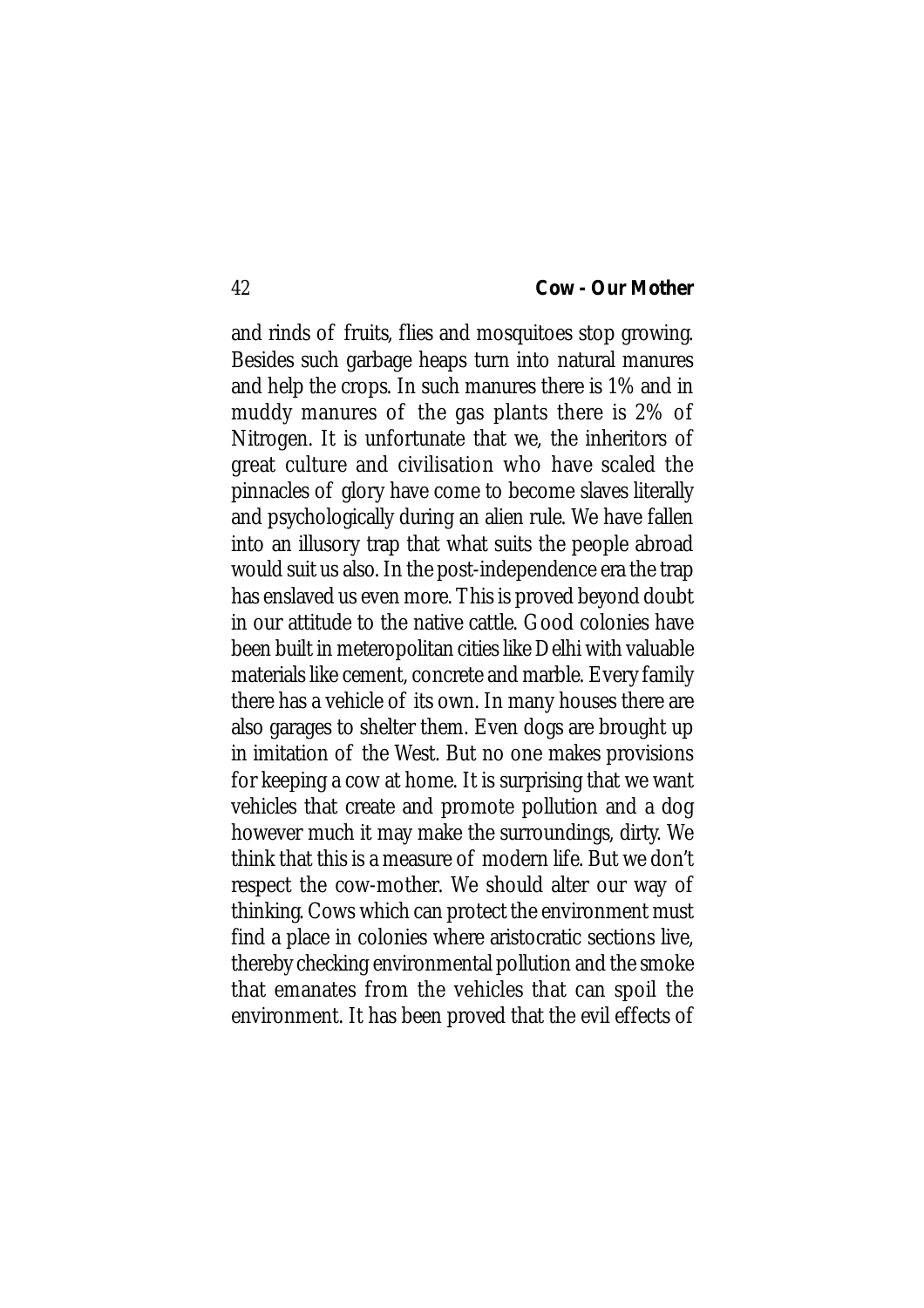pollution can not touch houses sprinkled with cowdung. Hence, to protect our houses, we must make it a habit to sprinkle them with cowdung and cow's urine. Nowadays it is vehemently questioned as to how everyone can nurture the cows. There are no joint families now and every family is a unit by itself. Every one is busy with one's own work. But is it the meaning and goal of modern life to write off into, social life and togetherness? Though each and every family may not be able to do this, four families together can bring up ten cows that can give milk, curds, butter and ghee. With these, families can enjoy health and happiness. Not only that. They can even keep the surroundings free from pollution. People in the West are attracted by our life style of familial bonds and social togetherness. But here we do not even accost our neighbours even when we run into them. So thefts, murders and assaults have become a daily fare. It is suicidal to keep the cowherds far away from the colonies of the white-collared. To think of keeping cowdung and cow's urine away from the habitations because they are stinking and revolting is a result of surrendering ourselves to the notions of the West. It would be very useful to provide ourselves with cooking gas and power from gober gas plants. With this we can save fuel and save ourselves from pollution from kerosene and other such fuels. So it would be good to think of adopting this method.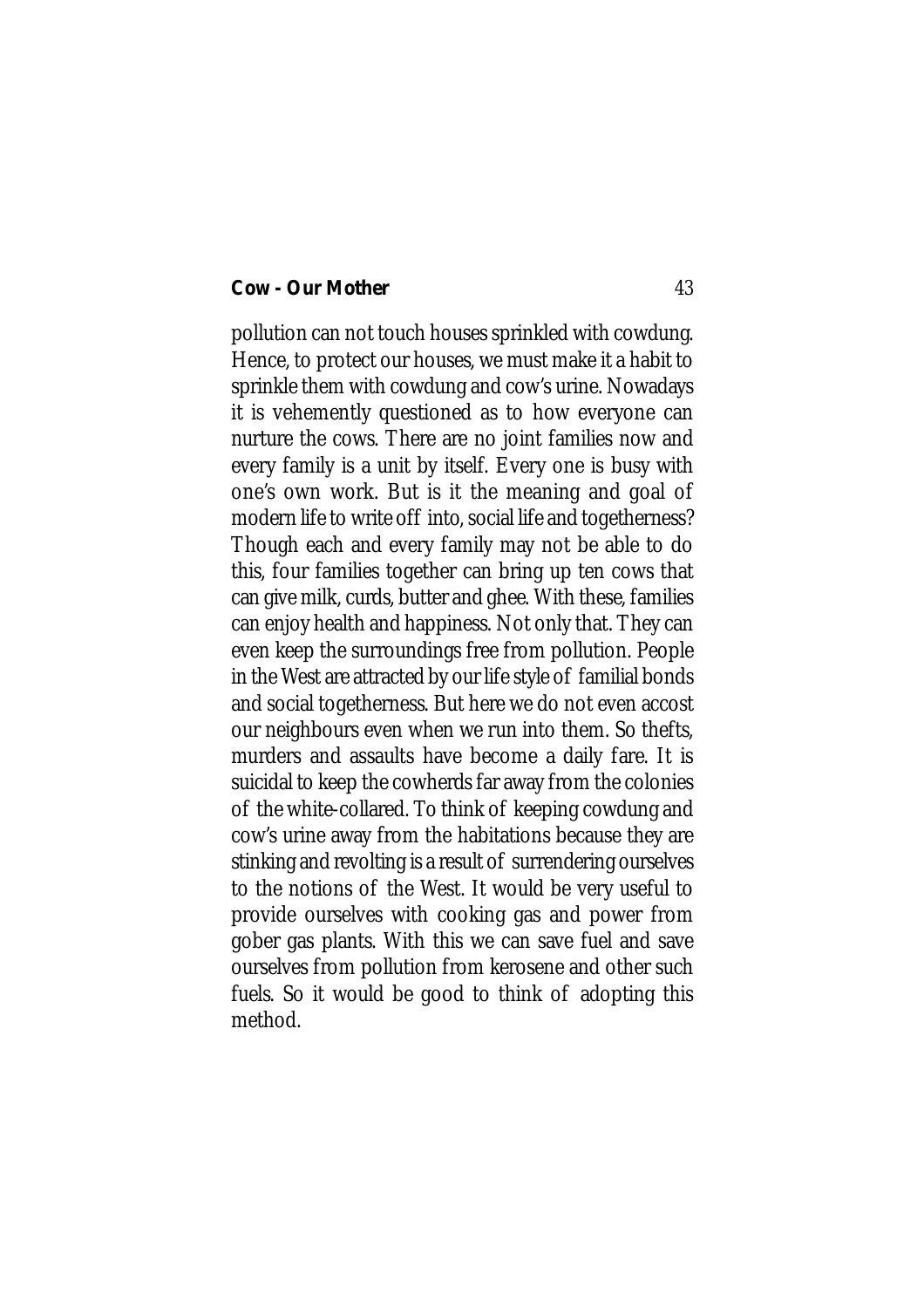Wisdom consists in using cowdung and cow's urine for manufacturing manure and insecticides. Through this, people will obtain tasty grains free of poison. In villages while some dung is used in the form of dung cakes, most of it can be used as manure. The use of dungcakes reduces the need for felling trees. Thus protection of forests becomes possible. For a pollution-free environment the planting and nurturing of plants is very much required. The Chirapunji mountain range has the highest rainfall in the world. The unbridled felling of trees there has led to the lands there in the mountain region becoming barren. Chirapunji has lost its former glory.

We can establish many cowsheds and cowshelters in the country. We can even think of acquiring land suitable for rearing the native cattle and for making use of cowdung. Plantation programmes can accompany. We might come out at least to some extent of the fear that holes in the ozone layer are increasing day by day. Consequent to the new policy of 1991 with regard to free trade and globalization machine-run slaughter houses have been promoted and encouraged to export meat. The World Trade centre holds the rights of European industries that obtain raw materials at a low cost as more important. It also holds the inalienable right to work and right to life of the Indian culture, useless. The General Agreement on Trade and Tariff (GATT) has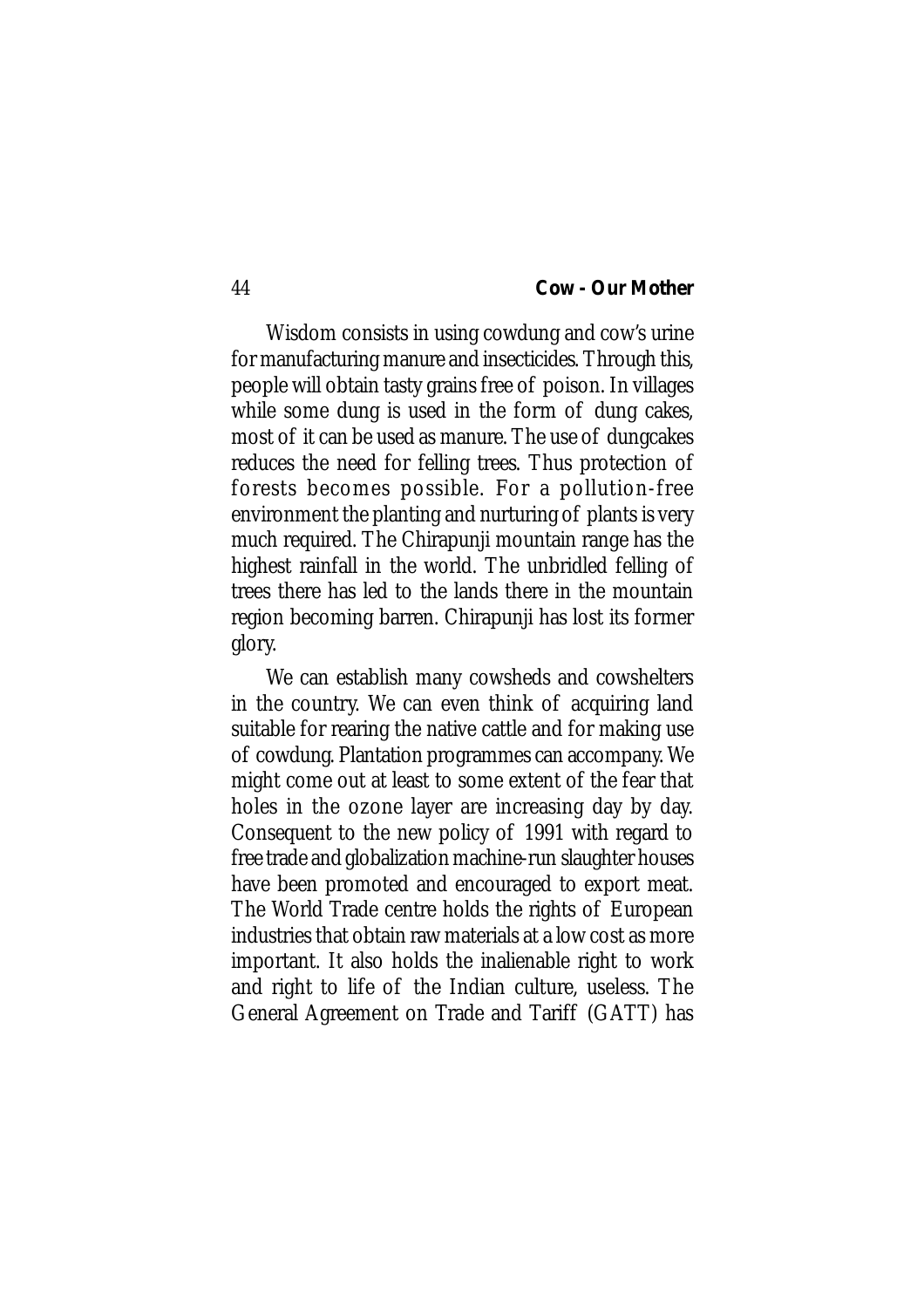clearly stated that any restrictions on exports and imports by any country would be illegal as per code11, though they might be felt necessary in the light of culture, environment and economy.

The ministry of agriculture both at the centre and state have been giving 100% grants for establishing slaughter houses, in addition to many subsidies. A report of the central government branch connected with environment in 1996 reported that in the preceding five years, 32000 slaughter houses were opened unofficially and illegally. Earlier, there were only 3600 licensed and legally approved ones. Even this might be less for a correct estimate. While the exports of meat in 1975 were to a tune of 6195 tonnes, they grew to a staggering 137334 tonnes, twenty times in twenty years. In 1975 the export of meat from cows and other cattle amounted to 3412 tonnes, in 1995 it grew by 33.7 times, i.e. upto 125282 tonnes. While the total exports n 1975 amounted to 8517000 dollars, in 1995 they grew up to 14455000 dollars. As the exports of flesh grew by geometrical progression, the number of cattle in the country started declining very fast. Their progeny also started declining in number gradually. While in 1951 there were 700 cattle for every thousand people, by 2001 it has come down to 400. If this continues it might be reduced to 20 by 2011. It is unfortunate that cattle that are useful are being declared useless and are slaughtered. Every year, cattle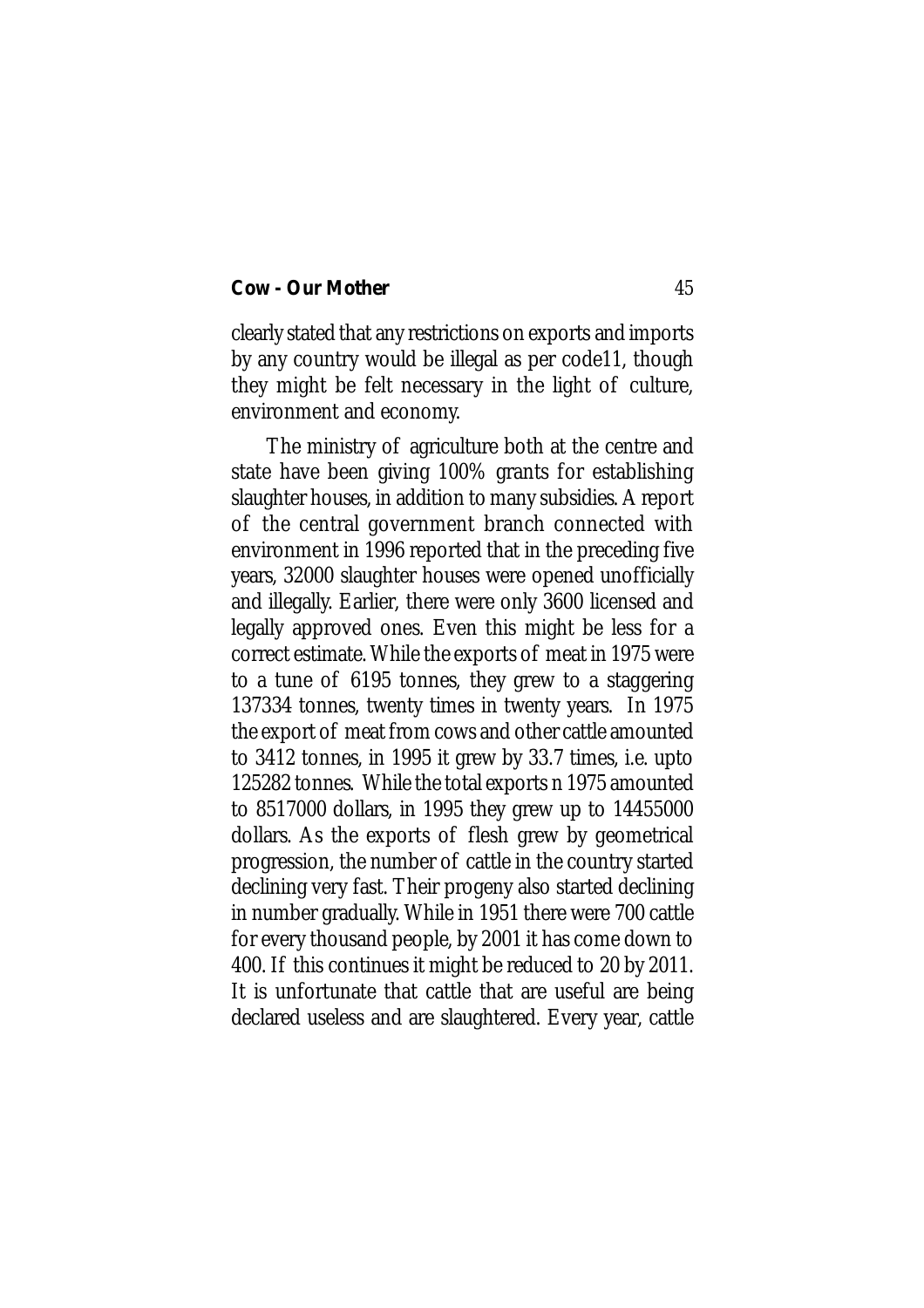to a tune of 20000 are being clandestinely being exported to Bangladesh and Pakisthan.

The native cattle have specific uses, social and cultural uses in addition to their endurance to environment and immunity. There is a pressing necessity to preserve them as they are. They are the live wire on which the foundations of Indian agriculture have been laid. Natural manures are the sources of power. The progress made by exporting the flesh and hide of cattle is no progress at all. That is the path to destruction. If we have a slaughterhouse with exports to a tune of 20 crore rupees, it means that we are losing 910 crore rupees of manures that can be obtained from the cattle. Thus we are inviting economic ruin. As a result, Indian agriculture faces instability and poverty increases even more.

In agricultural set ups like the ones in India the perspective on cattle and their importance would be totally different from the ones abroad. In those countries cattle are reared more for meat and dairy products than for agricultural products. In India they are thought of as being the basis of dairy as well as agriculture. The invention of hybrid varieties is a big blow to the native cattle. A report of World Agricultural Organization in 1996 stated that native breed of cattle from India are fast disappearing. The Punganur cow of Andhra Pradesh has almost disappeared. Even the Ongole breed renowned all over the world has become scarce. Nowadays we get about 32 varieties only of these cows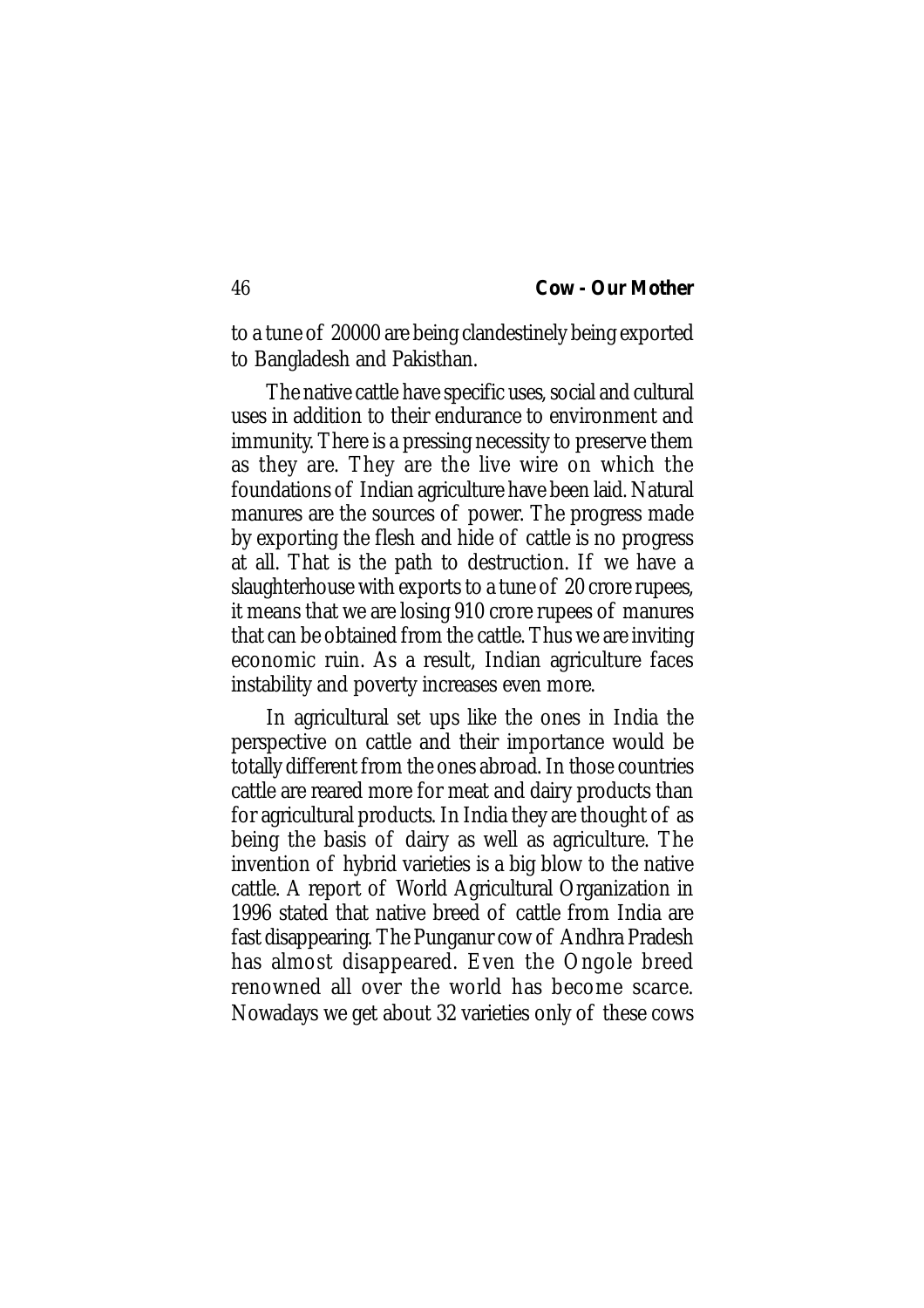belonging to the native breed. If agriculture has to be firmly deep rooted we must revive variety in cattle and crops as well. It is much necessary to rear and protect the cattle for preventing atmospheric pollution. The river waters of the country are exposed to pollution because of the neglect in protecting cattle. Drinking water has become scarce. From what the scientists say we gather that frequent earth tremors that have been responsible for the destruction of population occur owing to the slaughter of cows. The progress of Indian economy depends on the protection of cows and cattle. If we take up protection, service and welfare of the cow, we can enhance our income by leaps and bounds. The lives of people will be enriched with health and prosperity and the environment will become clean. Our focus must be complementary to our culture and rural economy.

# **MOVEMENTS TO PROTECT THE COW**

Swami Dayananda Saraswathi led many movements from 1881 to 1892, to protect the cow. He penned the book 'Gokarunanidhi'. He even convinced the British rulers. Some English officers stopped eating beef, convinced by his arguments. They collected opinion on the protection of cow from the Indians.

India is preeminently an agricultural nation. Even to date there are about 70% people who depend on agriculture for their livelihood. 26% of the national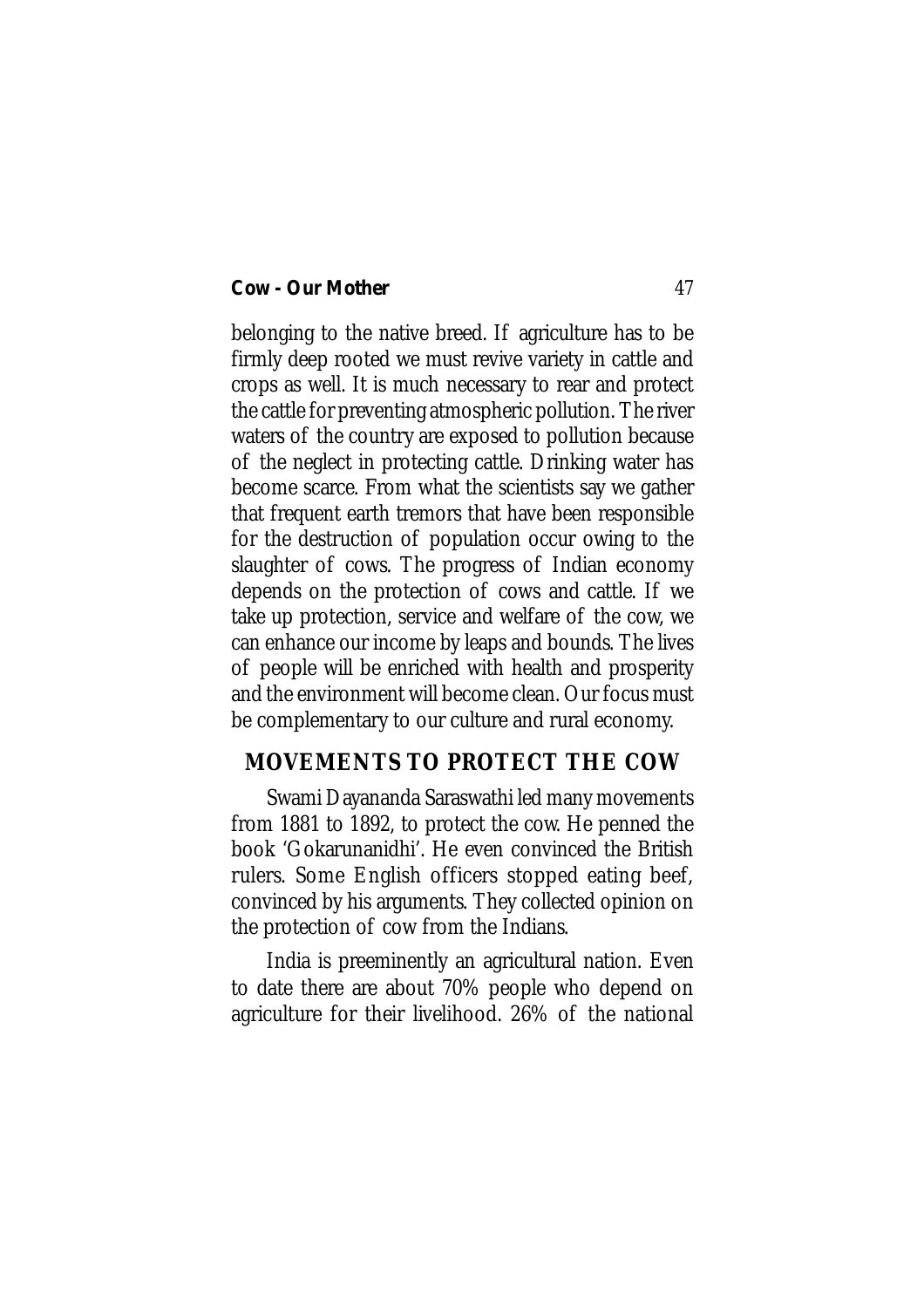income comes from agriculture. The cattle are at the root of agriculture. Today the mutual dependence of agriculture and the cow has come to be known as 'swetakranthi'. Rishi Dayananda has therefore mooted the idea of establishing a society for protecting the cow and agriculture with the name of 'Go krishyadi rakshinee sabha'. His book 'Gokarunanidhi' was published in 1937 in two parts. In the first part the aspiration to obtain and profit from milk, curds, butter and ghee among others has been described as being more beneficial than killing them to eat their flesh. Similarly the harm from eating meat and the great advantages of vegetarianism have been elaborated. In the second part the guiding principles of Gorakshinisabha intended to be established to protect the living creation like the cows have been indicated. Commenting on the name 'Gokrishyadi rakshini sabha' he said that it has been named thus by him because through that the protection of cows and other animals might be enabled, agriculture and other works might prosper and all the living creation including the human beings should be blessed with appropriate comforts. Almost the same words have been put into Article 48 of the constitution.

# **THE COW IN INDEPENDENCE MOVEMENT**

The cow took the front seat in independence movement. The cow and its protection were mentioned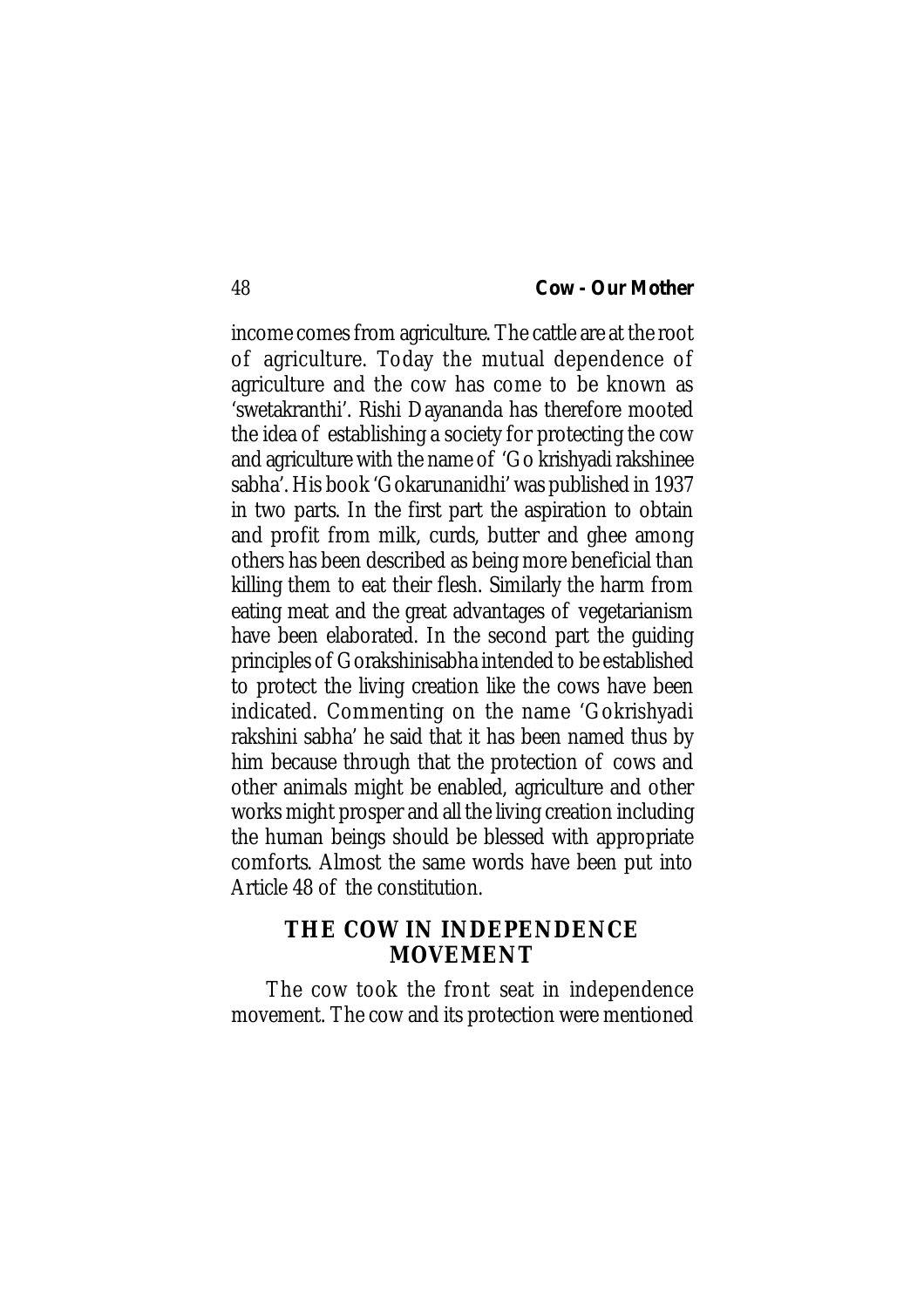as prominent features by the leaders of Indian Independence Movement. They promised to take all the steps necessary for the protection of the cow in independent India.

During the independence movement, the national leaders have expressed their opinion on the subject.

In just five minutes after getting Independence, Lokamanya Bala Gangadhara Tilak has said cow slaughter will be stopped with the stroke of a pen. Pandit Madana Mohan Malavya felt that the prevention of cow slaughter should be the first issue to be tabled in Indian constitution. Rajarshi Purushottamdas Tandon felt that it would not be proper to make a mockery of the delicate sentiments of people as there is great reverence for the cow in Indian mind. He felt prohibition of cowslaughter was scientific and logical and that powerful popular opinion must be gathered in favour of prohibition of cowslaughter. Protection of cow is the ideal of our lives. To keep ourselves away from this will betray our weakness, he says and argues we should vote in favour of those who vow to protect the cow. He felt that if cowslaughter continues, the cow might not endure for long. Mahatma Gandhi says that he considers the cow as the mother who confers good luck and prosperity. He felt one should know the importance of products to be obtained from the cow like milk, curds, ghee, urine and dung and educate the others about the same. In his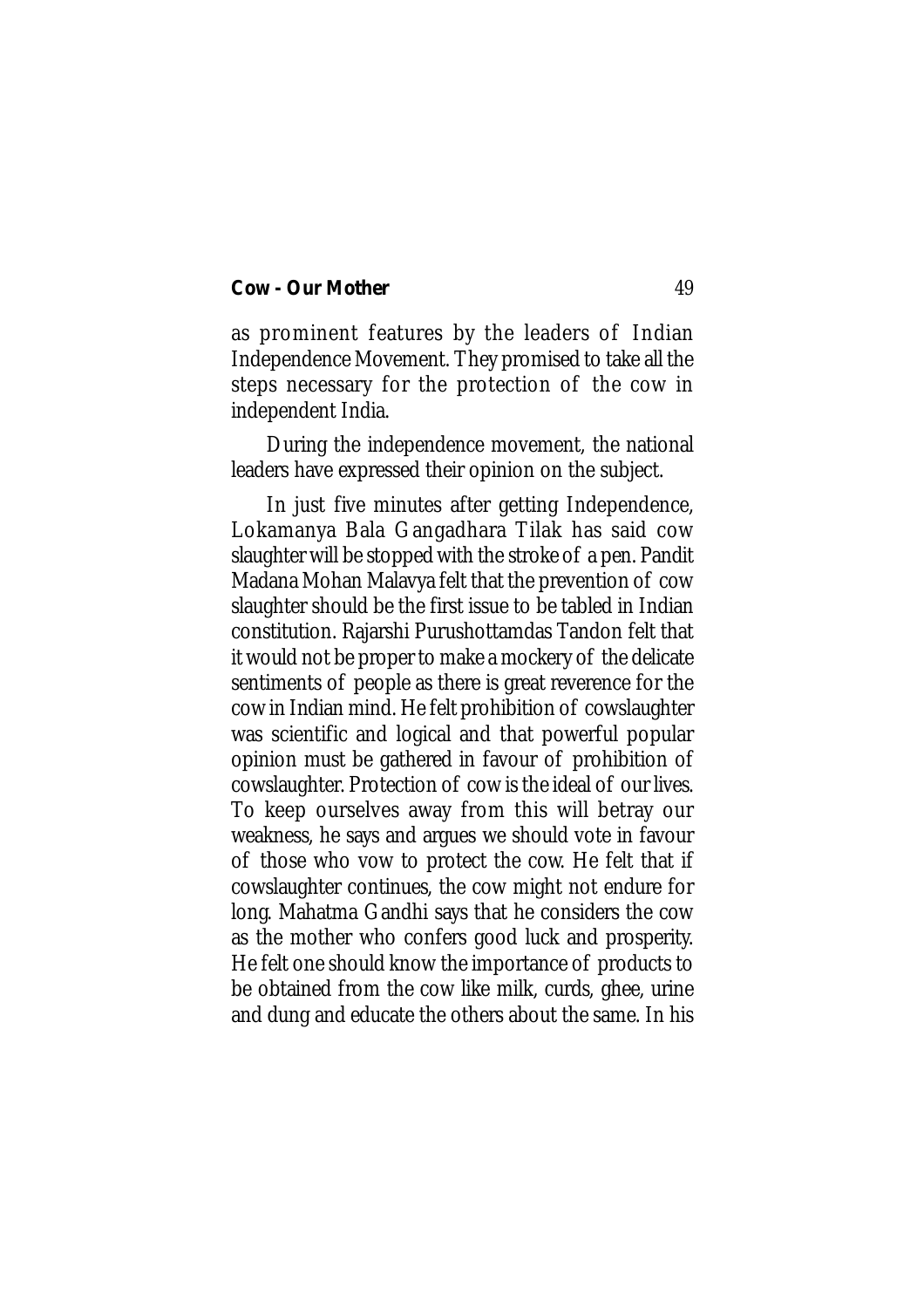view, protection of the cow was no less than the attainment of freedom. Sardar Vallabbhai Patel opined that the basis of our culture is agriculture and that we have to protect the cow whatever be the odds as it is the basis of our culture and agriculture and any harm done to the cow is harm done to agriculture and structure of economy. Acharya Vinobha Bhave said that total and unconditional prohibition of cowslaughter is the desire of people and the Prime Minister has no option but to accept the same. If we can not protect the cow, the Acharya felt, we would be losing the benefits of independence.

Our view of the protection of the cow in independent India is reflected to some extent in Mahatma Gandhi's views. He used to say that we can not consider him to be a Hindu who has no faith in protecting the cow. He used to consider the protection of the cow more important than the attainment of freedom. Though the protection of the cow finds a mention in the Directive Principles, owing to the former Indian Prime Minister Jawaharlal Nehru, the protection of the cow had been deemed an economic problem. The protection of the cow that has been recognized as a part of Hindu culture even by foreign rulers like the British was taken to be merely a financial problem by the rulers of Independent India and the latter therefore perpetrated a great betrayal of Indian culture.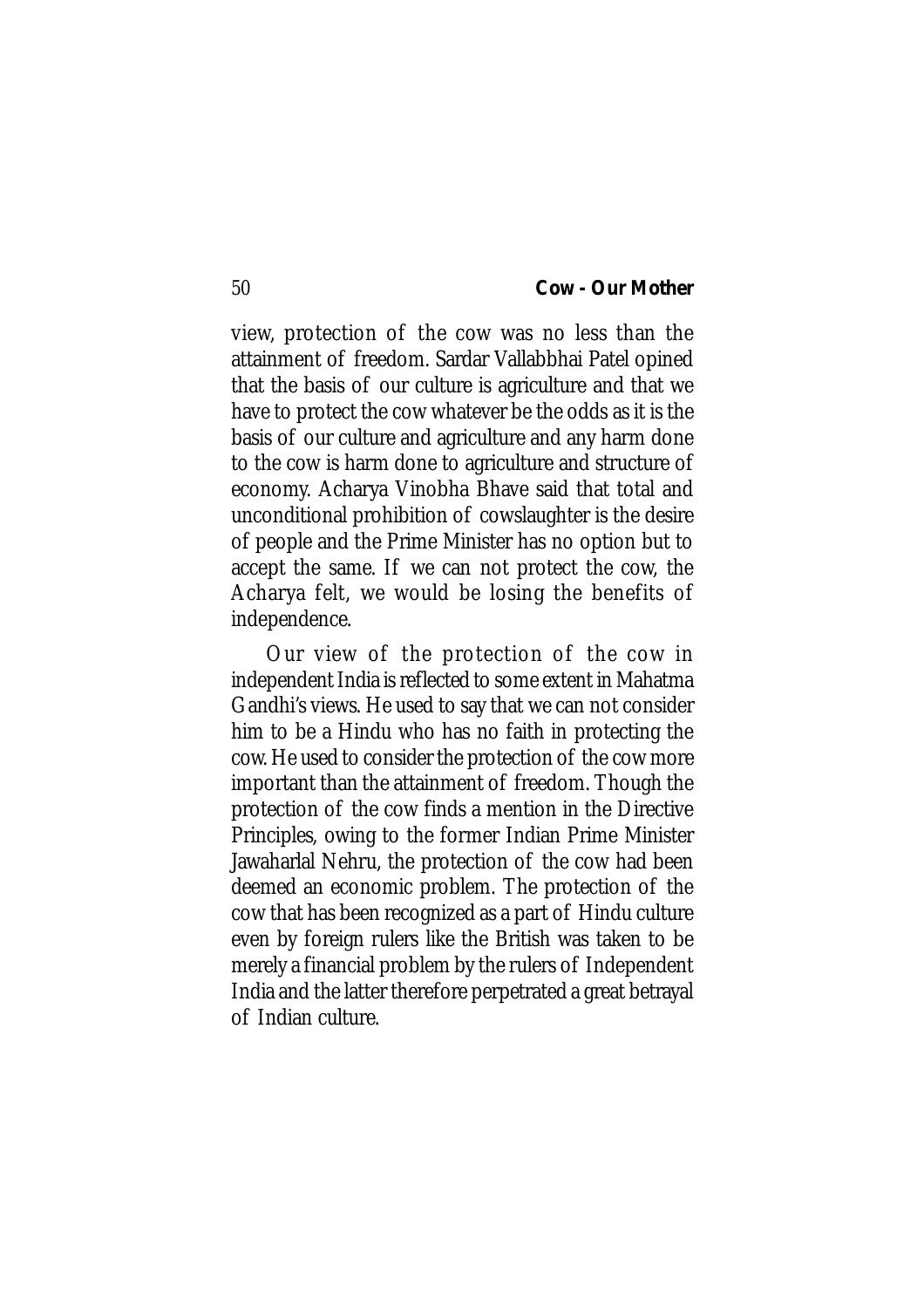God created cows and oxen in this world to provide the humans with a lot of milk and also help in agriculture. To allow them to be butchered is like cutting one's own feet. The problem of the cow is not primarily an economic problem. It is an important social problem. Whatever it be, it remains a cultural and social problem rather than an economic one. The present government have come to believe protecting the cow, a natural part of industrial policy. As per the training in economics in vogue today there are two kinds of thinking on the cow. Dr. V.M.Dadekar is the representative of one school of thought. In his view the problem is all about the number of cows. It is felt by people that if the number of cows is considerably less, the available fodder would be adequate for the number of cattle suggested by the economists and legislators and they might be able to produce ample milk and as much meat as the people can consume.

To the second school of thought belong economists like Dr. K.N. Raj and Dr. C.H. Hanumantha Rao. They opine that at present the cows are less in number. If we reduce it further, an ordinary farmer may have to part with his oxen. If the number of lean oxen has to be reduced, even farming to a large extent would be endangered. Farming on a large scale sustained by heavy machines alone would survive. They would run as a section of large scale farming that is part of a modern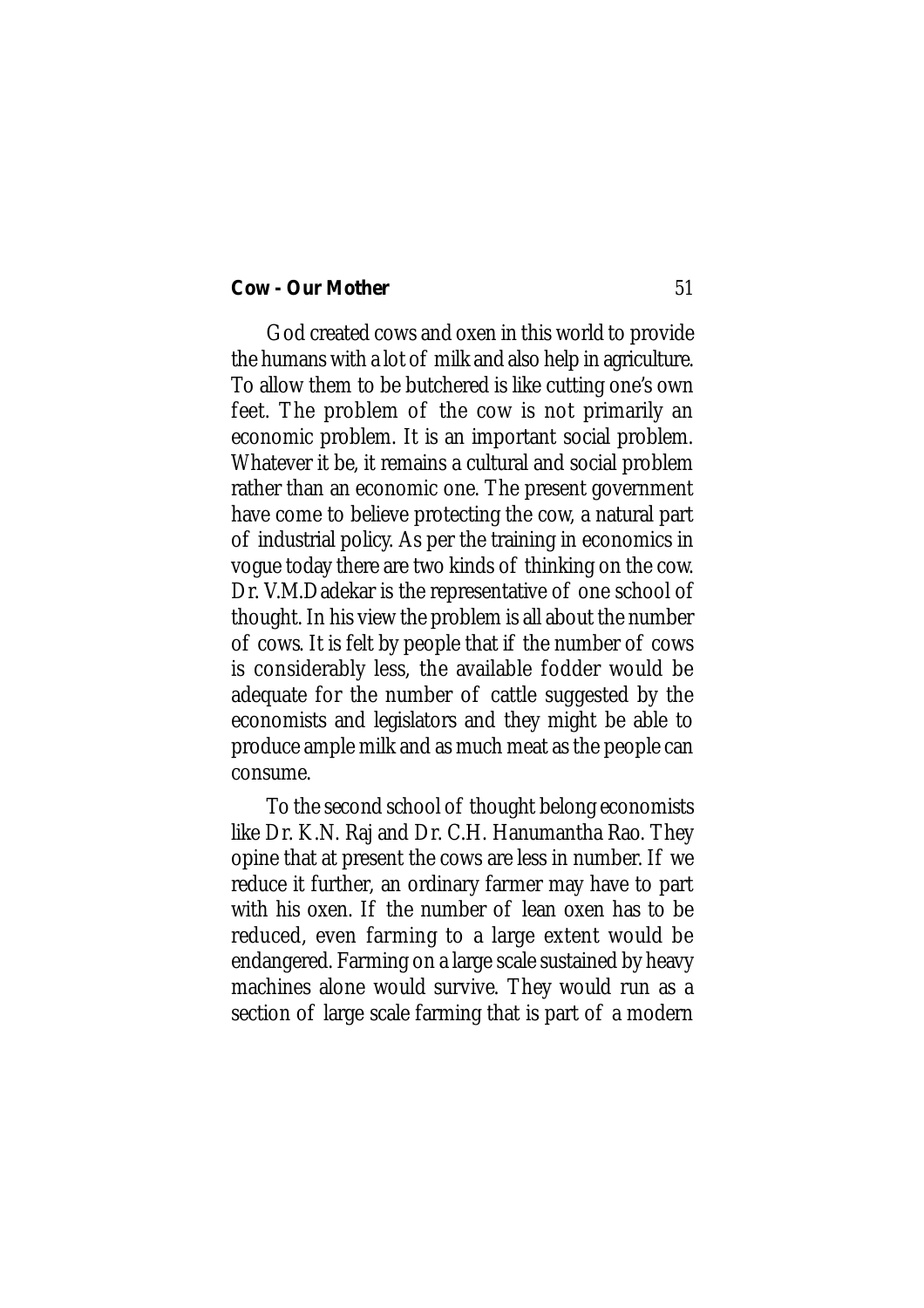industrial set up. They say if cows are reduced in number, all the small farmers would lose their livelihood and be on the roads. Dandekar observes that to put into practice the programmes designed by the Government circles with gratitude and devotion by praising those sections, accepting the checks of Government policy, is the cooperation to be given by the people to the Government. But Sri Raj and Hanumatha Rao have felt that industrialization is merely like modern industrialization in America. Industries run with the help of heavy machines and huge capital will render man power useless and will make industries run on such power, bankrupt and increase unemployment. National policies like operation flood and such others for empowering and protection of cow provide incentives to the policy of slaughter of cows, thereby creating a situation where the small farmers are denied even the much needed oxen, fertilizers and even dung cakes for the fuel. Such economists can at best feel that cow slaughter should be prohibited at least to the extent that the small farmers might survive.

Even those who oppose the economic policies of the government are in a fix. If it is thought that the self sufficiency in food production is the minimum essential requirement of the nation, small and medium farmers need to be encouraged. During 1970-71 out of the 160224000 hectares of land, the farmers who had less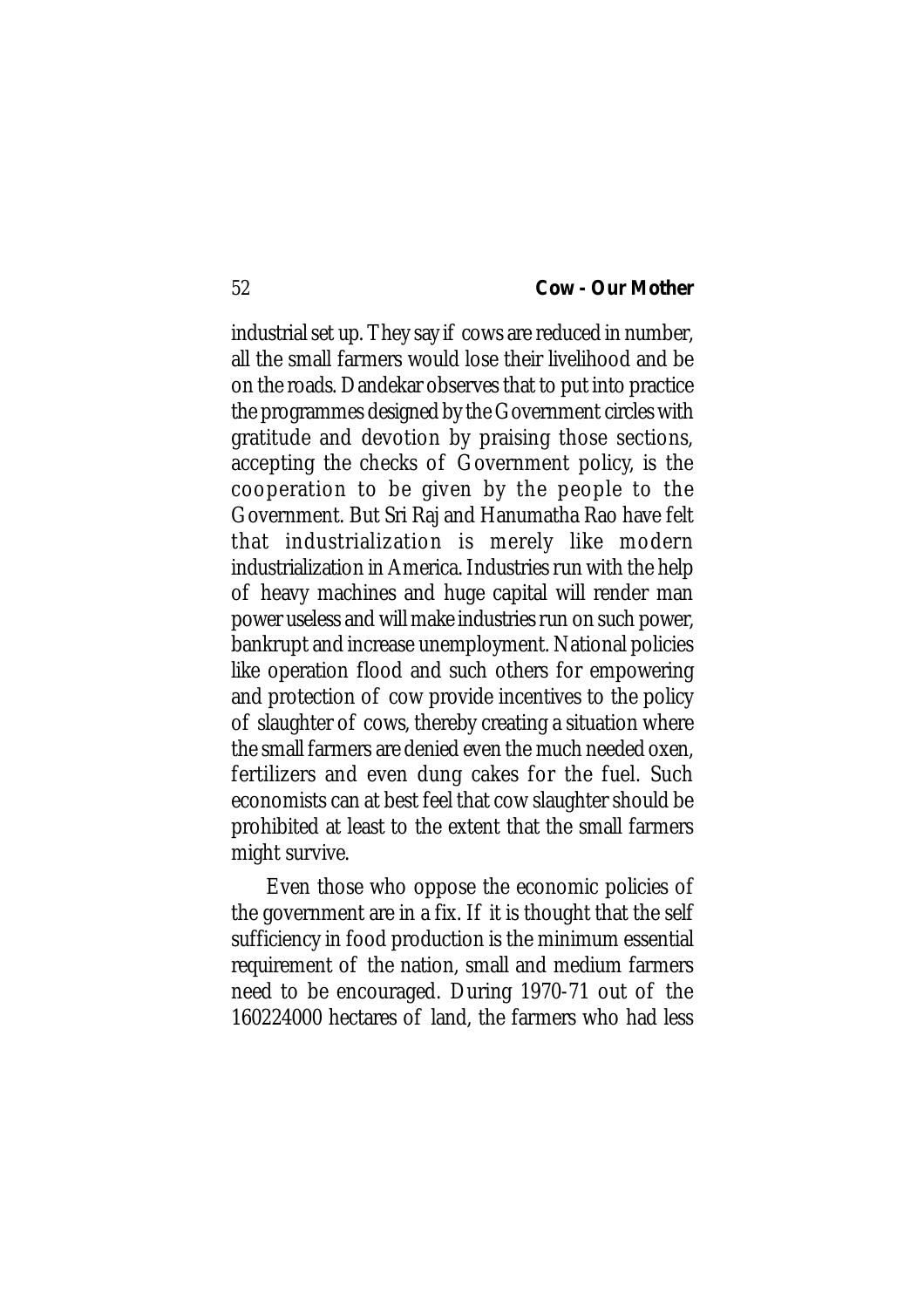than 5 hectares of land numbering to 62479000 cultivated a land measuring 5421200. It is the responsibility of the Government to protect the lean cows and oxen of these small farmers. The labour put into the land by the farmers and his family must be treated as his capital. A cost effective system thus can provide security to their own agricultural needs to be evolved. The habit of destroying native cattle in large numbers under the pretext of productive competence must be given up. Protecting cattle must be given top priority as a need of the hour for the nation.

The luxurious, the tyrannical and the easygoing amongst us should keep their cool. Otherwise there is a possibility of their being rejected and avenged by the society. In 'The Living soil', a book by E. V. Bafur, the methods to improve agricultural lands with the help of dung from old emaciated cattle; In 'Romance of Cattle' by Elert Bosch of East Germany and 'Basic Facts about Wealth and allied matters' by Harban Singh and Y.M. Panekar, the specialty of cowdung has been elaborately discussed. A famous sloka ('Astaiswaya mayee Lakshmi vasanti gomayee sada') from the 'Mahabharatha' states that Goddess Lakshmi abides always in cowdung and cow's urine.

Only when the entire society raises its voice unanimously against cowslaughter can a government policy to prevent it anywhere and in any form can take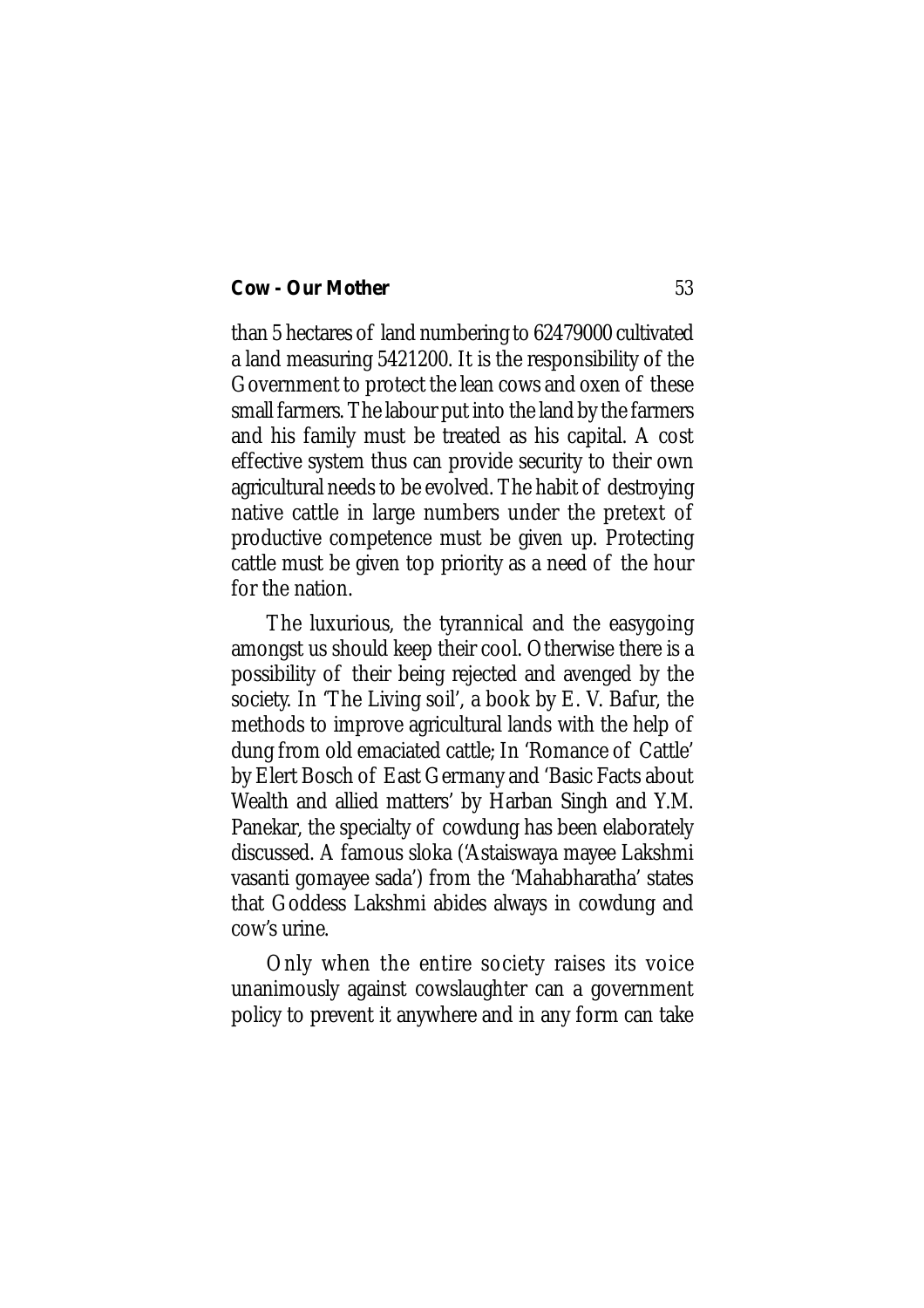shape. Only a society that respects nonviolence based on the power of duty and spiritual reflections can build an administration with true faith in nonviolence. Only an administration that has such a governmental policy can build a system of its own. Such a government can take strong measures to protect the cow with the consent of all. So to prohibit the slaughter of cows is a sociopolitical and cultural problem. This is more an emotional rather than economic problem. It is more of a legal problem than one of sympathy and mercy. It is more a problem of coexistence than protecting the race of the cows. In fact, the cattle in India are not more in number than they are required. In fact, their number is much less. During 2003-2004 there was 14crore hectares of cultivable land in India. If we add land allotted for cattle and others it comes to 19 crore hectares. Then the total number of cattle comes to about 18. 52 crores. India is more than thrice the size of Britain. While the urban population of Britain is 91%, in India it is only 22%. While Britain developed industrially, India developed in agriculture and rural scenario. While in 1965-1975 the cattle grew by 78.64% in Australia, 27.89% in America, 24.5% in Britain, 54.6% in Brazil, 46.72% in Columbia, 38.30% in Argentina, 34.88% in Mexico, 28.67% in Pakisthan, 25.4% in Burma, in India it grew only by 2.59% during this period. In India during 1975 it was 18 crore and 2 lakh. But when compared to the population,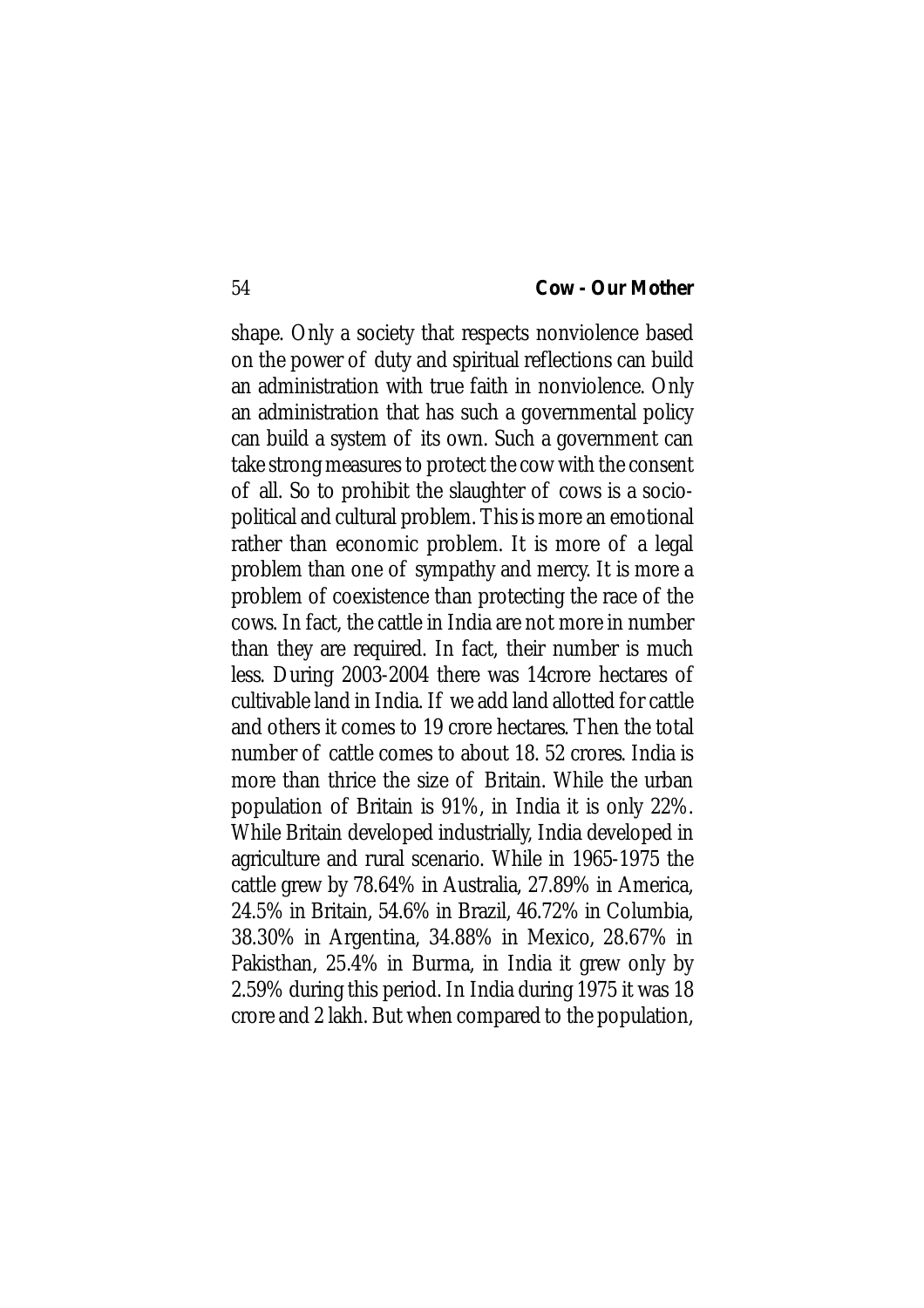the number proved to be very meager. This is so because in industrial nations like Britain, with a population of 5crore 60 lakh there are 1crore 47 lakh cattle and in United states of America with a population of 5 crore 60 lakhs, there are 13 crore and 18 lakh cattle. At this rate there must at least be 40 crore cattle. In earlier years cows were slaughtered on a massive scale in India. This is a big blow to the nation.

From the facts mentioned above, it is clear that cattle form the foundation of Indian economy. Protecting cattle of Indian origin is not only a social and cultural responsibility but also an economic and political necessity. If we want to make the country self sufficient on the basis of the present economic policy, we must protect, nurture and improve Indian cattle. Aping the West blindly would set our economy on a downward path. It would be better if we become alert, conscious and active before it is too late. All the elderly wellwishers of the country firmly believe that if we take to this path, our future will be bright culturally, socially and politically.

# **MOVEMENTS FOR THE PROTECTION OF THE COW IN INDEPENDENT INDIA**

Ascetics and savants led a movement in 1966. Acharya Vinoba Bhave went on a fast unto death. Even then there was no response from the government. The houses for cowslaughter grew. Though the directive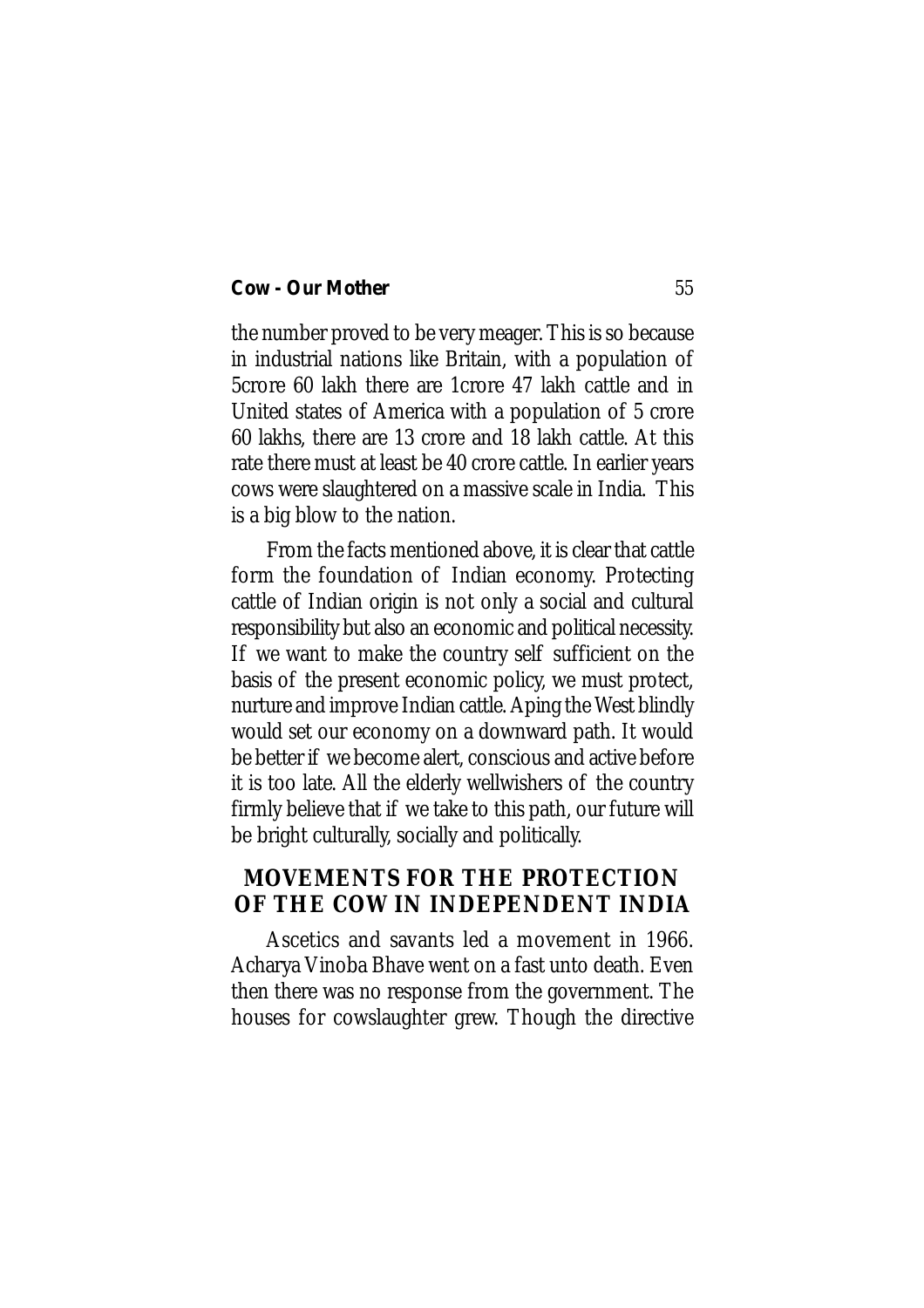principles of the constitution mention protection of the cow, the central government shifted the responsibility to the state governments. The laws on cowslaughtre in many states are merely nominal. Even the ones in vogue are not implemented properly. Every day thousands of cows are herded into the slaughter houses. In the light of the above, organizations connected with Hinduism conducted a viswamangal gogram yatra for protection of the cow and made efforts in that direction by educating people about the specialty of the cow and cow based products and by making everyone serve the cause of protecting the cow.

### **Protection of the cow**

Being a lofty ideal, the protection of the cow gave the much needed impetus to Indian Independence. When the independence struggle started in 1857, the Indians working with the British refused to handle bullets coated with cow fat with their mouth. National leaders like Lokamanya Bala Gangadhar Tilak, Mahatma Gandhi, Lala Lajapati Roy, Madan Mohan Malavya and Purushottam Das Tandon among others held protecting the cow and preventing cowslaughter as their first and foremost ideal.

Protecting environment is the duty of every citizen as per Article 48A. The cow helps the entire humanity and the world as well. So it must be looked after with love. It is the duty of every citizen to see that they are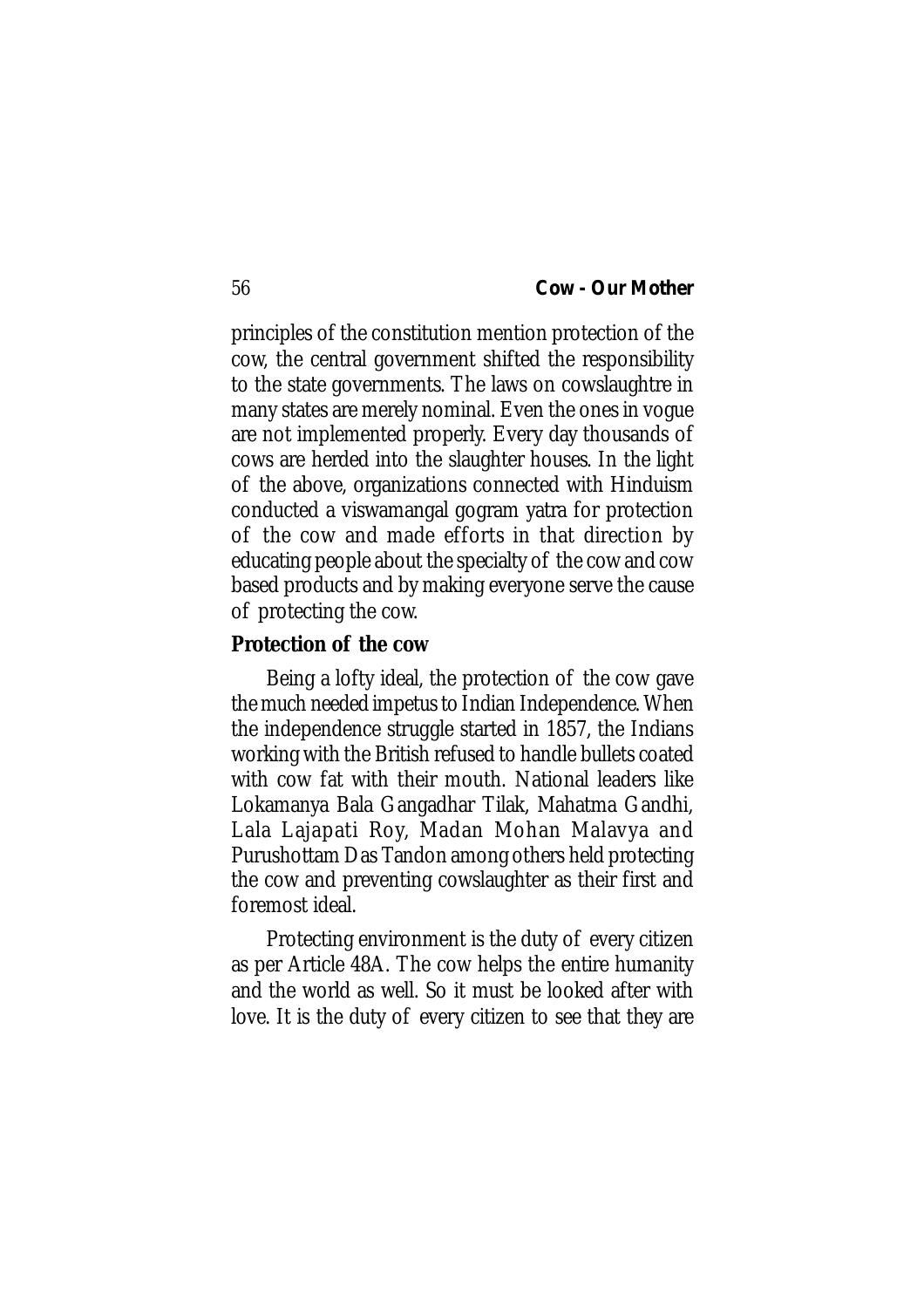not troubled. All the rishis with one voice and the gods advocate in the four Vedas protection of the cow as national wealth and protection of the cow as protection of the world. Gandhiji, the father of the nation, said that to him protection of the cow is even more important than India's independence. Similarly Tilak maintained that in the protection of the cow is the protection of the world.

# **Ushne varshati site va marute vati va bhrusam Prakrutee twatmanah pranam gorakshitwa tu saktitah**

"Protect the cow first rather than protecting yourself. from heat and heat waves when cold breezes blow or when rain comes".

# **Vanaspatyam mulaphalam homadravyam tathaiva cha Trunam cha gobhyo grasarthamasteyam manurabraveet**

"If you take fodder from another's manger for feeding a cow it does not amount to theft. If fruit trees unprotected by a fence, roots, faggots for homa, sacrificial fire, fodder for a cow-even if they belong to others, can be utilized as it does not amount to theft, says Manu in his smriti.

## **Stota me gosakha syat**

The parabrahman made it clear in the Atharvaveda that a devotee may praise him but he must be a friend to the cow.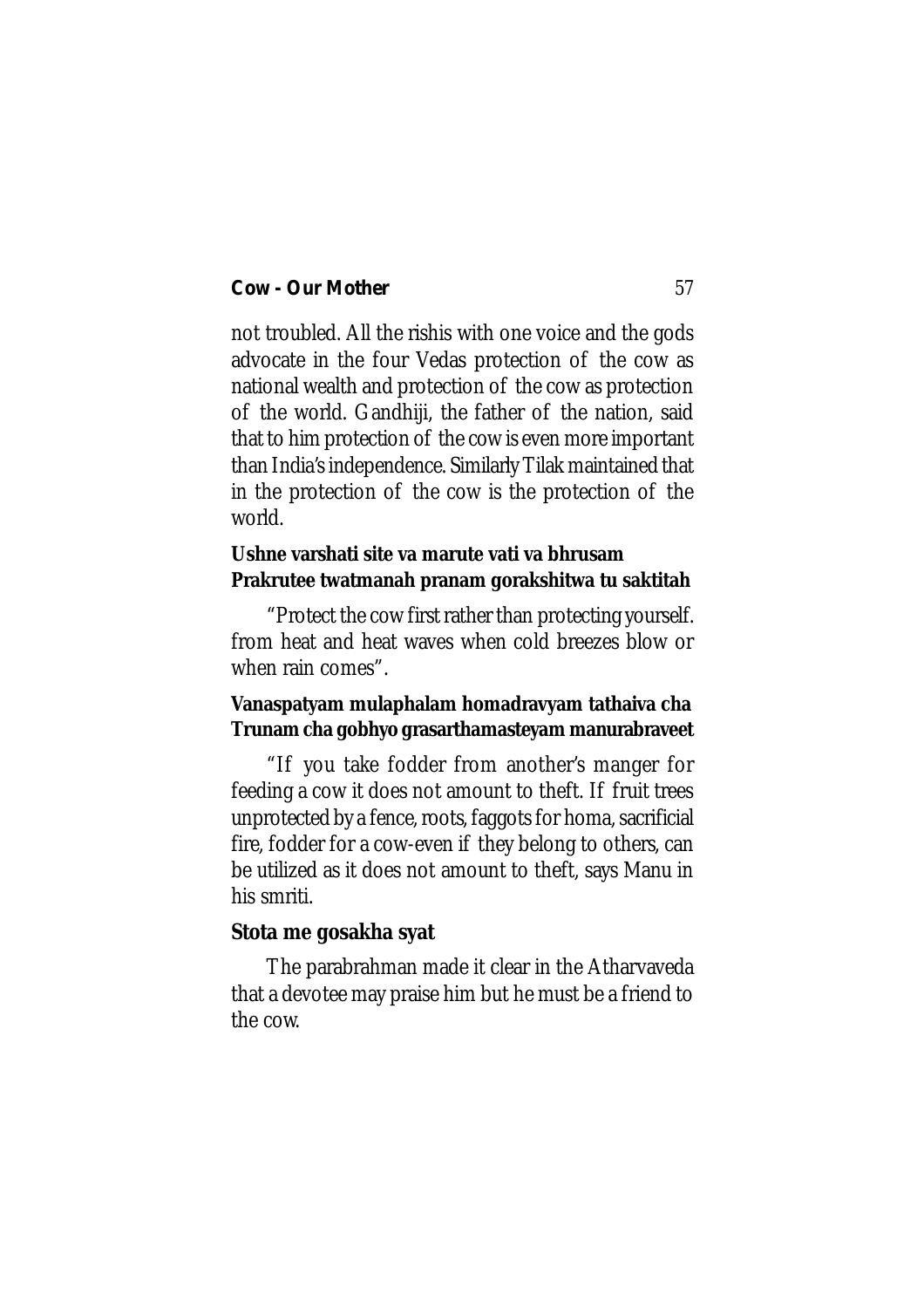Cowslaughter has increased. Stop it. While protecting the cow mother one's concentration will be more on effort than on result. Protect the cow and it will protect the entire human race. In this world of ours we can buy many things with money. But we can not buy the cow which is another form of the divine. The percentage of profits from the cow can hardly be estimated.

The story of uttaragograhanam places before us the information that wars were fought for cattle among independent kingdoms of the past. Our country is a holy one which deems the offer of a funeral ritual to the dead body of an orphan or destitute. Even after the death of an individual, we respect the body till it is given a proper burial as it is a social ideal. The same should apply to the cow-mother.

# **WHAT GOVERNMENTS SHOULD DO TO PROTECT THE COW**

- 1. The cow must be declared as the national animal.
- 2. A law must be made at the central level for protection of the animal.
- 3. The lacunae in the existing laws on cow protection must be amended. and the laws must be implemented scrupulously.
- 4. In the process of promoting the native cattle, foreign cattle breeds must be discouraged.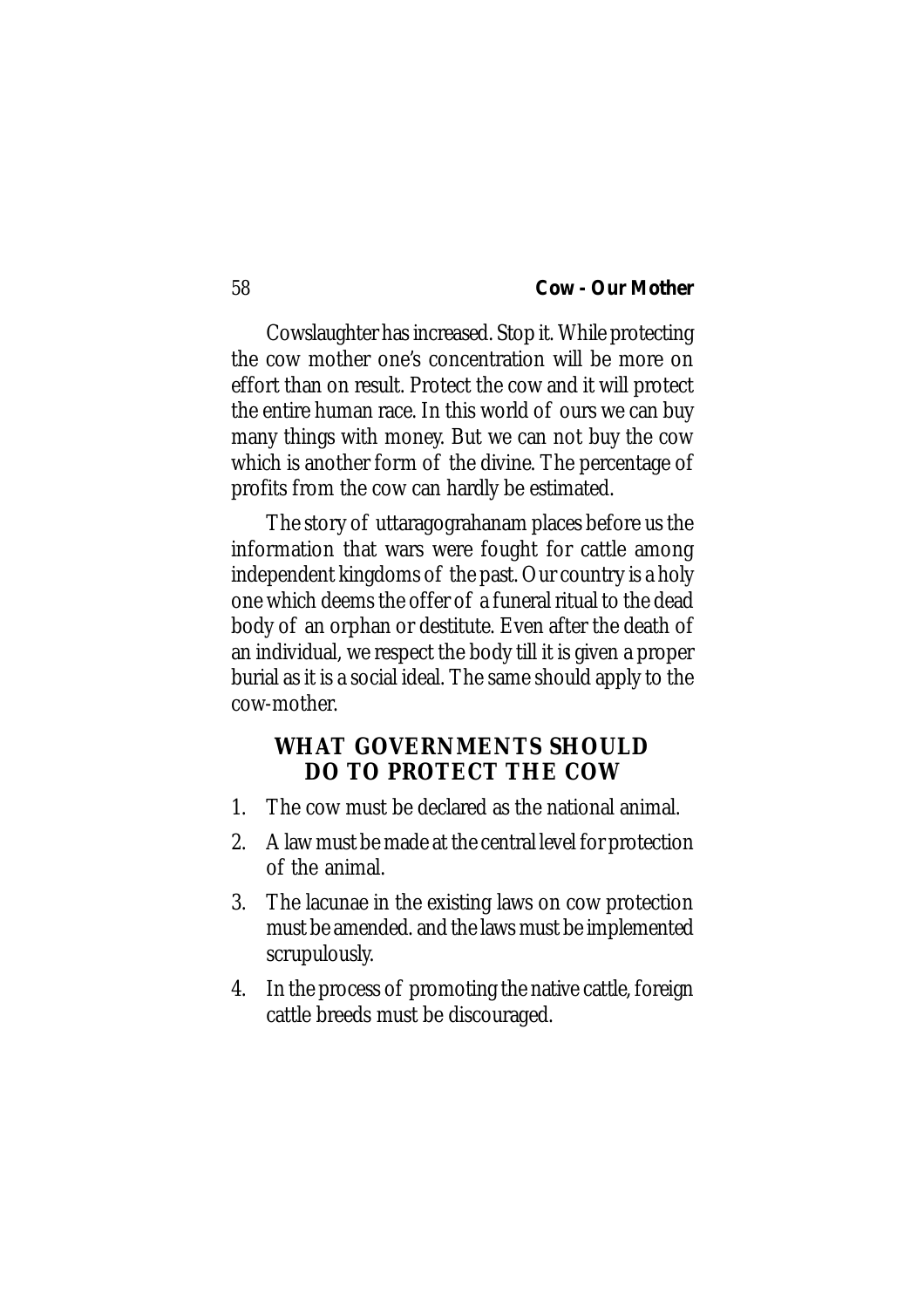- 5. In order to promote cattle wealth, land must be allocated to cattle and the right steps must be taken in this direction.
- 6. A separate branch must be constituted for cow protection both at the centre and states.

In order to achieve the above said objectives, it is proposed to collect public opinion and bring pressure on the government by collecting signatures from all people above fifteen years of age in view of the proposed 'viswamangal gogram yatra' and submit them to the President of India. Public pressure coupled with people's agitations must be resorted to till the above demands are met by the government.

# **WHAT WE CAN DO FOR PROTECTING THE COW**

- 1. We must study literature that focuses on the importance of the cow. The youth in particular in every household must be made to read this. Reverence for the cow must be promoted among the children.
- 2. We must encourage the use of cow products like milk, ghee, soaps, shampoos and tooth powder and incense sticks in daily life.
- 3. We must encourage all the members in households to make use of medicines prepared from cow's urine.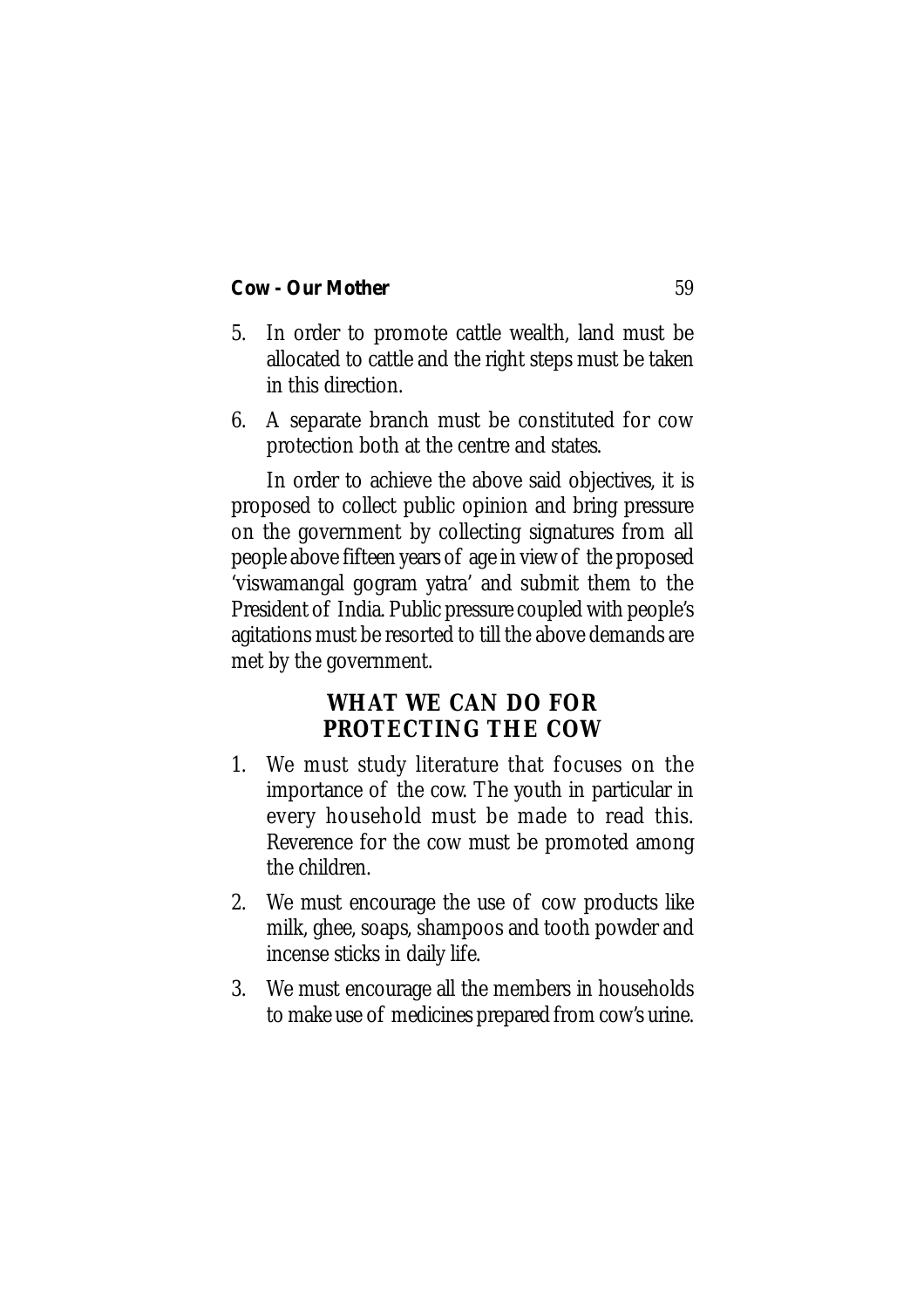- 4. The trustees and devotees of temple must see to it that at least a cow or two may be looked after by the temple.
- 5. Visiting cowshelters with family and helping them financially, spending sometime for them and even working as a member to help their functioning.
- 6. At least once a year during Krishnaastami or any other festival the cow must be worshipped by all and the importance of the cow must be stressed in a temple or school as venue.
- 7. The families that domesticate the cow in rural areas must be encouraged. Nurturing the cow in individual capacity must also be encouraged.
- 8. A village with 60% of people with loving concern for the cow can be treated as abhayagramas. Such abhayagramas must be encouraged to grow in number.
- 9. The practice of allocating land for rearing cattle in every village must be revived.
- 10. The farmers must be encouraged to give up the use of chemical fertilizers and to follow practices that are cow-centred.
- 11. Groups of youth must be trained in every place to prepare various products from cowdung and cow's urine.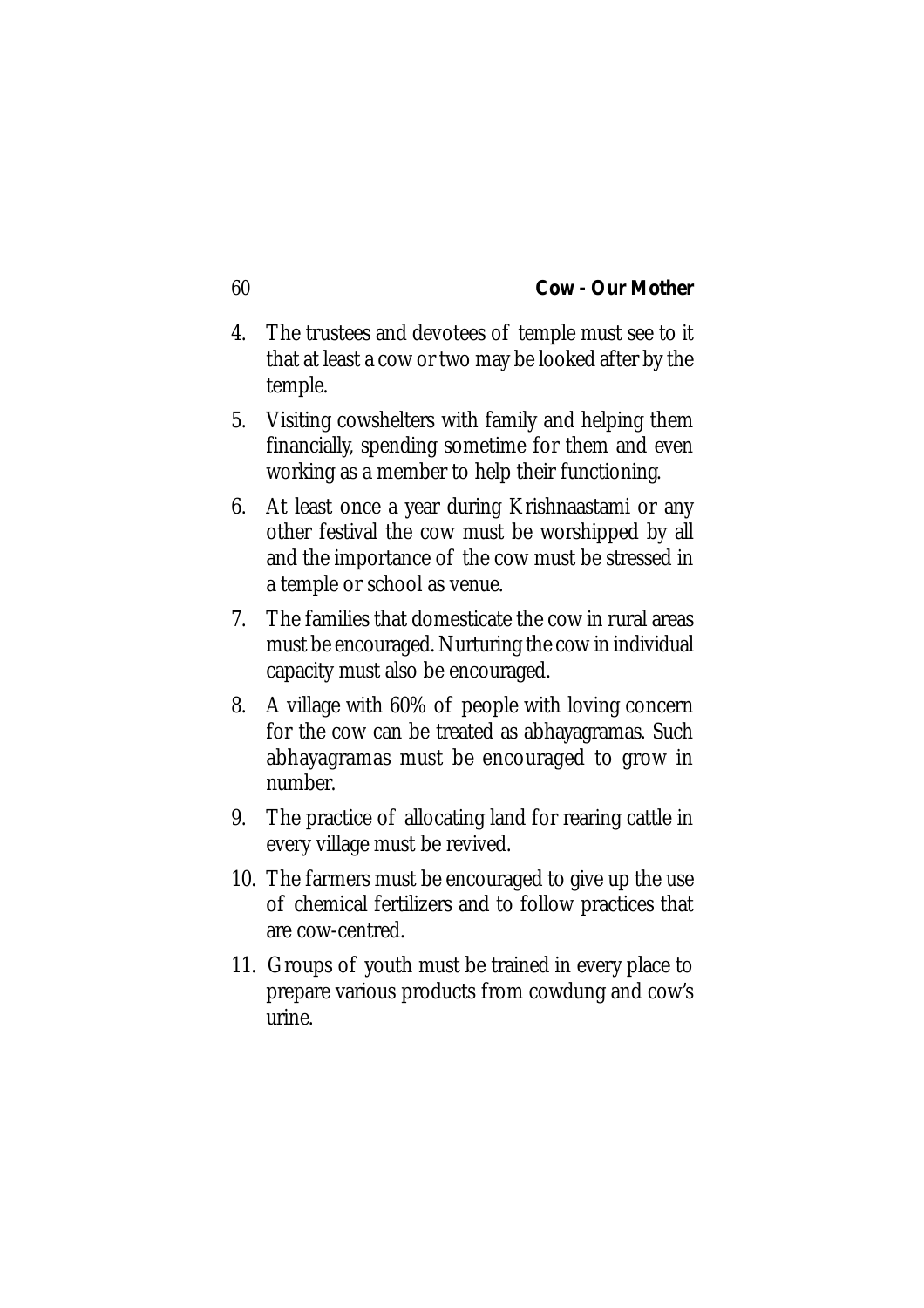- 12. When we come across incidents of cows being illegally transported to slaughter houses, we must object, report the matter to the police and take legal action against such a party or parties.
- 13. Eating of cow's flesh must be stopped by educating people about its evil results.
- 14. Participating in various movements and progrmmes meant for protection of the cow.
- 15. We must give up using plastic products that cause damage to the environment and are responsible for the death of lakhs of cattle.

# **THE BENEFIT OF GIVING A COW IN CHARITY**

# **Datasyah swargam apnoti vatsaran lomasammatan Kapila chettarayiti bhuyascha saptamakulam**

Giving a single cow in charity may yield the benefit of donating a thousand cows. If one were to give a kapila cow or kapilagovu in charity, it helps in conferring salvation on seven generations.

It is said in the sastras that our forefathers can cross the fearsome Vaitharani lake if we give a cow in charity.

# **Go bhu tila hiranyajya vaso dhanyagudani cha Raupyam lavanamityahuh dasadanah prakirtitah.**

The calf must be given in charity along with the cow. While giving a cow in charity, it should be seen that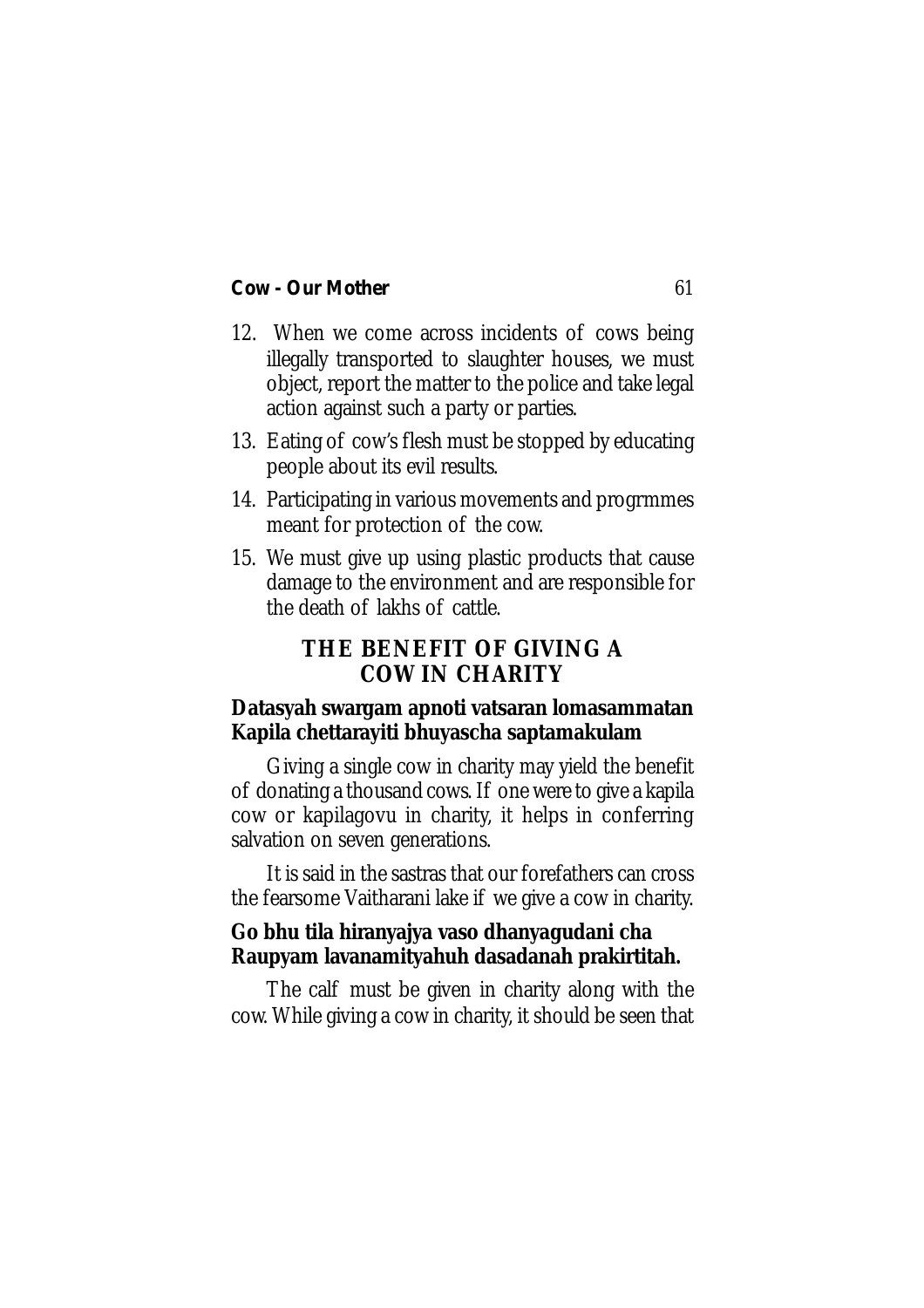the cow giving milk and the calf drinking must not face the same side. In other words, the one who gives a cow in charity and the one who receives it, must face each other. This suggests that the charity of a cow can make one happy in this world and the other world. The donor is blessed and his forefathers will come to occupy the holy other worlds. So the charity of a cow is preferable to other kinds of charity.

# **THE BENEFIT OF CIRCUMAMBULATING THE COW**

Once God Brahma called for a big competition among those who desired to marry Ahalya whom he created as a symbol of beauty that stunned all the worlds. Along with all the Gods, the parabrahman who could give moksha to all in the world, participates in the competition along with Gautama, one among the wellknown seven rishis, the saptharshis. The sage Gautama circumambulates the cow instead of the earth as per the sastra and marries Ahalya, traditionally. Circumambulating the cow is equal to circumambulating the globe. So pregnant women have an easy delivery if they circumambulate the cow.

# **THERE IS NO ABSOLUTION FOR COWSLAUGHTER**

Vinayaka promises his mother that he will free her from the rivalry of another woman as wife to Siva. So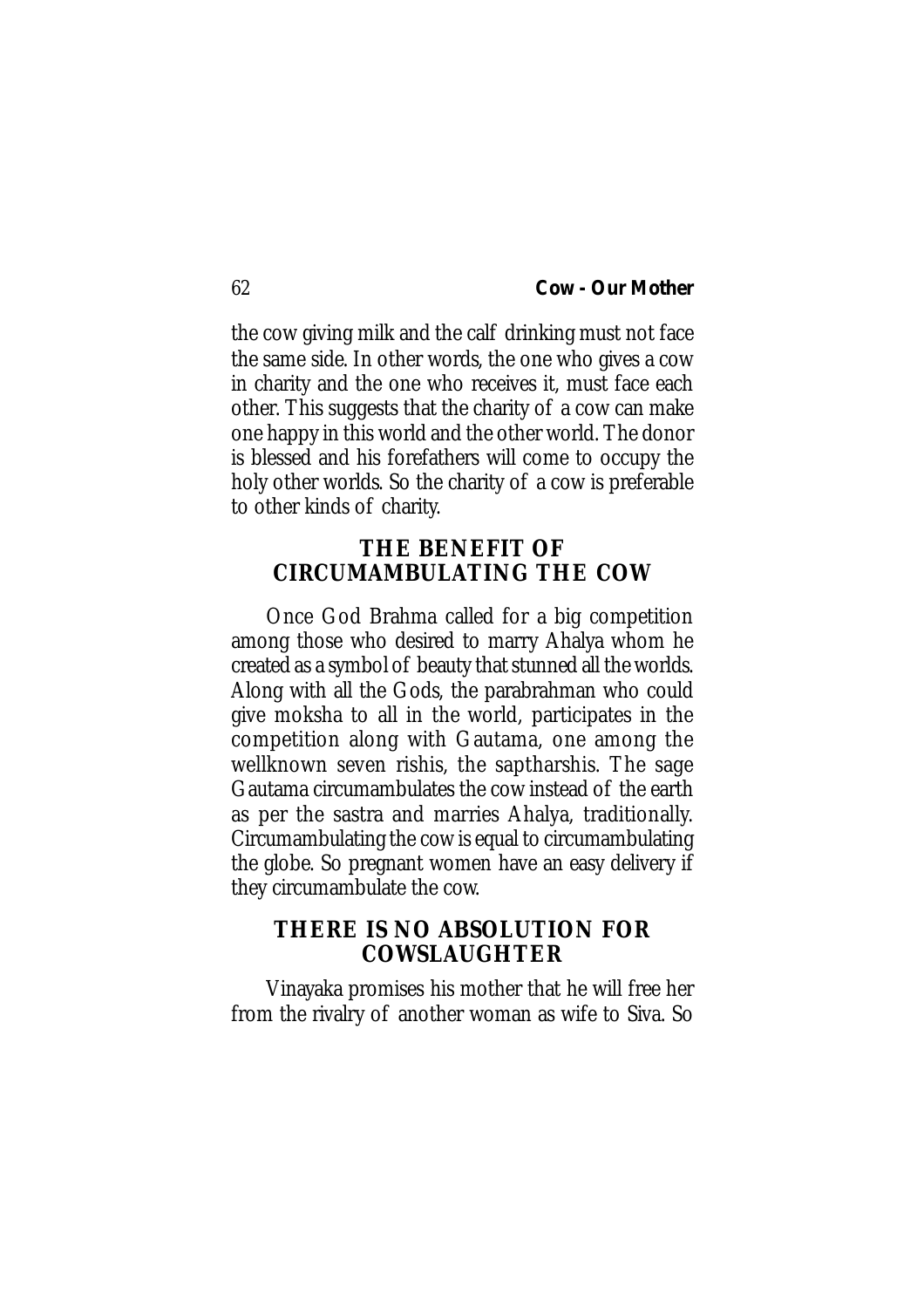he wants to send Ganga from the tresses of Siva to the earth. He knows Gautama alone can transform heaven into earth. He disguises Parvathi's maid into a cow, asks her to go into the farms and start eating away the crops. Unable to put up with this, Gautama tries to frighten it with a twig of grass and the cow dies. People blame Gautama for killing the cow. Gautama approaches Vinayaka and asks him to tell him how he can be absolved of the sin. The former tells him that if he can make Ganga in the tresses of Shiva to flow on to the dead cow, his sin will be absolved. Ganga who flowed from the tresses of Shiva has come to be called Gowthami. It is said in the Skandapurana that that nothing is holier than the Ganges, the Gita, the kapila cow, the peepal tree, service to the ascetics and observances in connection with Ekadasi. The Skandapurana says that if cows or Brahmins were to be touched with unwashed hands, the servants of Yama will burn their hands. In the Vishnupurana, the story is told of an individual who suffers from the pangs of hell for a thousand years for obstructing a cow from drinking water seven births earlier and who attains his salvation only with the arrival of a holy man.

# **GOPADMAVRATA**

Among the ekadasis the one that falls in ashadha in the waxing fortnight is very special. This is called the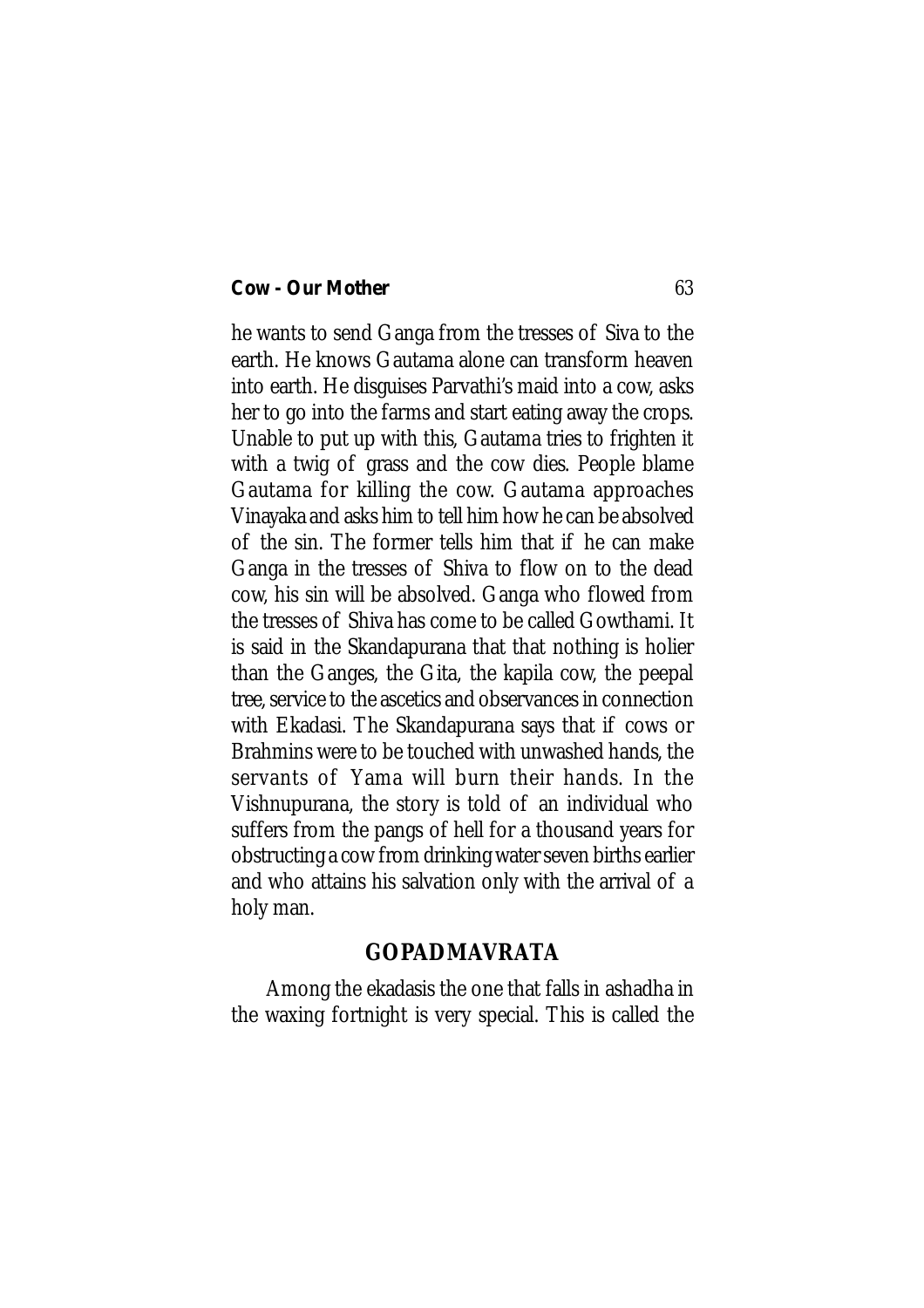first ekadasi (toli ekadasi) or sayanaikadasi. The puranas prescribe gopadmavrata to be performed on that day. The cowshed should be cleaned and then decorated with rangolis and in the centre 33 lotuses must be made with rice flour. Lakshmi and Narayana must be worshipped with sandal paste and akshatas (rice made yellow with turmeric) and flowers. After offering circumambulation, the Brahmins must be given one gift (vayana) each for every lotus. The cow must be worshipped. The benefits of this are miraculous, really miraculous!

# **COUNTERING SECRET ENVY OF THE PEOPLE**

There is a belief that the festival of Bhogi is celebrated to counter the secret envy of the peoplenaraghosha. It is natural that envious or evil eyes are cast on those who might roll in wealth. It is also natural to consider it as an oblique look. To divert the oblique look from oneself, from day one of Dhanurmasa, round balls made of cowdung (gobbillu) are placed in front of the house during the night time and on them are placed flowers of sweet Gourd or 'tangedu'. The secret of these gobbillu is to shift or divert the evil eye of some people. Later the round balls of dung are made into dungcakes and are burnt in a bonfire-the Bhogi bonfire.

On the day of Bhogi, rangolis are made in the shape of eight-petalled lotuses and on them are placed 'gobbillu' and are worshipped. It is said to be another form of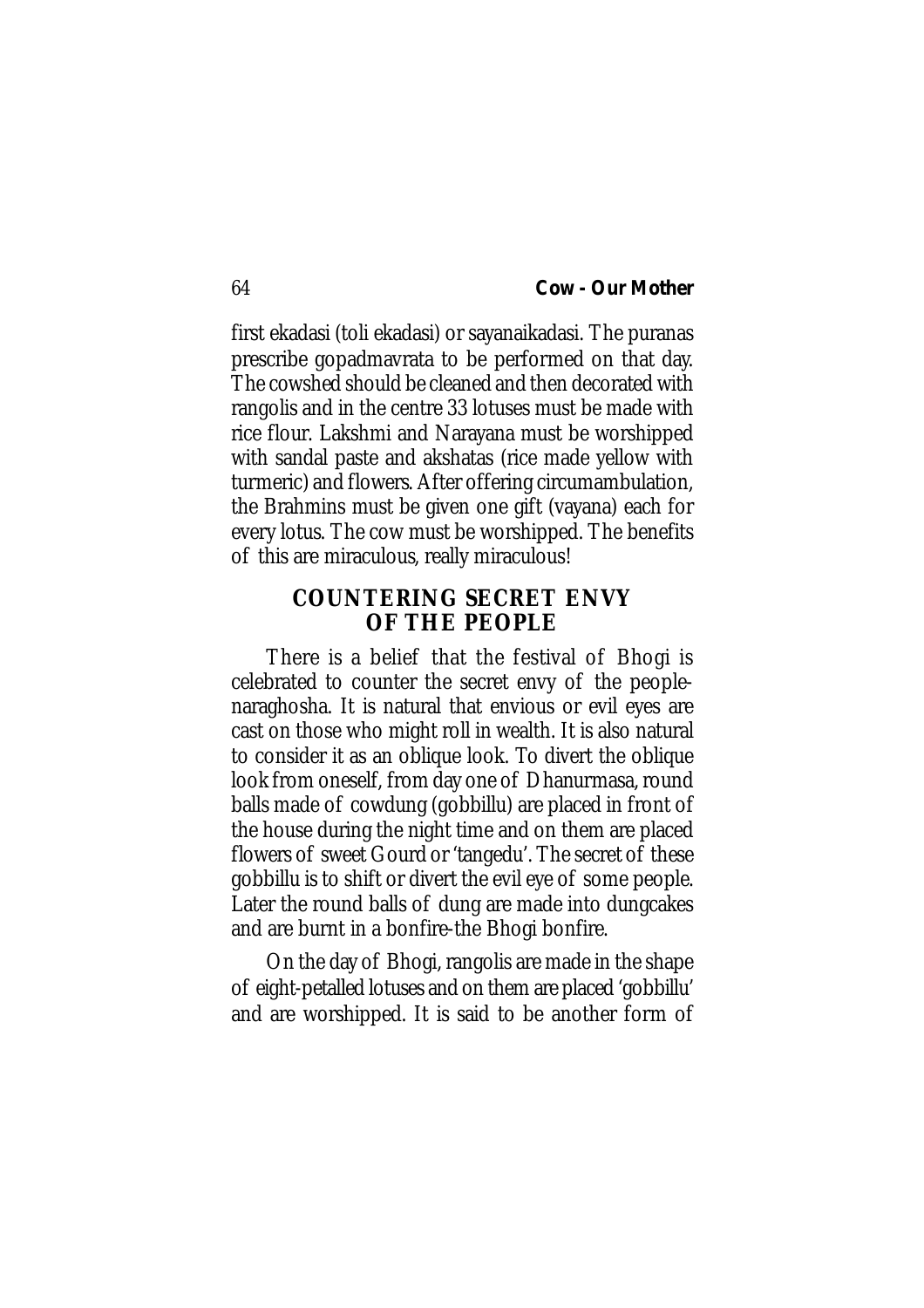Goddess Lakshmi. Once upon a time when Gods unable to bear the sufferings to which they were subjected by the demons approached Kamadhenu for help, Goddess Lakshmi hid herself in cowdung on the advice of Lord Vishnu. Goddess Lakshmi promised that she would shower wealth and prosperity on those who would sprinkle the front of their houses with cowdung in water and decorate the place.

Cow's milk, curds and urine help in reducing the excess heat in the body. It is believed that we would be blessed when we light fire with cakes made of cowdung. In the belief that they would counter the evil eye, and benefit their children, people sometimes garland their children with dungcakes and after removing them from their necks, burn them and make children sit round them.

On the day of Sankranthi, oxen are taken from house to house and are made to exhibit their feats. The delighted onlookers give gifts to their owners. The same day they prepare pongali with cow's milk, make an offering of it in cowshed and afterwards, sprinkle it in the margins or kerbs of farms. This is called sprinkling of poli. It is believed that through this, agriculture and milk come to thrive.

# **OPINIONS OF SOME FOREIGNERS**

Scientists from America and Germany have announced with one voice the benefits of cows of Indian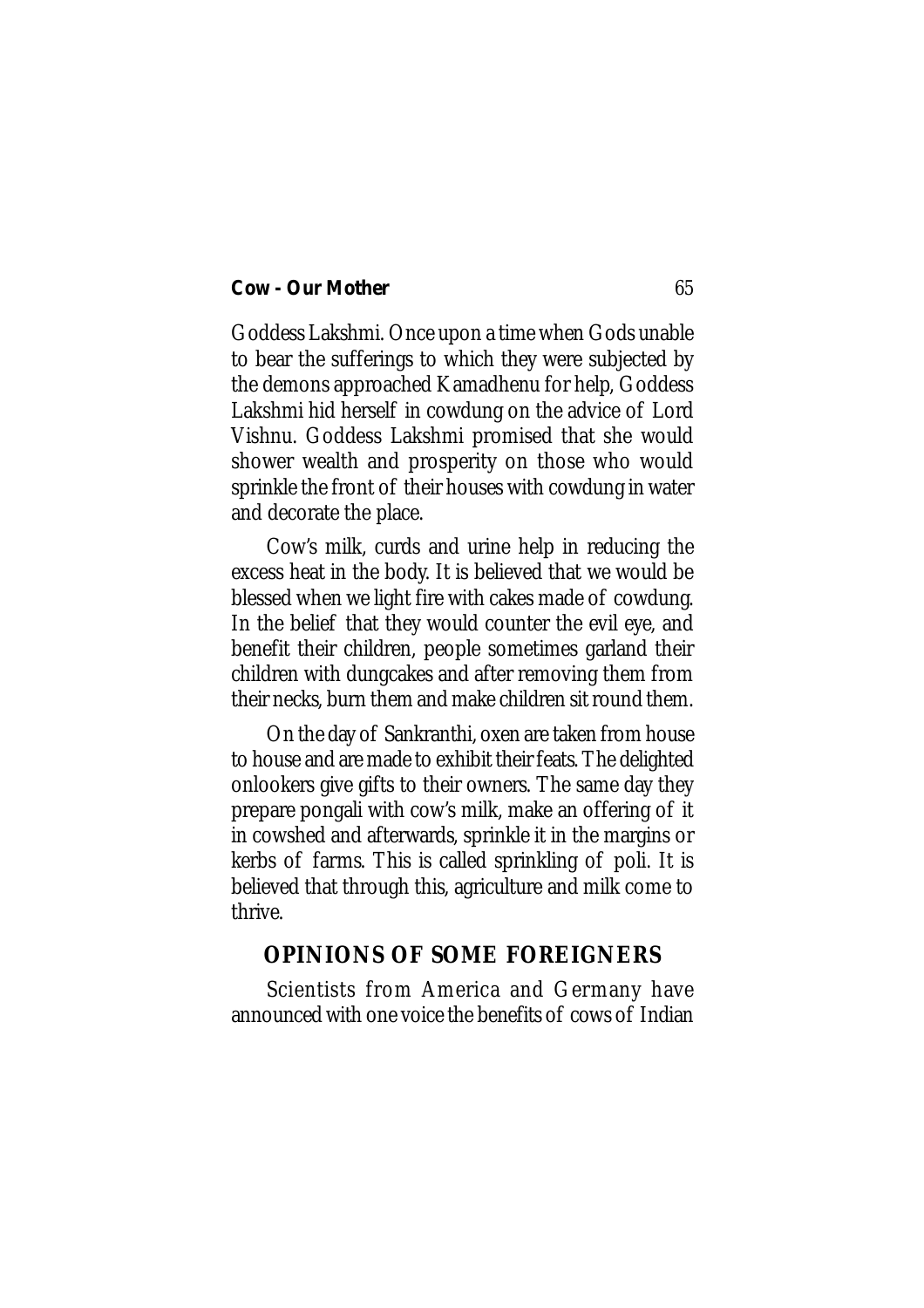origin. The lives of Sri Krishna, Mahasiva, King Dilipa, Vasishtha and Jamadagni are full of the miracles of the cow. In Thailand, the cattle market in central Sakayu province, a traditional marriage was performed between a bull and a cow and when they were taken out for a procession, two thousand people attended the event. The owner of the cow and the owner of the bull were offered rupees one lakh in Thai currency. The place where the cow saunters will be free of environmental pollution. This has been scientifically proved in America and Grmany. President Bush once made an appeal that the entire world must go for Gober gas.

# **A TEMPLE FOR THE COW**

Sri Sadguru Samartha Narayana Swamy's ashram has been a centre of knowledge for propagating sanatana dharma through all its branches from a very long time and also for building a modern India for future and a life of righteous living. Their branch at Hyderabad has successfully withstood the inhuman onslaughts of the British, the inhuman times of Nizam with Razakar and Khalsar movements, and established service centres to preach good life, meaningful objectives and goals of human life coupled with Vedic chants and 'annadana'. Here a temple was built for the cow, mother Kamadhenu. Such a holy place can be found even in Sivabagh, Jiyaguda, Puranapool and Hyderabad.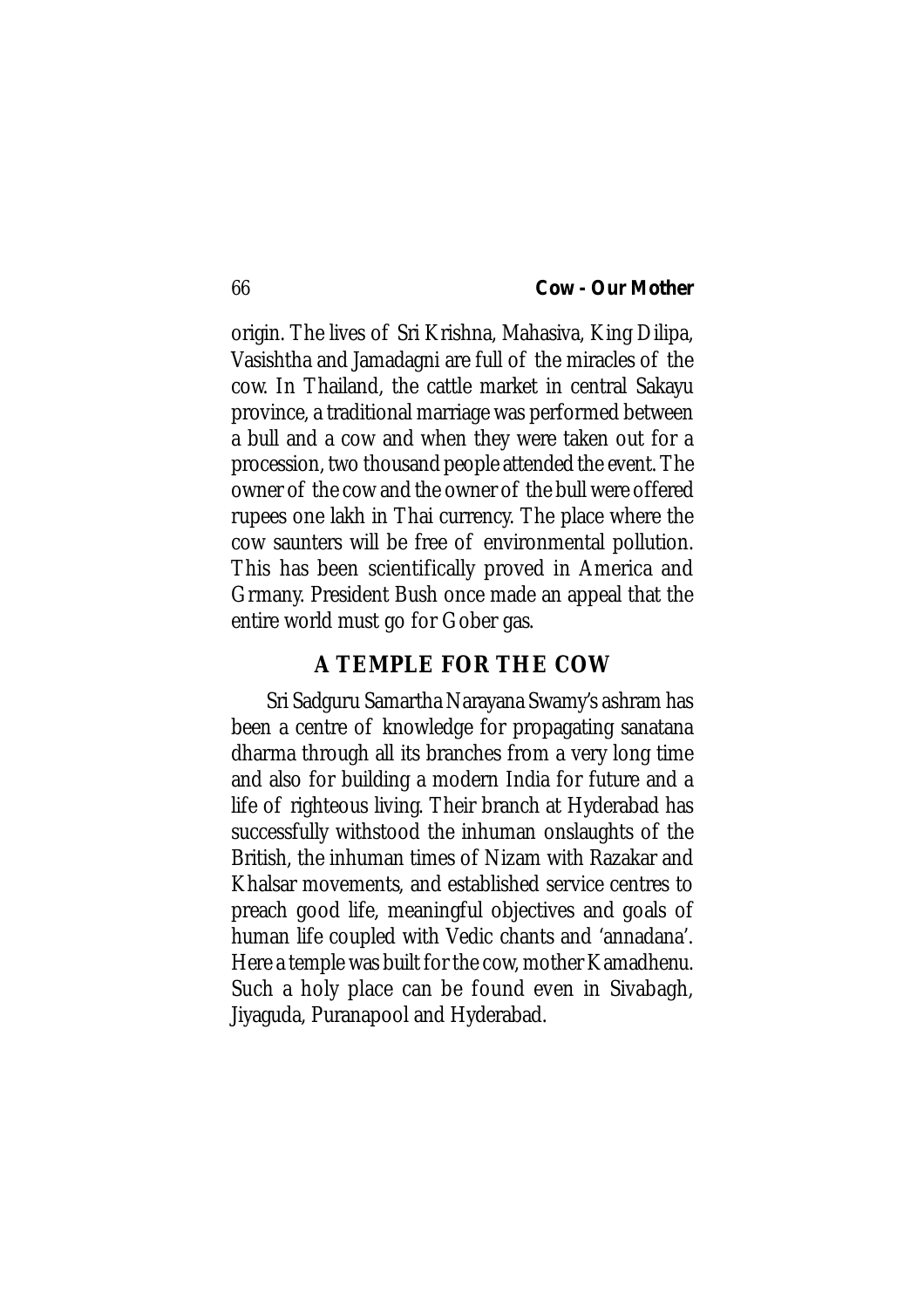# **GODHULIKA LAGNA (The auspicious hour of cowdust)**

Godhulika Lagna is defined as the time, forty eight minutes after the sun appears to its one-third in the West in the last part of the day. This moment is considered auspicious for everyone and everything. If we serve the cow, we become quiet and serene (sattvikas), rajas and tamas having disappeared.

# **BIO GAS**

The gober gas is made of cowdung and natural waste. By sending it through lime water, Carbon Dioxide is removed and pure Mithane gas is obtained. These plants are available in a range of 20 thousand to one lakh rupees. With the help of compressors, Mithane gas can be filled in cylinders. Such cooking gas can be used to drive vehicles. The remaining substances in the process might suffice as natural manure for two crops all over the country.

In 6.27 lakh villages all over the country and fifty farmer's families in every village the dung obtained from two bulls and four cows each in every family can provide petrol, L.P.G. Kerosene and L.N.G. required by the entire country. The country's economy will prosper. It has been proved that biogas produced from cowdung at 600 B.T.U. contains Mithane up to 55-65%, Carbon Dioxide upto 39%, Nitrogen and others upto 5%. The power of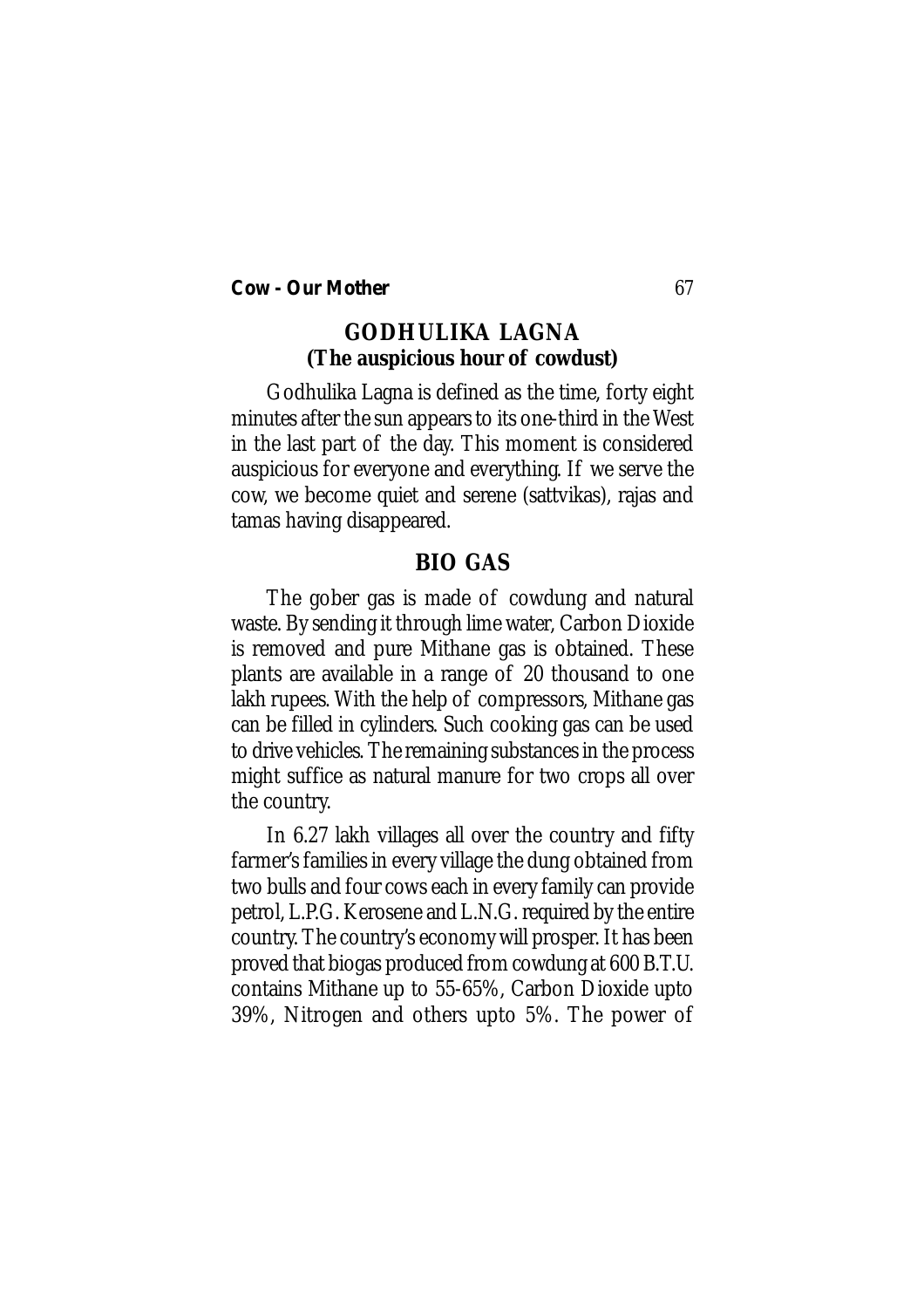ignition of biogas is much less when compared to that of other fuels. So it is being used for preparation of food and maintenance of engines. If quality can be enhanced, even electricity could be generated.

By building gober gas kilns with bricks, one can do away with the requirements of big machines. The banks also provide loans for purchasing machinery. Biogas is very useful and profitable as it saves on transport, tax, middlemen and godowns for storage. Coming from waste materials, it is converted in an environment-friendly manner. Biotech (Kerala), an Indian institution has got the Green Oscar Award for creating biogas useful for daily life.

## **GOMATHIVIDYA**

There is a gostuti coupled with a great mantra that is known as gomatividya. In houses, countries and villages where it is recited, cows grow and people are relieved of sorrow. This vidya has been given special prominence in many Upanishads and epic tales. It is said that gomathividya helps the growth of cattle. If the cows grow in number, pure and valuable things like milk, curds, butter and ghee will be available and through them one may obtain peace and prosperity. Reading it would confer worldly bliss and otherworldly wisdom, also the goloka. It would be good to learn the following verses with their meaning, word by word: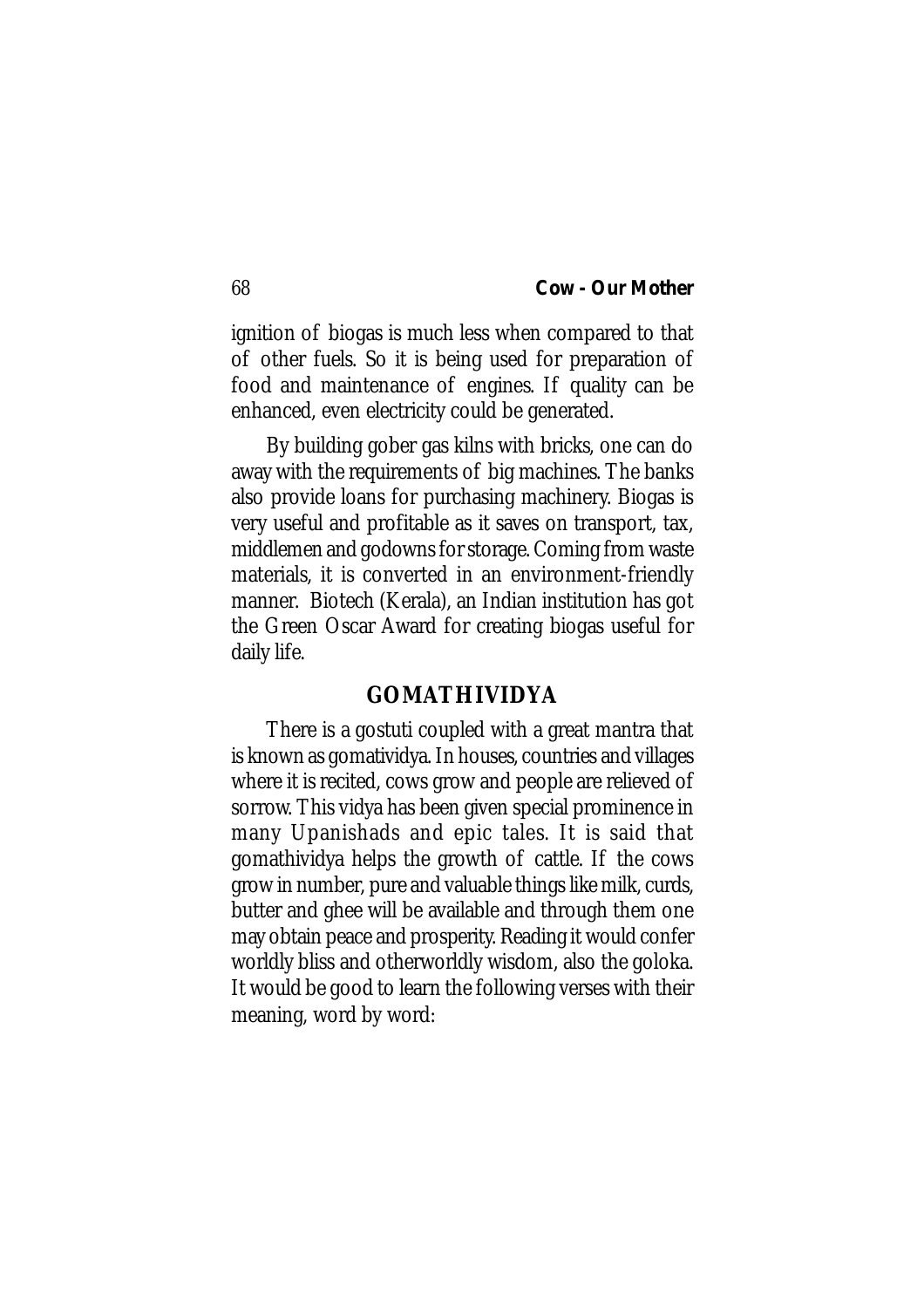**Gomatim kirtayishyami sarvapapa pranasineem Tam tu me vadato vipra srunushwa susamahitah avah surabhayo nityam gavo guggulugandhikah Gavah pratistha bhutanam gavah swastyayanam param Annameka padam gavo devanam haviruttamam Pavanam sarvabhutanam rakshanti cha vahanti cha Havisha mantraputena tarpayantyamara divi Rushinamagnihotreshu gavo home prayojitah Sarveshameva bhutanam gavah saranamuttamam Gavah swargasya sopanam gavo dhanyassanatanah Namo gobhyah srimatibhyah saurabheyeebhya eva cha Namo Brahma sutabhyascha pavitrabhyo namo namah Brahmanatschiva gavatscha kulamekam dwidhasthitam Ekatra mantradhistam havirekatra samsthitam Deva Brahmana go sadhu sadhvibhih satatam jagat Dhayate vai sada tasmat sarve pujyatamassada Yatra tirthe sada gavah pibanti trushita jalam Uttaranti patha yena sthita tatra Saraswatee.**

#### **(Vishnudharmottara Purana, 2: 42, 49, 58).**

Varuna's son is the overlord of water. He is the Lord of Pushkaradweepa or island, well read in all sastras. God Pushkara spoke of this vidya to Parasurama when the latter asked him about it. If one listens to it with attention, it will wash away all the sins. The cow is a perennial form of Surabhi. It spreads fine and holy scent. It generates scents like incense. The living creation is bound with the cow. It is the provider of dharma, artha, kama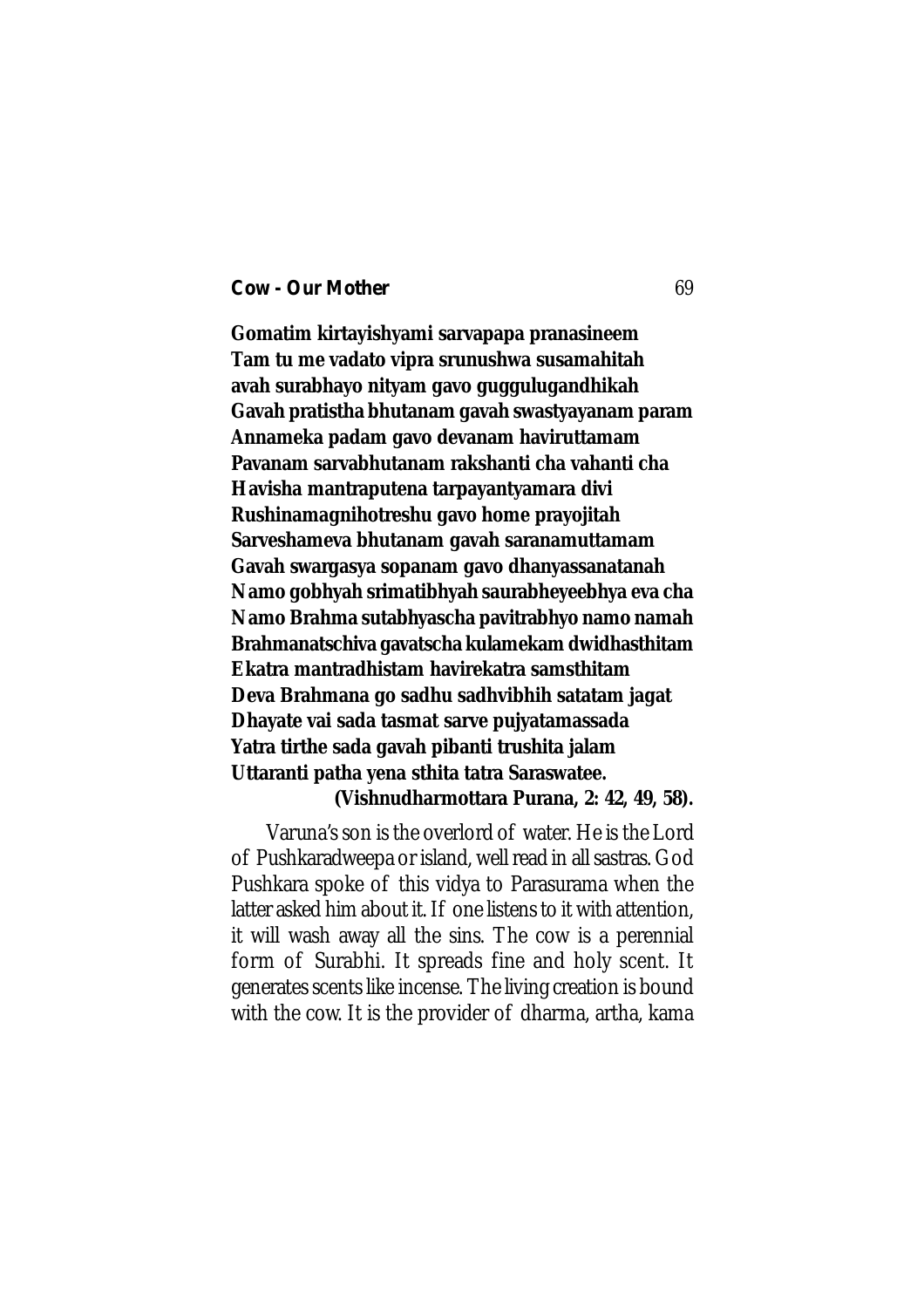and moksha. It provides the best food. With it one can make havis and purodasa to propitiate all the gods.

 The cows make all living creation holy with their appearance and touch. They give ambrosia like substances-milk, curds and ghee. Their calves grow healthy and strong and help in lifting weights and tilling land like vrishabhas. They make even gods holy with havis in the background of vedic chants. They are greatly respected because it is through them that the materials for 'havana' are utilized in the yagnas of sages and ritual fire. For all creatures in the world, the cow mother is the best refuge. The cows are the ladders to heaven. They are at the root of prosperity and all things connected with bliss. Salutations to the cow who has given an abode in its body to Goddess Lakshmi, Salutations to the cow born docile in the Surabhi race. Salutations to the cow who makes the environment, holy. The cows and Brahmins are two kinds of creatures who belong to the same brand. In both, there is essentially a sattwaguna that is pure. While Vedic mantras are there with the Brahmins, havis the instrument of yagnya is there with the cows. Only through these two yagnya gets fulfilled and all the Gods like Vishnu and the living and nonliving are satisfied. The whole world is dependent on Gods, brahmins, ascetics, great men and 'pativrata's. These philanthropic creatures run the universe. Hence they are all worthy of worship. Where the cows drink water to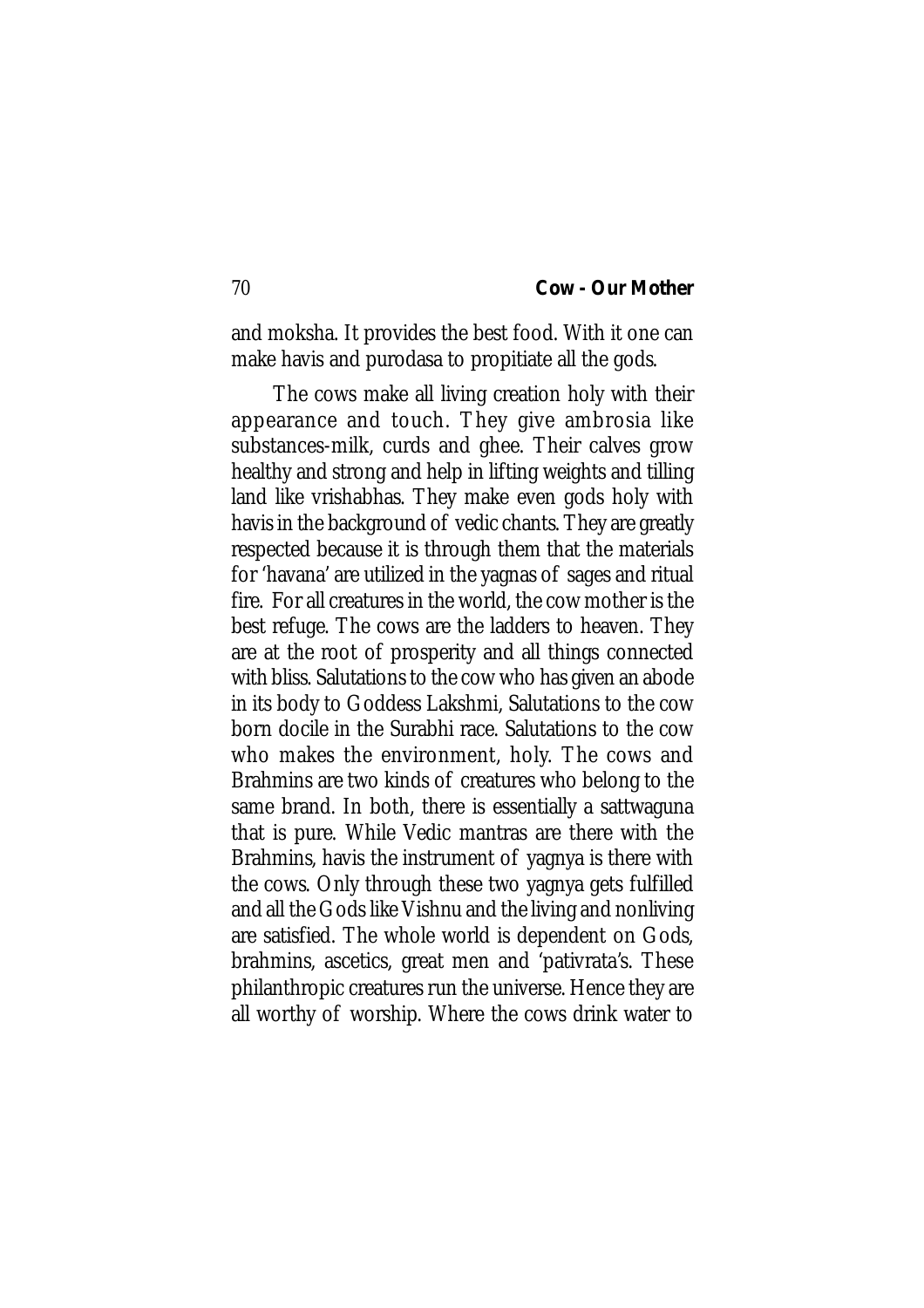quench their thirst, there do dwell the rivers Ganga, Yamuna, Saraswathi and Sindhu. All kinds of dharmas and powers live in the cowdust.

# **SOME LAWS**

- Andhra Pradesh Prohibition of Cow Slaughter and Animal Preservation Act, 1977
- Bihar Preservation Improvement of Animal Act, 1995
- The Delhi Agricultural Preservation Act, 1994
- The Goa, Damman, and Diu Prevention of Cow Slaughter Act, 1978 (13 of 1978)
- The Goa Animal Preservation Act, 1995.
- The Bombay Animal Preservation Act, 1954
- The Punjab Prohibition of Cow Slaughter Act, 1955
- The Karnataka Prevention of Cow Slaughter Act and Cattle Preservation Act, 1964

# **The Cow is not merely an Animal**

- The cow is the crowning glory of our culture.
- The cow is like the white wash on the wall of culture.
- The cow is the inner secret of our dharma.
- The cow is the road to our economy, karma and salvation.
- The cow is perennially respectful.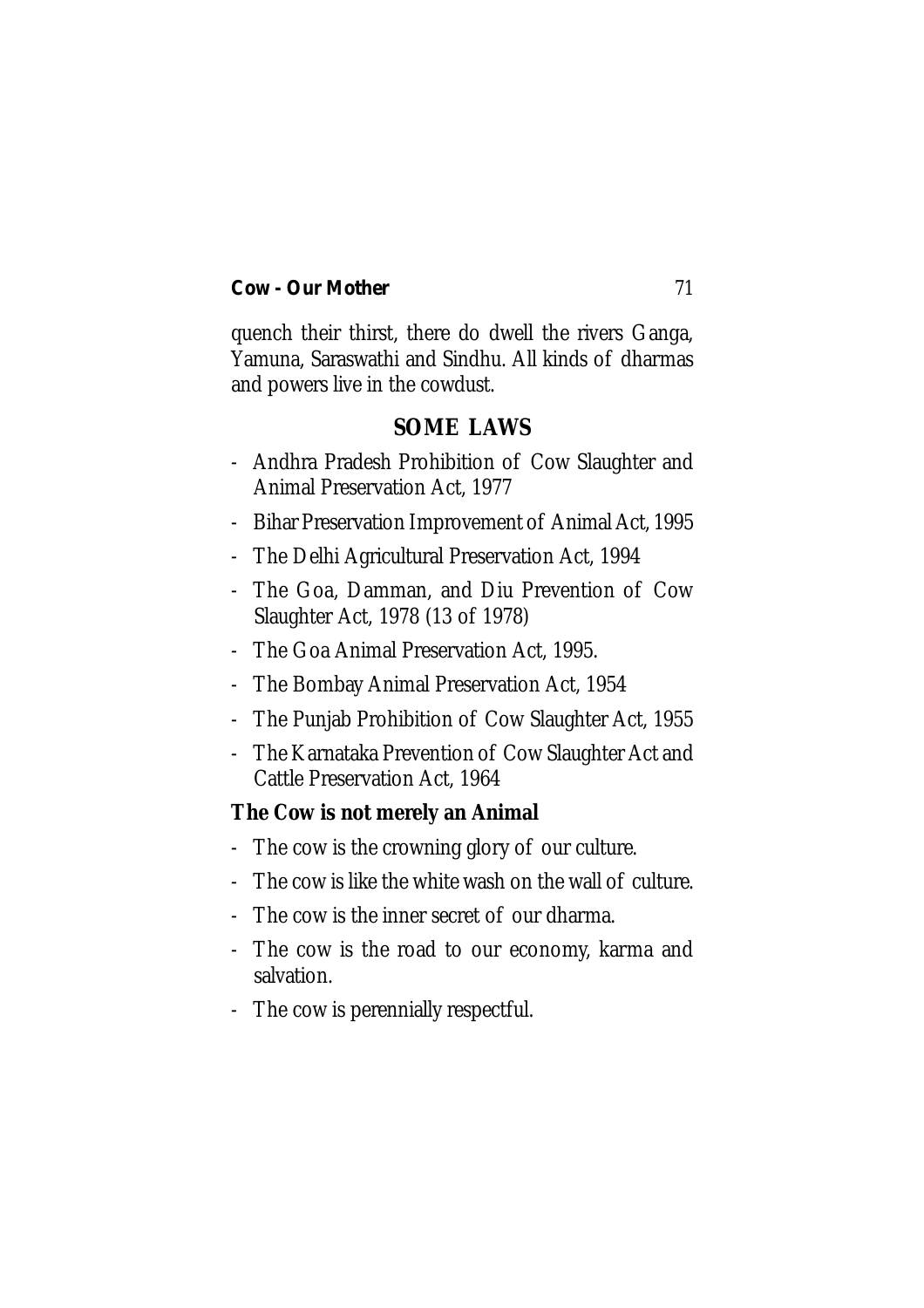- The cow is the boat that transports man from birth to salvation.
- The cow is a steadfast star in the sky.
- The cow is a welcome shelter in a desert.
- The cow is an embodiment of affectionate motherhood.
- The cow is the basis of agriculture, health, commerce etc.
- The cow is the sustenance for devotion, power, service, abundance and prayer.
- The cow is the sandal paste that anoints the head of ambrosia.

# **HOW TO PERFORM SERVICE TO THE COW**

1. Are you Indians?

Then you should know-that cow is our mother. Cow's milk gives health and happiness.

2. Are you farmers?

Then give up chemical fertilizers and use natural manures.

3. Are you industrialists?

Contribute generously to the protection of cattle.

4. Are you employees?

Then educate your colleagues about the greatness of cows and other cattle.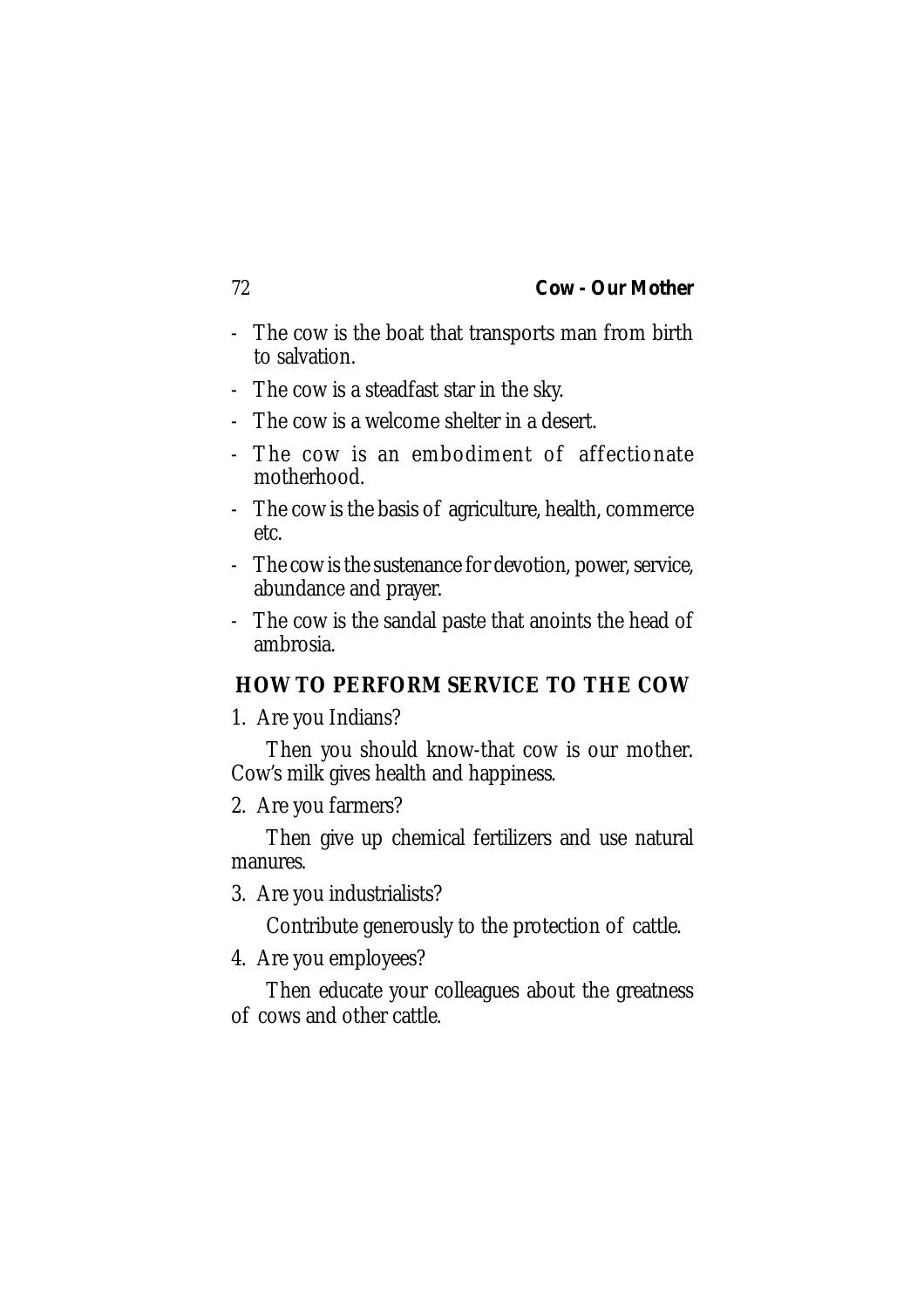5. Are you intellectuals?

Then drink cow's milk to enhance your intelligence.

6. Do you love cattle?

See to it that the cows are not slaughtered. Protect them.

7. Are you policemen?

Catch hold of people who harm cows and oxen and punish them. Protect the law.

8. Are you lawyers?

Catch hold of cattle thieves, file cases against them and argue for justice without charging fee.

9. Are you judges?

See that criminals who harass cattle protected by law, are punished.

10. Are you dealers in cattle?

Then do not sell cows to butchers.

11. Are you authors?

Write works that reveal the economic, cultural and scientific aspects connected with the cattle.

12. Are you butchers?

Do not betray the country by putting the cattle to the sword.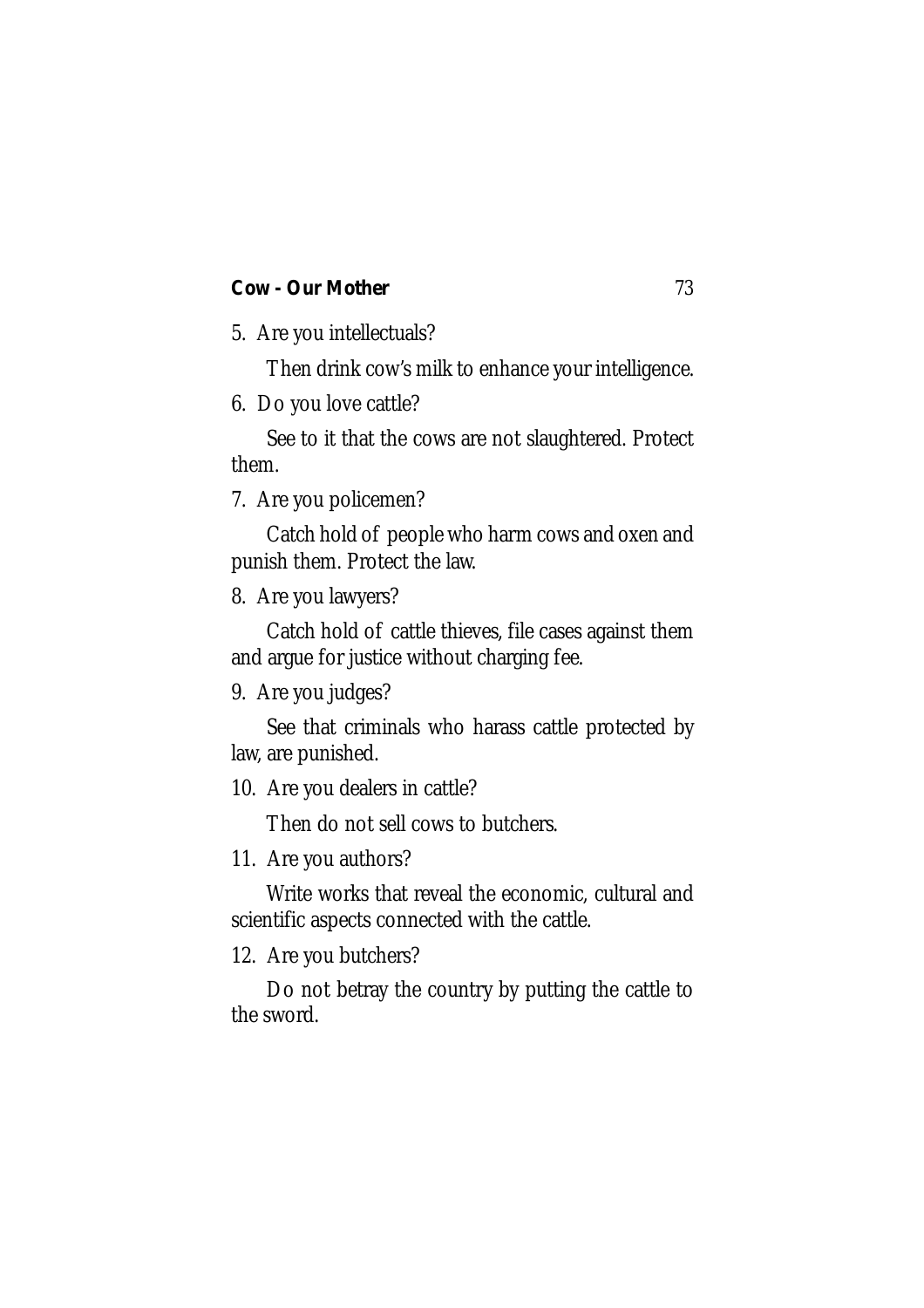13. Are you correspondents?

Do not pen adverse sketches on cows and other cattle.

14. Are you sympathizers?

Do service to the cows and other cattle. Your sympathy might help the victims.

15. Are you analysts?

Inspire people to develop mentally. Work to prevent selfish cow slaughter.

16. Are you ascetics?

Praise the virtues of the cow and the fame of their race in your discourses.

17. Are you cowherds?

Educate people about the effectiveness of cow's milk.

18. Are you poets?

Please lend your voice to the cause of the cowmother.

'A cow in each house and a cowshelter for every village'

Protecting the cow is our duty.

Violence to the cow i. is like sunset to the future of the golden land of India.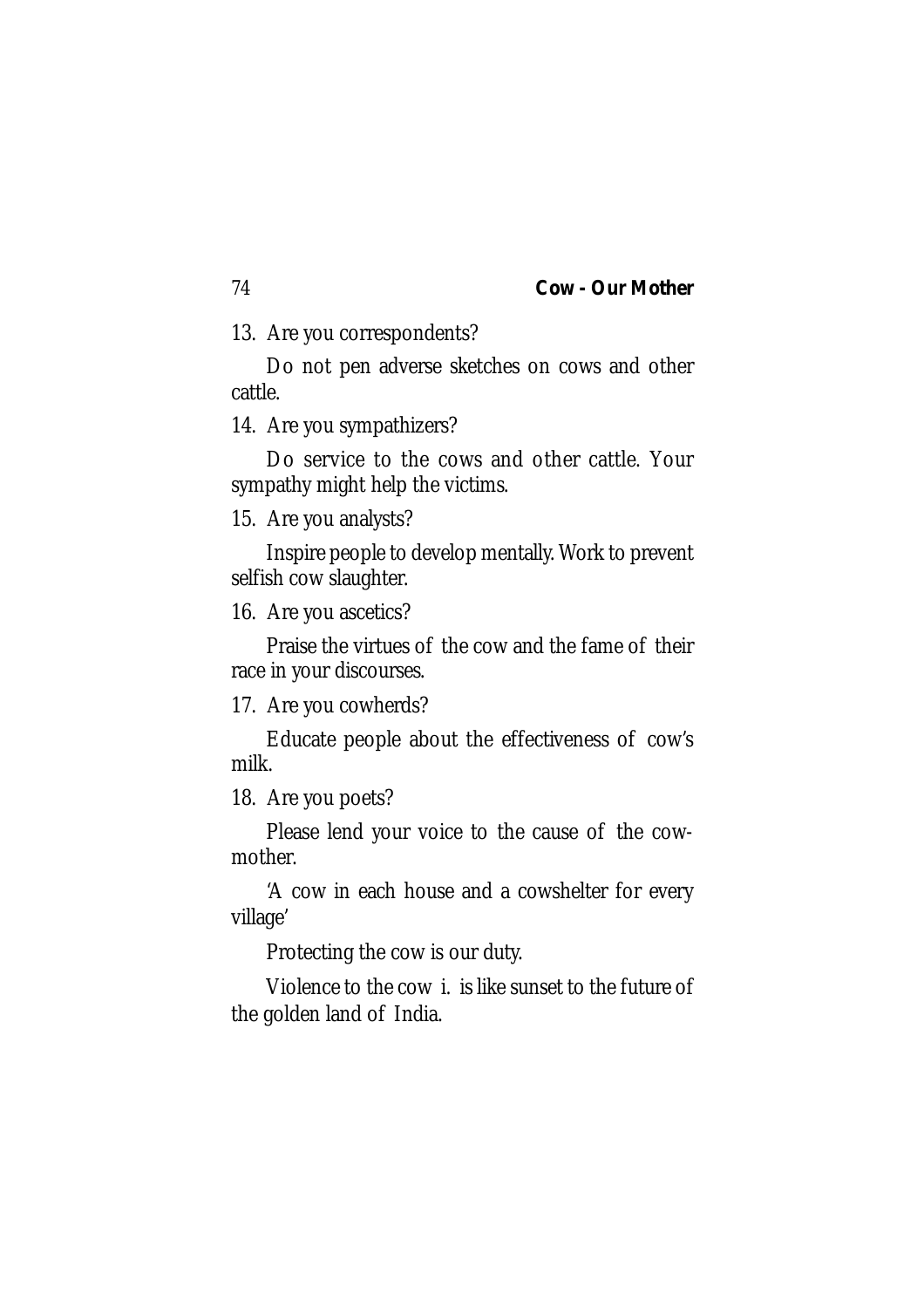ii. It might even deprive us of newness and modernity.

iii. It might threaten India with becoming a graveyard, make it perish and disappear.

# **PANCHAGAVYAS : SOME DETAILS**

Through the cow, we get the panchagavyas - milk, curds, ghee, urine and dung. "Yatwagasthi gatam papam dehey tishtati mamakey prasanat panchagavyasya dahaty agniriv endhanam"-All the maladies in our body from skin to bones will be destroyed through panchagavyas ilke fuel burnt by fire. Rasa, katu, tikta, kashaya, madhura and lavana are full of the pancha rasas.

# **Gavyam pavitrancha rasayanancha pathyancha hrudyam balamurjitam syat Ayuhpradam raktavikasahari tridosha hrudroga vishapaham syat**

The panchagavyas are great chemicals. They are medicinal and provide happiness to the mind. They give strength, wisdom and life. They remove impurities and cure heart diseases.

# **Gavyam sumadhuram kinchid doshaghnam krumi kusthanut Kandutim samayet vatam samyak doshapaham hi tat**

**('Susruta Samhita' - an Ayurveda work 500 years old).**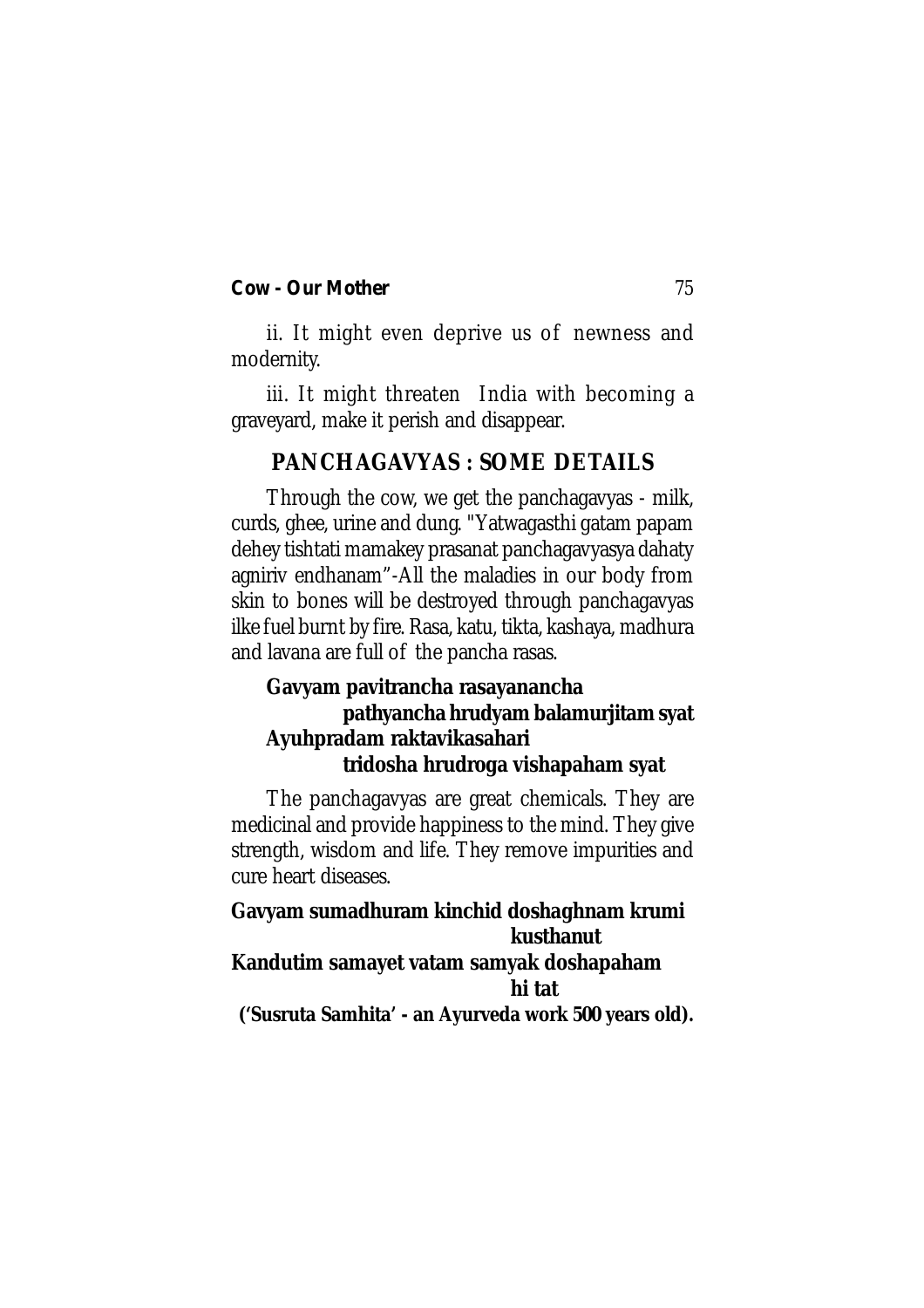Cow's urine is bitter in taste like a medical concoction. It is sharp and hot, giving strength to the brain. It removes phlegm and dispels disorders like phlegm, rheumatism, abdominal disorders and even leprosy.

1. Gayatrya gomutram

Tat saviturvarenyam bhago devasya Dhimahi dhiyoyonah prachodayat.

2. Gandhadwareti gomayam

Gandhadwaram duradharsham nitya pustam karishineem Eswareegm sarva bhutanam tamihopahwaye sriyam

3. Apyaswethi ksheeram

Apyaswa sametu te viswathah Somavrushniyam bhavavajasya sangathe

4. Dadhikravanno ithi dadhi:

Dadhikravanno akarusham jishnoraswasya Vajinah surabhino mukhakarat prana ayugum shitarishat

5. Sukramasiti ghrutam

Sukramasi jyotirasi tejosi devo vah Savito punatwacchidrena pavitrena vasoh suryasya rasmibhih

These five are called panchagavyas.

1. So in spite of milk, curds, ghee etc., that produce heat, it is said in the sastras that by eating cow's ghee, intellect grows, "Ghrutena vardhate buddhih".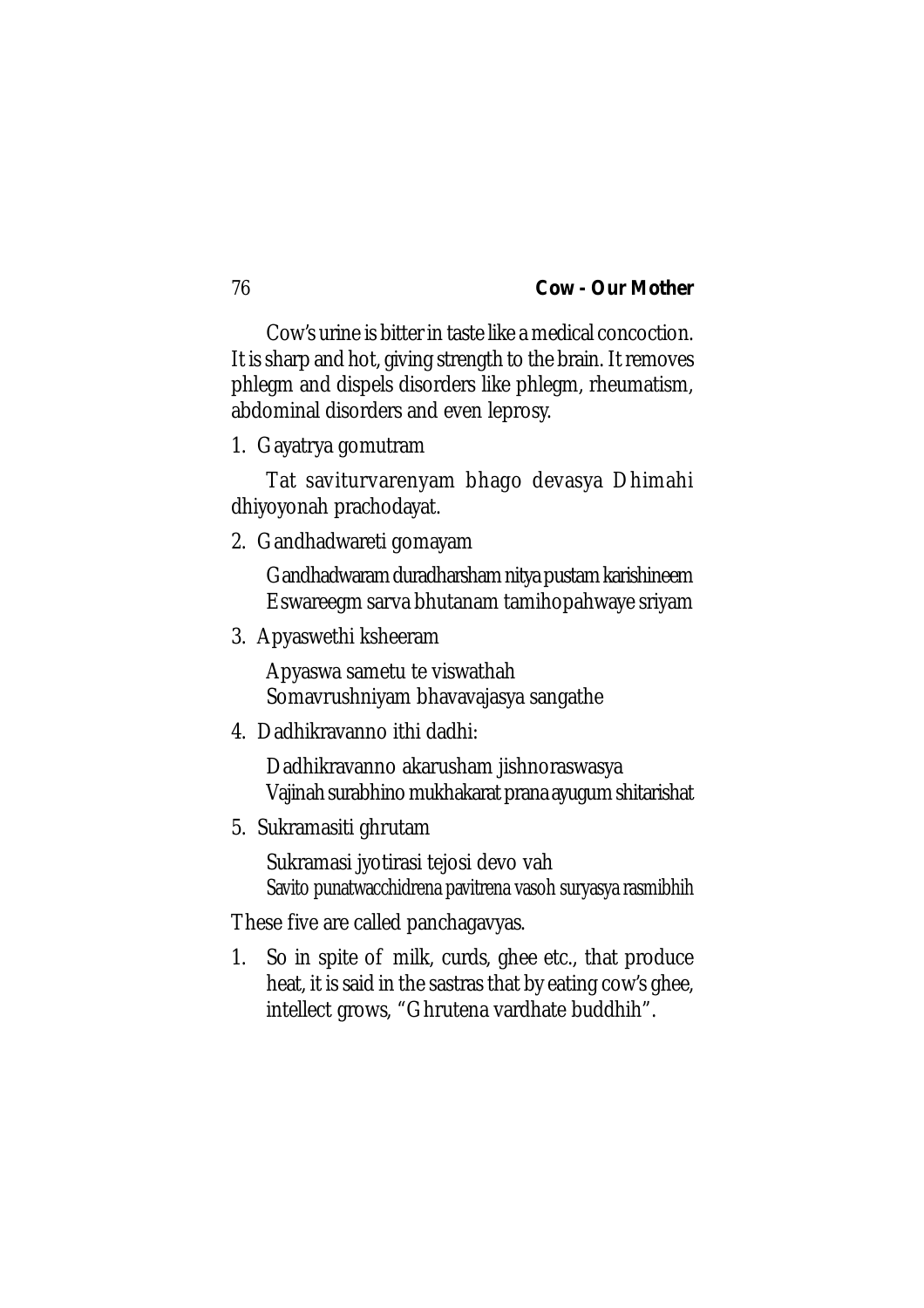2. By taking cow's urine, one will be relieved from diseases like blood pressure. So in India, in Vedic schools and Vedic rituals, cow's urine has been given great importance.

Our body is constituted of five tatwas-earth, fire, air, water and akasa. These five are obtained in the form of panchagavyas. They cure all diseases from constipation to cancer.

"Gomutre tridinam sthapaya, visham tena visudhyathi"-If poison enters the stomach of the cow, it can keep it away from its milk and urine. The other animals do not have such ability. So cow's milk, urine and dung counter all diseases. That's why they have been included in the panchagavyas.

# **Cow's milk**

"Pravaram jivaniyanam ksheeramuttamam rasayanam" (Charaka sastram). Among all the food products that have a nutritive value, cow's milk is the best. It drives away all the heart diseases. It has the ability to enhance memory, wisdom and vitality. It prevents jaundice in children as it has the chemical Orotic in it. Lactocacus, Bosin and vitamins are aplenty in cow's milk. A Russian scientist has mentioned that it has the power of protecting from atomic radiation. The Suryaketu nadi on the backbone of the cow releases a yellow substance charged with solar light. Such milk serves as an antidote to poisons as it is charged with a golden temperament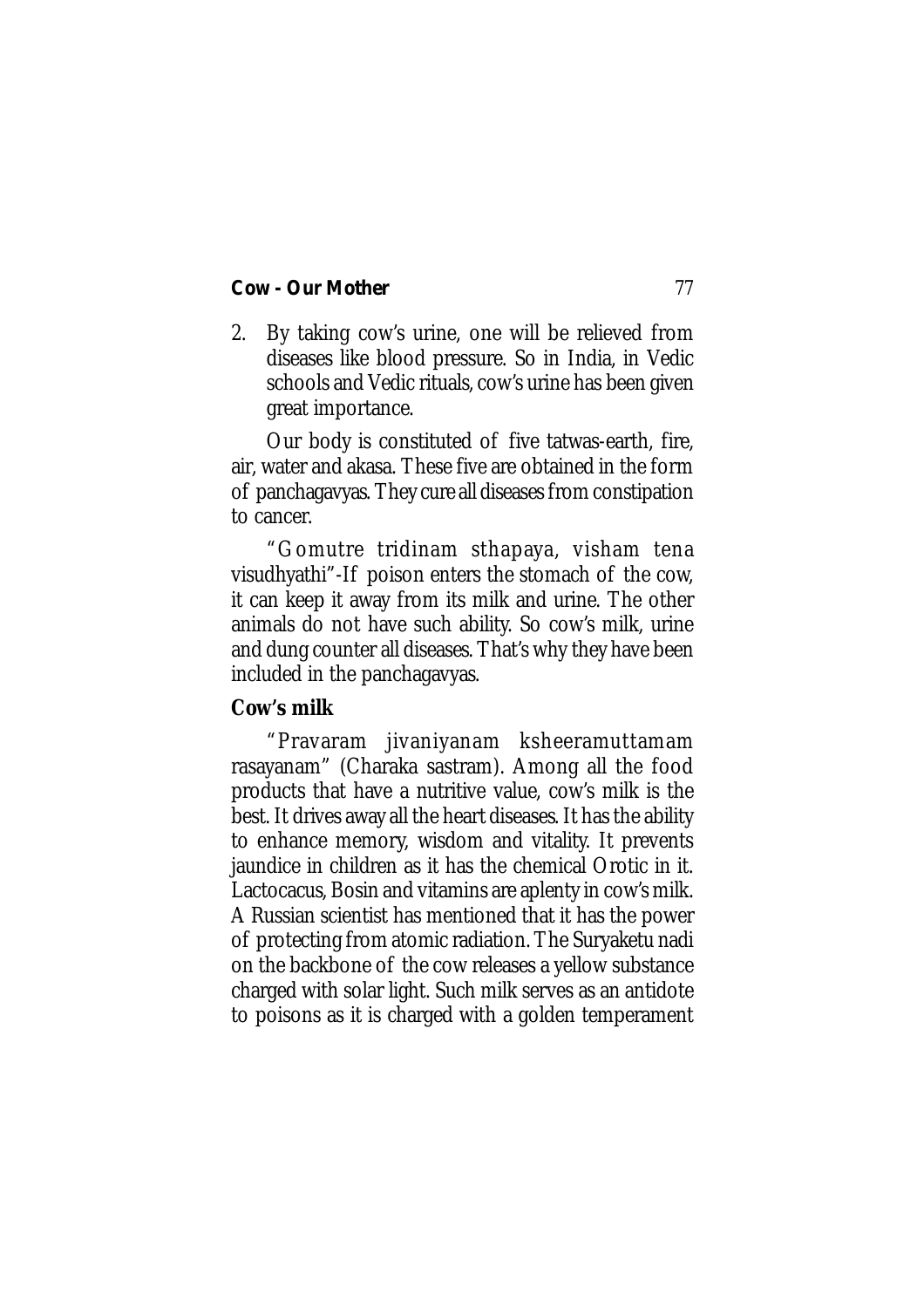(swarnatatwa). Cow's milk has the digestive power of a mother's milk. It is complete food absorbed easily by the body. It gives health and good cheer. It is very good for old people and children. It has no fat. Cow's milk is full of proteins, carbohydrates, minerals, vitamins, Magnesium and Chlorine besides other substances. Vitamins A, B, C, D and E are also available. So cow's milk provides lot of energy. Cow's milk and ghee provide immunity even from effects of nuclear radiation. The mothers of infants and expectant mothers, the weak and the disabled can all have cow's milk. As it has a cerebroid temperament it helps develop the brain. It also drives away excess of heat from the body and relieves the body from the evil effects of gall. For those who suffer from acidity, ulcer and thirst and for those who have a hot body it is very helpful. For patients of pleurisy cow's milk acts as a good medicine. In cow's milk, curds and cream, there are many nutrients. By taking it, we can obtain complete health and immunity from diseases. The sweets made of cow's milk promote vitality, youth and body glow. In cow's milk we have 100 units, in cow's ghee, 1900 units and in its kova, we have 400 units of 'A' Vitamin. As there are M. D. J. proteins in cow's milk, it can prevent cancer. Eating halwa made of cow's milk and ghee can reduce cancer. For 'grahanivyadhi', one might soak eleven kismiss fruits in cow's milk and eat them. One should also drink the milk without mixing sugar. If one does it for eleven days, the disease will be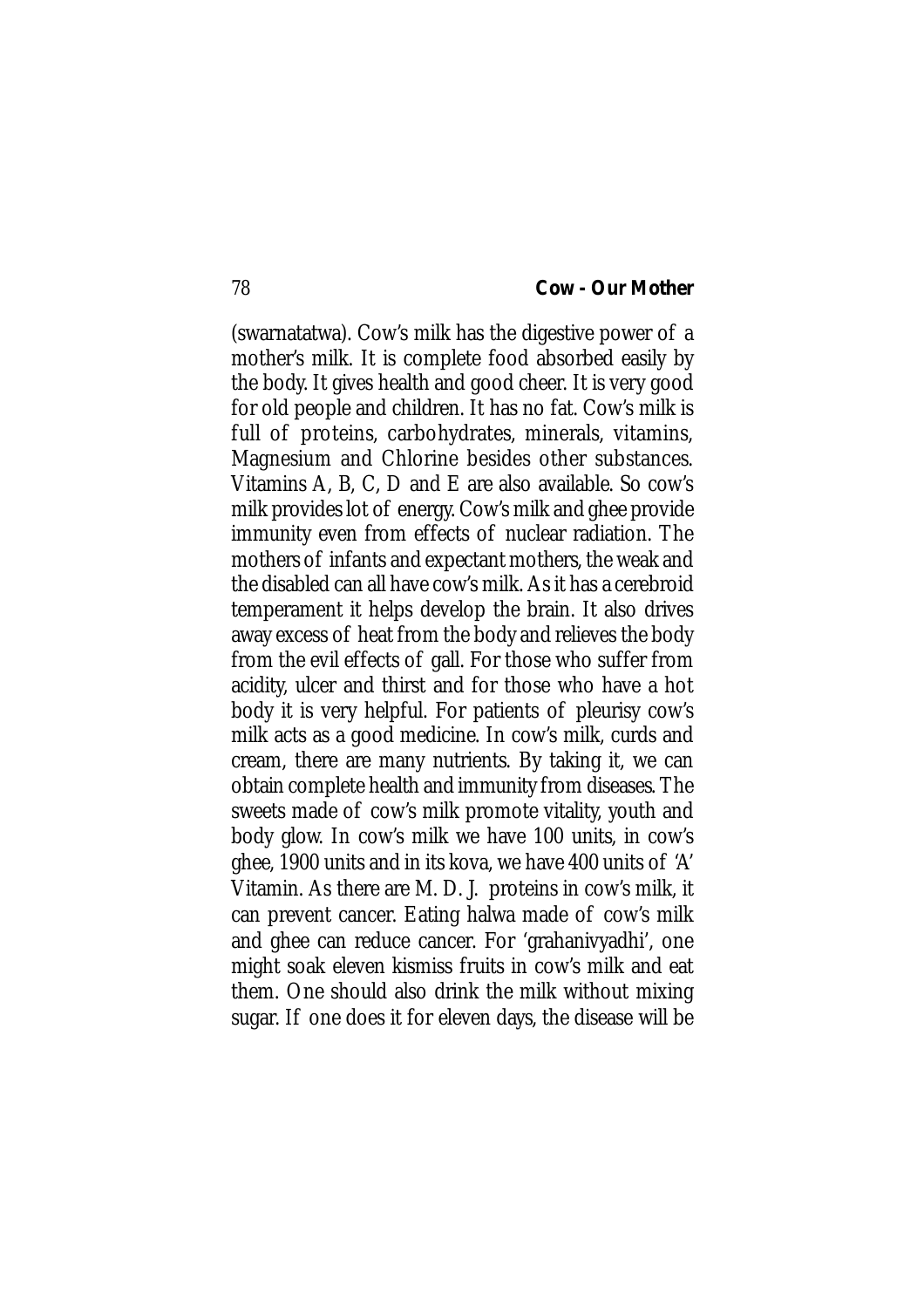cured. If a malaria patient takes in the morning five kismiss fruits and five dry grapes after soaking them in milk, the disease will be reduced. If the disease becomes chronic, it can be cured by taking the same prescription with the addition of ten gms of ginger.

If pregnant women drink cow's milk, worship the cow with devotion and circumambulate the cow, they will be free from the danger of abortion and the like. They will beget healthy, virtuous, intelligent and good children. They will be blessed with easy delivery. Even colour gives special qualities to milk. Red cow's milk reduces bile. White cow's milk reduces phlegm. Black cow's milk reduces rheumatism. The elders say that there are 66 dainty dishes in cow's milk. The cow drinking water and the calf drinking milk should not be interrupted. If some calves drink the milk from cows other than their mothers the matter should not be reported (to the owners).

# **Jagat prasutir jagadekapavani Vrajopakantham tanayairupeyushee Dyutim samagram samithirgavamasa Vupaithi tam tairiva samhitahutih**

The cows make the entire world holy. The cows are considered so holy universally that anyone committing sins of any kind can go for absolution of the same through panchagavyas. It is our culture to boil milk till it brims over and to offer it to the sun while entering a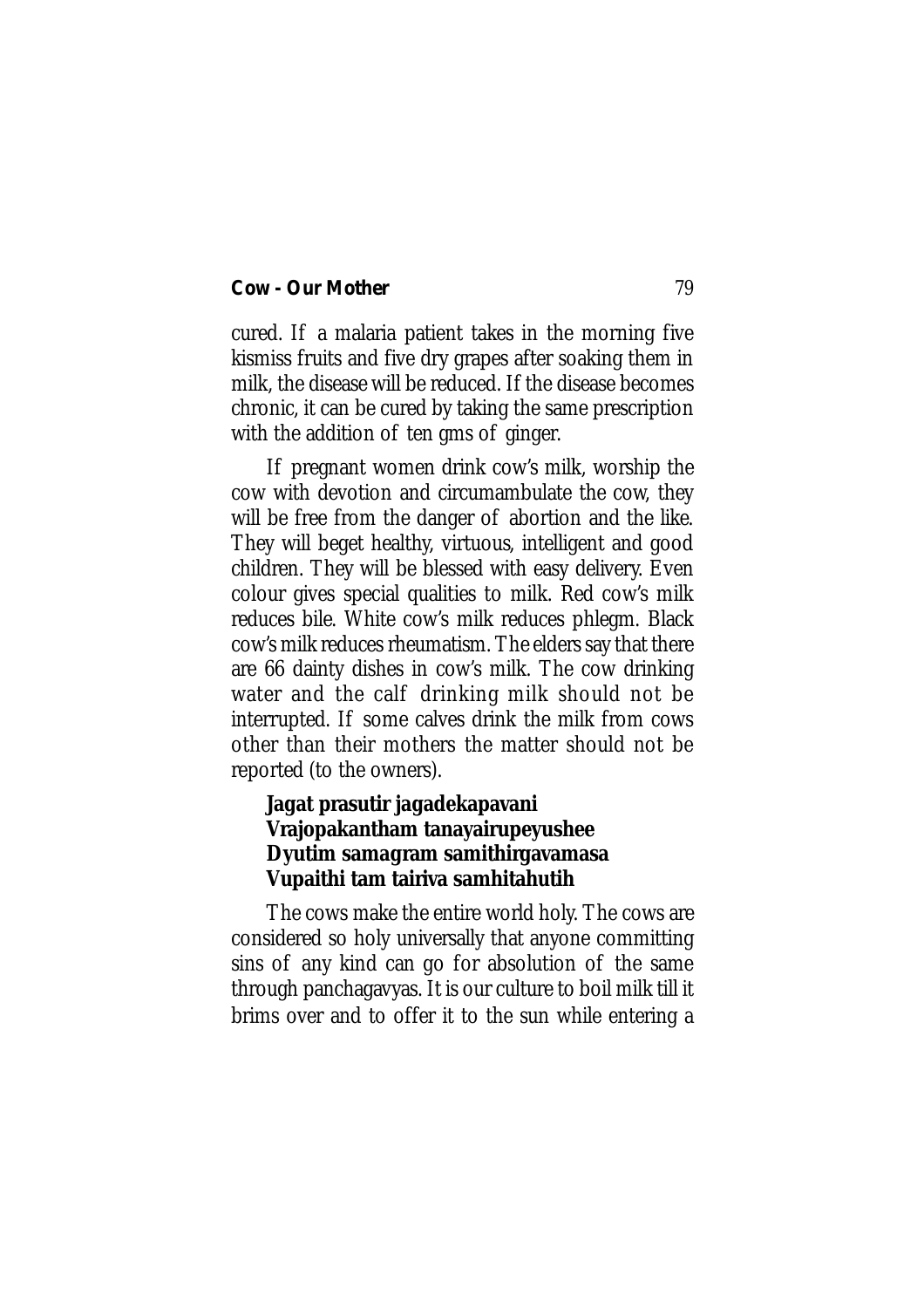new house. A light yellow golden sheen is unique to cowmilk because of a substance called Kerotene. This chemical prevents cancer by strengthening delicate layers inside the urinary tract, throat and lungs. From the same substance, 'A' vitamin is produced and it prevents night blindness and other eye diseases.

If a paste made of 10 grams of black gram flour, 10 gms. of resin, 10 gms. of cast or oil and 10 gms. of fresh cow butter is massaged in the morning, heart ache will be reduced. So for nutritious food, we must take cow's milk, curds and ghee.

#### **Jersey cows**

Cross breed cows can not bear the heat of our country. Bringing up these cows is a task involving expenses and toil. They eat twice the food that the native cows consume. They bring with them diseases that are foreign to our country and generate losses. The jersey cows' milk is not of good quality. It does not have the value of native cow's milk. As such cows do not have tall humps, they are not fit for agriculture also. In Sanskrit the calf is called 'vatsa', "Vadati mataram ithi vatsa". The calf calls its mother, "ma". "Bhakta vatsalah bhagavan" and "prajavatsalah raja". The love for the vatsa is called vatsalyam. We address a child as vatsa.

While in milk produced in our country, cow's milk comes to 42% only, the average in the world comes to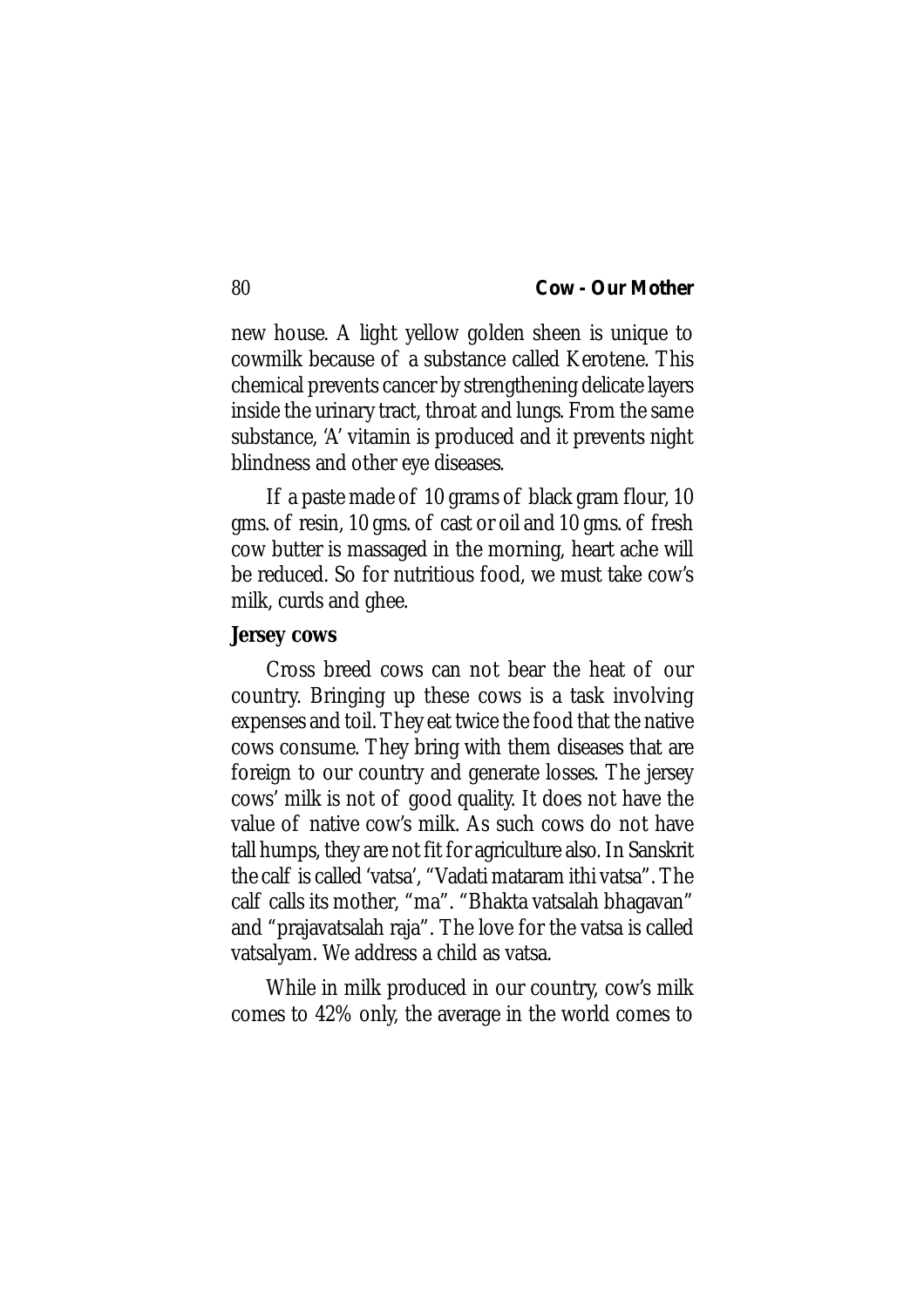about 8.5%. We must nurture more cows to meet the demand for cow products all over the world.

# **Cows' curds**

Cow's curds and buttermilk tend to increase appetite. They help to improve digestion. Curds in a silver utensil are very good. Cow's curds form a component in panchamrutas, very dear to the gods. There are no fats in this. The Lactil bacteria in cow's milk enhance the immunity of the body.

Cow's curds reduce the intensity of drugs like brandy, opium and heroin. Taken twice a day, cow's buttermilk prevents tuberculosis. 400 grams of milk curdled and mixed with sugar and churned, cures Malaria. As there is no cholesterol in cow's milk, it does not harm the heart in any way.

## **Cow's ghee**

This ambrosia, full of vigour, gives strength, vitality and life with a lot of glow. It contains Oxygen and acts like a medicine. Because of cow's ghee, we get good, deep sleep besides improved immunity.

If we make use of cow's ghee for a homa or sacrificial fire, the smoke that spreads destroys nuclear radiation effects and insects to the extent that it spreads. Propylene gas necessary for showering artificial rain can be obtained from cow's ghee and utilized in homa. Gases like Ethylene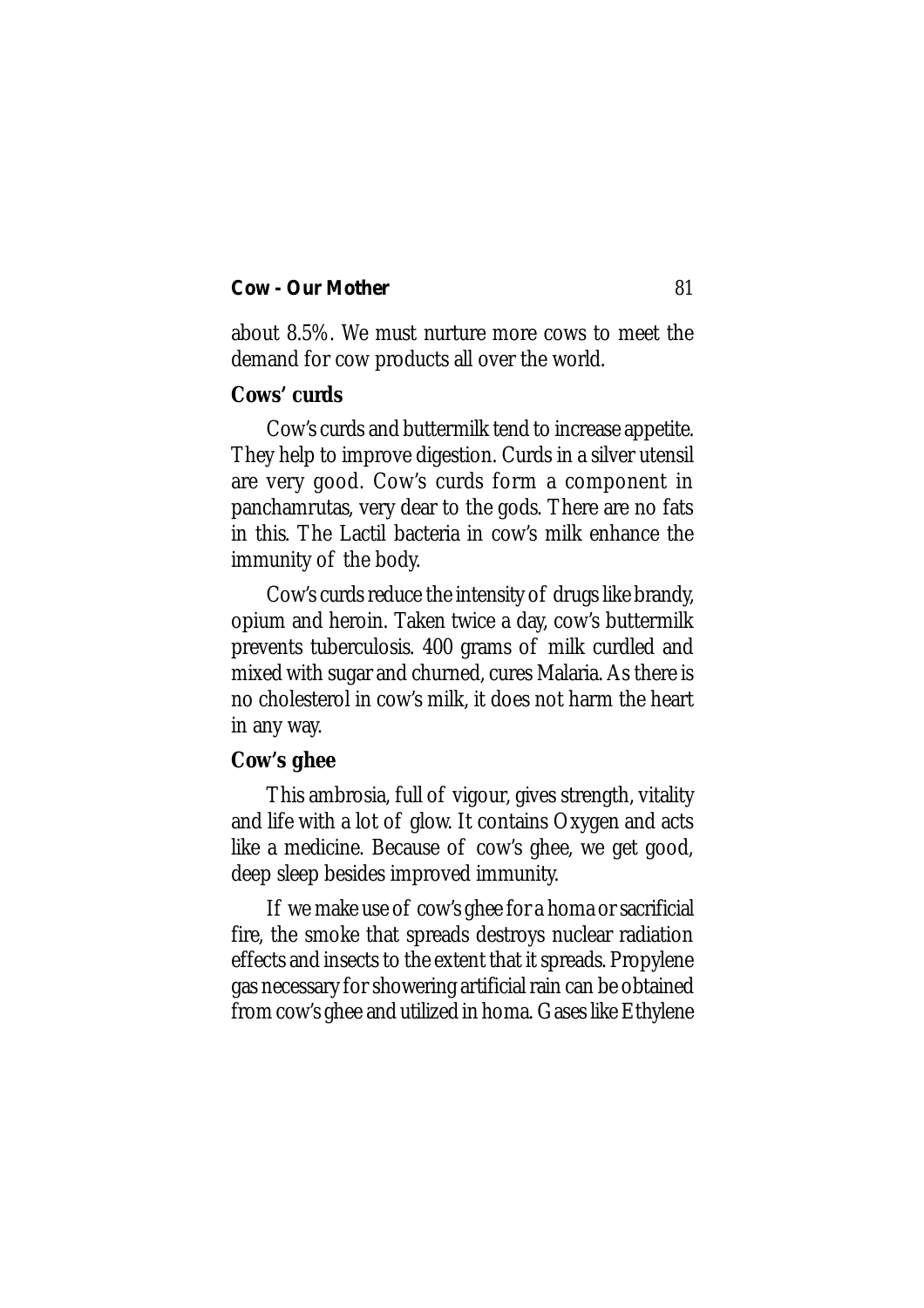Oxide, Propylene Oxide and acids are produced from a mixture of rice and ghee burnt in a ritual fire-homa. These gases help in protecting living creation.

The cow is at the root of dharma that is fulfilled only with cow's ghee. The all-important problem of environmental pollution is checked through yagnyas performed with cow's ghee. The place where the ritual takes place is also purified with cowdung and cow's urine. Cow's ghee makes the skin of the body glow and relieves us of fatigue. It cures the deficiencies in the body and destroys the poison. It provides all nutritious elements to children and old people. A tula of cow's ghee utilized in a yagnya can yield a ton of Oxygen.

# **Cowdung**

No animal's excreta may be said to have so much importance as the cow's in god's creation. So the cow is called jagadekapavani, the purifier of the entire world.

# **Gomayena sada snayat karrashi chapyupaviset (Anusasanika Parva, Mahabharata)**

Every day we should have a bath, anointing ourselves with cowdung and sit on dry dung.

# **Gosthangana gati priyah (10th Skanda, Purushottama Sahasranamavali).**

It has been stated in the Mahabhagavata that Sri Krishna loves playing with cowdung.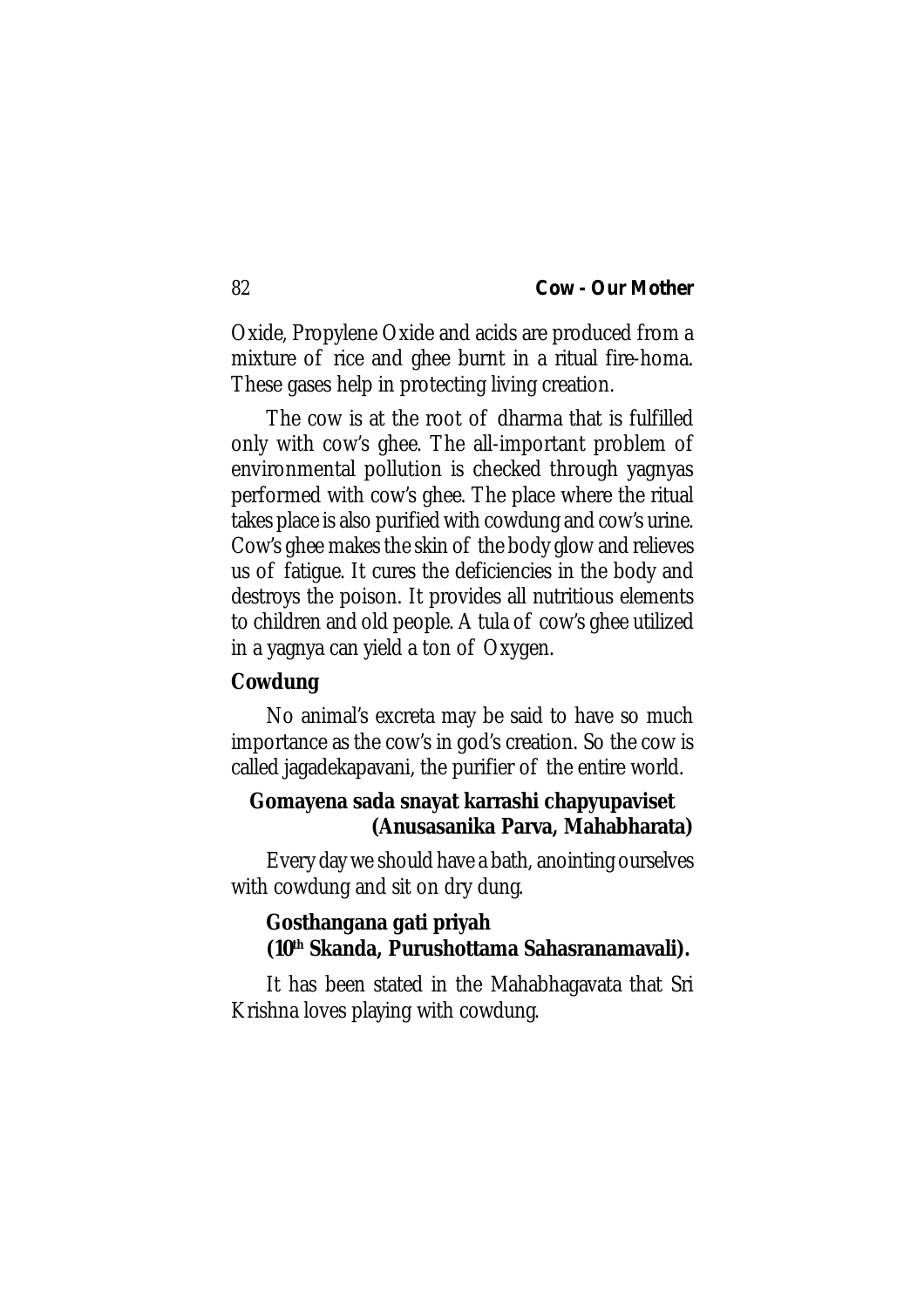# **Gomutrena snapayitwa punar gorajasardhakam Raksham sakrut krutwa dwadasangeshu namabhih (Srimadbhagavatam)**

After Sri Krishna drank the milk of Putana the gopikas gave him a bath after massaging his body in cowdung. Such is the greatness of cowdung.

#### **Yanme rogam sokancha tanme dahatu gomayam**

A bath in cowdung reduces diseases. The greatness of cowdung is indescribable. It is an insecticide and a beauty aid giving glow, driving away stink and bad smell. It purifies the body and endows it with vitality. It is also described as being very holy.

During the Bhopal gas tragedy a particular house was unaffected by poison gases. Nothing in that house was disturbed, the reason being a yagnya was performed with cowdung, there. Cowdung is manure free from pollution. It is more useful as an insecticide rather than chemical fertilizers. A renowned medical scientist from Chennai has discovered that cowdung has the ability to destroy plague and cholera.

With cowdung and cow's urine (n.p.k.) fertilizers with Nitrogen, Phosphorus and Potassium in abundance can be made. Medicines useful for crops and by no means harmful to human beings can be made from cowdung and cow's urine. Chemical manures can destroy useful bacteria thereby causing losses of crops, sterility of land and lessening of their fertility.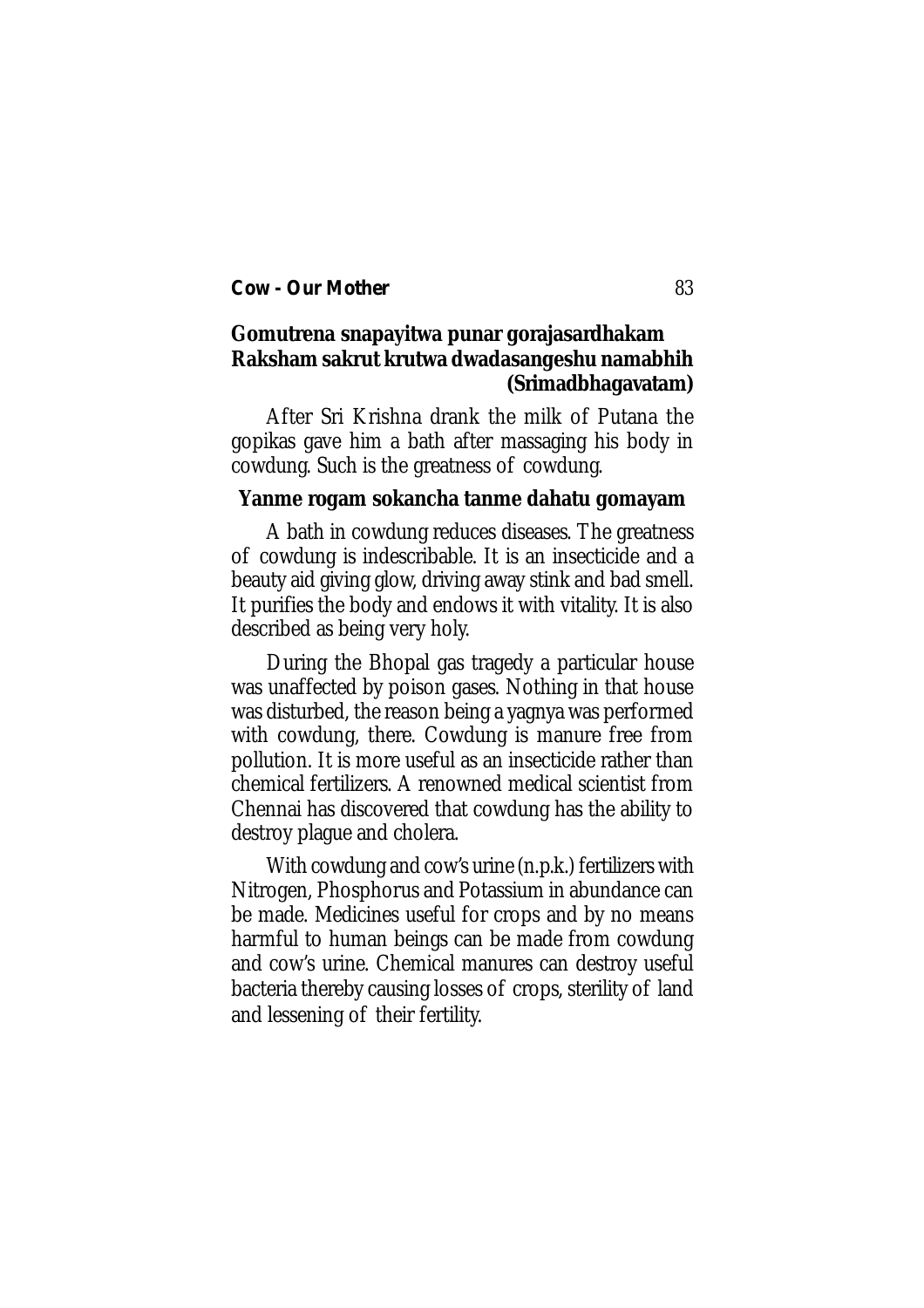Cowdung removes atmospheric pollution. It has the ability to act as an insecticide. It repels mosquitoes, cures skin diseases and heals wounds.

Methylene, phenol, Ammonia and Formaline gases come out when we burn cakes made of cowdung. So there will be no atmospheric pollution. If one were to put a few drops of cow's ghee thrice a day in the nose, nasal problems will be solved.

For the defence of the country and for protecting environment, growth of forests and natural fauna are very important. The cow and their race drive away atmospheric pollution. They protect us by eating fodder, dry or wet leaves, barley, wheat, sugarcane, leaves of pulses, agricultural wastes. Otherwise these substances rot or burn and spoil the atmosphere with pollution. Cowdung is a fertilizer and free from pollution. Even the dung of oxen is free from impurities. Both help in preventing drought and famine. They give biogas free from pollution.

With these we can make cooking gas and also oils like petrol, diesl and kerosene. Goddess Lakshmi lives in cowdung. So if we worship the cow, dharma stands on all its four legs. An intelligent man, desirous of bliss and prosperity should always salute the cows. Such a worship is a holy deed. The Srisukta mentions that offering salutations to the back of the cow bestows bliss. Experiments proved that things useful for daily life can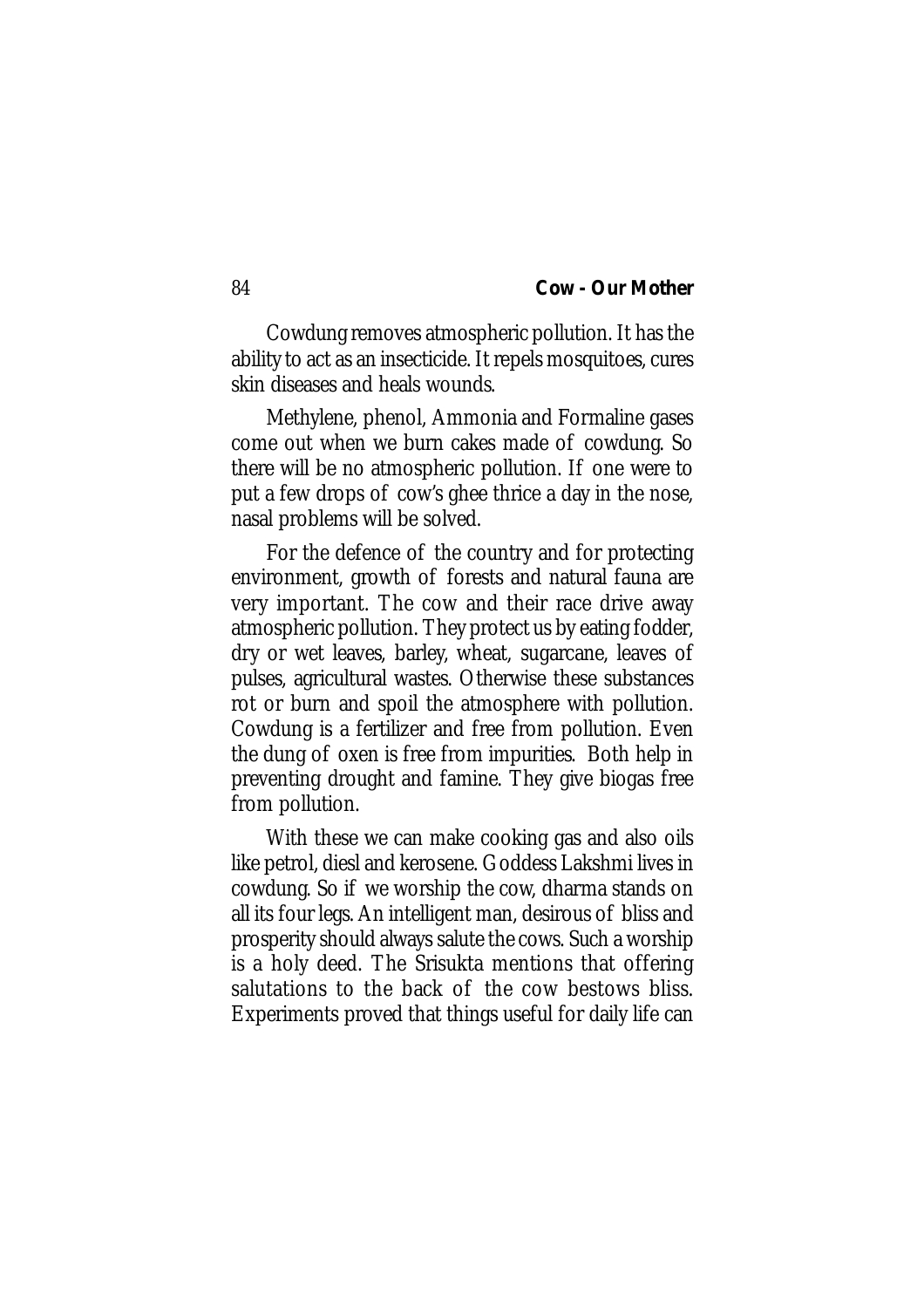be made from purified cowdung and cow's urine. Face powder, shampoo, tooth powder, pain balm, incense sticks, hair oil etc., are made and sold.

## **Kamadhenu oil**

This is made out of a mixture of cow's urine, salt, oil, cowdung essence, solid camphor etc. Any part of the body that pains may be fomented after applying it.

#### **Gopal snuff**

If the snuff made of 'govatsam', milk and pepper is blown into the nostrils, epilepsy can be cured.

### **Cowdung soap**

If a soap made from oil obtained from cowdung, 'jamatti', camphor, multanimatti and cowdung essence is used, the pimples on the face disappear and a new glow is added to the face.

## **Kamadhenu shampoo**

This shampoo is made out of cow's urine, camphor, 'aritha' and a powder of bishop's weed ('vamupodi').

## **Gomayadantamanjan**

This is made of cowdung, cinders made of cowdung, ordinary camphor and bishop's weed, 'vamu'. By using this, swelling due to gases and sore throat can be reduced.

#### **Cow's urine**

There are chemical qualities and powers in cow's urine. They have the ability to remove the deficiencies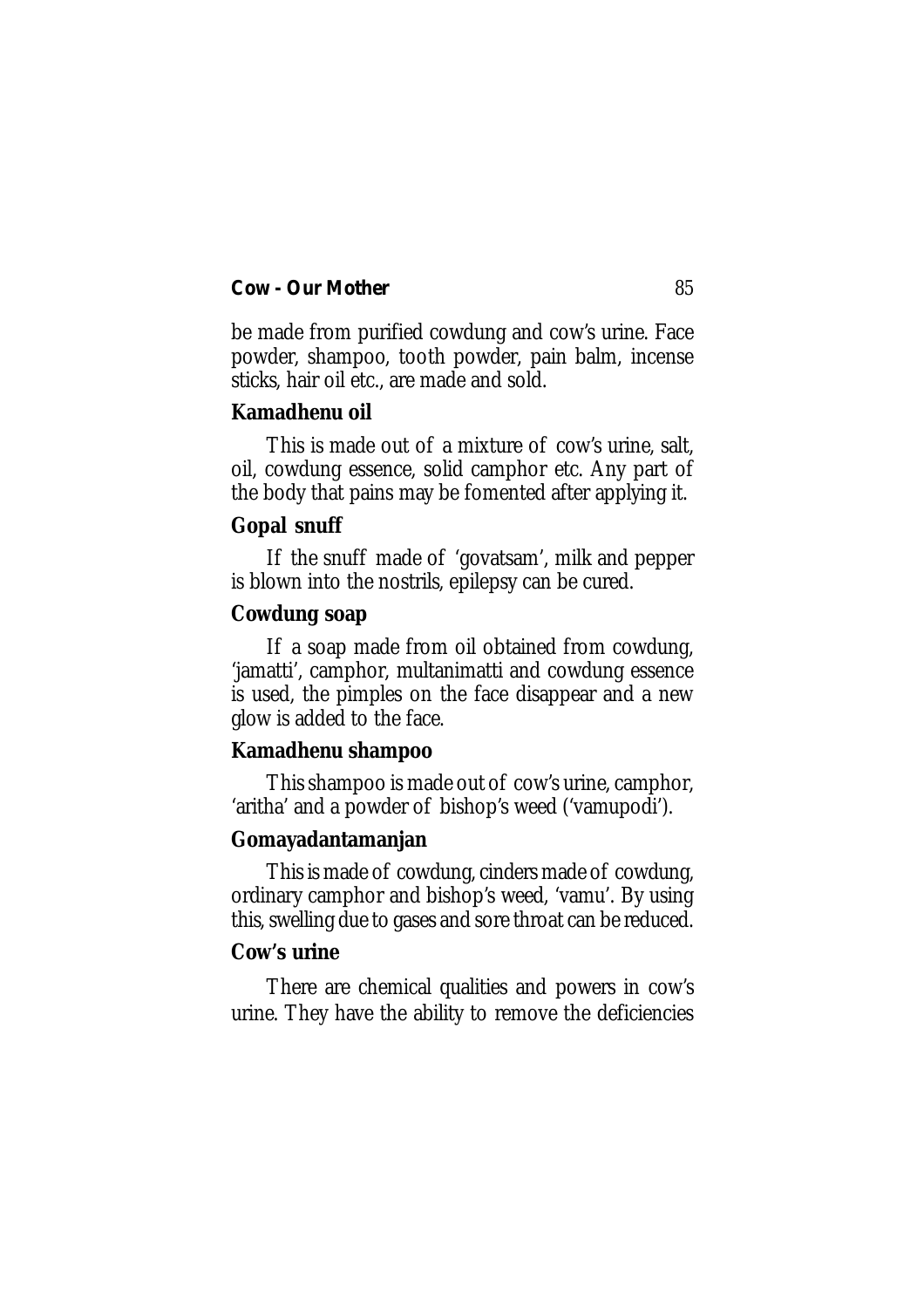and the adverse changes in the body if any. This is an insecticide and is also regarded as holy.

# **Jagar tulasi arugai taghar vaidya kabahunajai Kahahai jeevantu avadhyah ta me vishasya dushanyah**

The cows should not be slaughtered. They should continue to live. They remove poison. In Ayurveda, poisonous substances are cleaned with cow's urine. We should know cow's urine is antitoxic, antiseptic, antibiotic and make use of it. As cow's urine contains vitamins and carbolic acid, it has the ability of curing hundreds of diseases.

Cow's dung and cow's urine clean externally and internally. Great sins as well as ordinary sins are dispelled. So the cow is described as Jagadekapavani by the sastras.

# **Rushabhamschapi janami rajan pujita lakshanan Esham mutramupaghranam api vandhya prasuyate. (Virata parva, Mahabharata)**

Barren women are blessed with children if they but smell the urine of cattle of a good quality.

It was observed that in cow's urine, there are 24 chemicals, 16 minerals besides iron, calcium and phosphorus. So it is a good medicine for 108 diseases, like Sanjivani.

Chemicals in cow's urine Nitrogen, Sulphur, Ammonia, Ammonia gas, copper, iron, urea, Uric acid,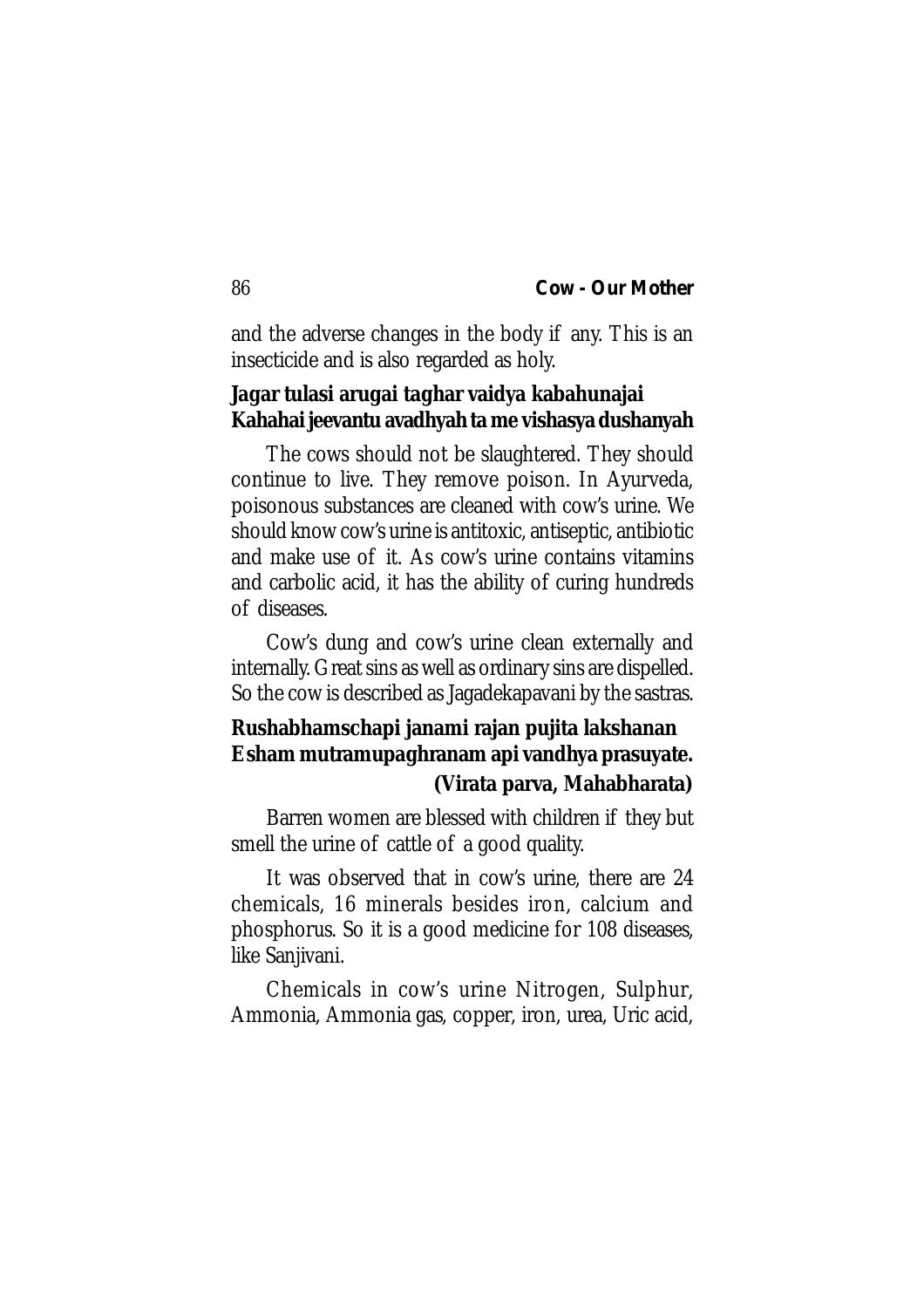Phosphate, Sodium, Potassium, Manganese, Carbolic acid, Calcium, common salt, vitamins, other minerals, Lactose, enzymes, water, Hippuric acid, Creatinin, hormones (in the urine of an eight-month pregnant cow)and Auran Hydroxide.

#### **Diseases cured by cow's urines**

Indigestion, dehydration, acidity, epilepsy, ulcer, abdominal disorders, sunstroke, diabetes, alcoholism, fits, ulcer in urinary tract, blood pressure, hysteria, constipation, leprosy, jaundice, ear diseases, cough, thirst, diarrhoea, infant diseases, dental diseases etc.

Cow's urine sells at 120 Rs. per litre and its dung at 15 Rs. a kilo. 'Vedap Kasha' an organization made history by selling Rs. 60000 worth natural manures and 2.5 lakh rupees worth incense sticks. With the help of cow's urine, the fertility of the soil grows by 20%. Each gram of cowdung contains 300 crore microbes. They help in enhancing the fertility of the soil.

'Agramagram charantinam oshadheenam vane vane' – a healthy cow's urine works as a medicine. Many medicines need not be used to cure one disease. For all diseases cow's urine is the right medicine.

#### **Some Books on the Cow**

- Cow is wonderful : American Agricultural Laboratory
- Gosampade Gramodayam : Sri Bavanlal Kothari, President, Akhila Bharat Goraksha Samithi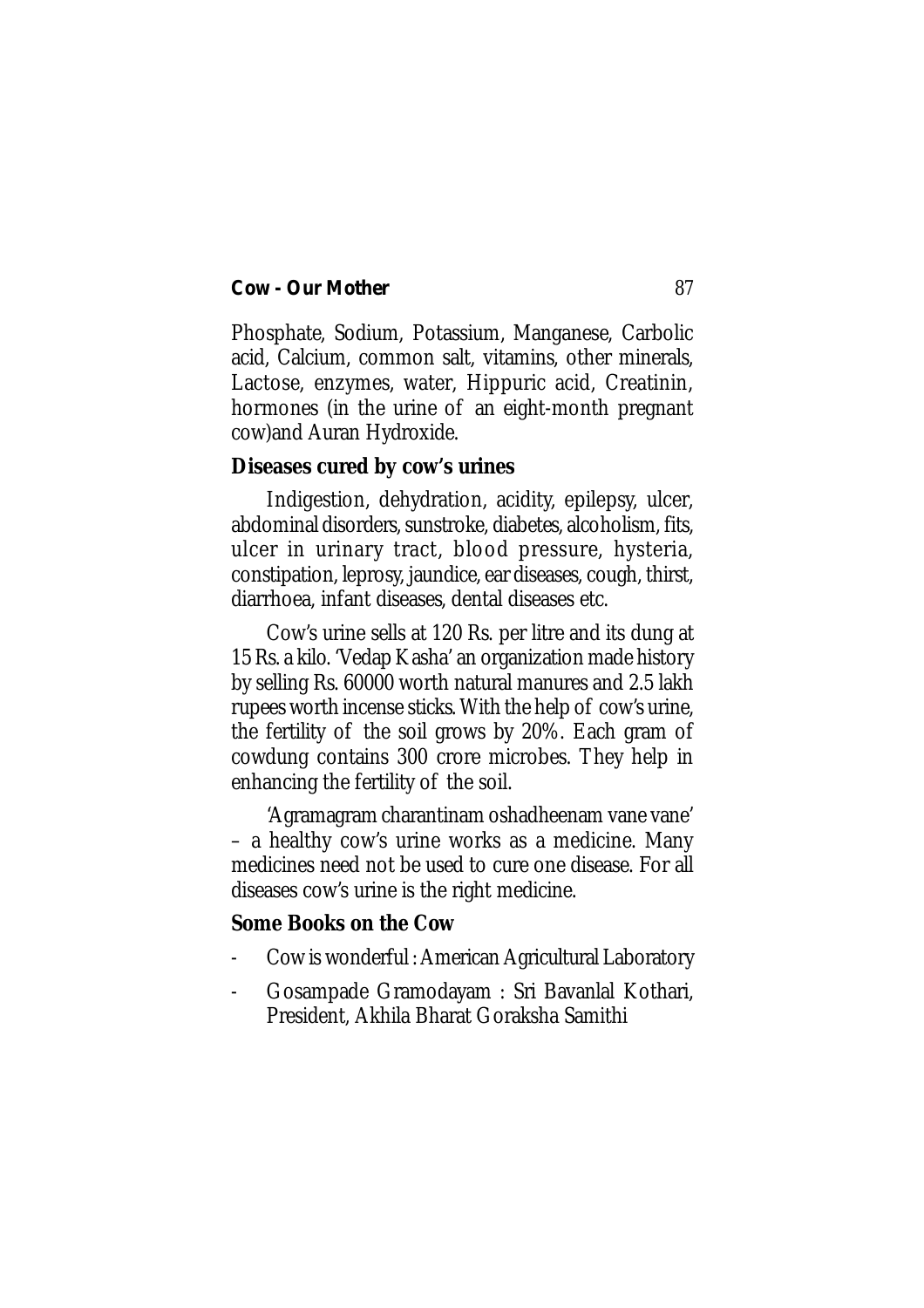- Jai Panchagavya : Sri Hukumchand Savla, Akhil Bharat Goraksha Sanghatana
- Gomutram paramaushadham : Sri Bapurao Sardesai
- Panchagavya chikitsa : Dr. Gowri Sankar Maheswari

**N.B.** Panchagavyas are milk, curds, ghee, dung and urine of the native cow, not of the Jersey cow.

When the strength of the cattle declines in any village, people will desert the village.

Animal Welfare Board of India, No. 7, 2nd Cross Street, Venus Colony, Alwarpet, Chennai-18.

This was formed under Sec. 4 of prevention of cruelty to Animals Act, to prevent cruelty and violence to the cattle.

#### **Atmavatsarvabhutani yah pasyati sa panditah**

Only those who identify themselves empathically with all living creation are pundits.

#### **Te prapnuvanti mameva sarvabhutahite ratah**

Those who identify themselves with the welfare of all living creation, it is said, will join the parabrahman.

'Vande dhenumataram' - The cows and their race purify and protect our surroundings and environment. Not only that. They create an ecological balance.

The cow has a unique place in Hindu tradition, dharmasastras, itihasas and puranas. The cow protects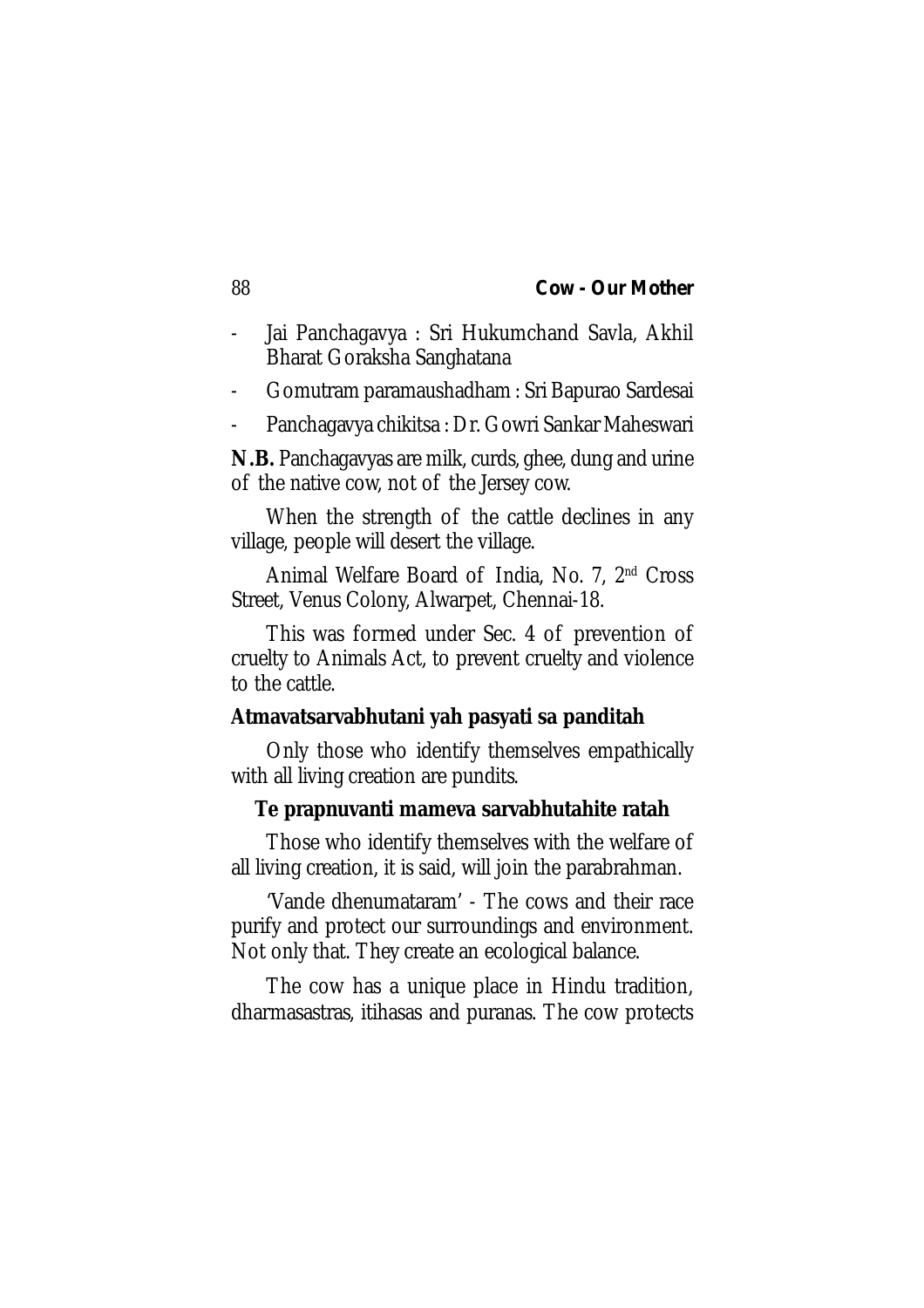us as much as the mother protects her child. So the cow is called the cow mother. Just as everyone has to pay the debt of gratitude to one's parents, it is necessary for us to protect the cow mother as she fulfils the wishes of human beings and bestows health on all of us.

The cow is important not only in Indian spiritual outlook; it is even more important for Indian economy. The cow is as important on the earth as the currency we use. While the Indians depend on agriculture, the cattle are the ones that shoulder the burden. The cows is the foremost among all such cattle. So the cow is our mother, while the bull or the ox is our brother.

Our culture is different from that of other countries. Ours is spiritual while theirs is materialistic. We propitiate the cow, wishing happiness for all, "Gobrahmanebhyah subhamastu nityam". Sri Krishna loves to stay amidst cows. Nandi the bull is the vehicle of Shiva. Cattle wealth is an important wealth for us. Among them, the cow, the bull and the ox are important for us.

# **SOME MEDICINES MADE OF PANCHAGAVYAS AND THEIR QUALITIES COW'S MILK (GOKSHEERA)**

Cow's milk is better than the milk of all other cattle. It gives strength to the body. It gives wisdom, strength and good colour. It nourishes blood and other fluids required by the body. It adds to vitality. It helps the breasts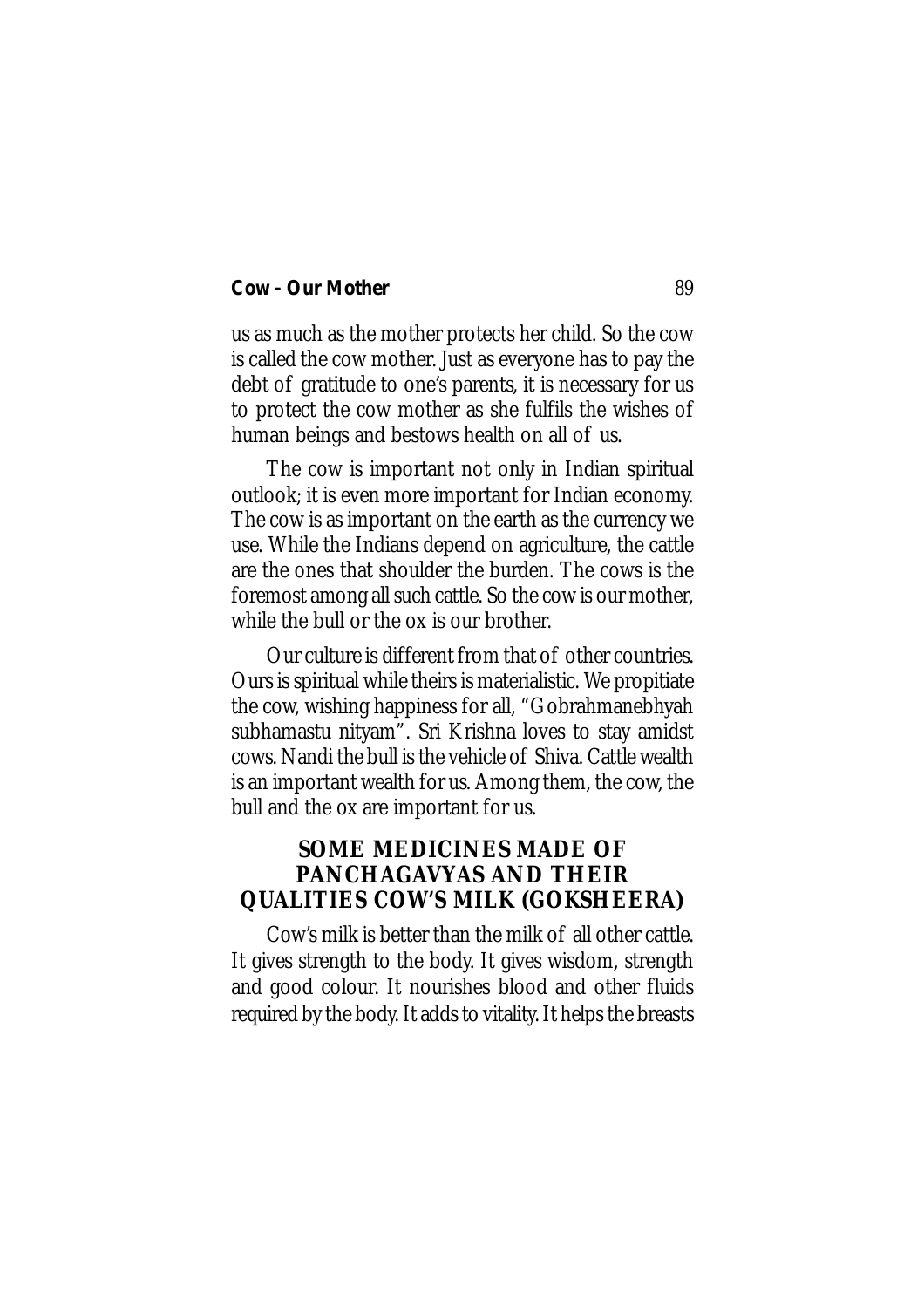grow. Limbs become smooth and delicate with its help. It cures impurities of blood. By using milk, one can obtain great benefits in the case of diseases like various mental disorders and schizophrenia, epilepsy, depression, chronic fever, gout, constipation, piles, anaemia, sprue, liver, spleen and enlargement ascitis etc., besides gas, disorders caused by haemorrages, abortion, uterine disorders, bone fractures and tuberculosis.

The milk of other animals can be taken only after being boiled. Cow's milk can be taken straight. The cow's milk is good for children, old and sick people. Ash Gourd and some other things mixed methodically with cow's milk will produce a medicine-kushmandavyalehyam. This can be used in diseases like hyperacidity, burning sensation, giddiness, loss of weight, loss of blood and other fluids, jaundice, gastric ulcer, anaemia, chronic fever, weakness resulting from other diseases, giving strength to the body and to counter thirst.

Dosage – 100 grams twice daily, once in the morning and once in the evening, to be taken with cow's milk

Time - After lunch or dinner as per Doctor's prescription

Precaution - The medicine should not be taken when one is not sufficiently hungry or when one does not want to take food or when the food taken in is not properly digested. Treatment at home with cow's milk, goksheera.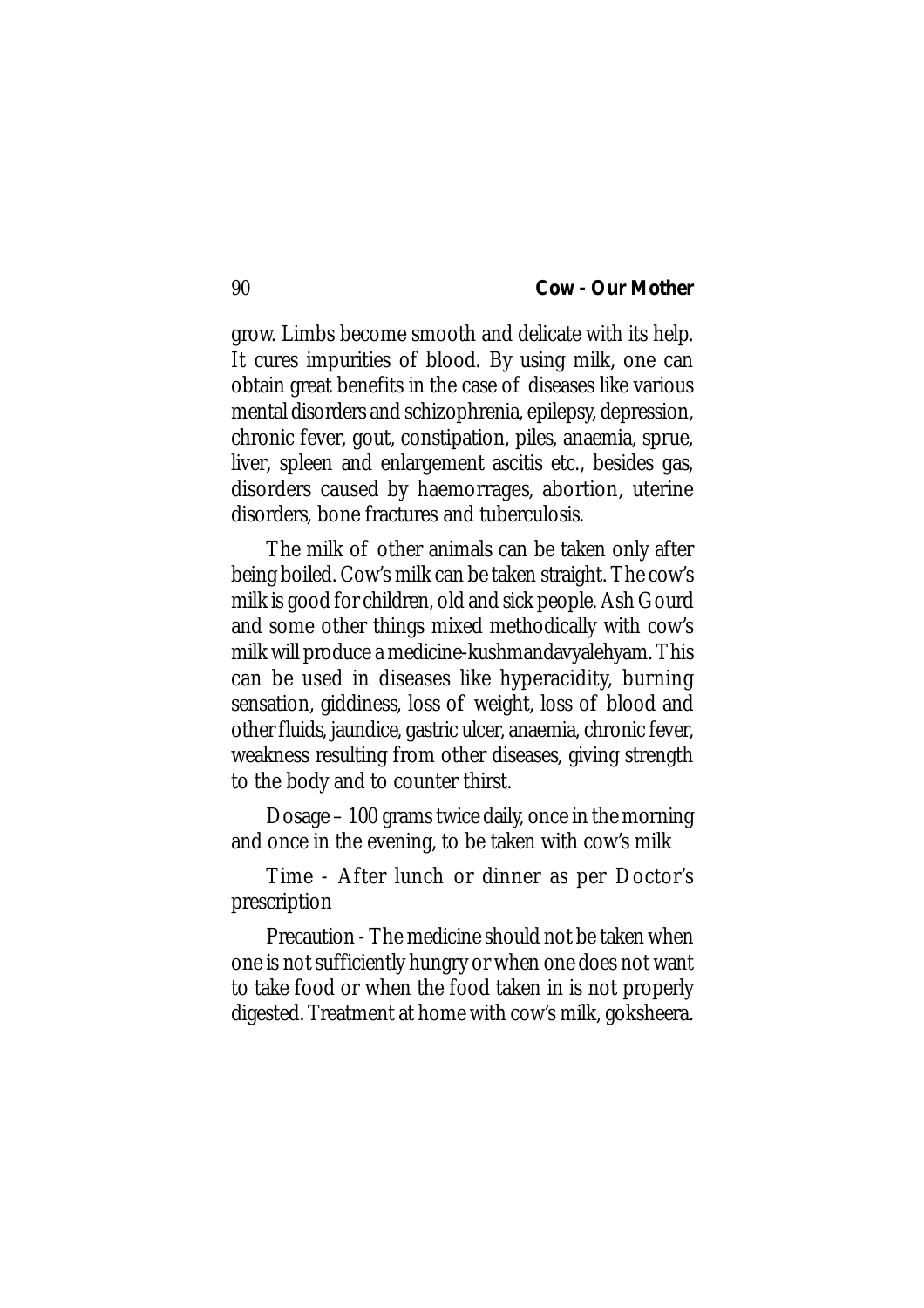**Physical weakness :** Taking cow's milk reduces physical weakness. Once in the morning and once in the evening, cow's milk should be taken with sugar.

**Thirst :** Cow's milk with an equal amount of drinking water must be taken.

**To prevent dysentery :** Hot cow's milk in lemon juicea spoon of lemon juice along with ¼ cup of milk

**Cold and cough :** ¼ spoon of turmeric in hot milk must be boiled and adding a spoon of jaggery to it, it can be taken.

The skin glows if it is massaged with cow's milk.

If pregnant women take cow's milk once in the morning and once in the evening, the pains of delivery will be reduced and healthy and strong children will be born.

Cow's milk increases vitality. Taking cow's milk always adds to physical strength. In case of less sperm count, taking cow's milk will help in enhancing the count.

Taking cow's milk at night makes one sleep comfortably at night.

# **2. Cow's Curds (godadhi)**

Cow's curds improve hunger, act as purgative and help ease urination in cases where there is a problem. It helps the taste buds also.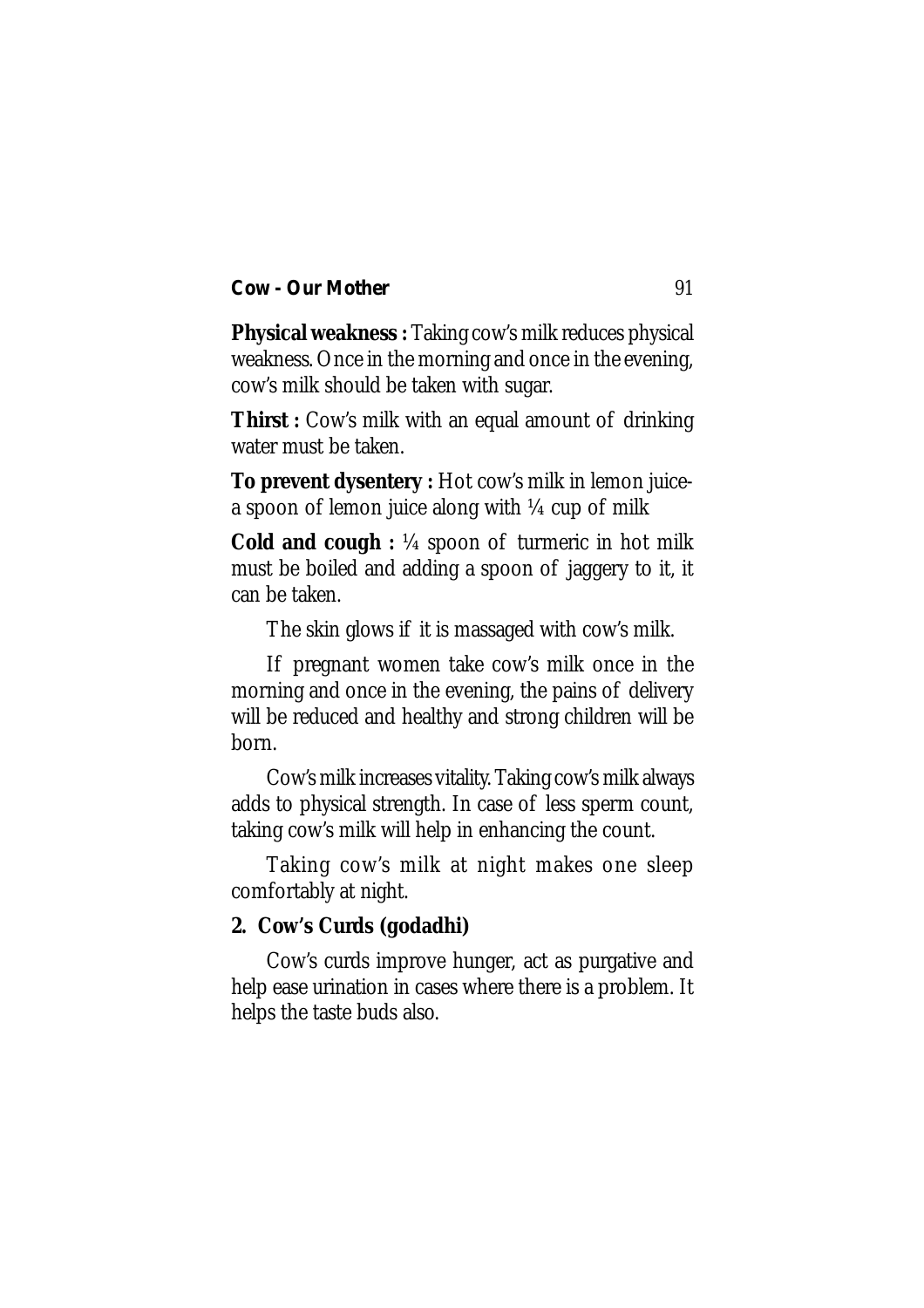It is good to take cow's curds in diseases like loss of appetite, allergic rhinitis, fever and cold, malaria, piles, blood disorders/bleeding disorders, anaemia, bile, weakness and insomnia.

**Note :** Cow's curds should not be taken without either sugar or salt. Curds should be taken during the night. Milk turned into curds in six hours is sweet and healthy. Diseases cured by taking cow's curds are obesity, rheumatism, skin diseases, haemorrhagic disorders and bile-induced disorders.

#### **Cow's buttermilk (Gotakra)**

#### **How to prepare it**

Take a litre of fresh curds. They should be churned first. Later4 times of water should be added and it should be churned till butter comes out. While butter emerges on the surface hot water should be added to it. Then it should be churned again. After butter emerges on the surface buttermilk and butter appear separately. Then the butter must be taken into a separate vessel and preserved. This is cow's buttermilk. This is very useful.

### **How to use it**

100-250 mls. of buttermilk and adequate rock salt, Jira powder, dry gingerpowder must be mixed in desired proportion and taken. Cow's buttermilk prevents 'tridosha's. It is tasty and it is an appetizer. It is very useful in curing stomach disorders.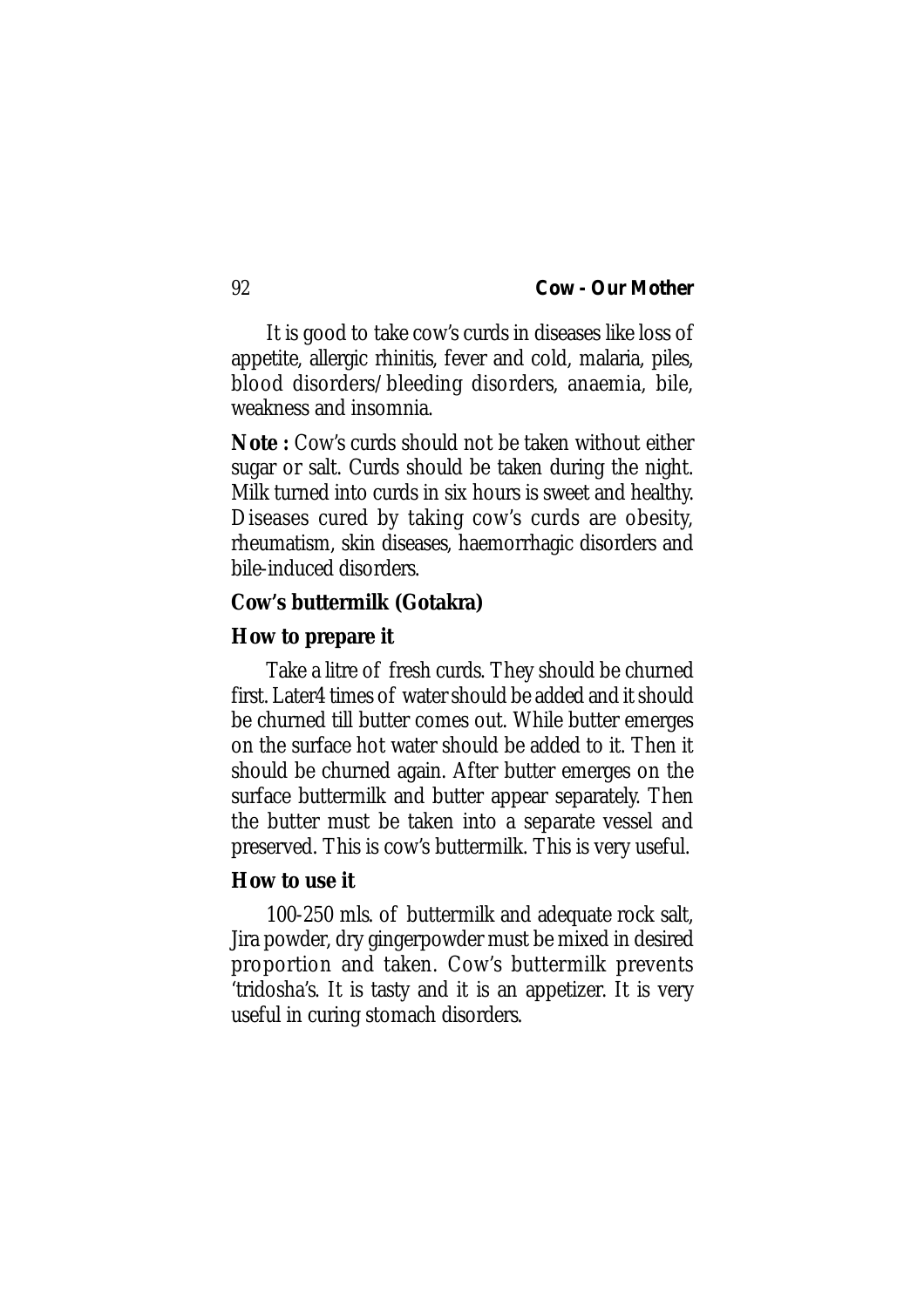Drinking buttermilk may be useful in curing diseases like diarrhoea, dysentery, anaemia, jaundice, diabetes, sprue, malaria, obesity, stomach disorders, loss of appetite, gas in the stomach, oozing of saliva in the mouth, piles etc.

In Ayurveda cow's buttermilk has been equated with ambrosia. It is very good to use it during winter. In preparing buttermilk, fresh curds should always be employed.

Taking a glass of buttermilk with rocksalt and jira powder improvesdigestion and cures digestive problems and diseases.

**Precautions :** With weakness insummer;epilepsy, giddinessand bleeding disorders, it is not good to take medicines. Domestic treatment with cow's curds or buttermilk.

**Pimples :** Mix 4 spoons of cow's curds and Borax powder, 500 mgs. of Boric powder and apply like a plaster. The pimples will disappear.

**Chronic cold :** If one takes100 gms. of curds with the powder of 4pepper grains, everyday for a month, chronic cold will be cured. If pregnant women take cow's curds in a utensil made of silver daily, there will be an easy delivery. Premature delivery or abortion can be prevented. Cow's curds applied to the hair keeps lice and dandruff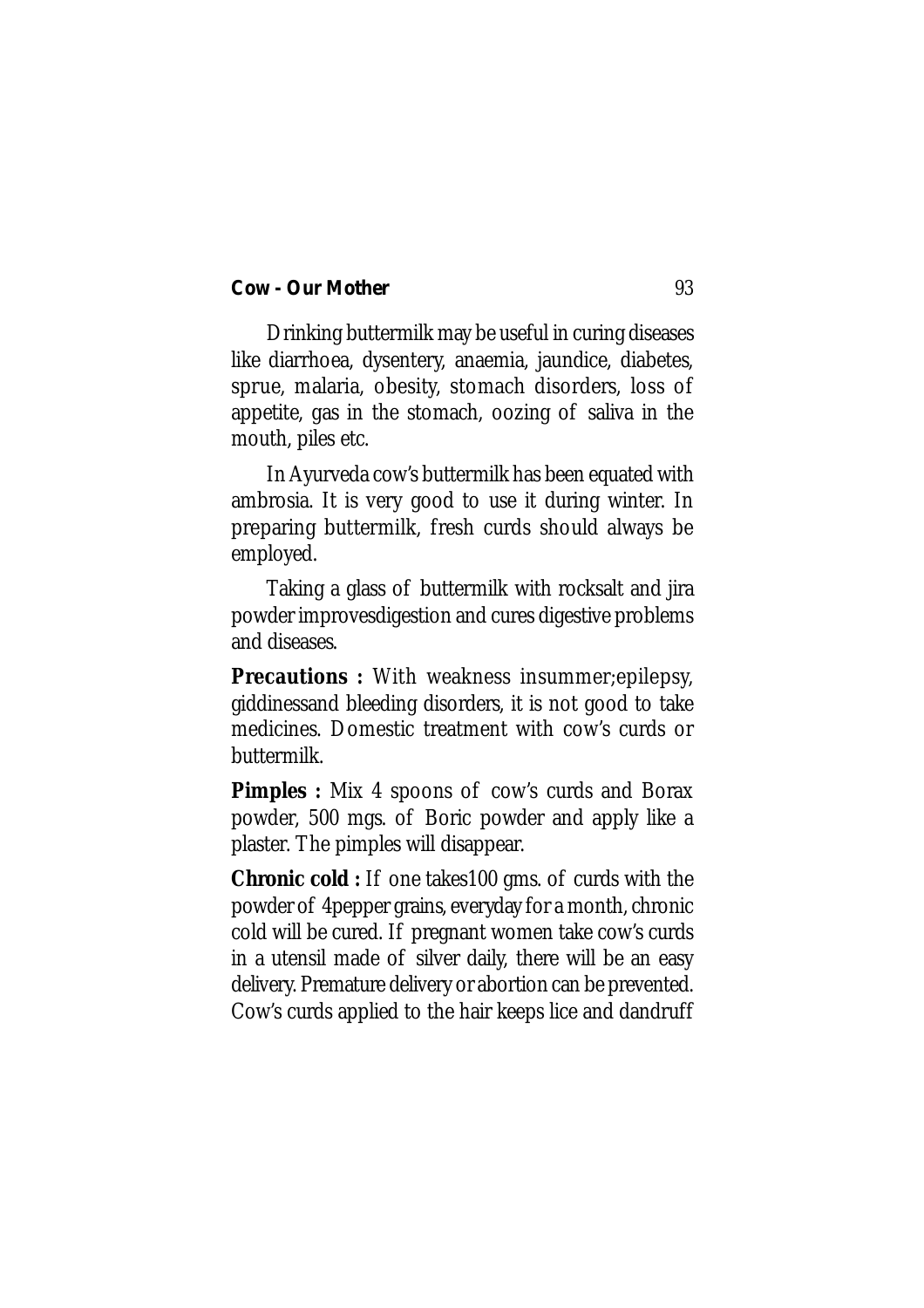away from it. If one takes a glass of buttermilk with jira powder and salt the intestines will be clean and free from disorders.

It is good for people suffering from piles to have a glass of buttermilk everyday.

Cow's milk is like ambrosia for those suffering from abdominal disorders. During summer and winter, buttermilk should be taken with rocksalt to get rid of rheumatism. In winter, we should take it with sugar. In spring and when there is a lot of phlegm, 1 gm. of powder, a mixture of dry ginger, pepper, long pepper (pippali) and Potassium Nitrate should be mixed in a glass of buttermilk.

### **3. Cow's Ghee (Goghruta)**

Cow's ghee increases wisdom and memory. It also helps appetite. It is capable of improving physical strength. It adds to vitality and helps the eyesight. It does good to children and old people. It improves the skin glow. Cow's ghee is recommended in fever (to get rid of weakness consequent upon chronic fever, a good remedy would be taking two tea spoonfuls of cow's ghee in hot milk for a few days both in the morning and the evening), constipation, a bleeding nose, loss of appetite, epilepsy, pain in the neck, chronic cold, insomnia (massage of cow's ghee on heels recommended), skin diseases including leprosy, dementia and epilepsy.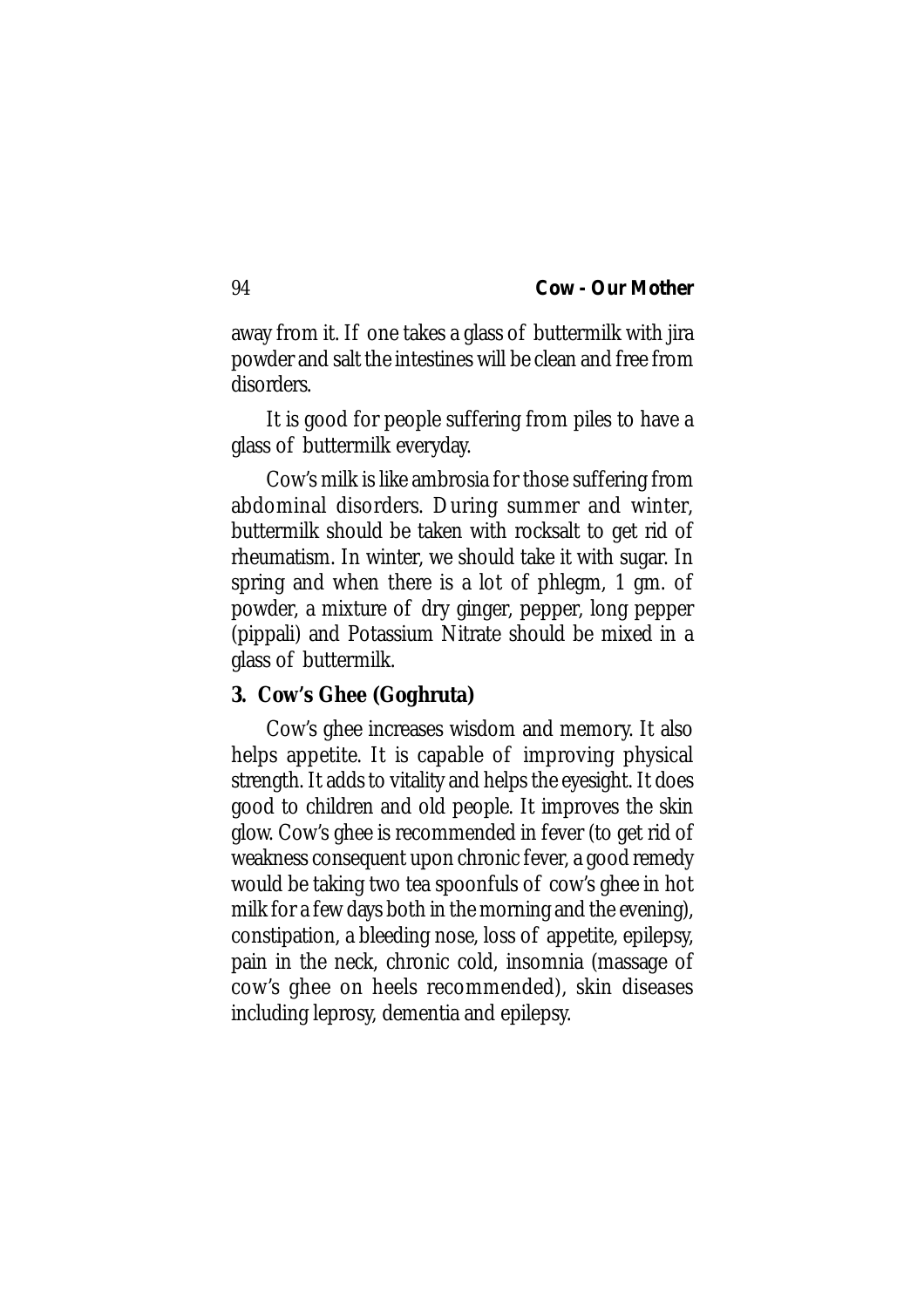# **Ghee stored for a long time**

Ghee stored for along time will serve as medicine in curing 'tridosha's, mental diseases, diseases of the ear, eye diseases, respiratory diseases, fever and cough.

Dosage-1 spoon (5 ml), to be taken with lukewarm water or milk

# **Medicine with cow's ghee**

- 1. In general bodily pains can be treated with a massage of cow's ghee.
- 2. If cow's ghee is taken as snuff, it cures many diseases connected with the head and increases vitality.
- 3. Two to three drops of cow's ghee melted and applied to the nostrils will prevent fall of hair, greying of hair and headache. Taken as a course for 45 days it will yield good results.
- 4. For allergic rhinitis, cow's ghee is a good remedy. Take a teaspoon full of ghee with hot water twice a day for cure.
- 5. Taking cow's ghee yields good results in the case of many eye diseases. Used as snuff applied to the nose and applied to the eyes it reduces the heat in the eyes and improves eyesight.
- 6. Taking an oil bath with cow's ghee revives the strength of people who suffer from bodily pains owing to weakness, immobility, muscular pains,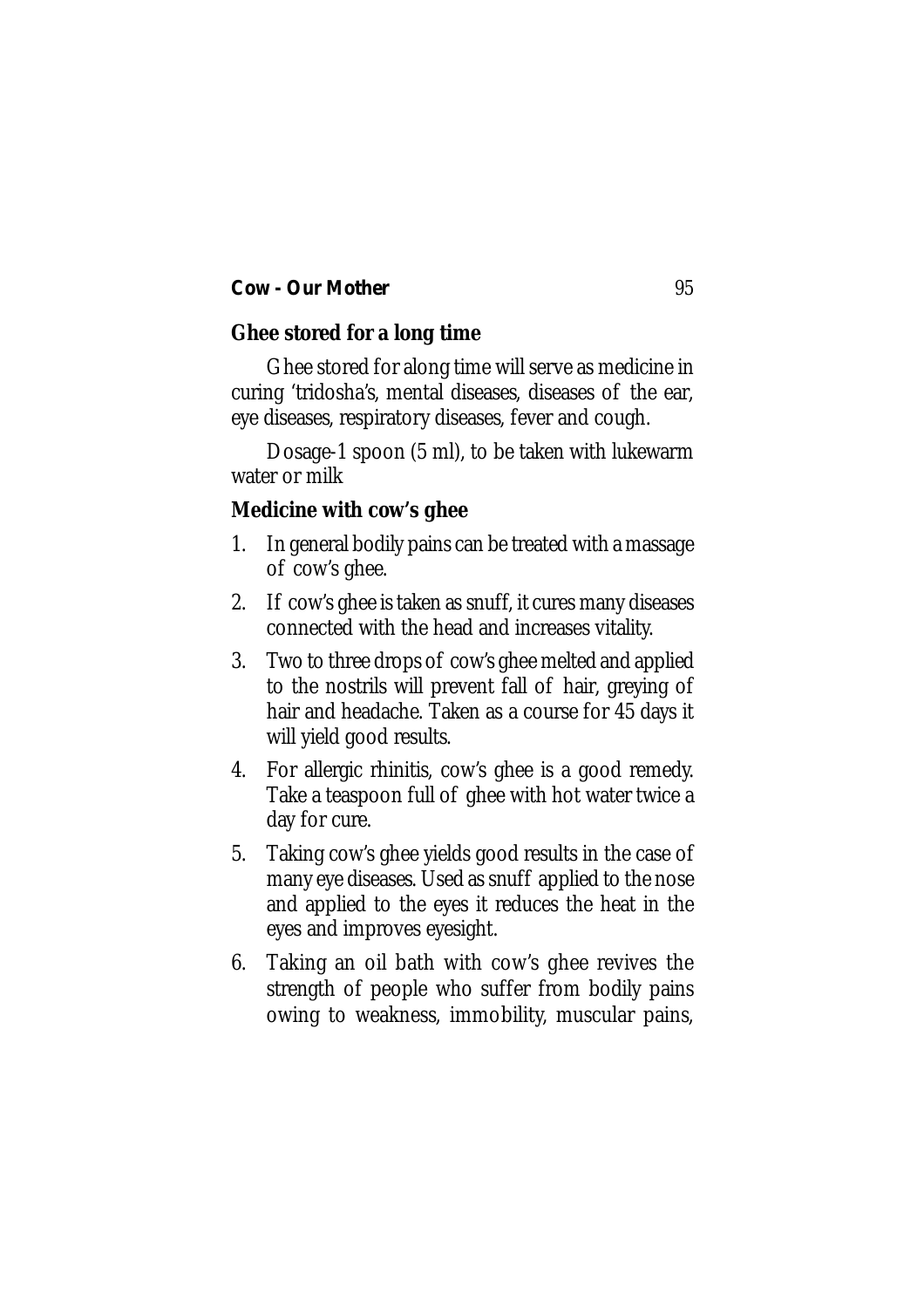weakness in sitting, walking, rising and also in postoperative weakness.

- 7. Taking a spoon of cow's ghee every day increases the power of retention. It also blesses one with sound sleep. All kinds of sores and burns treated with cow's ghee not only heal early but will also become less painful.
- 8. In case of cordiac diseases, it is more beneficial to use ghee of Indian cows rather than other kinds. It has been proved through experiments that blood cholesterol will be under control if one uses native cow's ghee.
- 9. For chronic fever, two spoons 10ml. of cow's ghee and a cup of cow's milk taken twice a day is a good remedy.
- 10. Taking a spoon of cow's ghee with rock salt and lemon juice before a meal increases digestive abilities and appetite.

# **Cow's urine (gomutra)**

**Ability to cure diseases :** Ayurveda mentions eight kinds of urine-the urine of cow, buffalo, goat, sheep, camel, elephant, horse and donkey.

Cow's urine is the best remedy among them all. It increases appetite and is also capable of digesting food and curing skin diseases. Cow's urine is also useful in the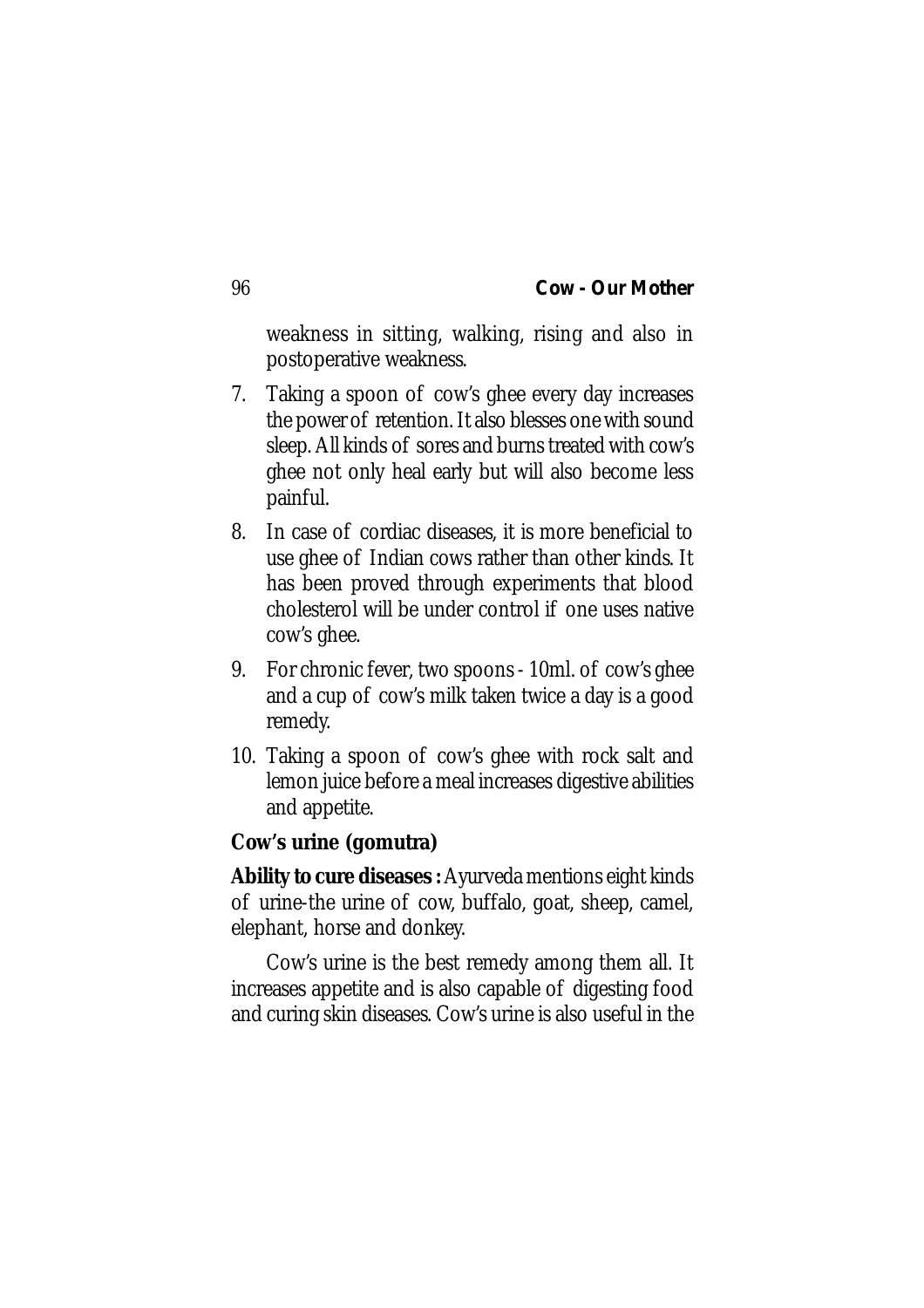case of diseases like renal failure, leprosy, leucoderma and cough, skin diseases like eczema, piles, anaemia, jaundice, oral diseases, abdominal disorders, chronic bronchitis, pain in the ear and urinogenital disorders. For the last, a dosage of 10ml. taken with hot water in equal measure twice a day, under doctor' direction would be very helpful.

**N.B.** Cow's urine must be collected on the same day you want to use it and before using it must be filtered in a clean cloth in four folds.

## **Medicines made with cow's urine**

Kamadhenu gomutra arc (U. S. Patent No. 6410059dt. 25/6/2002):

The above medicine is used in conditions like difficulty in passing urine, stones in gall bladder, obesity, kidney diseases, skin diseases, anaemia, diseases of the digestive tract (indigestion, constipation, loss of appetite, etc.).

**Dosage :** 5 to 10 ml. of Arka and 5 to 10 ml. of honey, along with cool drinking water or hot water as directed by the physician.

# **Medical treatment with cow's urine**

**Piles :** Heating cow's urine piles must be fomented at their roots or sitting on warm cow's urine heated to the degree that one can tolerate it, or give 'vasti' with cow's urine.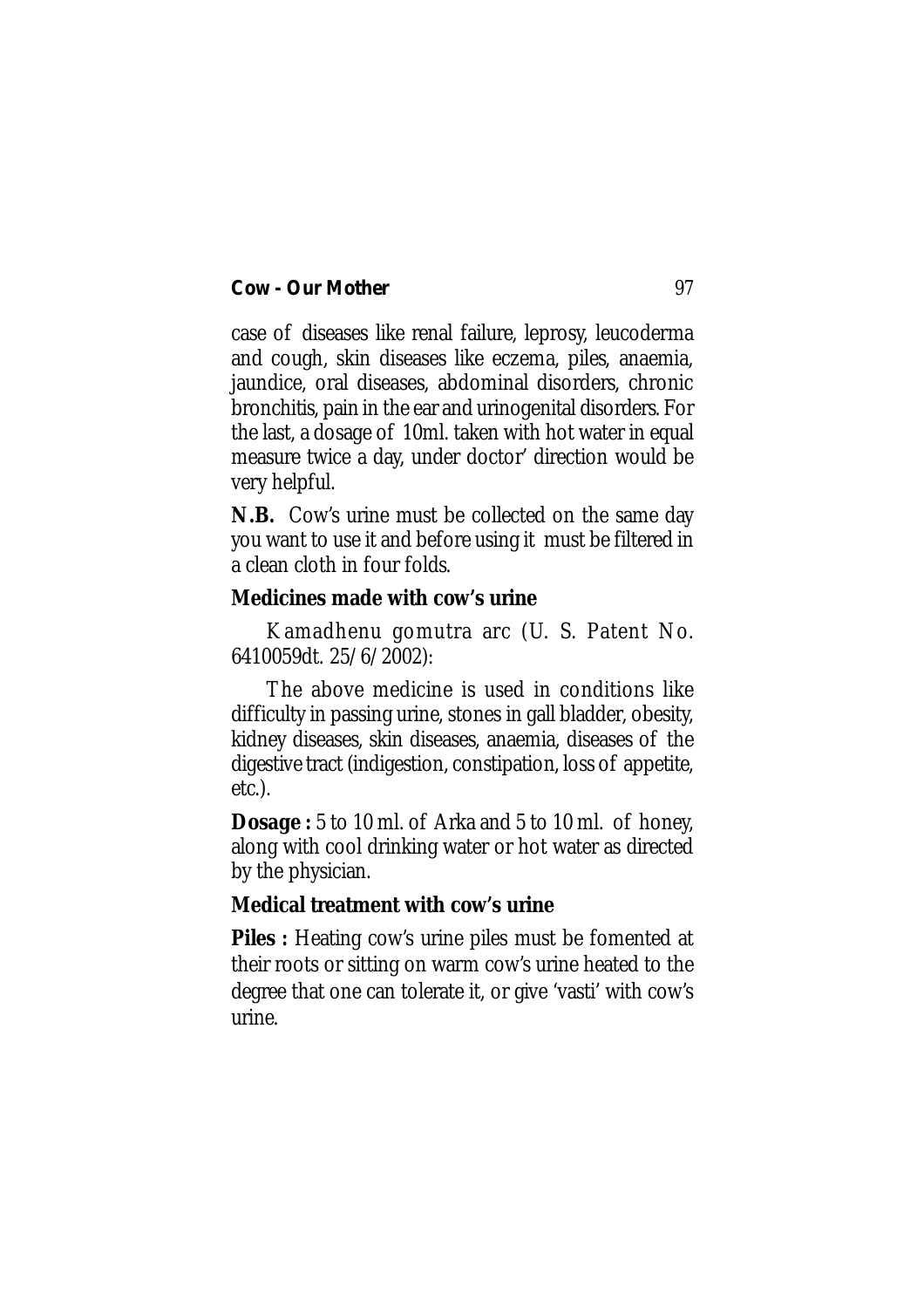**Obesity and cholesterol :** Taking cow's urine systematically would reduce cholesterol. This is very helpful in heart diseases.

In case of intestinal worms, 10 to 20 ml. of 'nadihinga' powder may be added to cow's urine for medicine.

Taking cow's urine can also cure constipation. Massaging with cow's urine reduces skin diseases.

In skin diseases like vicharchika, pama and mandala, the use of cow's urine has good effects.

20 ml. of Cow's urine and 4 gms. of 'yavaksharam' (Potassium Nitrate) taken for three months regularly will cure chronic pleurisy.

Used as snuff, applying 2to 4 drops of cow's urine to the nostrils, or drinking cow's urine twice a day cures cold.

Fomenting with cow's urine or with a cloth soaked in the same reduces swellings and inflammation caused by injuries.

All sores must be cleaned in cow's urine.

Taken for twenty one days daily, fresh cow's urine of twenty ml. can cure jaundice.

# **Chemical properties of cow's urine, their miraculous medicinal and restorative abilities:**

**Nitrogen :** It helps in the free flow of urine and removes impurities in blood.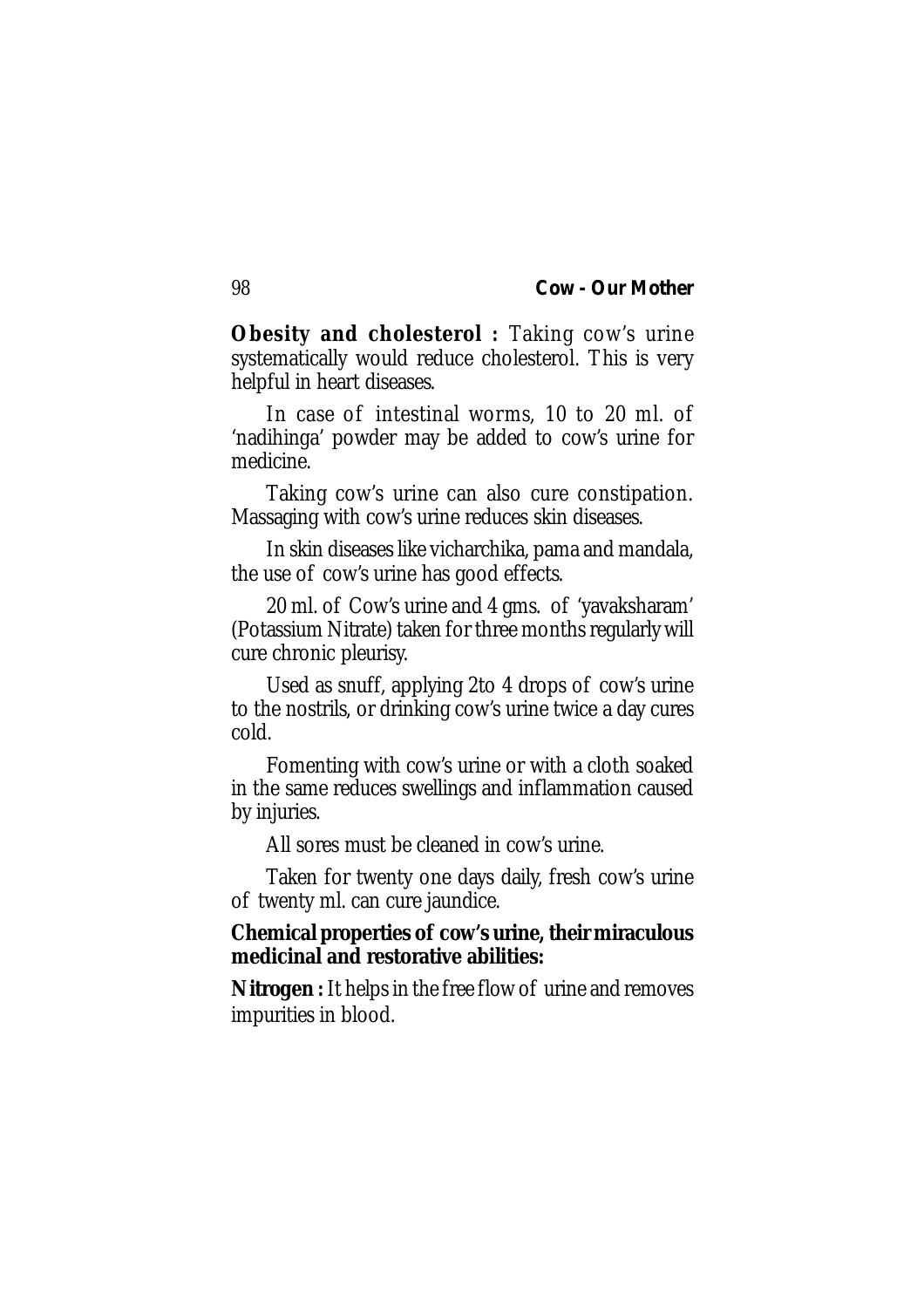**Sulphur :** Strengthens large intestines and purifies blood.

**Ammonia :** Ensures normal flow of blood in the veins and arteries of the body.

**Ammonia gas :** removes impurities in the lungs

**Copper :** this reduces the extra cholesterol in the body.

**Urea :** destroys the bacteria in urine

**Iron :** produces red blood corpuscles

**Uric Acid :** purifies the heart, releases urine and with it, poisonous substances, thereby reducing swellings and inflammation.

**Phosphate :** melts the stones in gall bladder.

**Sodium :** purifies the blood and reduces acidity.

**Potassium :** removes acidity from the stomach.

**Manganese :** destroys harmful bacteria and prevents gangrene.

**Carbolic acid :** destroys harmful bacteria and prevents their entry.

**Calcium :** helps growth of bones and purifies blood

Vitamins A, B, C and D help in keeping the body active and sportive, reduce anxiety and reduce thirst. Bones get strengthened. Physical energy will increase.

**Other minerals :** they will improve the immunity of the body.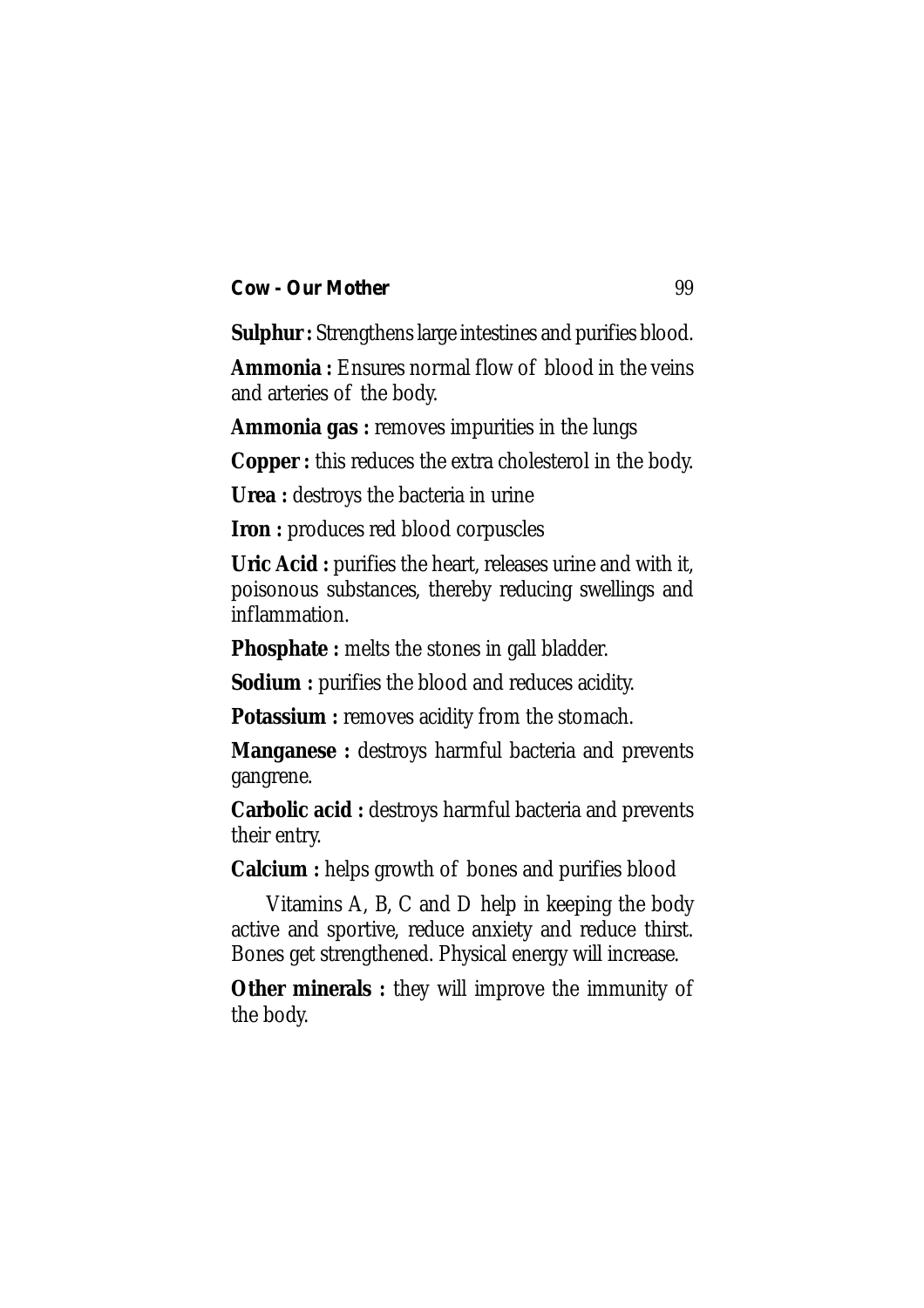**Creatinin :** acts as an insecticide.

**Hormones :** There will be a lot of hormones in the urine of a cow who is in her eighth month of pregnancy. Taking such urine bestows a lot of benefit on the body.

**'Swarnaksharam' :** acts as an insecticide and increases physical energy.

#### **Diseases cured by Cow's urine**

Of the diseases cured by cow's urine, mention may be made of reduction in appetite, indigestion, motions, hernia, hyperacidity, appendicitis, diseases of the ductless glands, fits and epilepsy, giddiness, loss of appetite, ulcer, piles, diseases of the prostrate glands, stones, fracture of bones, addiction to alcohol, oral diseases, loss of memory, burning sensation in urine, sores in urinary tract, obesity, blood pressure, bleeding, impurities in blood, mental handicaps, constipation, rheumatism, intestinal ulcers, stomach troubles, cancer, dysentery, anaemia, constipation, diabetes, teeth diseases, sexual diseases, insomnia, nasal troubles, eye diseases, grey hairs, cold, nausea an vomits, leprosy, ear diseases, worms in the stomach, jaundice, cough, stomach ache, cordiac problems, children's diseases, typhoid, ganorrhea, nervous weakness, gynaec problems, toxic states, cholera, fever, kidney troubles, dehydration, thirst, skin diseases, injuries, headache, swelling or inflammation, filaria, breast diseases, hiccups etc.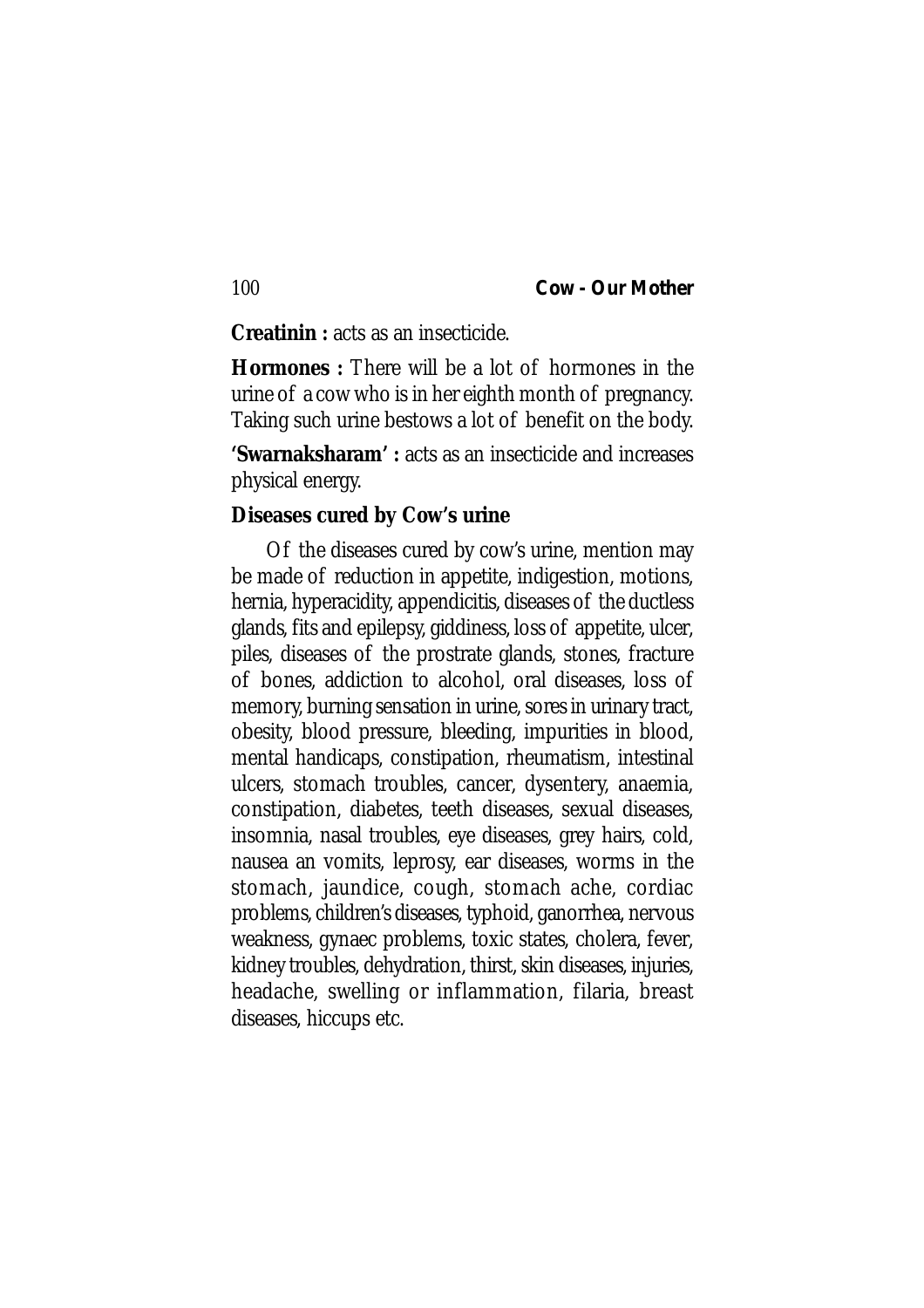# **Cowdung (gomayam)**

## **Prevention and cure of diseases**

Cowdung acts as a medicine in asthma, cough, hiccups, eye diseases, facial disorder etc. In the case of skin diseases, taking a bath with cowdung massage and 4to 6 gms. of lukewarm water is highly recommendable.

# **Treatment with cowdung**

In addition to scientifically prepared medicines, cowdung is also used in treatment at home.

Cowdung is mostly used in purifying environment and burning incense. It has been a tradition for long to coat and to sprinkle houses with cowdung. Cowdung attracts ultraviolet rays. So the house and surroundings remain clean and are also saved from the intensity of heat.

By merely smelling cowdung, Epitaxis, a nasal trouble can be cured or reduced. In respiratory diseases, applying two drops of the essence of cowdung gives immediate relief.

In cowdung there is abundant B12. So when there is a deficiency of Vitamin B12 in the body, cowdung essence would be a good supplement. A lot of good will be done if one brushes the teeth with cowdung ash even if one does not suffer from any dental disease.

Cowdung is natural, easily available and can serve as an insecticide. Diarrhoea can be quickly cured with cowdung.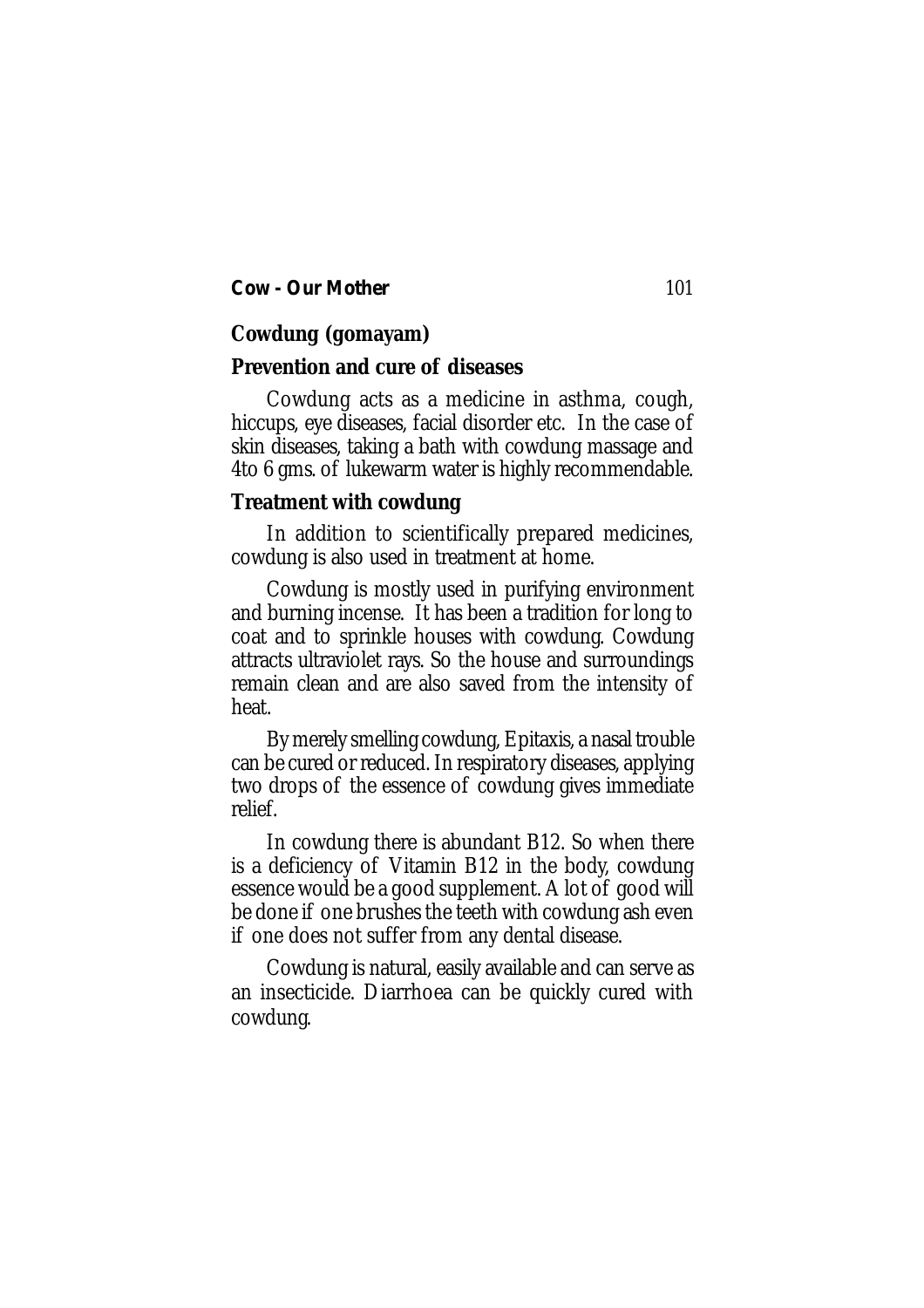The medical and economic significance of cow products

## **The specialty of the cow**

Of all living creation, the race of Indian cattle is the best. While the presence of Arsenic is common in the flesh of cattle everywhere including that of the cow, cow's milk is free from it unlike the milk of other cattle. So cow's milk has been deemed the best. So there is no doubt about the specialty of the Indian cow. Cow's milk has an yellow tint, while the buffalo's milk is white. So they are called gold and silver, respectively. Cow's milk runs from its hump where it has a golden nerve, 'swarnanadi'. So cow's milk is naturally tempered with gold. This is very helpful to human beings. The milk that the cow gives reveals its quality.

The quality of cattle can be known from their progeny. The calf born of a cow starts leaping from the third day itself. On the other hand a buffalo's young ones keep cool till thirty days. So cow's milk makes one active while buffalo's milk induces lethargy. The calf abandoned in a group of 500 other cattle, goes to its mother, casually. But the young ones of a buffalo cannot identify their mother even in a small group of ten to eleven. This proves that cow's milk enhances intelligence. Cows and their young ones respond easily if one calls them by their names. The young ones of the buffalos do not have such intelligence. Wherever they are, the cows return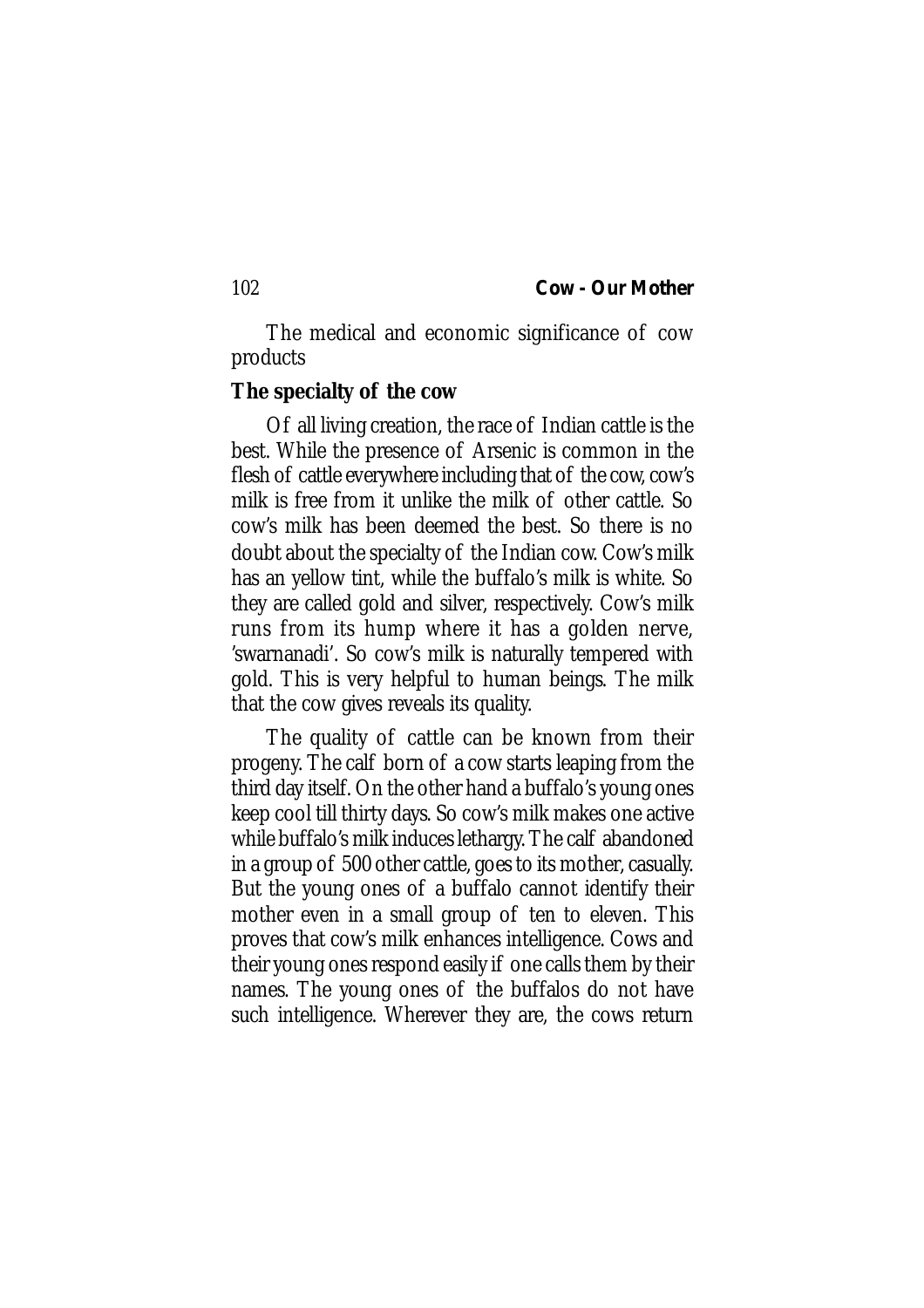home at the usual time. The buffalos hardly remember time, place or even their herd.

## **Cow's milk**

The Indian cow can endure sweltering heat. So its milk is healthy, free from diseases and is nutritious. But buffalos, Jersey breed of foreign origin and hybrid cows can not endure much heat. Cow's milk is particularly useful to heart patients. The fat in buffalo's milk enters the blood vessels and leads to heart diseases, eventually. The yellow substance of the cow's milk adds glow to the eyes. Infected eyes can be cured with a bandage soaked in cow's milk being placed on the eyes. All the developed countries rear cows and we can see the buffalos in their zoos. The Charakasamhita reveals that of all substances that add to vitality, cow's milk is the best. According to Dhanwantari Dictionary, there are many qualities in cow's milk like the ones that do good to the heart, the chemical substances that are nutritive and hygienic. They add to intelligence, longevity and virility. It has also the ability of countering phlegm, bile and rheumatism. A white cow's milk destroys rheumatism, a black cow's milk, bile and a red cow's milk, phlegm. Viewed in this light, a kapila or grey cow is very useful. The cow's milk serves as a panacea and keeps old age away from us. Nadep Kaka had no need for specs even at the age of eighty as he would proudly say he drank the Indian cow's milk from his boyhood.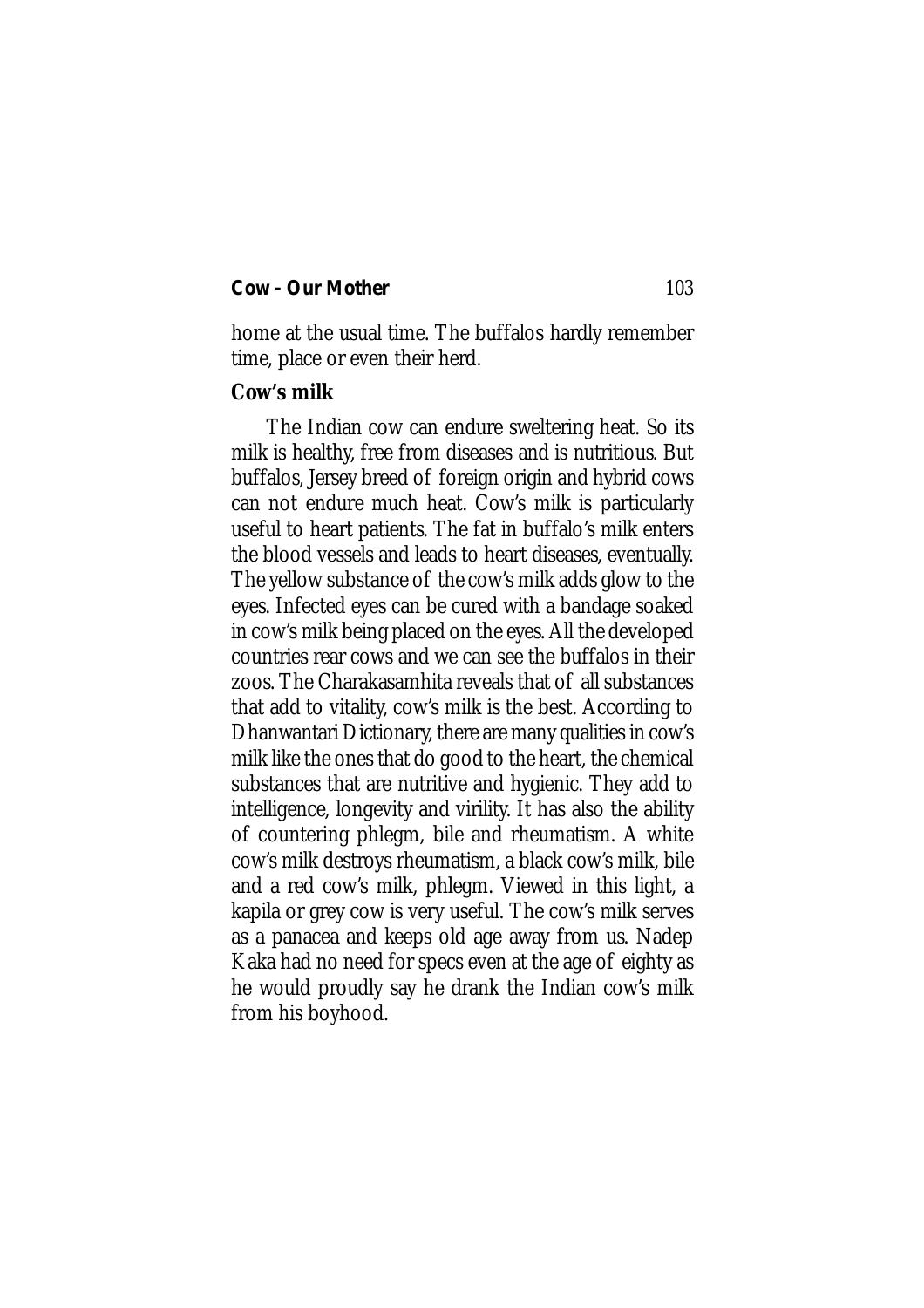According to Dr. N.N. Godbole, in cow's milk, there are nutritive substances upto 87.3%; water, carbohydrates, fats, proteins -4% each and minerals upto 0.7%. So this can be taken as complete food by children, mothers and old people. Besides, as the cow's milk contains Vitamins A, B, C and D in the right proportion, it imparts energy to the body. Cow's milk is not only easily available but is also nutritious. Also because of their cool nature they drive away disorders born of bile. In 'kova' made of cow's milk, there are 400 International units (I.O.U.) of Vitamin A, there is none such in kova made of buffalos' milk. 'Peda' made of cow's milk is better. The Russian scientists have opined that the cow's milk has the ability to counter nuclear radiation. A patient suffering from pleurisy is not supposed to drink water. Simply by drinking cow's milk and cow's urine as medicine, the disease gets cured. The yellow of cow's milk serves not only as panacea but it can also absorb poison. This quality is unique to cow's milk. So we consider the cow as equal to mother.

## **Medicinal qualities in cow's milk**

Stirring 400 gms. of milk with a calotropis branch thick as the thumb the milk is made to curdle. Allow it to boil till all the water evaporates and the remaining substance becomes like 'kova'. Mix sufficient sugar in the kova and cool it. If a malaria patient is given to eat it, he will never again be afflicted with malaria in his lifetime.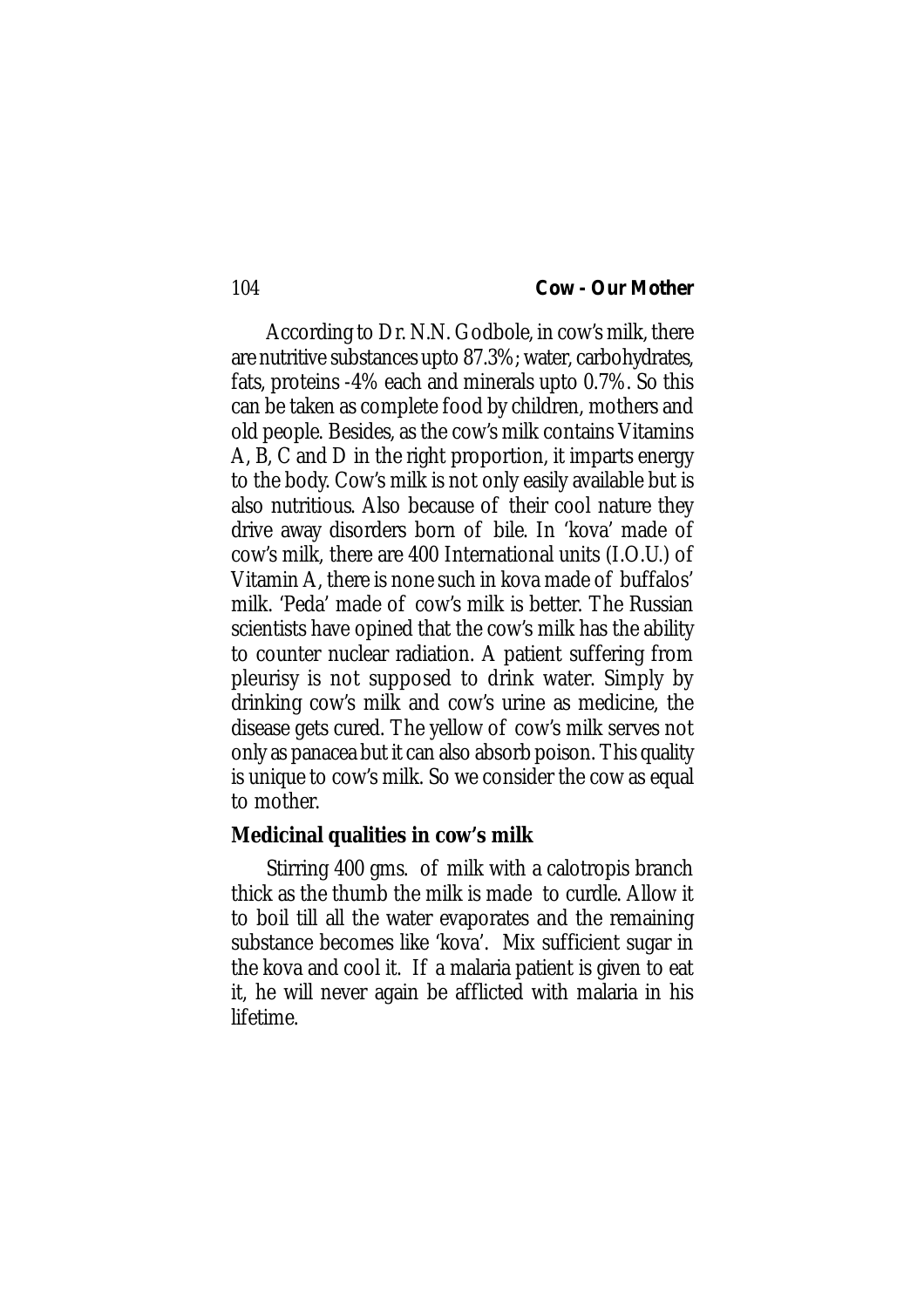The fat in the body will not grow because of cow's milk. Besides heart patients benefit immensely from it. Prof. Ronald Goraity, veterinary scientist of the Cornell University opines that owing to the proteins in cow's milk, the incidence of cancer can be prevented.

Taking cow's milk along with cow's ghee and also by eating sweet and hot halwa made of cow's ghee, cancer can be driven away.

Acute digestive t of New Delhi only in cow's ghee there are qualities helpful to the heart patient. According to the Bhava Prakasa Dictionary, cow's ghee does good to the eyes. Among all kinds of ghee, Cow's ghee is the best. It is capable of increasing the power of digestion. It is capable of destroying rheumatism, bile and phlegm. It is capable of giving strength, bestowing longevity, full of fragrance, sweet, cool and beautiful.

2. Similarly cow's butter also is a tonic, appetizer and gives a glowing skin. it is a medicine that can counter rheunmatism, bile, T. B, piles, paralysis and cough. Cow's butter is ambrosia-like and is most beneficial to children and old people.

# **Four kinds of gases released by burning cow's ghee identified:**

**Acytelene :** This can purify polluted air and prevent atmospheric pollution. As a result yagnyas performed with offerings of cow's ghee by the participants helps in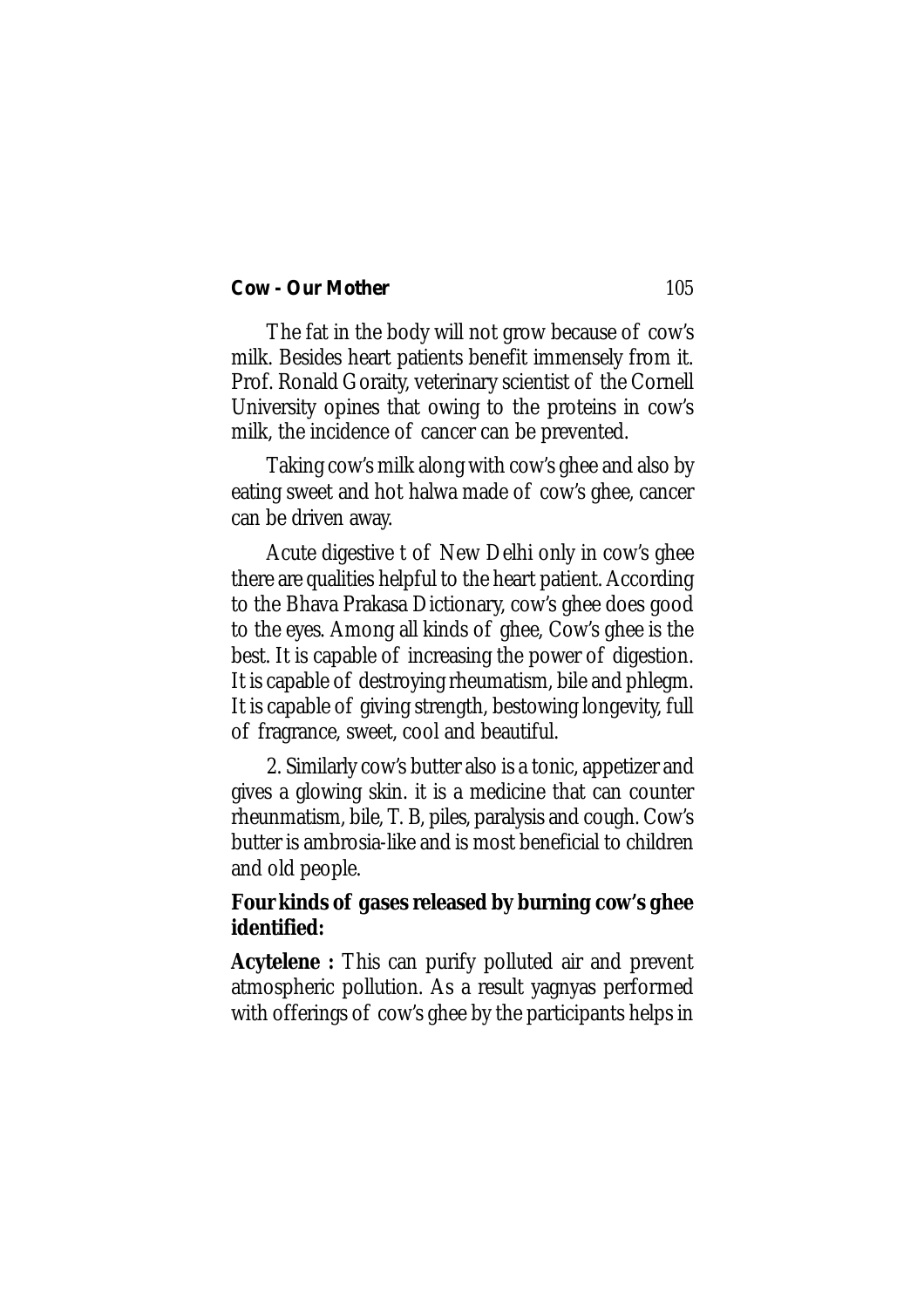cleaning the atmosphere and in quick arrival of rain. The gas thus released helps in covering to some extent the holes in ozone layer.

Researches by the Russians have revealed that insects and bacteria are destroyed to the extent that the smoke coming out of fire born of cow's ghee, spreads.

Ethylene Oxide produced from burning cow's ghee with rice prevents the spread of bacteria. This would be of help in operation theatres. Besides, the gas is employed in lifesaving devices.

From the offering of cow's ghee to fire, Propylene Oxide is also born. This gas is capable of showering artificial rain.

As a result of cow's ghee being burnt in the fire, we might be protected from the dangers of Carbon Dioxide and helps in keeping under check, the 'tridosha's, phlegm, bile and rheumatic disorders.

Taken thrice a day-once in the morning, once in the afternoon and once in the evening, and at bedtime, if one can apply cow's ghee to the nose, we can keep the 'tridosha's away and obtain complete health.

# **Cow's curds and buttermilk**

According to the Bhavaprakasa Dictionary, cow's curds tend to be specially sweet, tasty, rousing appretite and help the heart. This is the best as it is nourishing,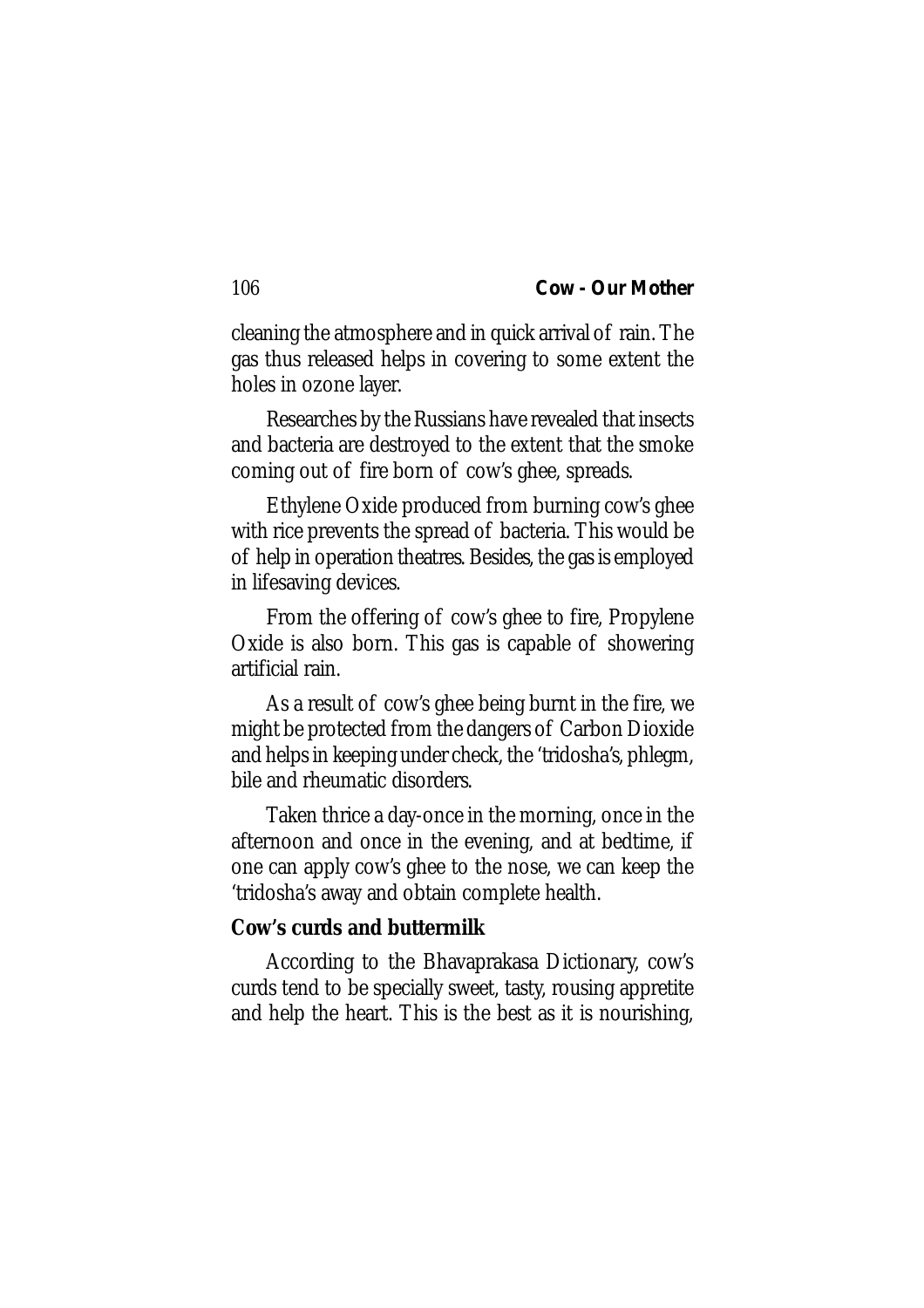cures bodily pains and is useful to all parts of the stomach.

2. The same dictionary says that the one who drinks buttermilk will always be free from diseases. Diseases that are cured by drinking buttermilk do not recur again. For both gods and human beings butter milk is equal to ambrosia. 'Takram sakrasya durlabham'-even for the king of gods, buttermilk is not easy to get. Buttermilk is of five kinds.

Curds with cream adequately churned without water-Gholam,

Curds from which cream is removed and churned without water-madhitam,

¼ of curds churned with ¼ of water-takram or mattha,

Churned with half of water sprinkled on it-udaswit,

Adding a lot of water, removing butter and churning the curds-chacch, chachika, challa or buttermilk.

Buttermilk made of cow's milk is a nutritious drink. This will benefit everyone. In villages buttermilk was popular from ancient times. Good buttermilk is obtained only from cow's milk. The lactic bacteria in it gives immunity to the body, longevity and health.

Taken with sugar, it acts as a digestive tonic. Taken systematically, the eyesight and strength of teeth remain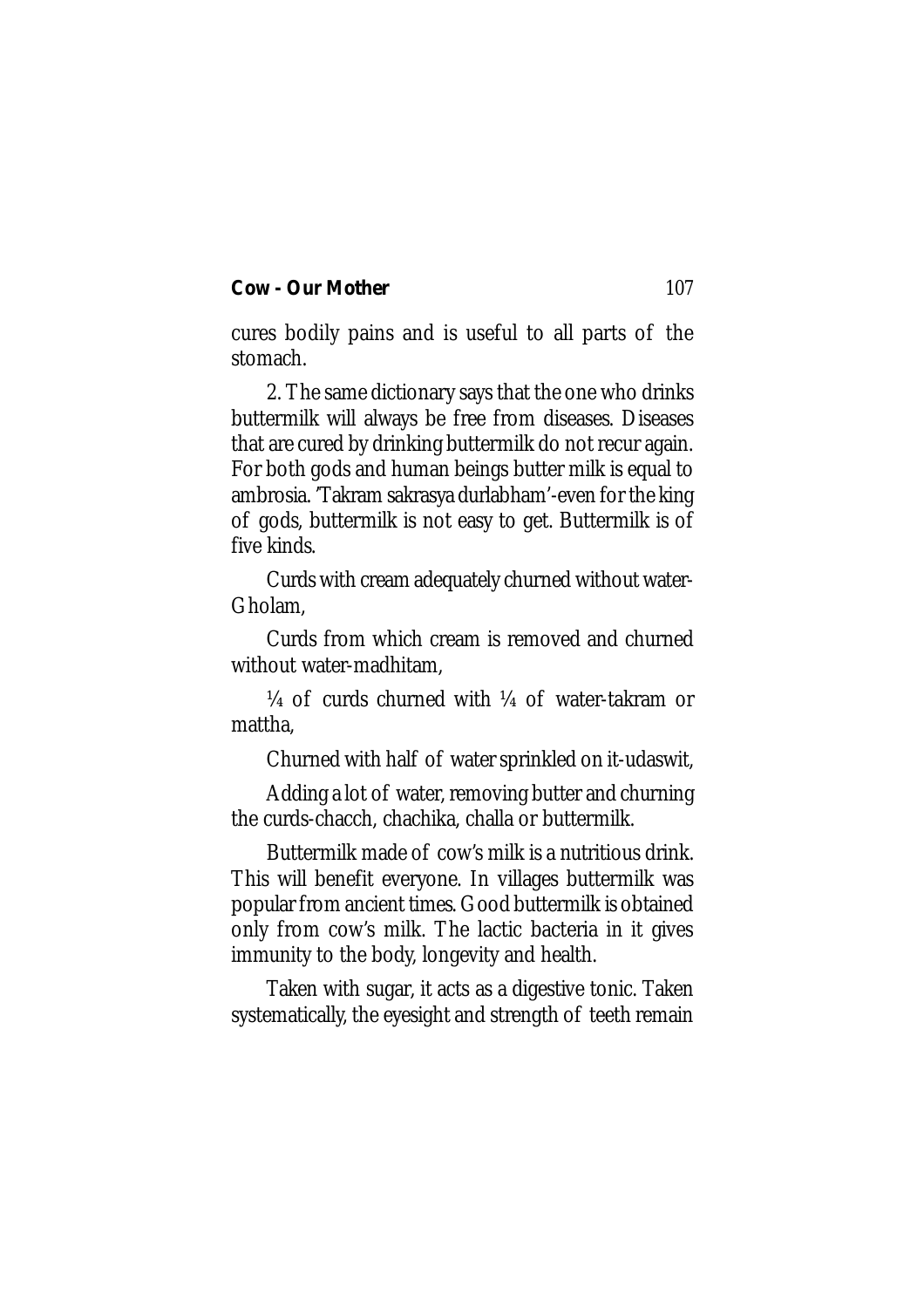unaffected. Jaundice, loss of appetite, vomitings, rheumatism, piles, blood pressure, acidity, dehydration, leucoderma, abdominal disorders, obesity, urinary diseases, thirst, loss of taste etc. In all such diseases it is helpful.

To get rid of excess of heat in the body and to obtain a glow in the face, one may obtain profit by massaging the body softly with a cloth soaked in fresh buttermilk. To be relieved of headache, a little powder of nutmeg must be taken with buttermilk.

An excellent remedy for piles is to take two little grains of powder of emblic myrobalan (usiri) or triphala in buttermilk and powder of long pepper. For diarrhoea, buttermilk must be taken with powder of jujube leaves, for dysentery with half a spoon of mango seed powder. For pain in the stomach it is better to take buttermilk with fenugreek seeds. For motions it would be better to take buttermilk with honey and for 'samgrahani', buttermilk with dry ginger. Buttermilk must be taken frequently.

For patients suffering from respiratory diseases, buttermilk mixed with pepper, jira and salt works well.

To increase appetite, buttermilk mixed with powder of gallnut, dry ginger, black jira and be might be taken. People suffering from phlegm and cough should take warm milk with bishop's weed, medicinal salt and ginger juice.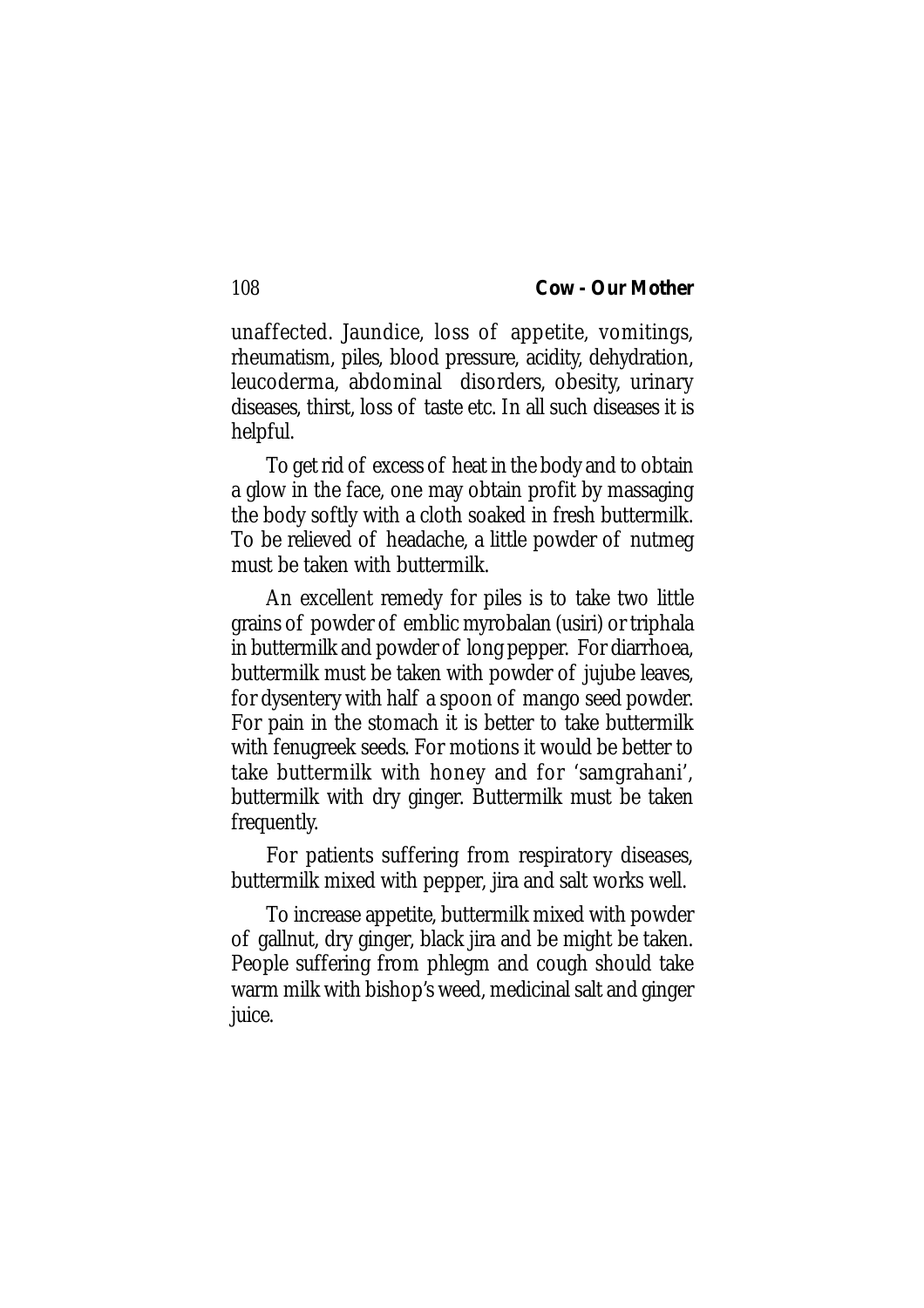Washing hair with buttermilk made and stored at night works like a tonic for the hair and the brain.

If one takes buttermilk thrice a day, obesity will be under control. One should cultivate the habit of drinking buttermilk to reduce the effect of drugs.

Cow's milk is excellent. In winter it is ambrosia like. For loss of appetite, rheumatism, loss of taste, obstruction in blood vessels, buttermilk is very useful as a remedy.

Butter acts as an antidote to poison. It cures vomits, oozing of saliva in the mouth, malaria, anaemia, growth of fat, passing urine painfully, sinus and fistula, stomachache, leucoderma, swelling and inflammation, thirst and bacteria.

Buttermilk is cool and is easily digestible. It prevents thirst, phlegm, bile and rheumatism. For storing buttermilk, earthen pots, porcelain pots, glass bowls or even utensils made of stone can be used. One should stop drinking it for a few days if one feels giddy, or passes urine excessively or suffers from motions. One suffering from fever, heat, weakness or T.B. should be given buttermilk only under medical advice. It is not good to take ghee along with buttermilk.

## **Sweets**

There are innumerable sweets in India prepared with cow's ghee. Varieties of sweets are prepared with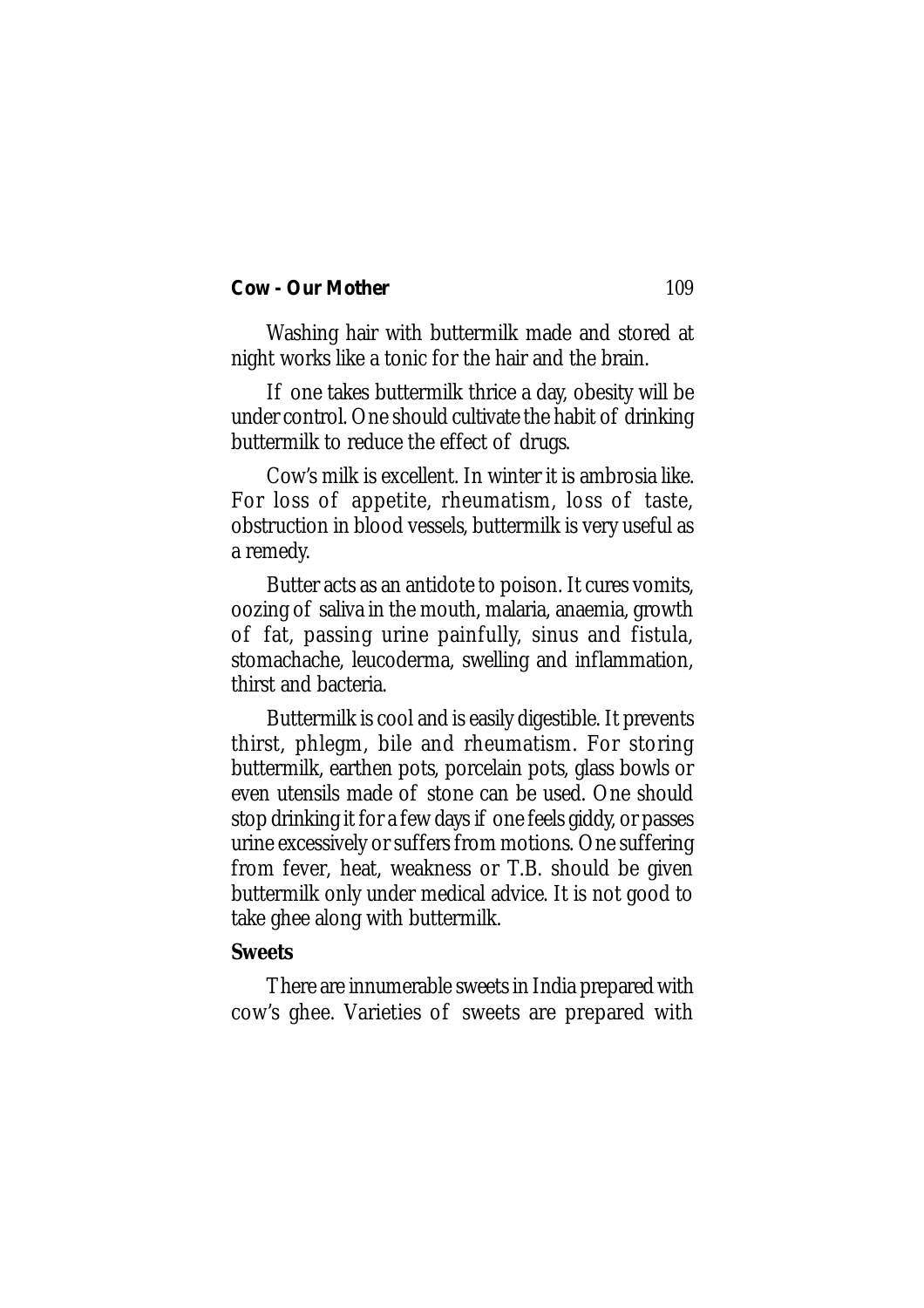cowmilk's kova in every region. With cheese made by curdling milk, varieties of sweets are prepared.

Sweets like Srikhanda are prepared with curds. No country can excel India in preparing sweets. That's why sweets also announce India's diversity.

From the researches in Punjab, it has been proved that the production of milk is more profitable to the farmers than the production of rice. In 1989, an income of Rs 4540 per hectare could be made out of dairy products in 1989. Cows rather than buffalos proved to be more profitable when reared. In this year while a profit of Rs.100 (with expenses upto Rs. 14) could be obtained from buffalo's dairy, Rs. 117was got from cow's dairy. It would be an appropriate step from an economic point of view to bring up cows and their progeny and enhance their productivity, to bring in 'Swetakranthi'.

In 1991 there were 64300 dairies and through them 79 lakh farmers' families profited according to the then central minister for food and agriculture Sri Balaram Jakkar. If we can make it eightfold (not an impossibility) all the farmers' families in the country may be made to benefit. 44% of the milk in the country today is produced from cattle only. By improving the status of these animals, India can be made into an excellent milk producing country. As of now America is in the first place and India in the second.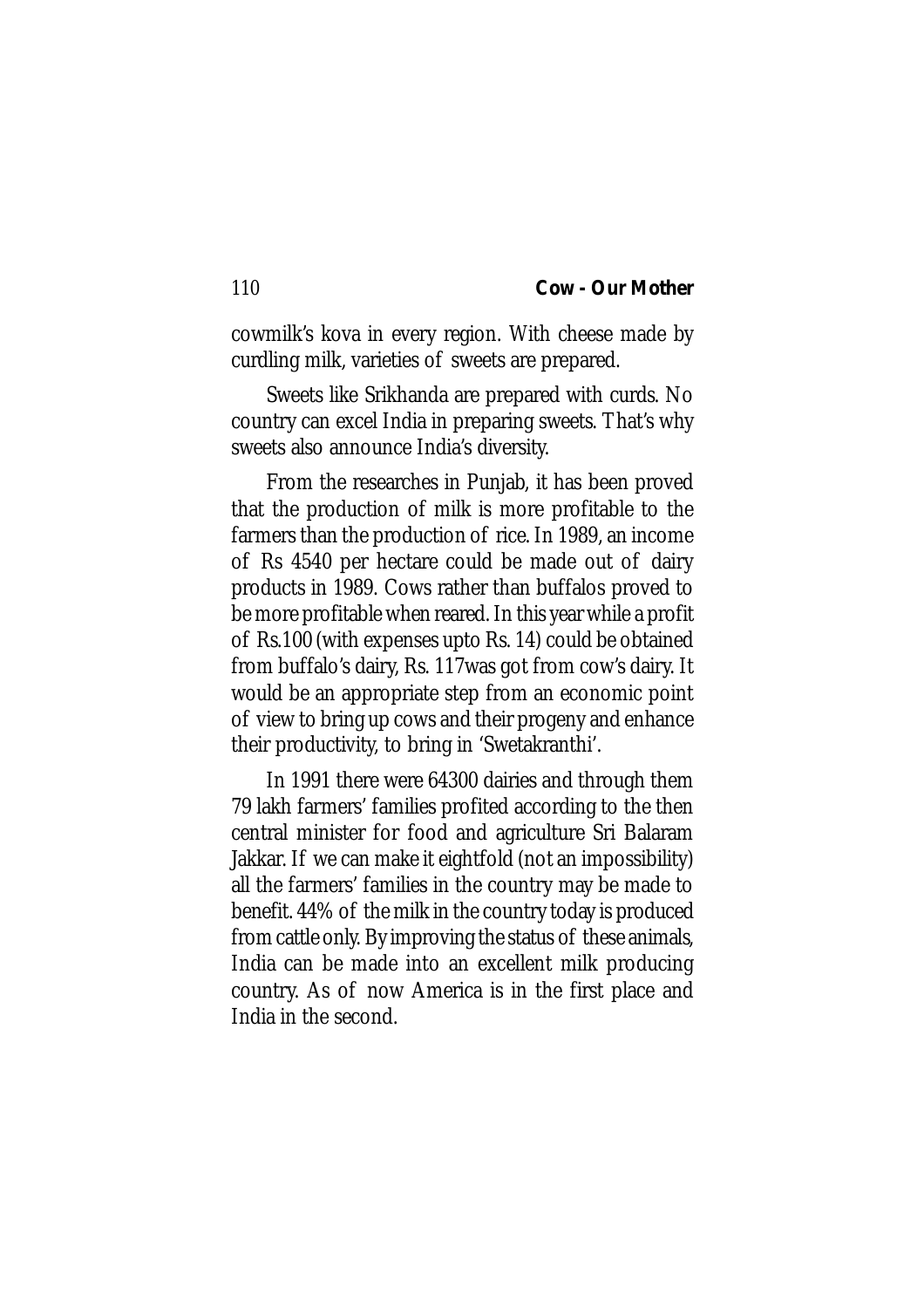By 2003, there were only 18.52 crore cows. By 1992- 2003 the figure has been reduced by 2 crores. According to nutrition experts, everyone should get at least 13 ounces milk a day. But today the availability is reduced to one ounce only. In America, Denmark and Switzerland among other nations, every one takes at least 50 ounces of milk every day. So it is indisputable that in our country we should make a lot of progress in this direction.

# **COW'S URINE, COWDUNG AND ECONOMICS**

No cow nor calf can give milk, nor can they till the land by birth. True, but by the age of three the calf can be in a family way and a young bull starts tilling and carrying weights. After sometime the cows stop becoming pregnant. Similarly bulls are not capable of much hatred work. The calves however are capable of such work. The oxen and the cows continue to give dung and urine. Even if we set aside for a while the uses of the cow for food products and medicinal values as long as they live they do provide urine and dung. In reality, they are the breath of agriculture which is the main stay of India.

From time immemorial agriculture has been regarded as an important profession in India. There can be no doubt that even in times to come it will continue to be an important vocation. The productivity of land in India depends on the water and air in addition to cowdung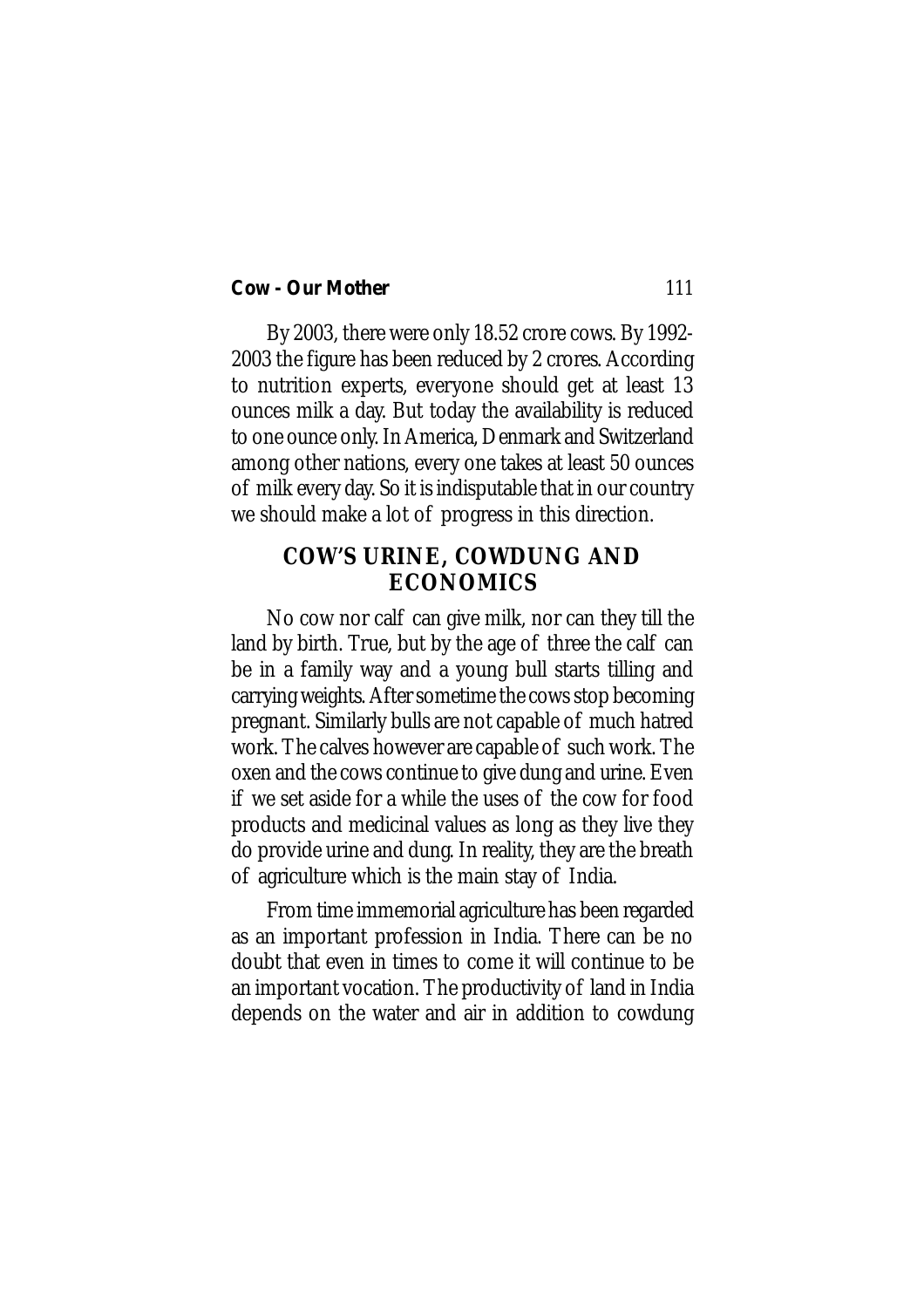and cow's urine. For thousands of years we have been protecting the productivity of the land with the help of manures made of cow's urine and cowdung. Before we started using the artificial manures of today there were no insects which could harm the crops. To protect our crops from these insects and creatures we have to spend crores of rupees. We have to waste a lot of foreign currency and reserves to buy chemical fertilizers and insecticides. These are now manufactured in our country also. Either way we are forced to give lot of subsidies to a tune of crores of rupees. Why this misfortune?

As per modern thinking, new seeds, chemical fertilizers, insecticides and tractors are the cause of progress in the field of agriculture. Let us talk about tractors when we come to discuss the subject of tractors. In seeds developed anew the power of resistance is less. So it is proved that they are not very useful. All the native as well as foreign scientists of today are convinced about the harm that can be done by chemical fertilizers and insects. The chemical fertilizers suck up the natural productivity of the earth. Gradually they reduce the soil to a sterile one. Besides one may have to use more and more chemicals every year for good yield from crops, steadily. Only 30% of the qualities of the fertilizers help crops. Stored in the soil layers, the remaining 70% will turn the land, sterile. The crops that grow with such fertilizers are neither nutritious nor good. The insecticides destroy helpful as well as harmful bacteria,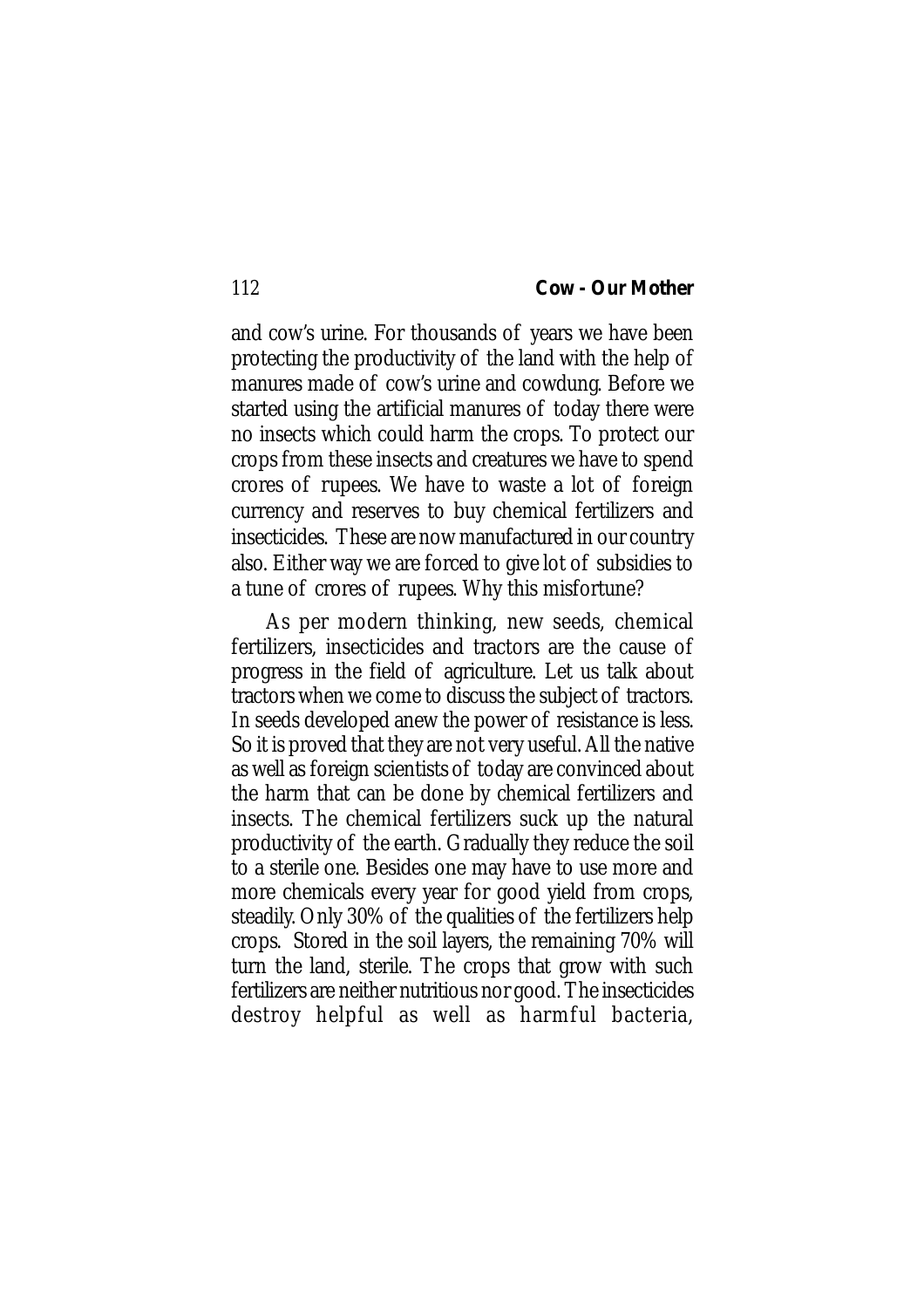indiscriminately. Thus the crops come to be harmed even more. Coming to today's state of affairs-the scientists are of the opinion that there is no opportunity for improvement in the production of food crops irrespective of the use of fertilizers to a greater degree.

Researches in the West have revealed that as a result of the use of chemical fertilizers thousands of acres of land both in U.K. and the United States has become barren. The use of chemical fertilizers tends to increase harmful insects in crops. So foreign customers prefer to purchase cotton, tea etc. produced with natural manures at twice or even thrice the rate at which such products obtained from the use of chemical fertilizers are sold.

## **Is the cow that does not give milk, useless?**

The milk, curds, ghee, dung and urine of native cows of India are very special. Five components-milk, curds, ghee, dung and urine constitute the panchagavyas. The Indian classics of yore speak of the importance of panchagavyas. In India no important traditional function can be complete without the use of panchagavyas. It would be possible to make sterile lands fertile only through cow's dung and urine. Even in lands where even grass would not grow, even in lands full of pebbles, crops can be made to grow by sprinkling dung in water. For this one or two gober gas plants should be established. The gas from these can be utilized for cooking and for running machines for power generation. If the mud that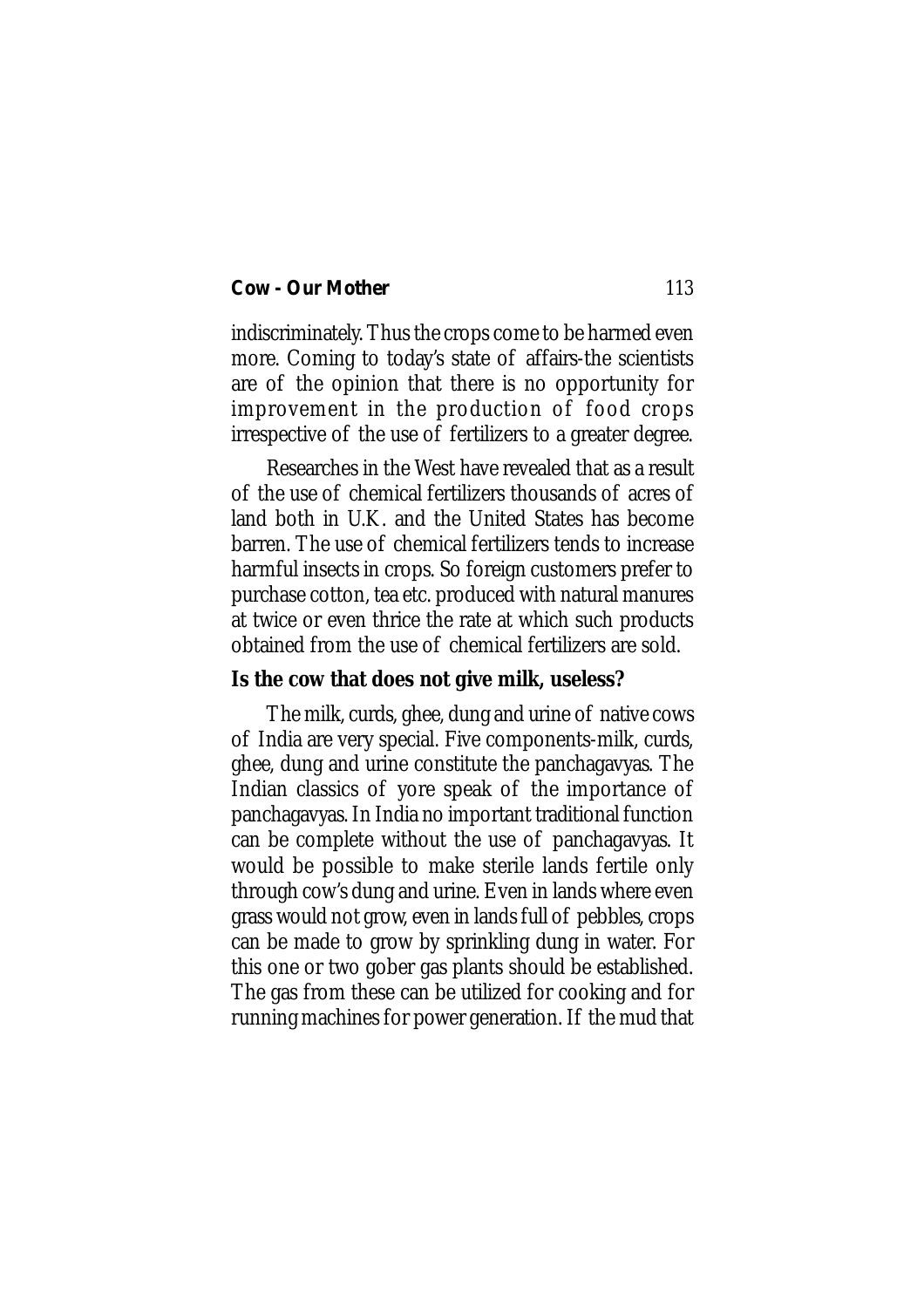remains in the process is mixed with water and sprinkled on barren land, it becomes gradually productive. Such cow – shelters in Delhi have been very helpful. An experiment conducted in the laboratory with pebbles in cow's urine, melting gradually, demonstrated this truth.

From cowdung, the best manure full of productive energy is made. The mud that remains after the gas is released from the cowdung has still many virtues that can help in producing fertilizers.

In Punad, a village in Maharastra late Sri Narayan Devadhar Pandey (Nadekappa) demonstrated how manure of about 20-30 kilos is obtained from one kilo dung in the method renowned as Nadep method. By constructing two tanks allowing a lot of ventilation, filtered soil, leaves and garbage, vegetable waste and dung can be filled systematically to produce natural manure. The fertilizers thus produced are bought by businessmen at the rate of one rupee and a half per kilo to be sold for profits. The cowdung of one kilo can earn 3 to 4 rupees, How can then the cows and other cattle be an economic burden? Even the maimed and old cows can earn money for us. In fact they can earn for us profit more than many times we spend on them. An enthusiastic American in the California region conducted an experiment. He nourished 80 to 90 thousand cows that were maimed or handicapped. From them 800to 900 tonnes of dung and thousands of barrels of urine could be obtained. He installed generators that could produce power to a tune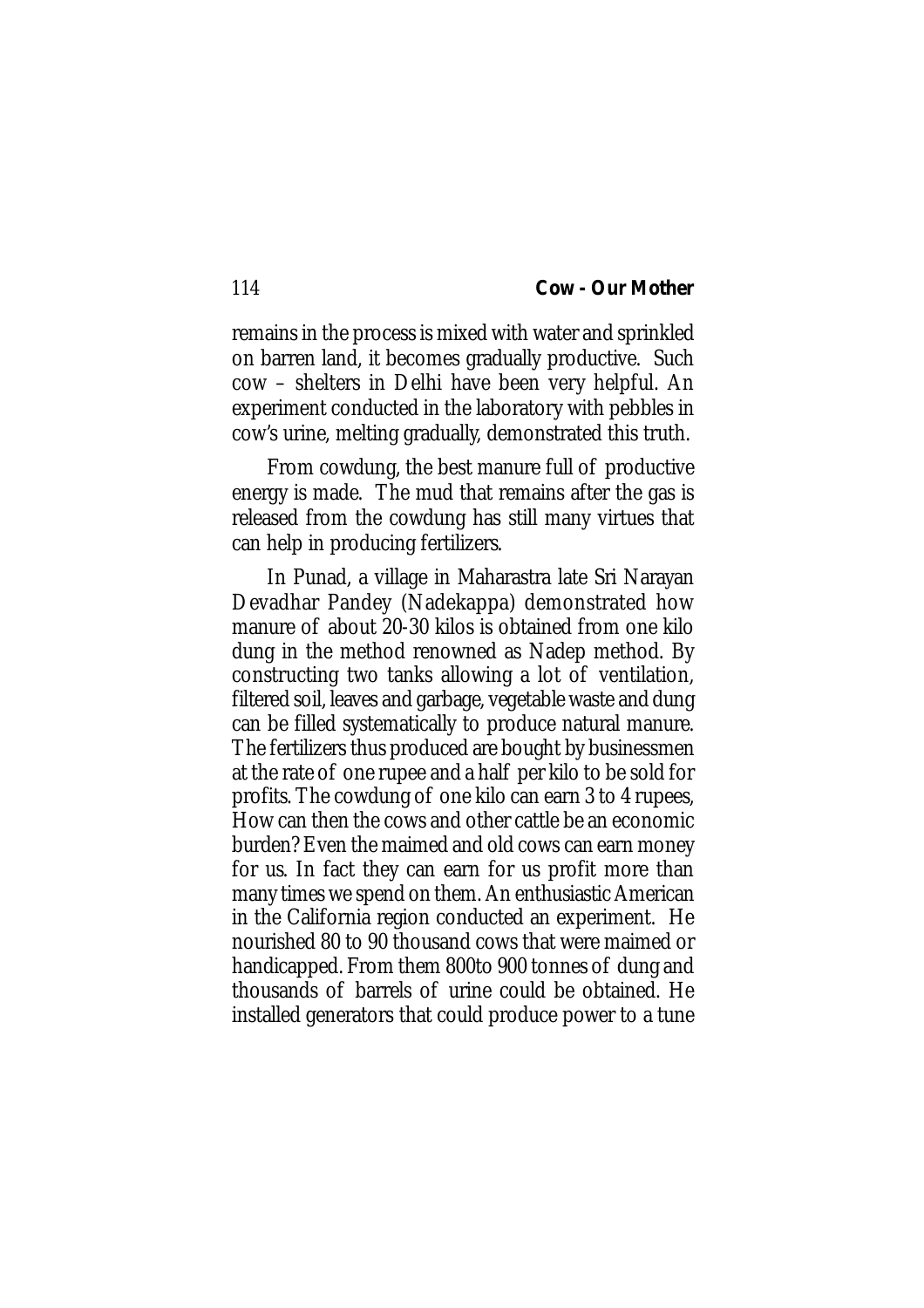of 15 megawatts from dung. The power thus generated can be used by 20 thousand families. Besides hundred tonnes of mud and ash are obtained from cowdung as fertilizers. The entire project costs 4 crore 50 lakh dollars for maintenance and per a year the expense on maintenance works out to about 20 lakh dollars a year. As every year the earning is one crore dollars, an amount of 8 lakh dollars is the profit. Not only that. As the expenses on petrol and diesel work out to be minimum, to that extent, foreign exchange can also be saved.

Insecticides are made of cow's urine. We have to boil cow's urine in a copper pot with leaves of neem, calotropis, basil, bel and of other plants for about a fortnight. When it is reduced to half on boiling, it should be preserved in bottles. If 100 litres of water is added to a litre of liquid and sprinkled, insects disappear. Thus foreign exchange worth crores of rupees would be saved, if cow's urine mixed with ten times of its quantity with water is sprinkled on plants as the latter can be protected from insects.

If the soil wet with cow's urine is sprinkled on agricultural land, it works as a fertilizer. Cow's urine collected and mixed with red soil or soil from anthills prevents the entry of poisonous luizards, mosquitos and flies into houses where the walls are coated with such a mixture. Such houses would be safe from radiation effects as they become impenetrable to such rays.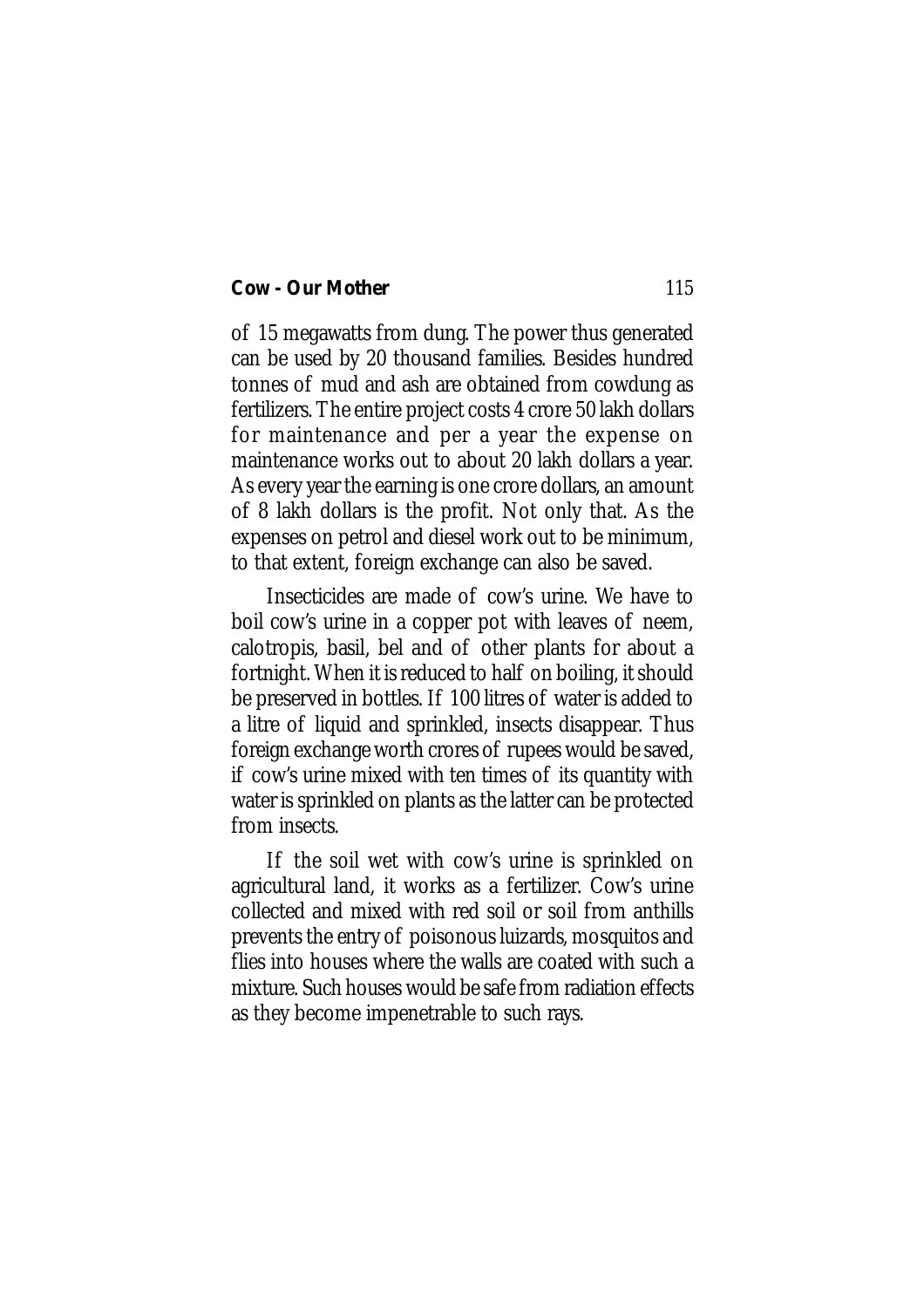Add a litre of cow's urine to the paste made of fresh cowdung with 5% of water in it. Stir it twice a day regularly. After ten days the paste can be used as manure. If one makes it a practice every week the healthy yield on crops would be doubled. If a litre of cow's buttermilk is left to itself unprotected and mixed with 500 to 1000 litres of water it can be used to increase the productivity of the land by sprinkling it on agricultural lands. There would be no need to treat such lands with insecticides and foreign remedies. This mixture would be enough for half an acre.

The race of cattle in India started declining mainly due to mechanized slaughter houses. Even then gas can be produced with the help of the cowdung collected from the living ones and with mud that remains 88 lakh tonnes of Nitrogen and 88 lakh and 20 thousand tonnes of Phosphorus and 40 thousand tonnes of Potassium can be obtained and natural manures be prepared. Their value would come to about 80 thousand crores of rupees. The gas thus obtained can be used for cooking, to run machines and also for generating power. Power is produced in the Edar cowshelter near Kanavathi in Ahmedabad with the help of gas and a Kirloskar engine. By initiating such processes in particular in rural areas in India, the scarcity of power can be considerably reduced.

According to the Animal Welfare Board of India 4500 litres of biogas, 80 tonnes of natural manure and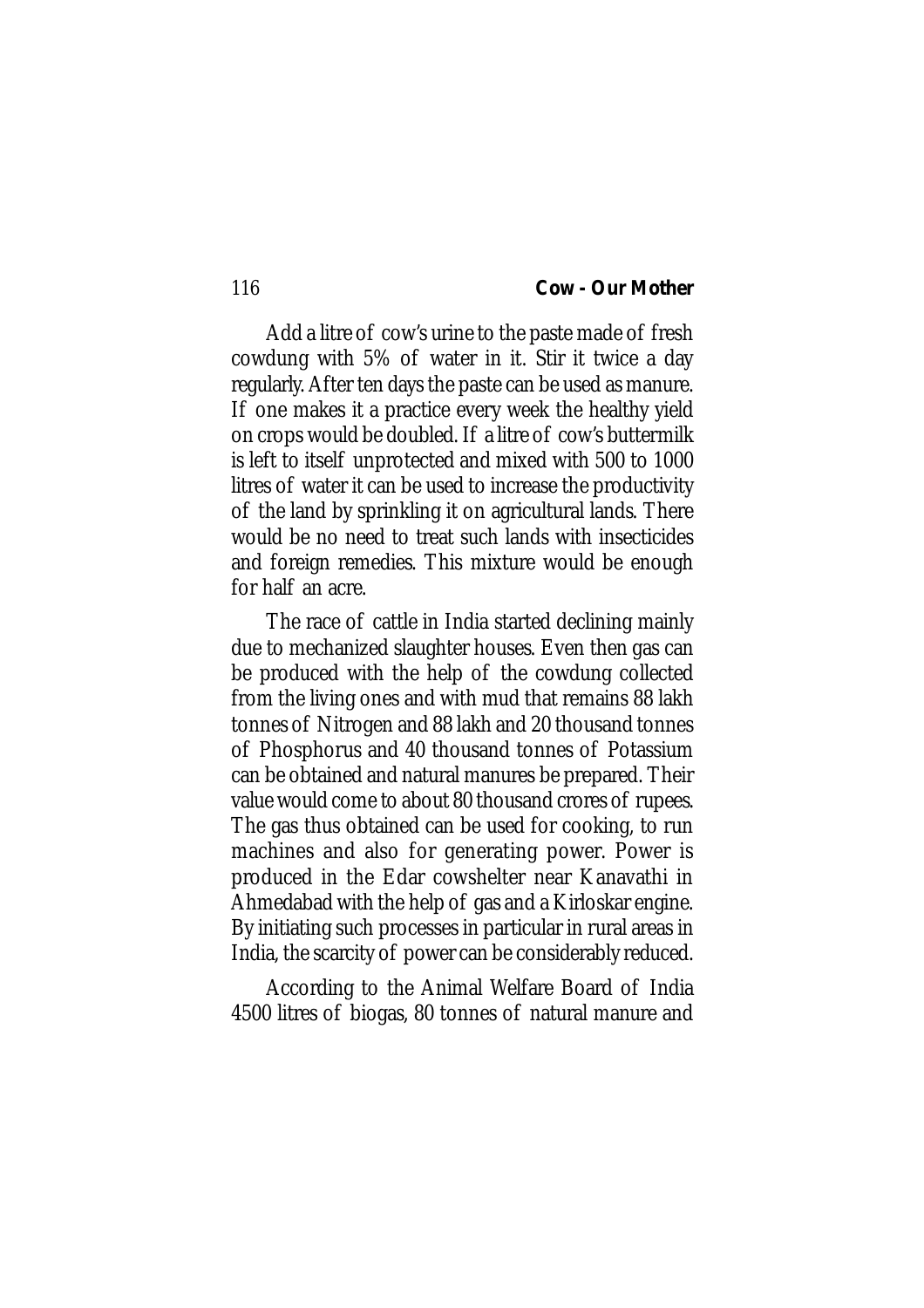200 litres of natural insecticides can be obtained from an old cow. Their total value in 1989 was 17885 while in 1998 it reached 25000 rupees. So we have the opportunity of being able to produce thousands of crores worth biogas, 80 tonnes of natural manure and 200 litres of natural insecticides. So this also serves to enhance earth's productivity and the ability to retain water. According to a survey conducted by the National council of Agricultural Research and National Council of Applied Economic Research, New Delhi, fuel to a tune of 6crore 80 lakh rupees is saved by the use of dung cakes. That means 14 crore trees aged 15 years each are saved.

What a wonder! Is it not an income beyond our imagination? Even then some argue that cattle would be of no use when they become old. But they were never useless. Though as of now the number of cattle has come down compared to the one in 1951, it is a fact that the cattle provide dung worth lakhs of crores of rupees. The value of cow's urine is not included in this. That would amount to another big income. In the next chapter, how medicines prepared from Indian cows' urine are sold, is given in detail.

Even after their death, cattle would be of great benefit. Varieties of sandals and agricultural implements are made of their skin. Cow's horn stuffed with dung and buried in earth becomes a good manure and a means of productivity. All may not use the skin (eg. jains) but if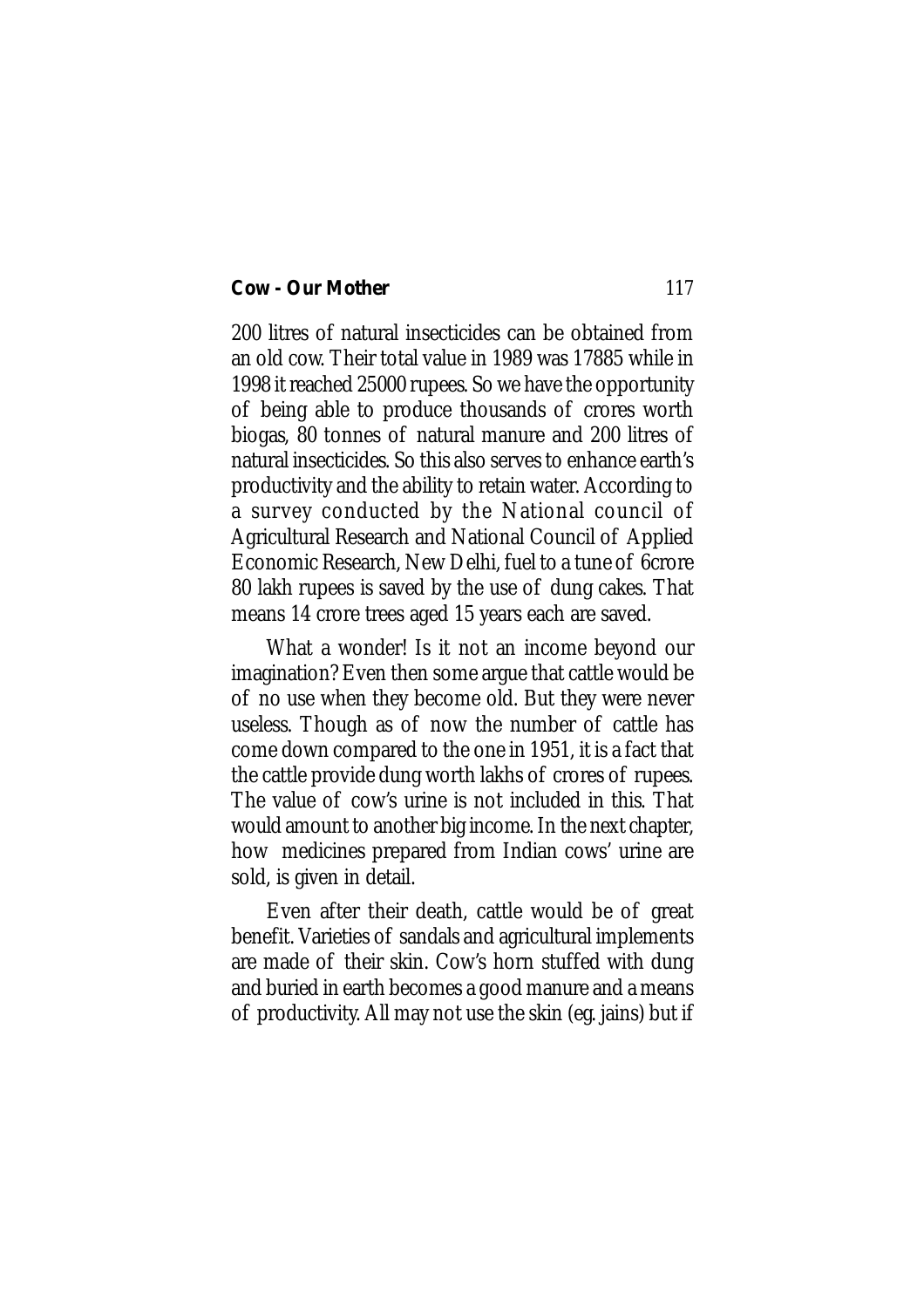a dead cow is buried in the earth, a good manure will be ready. It helps the productivity of many acres of land. So the cow dead or alive becomes an instrument for getting the expected profit and income for those who might domesticate it. A report on the research being conducted under the supervision of Dr. Kuverjee Bhai Yadav, President of Indian Kisan Sangh in Karnavati, Ahmedabad and the Gosadan in Edar cowshelter has the following information.

A cow gives on an average about ten kilos of dung. In Nadep method manure to a tune of 20 to 30 kilos is got. About 80 tonnes of natural manure is made from a cow for a year. Even if half of it is burnt in the form of cakes for crops or for protecting trees or forests 760 tonnes of natural manure can be obtained, given the estimated number of cows at 19 crores. Its cost comes to about 760000 crores. A kilo of such manure costs at least a rupee and a half in the market. Here however it has been calculated at the rate of a rupee a kilo. If we estimate the total cultivable land in India as 19 crore hectares, at the rate of 10tonnes of natural manure, 190 crore tonnes of such manure would be enough for us. We will still be left with 570crore tonnes of manure. There would be no need to import chemical fertilizers, nor the need to produce them in India. The trouble from insects on agricultural lands would be completely removed. The productivity of the land would in no way be affected. There would be no poisonous effect on agricultural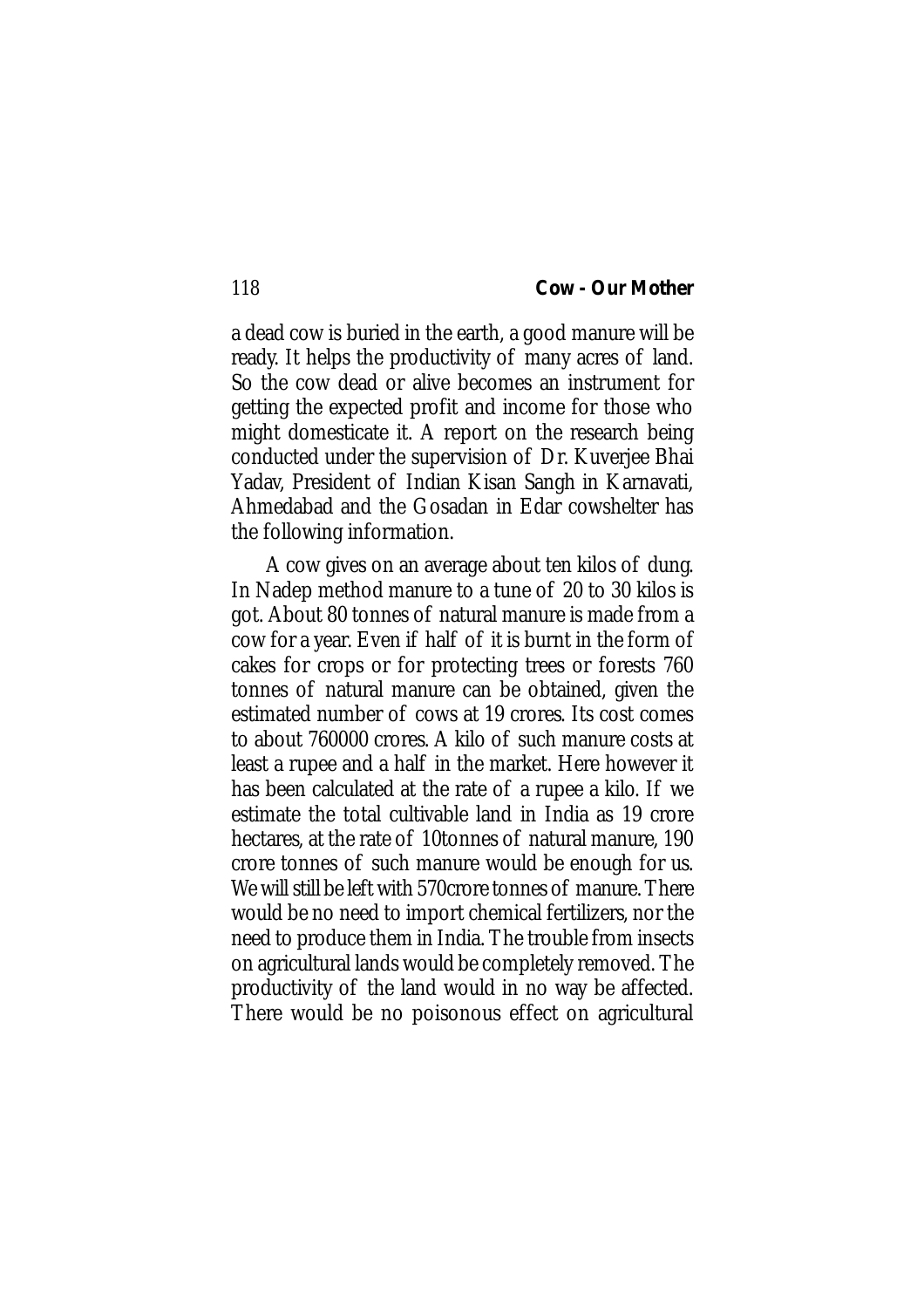products. All the people will be blessed with good health. 80 tonnes a year from a cow is a really low estimate.

# **THE MAKING OF MEDICINES AND CONSUMABLES WITH COW'S DUNG, COW'S URINE AND COW'S BUTTERMILK**

It is not enough in a primarily agricultural country like ours to know merely about useful products like milk, curds, butter, ghee and buttermilk, varieties of sweets, insecticides and manures made of cowdung and cow's urine. Cow's urine is an excellent remedy for the human body. Viewed in this light, even cowdung has great importance. The cow-mother has a place of pride in Ayurvedic treatment. It acts like a panacea. Hence it is said that the cow provides all kinds of comfort, "gavah sarvaphalapradam". It is even proper to describe the cow as a mobile hospital. "For every house a cow, for every village a cowshelter". This is our hospital. It is our desire and aim. If we can reach this goal we might say we have reached a milestone in the all round development of India.

According to Ayurveda diseases enter our body if we go against nature, i.e., if we eat or conduct ourselves unnaturally. If three unhealthy natures of the body – vata, pitta and kapha lose their balance in the body. So treatment amounts to keeping them in right proportion. Cow's urine checks these three evil propensities. But there is the possibility of bille erupting. As the grey cow, kapila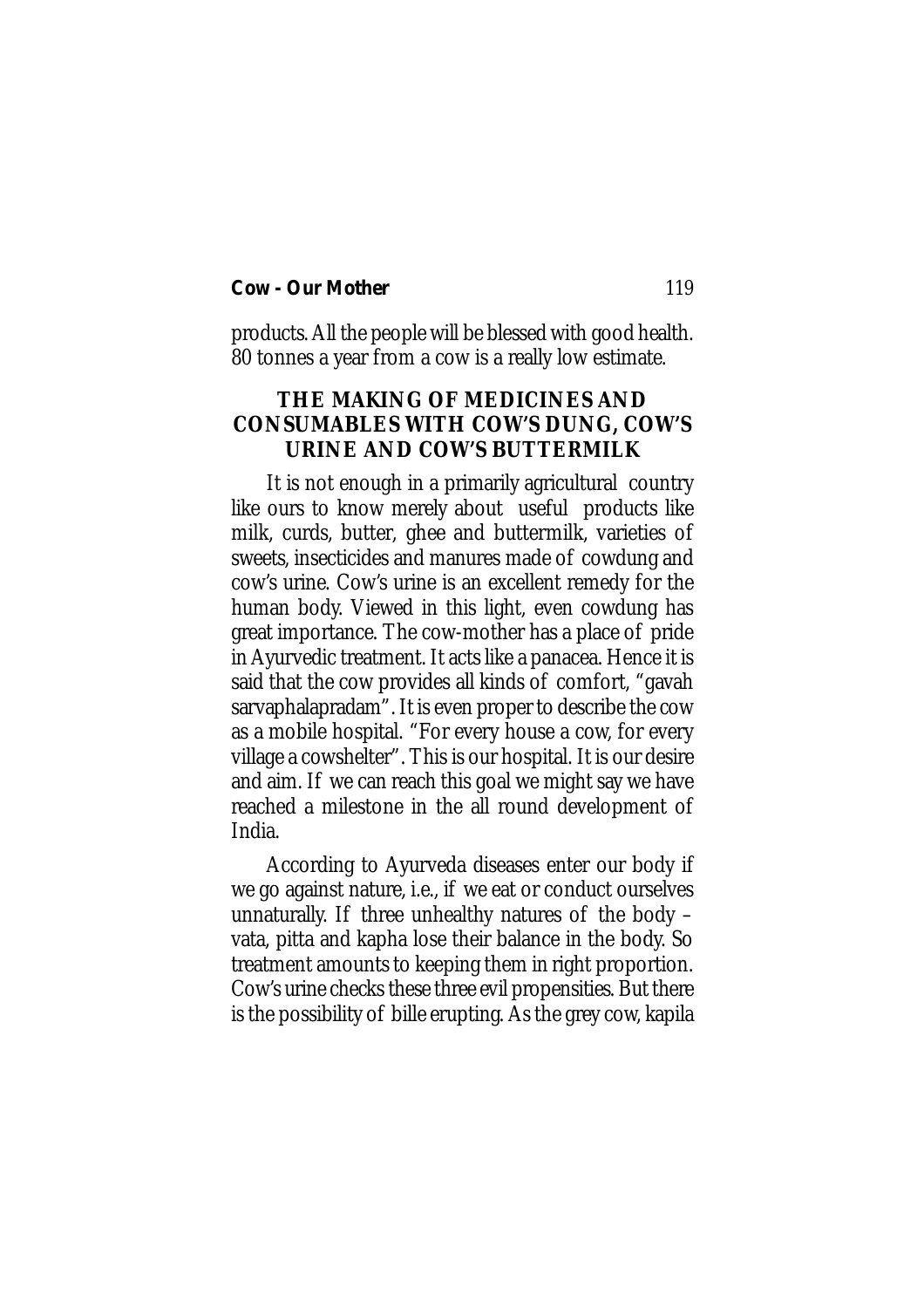cow, is capable of reducing bile, they are thought to be the best. Among all the cattle, Indian cattle are the most renowned. This is elaborated in the third chapter. For all diseases poor digestion is a cause, "sarve rogah mandagni". Cow's urine promotes appetite. It sucks up poisonous elements, it is a chemical. Some useful substances are normally discharged through urine. Cow's urine is capable of filling or compensating enzymes thus lost. Cow's urine has pure water in it. The older it becomes the better it gets. Never does it become impure. In it one can find traces of copper and gold. This is very helpful to the human body.

Depression is at the root of all mental diseases. The human body may be afflicted with poisonous elements. Their association results in cancer. These microscopic substances turn into blood cancer. This is mainly the result of mental depression. Taking cow's urine helps in countering depression and poisonous elements in the body. So cow's urine is the right medicine for cancer. It is customary in Ayurveda to purify poisonous plants and roots in cow's urine. Cow's urine cures all diseases.

Cow's urine has many chemical properties. One may find in it Nitrogen, Sulphur, Ammonia, Copper, Nitrogen, Iron, Uric acid, Phosphate, Sodium, Potassium, Manganese, Carbolic acid, Calcium, salt, Vitamins A, B, C, D, E along with enzymes. They are very helpful in purifying blood, countering poison, killing insects and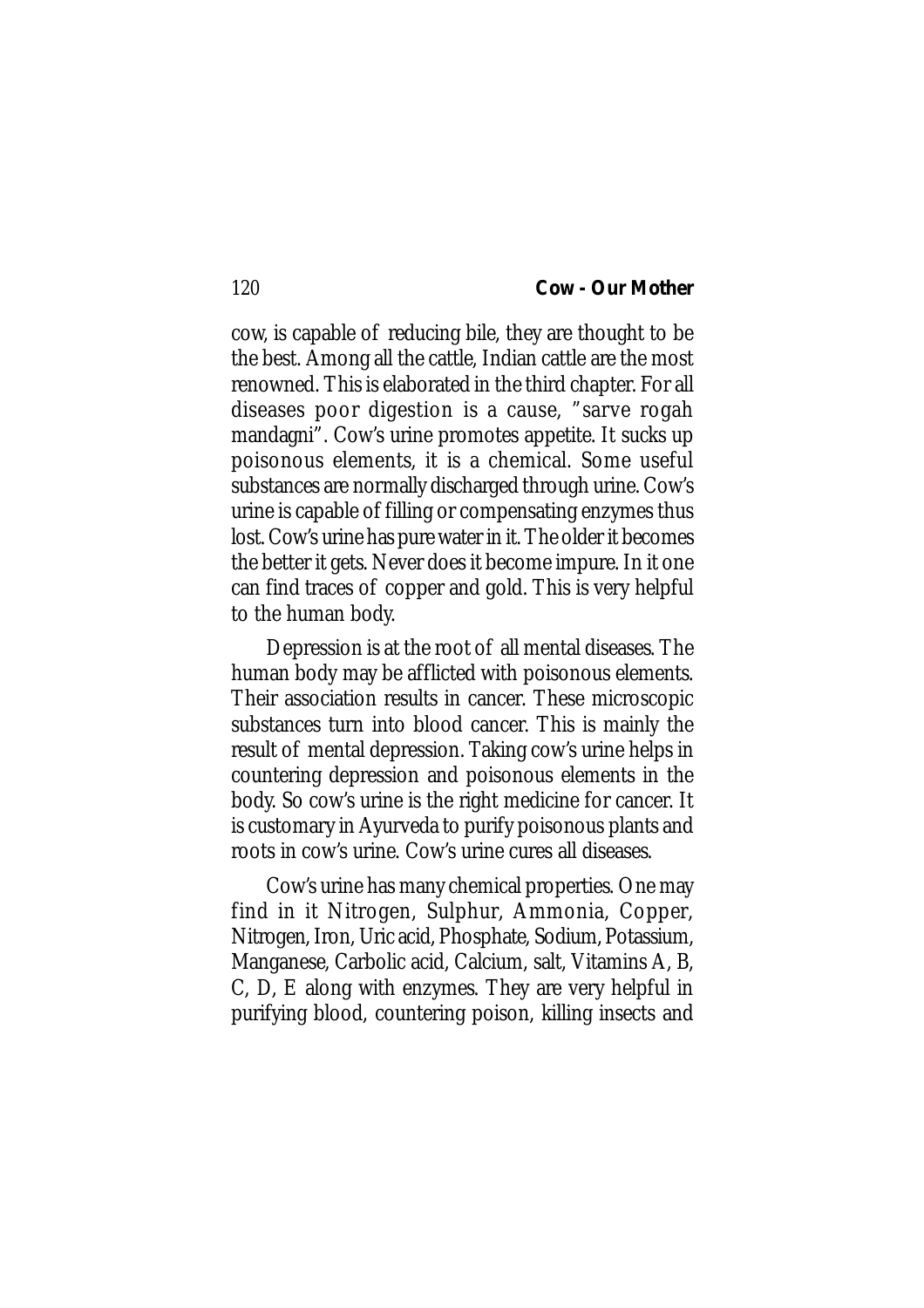in strengthening the bones. They promote health, vitality and immunity. So it has been said that no doctor need visit the house in which there is a basil plant and a cow, "ja ghar tulasi arughai – ta ghar vaidya kabahu na aaye".

Hundreds of diseases can be cured with cow's urine. Doctors say that about 108 disorders that begin with the abdomen are treated with gomutraghananati, gomutrasava and gomutraarka. Either in constipation or in loose motions 2pills of ghanavati must be taken with water. To have it twice or thrice is even better. Instead of two pills 20ml. of cow's urine or 20 ml. of gomutrasava or 10ml. of gomutraarka can be taken. Gomutrasava should not be used by people suffering from diabetes, bloodsugar or swellings in the body.

If cow's urine is mixed with cloves and other spices like nutmeg and filtered, gomutraghanavati and gomutravati can be prepared from its precipitate. They must be made to dry in cowdung ash or basil powder so that they might not melt away. For children 'balpalrasa' and for women 'nareesanjivani' are made from cow's urine. Gomutraharadechurna has been proved to be very helpful in treating many stomach disorders. For removing worms from children's stomach, gotakrasava is renowned. As it is tasteful, children love to drink it. Pramehadi, a medicine, is helpful to youth who are troubled with loss of vitality, weakness, headache, loss of memory etc. With cowdung, cow's urine, cow's milk and cow's ghee, Panchagavyaghrutam is made.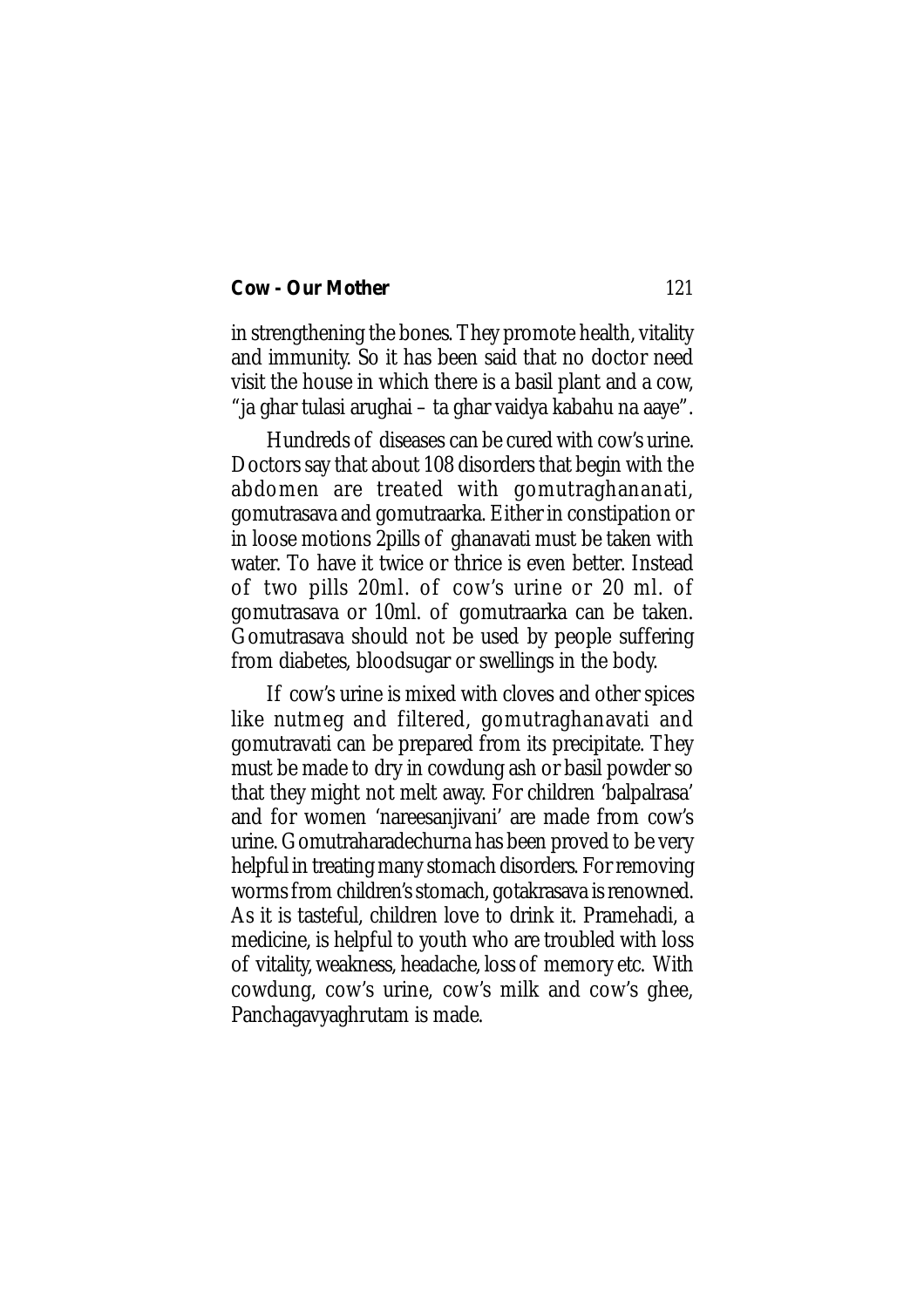This is beneficial in case of fits, mental retardation, jaundice, piles and some other diseases. Gomayadanthamanjan works very well in case like sensitivity of teeth, change in voice, sore throat, bad smell in mouth, paiorrhea. Kamadhenu shampoo made of cow's urine makes hair shine. To get rid of pests that may destroy crops, gomutra jhallee nasak spray can be employed.

Many medicines are made out of cowdung. The oil made by mixing gingili oil in cowdung essence is good for the eyes. It is good to foment or massage with this oil to relieve the body of its pains. Cowdung bandage provides relief from skin rashes, eczema and injuries. Gopalnasya is made of dung obtained from calves. Fits, brain disorders, hysteria, headache and nasal disorders can be treated with this. Soaps made of cowdung can be used to treat itches, to act as an antidote for bad smell and to serve as insecticide. Gomaya angarag also acts like a soap. It cures dandruff and prevents lice. For purification of environment and preventing pollution Viswadev Dhup incense sticks, and godev dhup are used. Soaps are being prepared with cowdung to deal with itching sensation.

Only a few have been cited above by way of example. Ghanavati alone helps in treating 108 diseases. Only the urine of healthy native cows has to be used in preparing medicines. The urine of cows which roam the streets,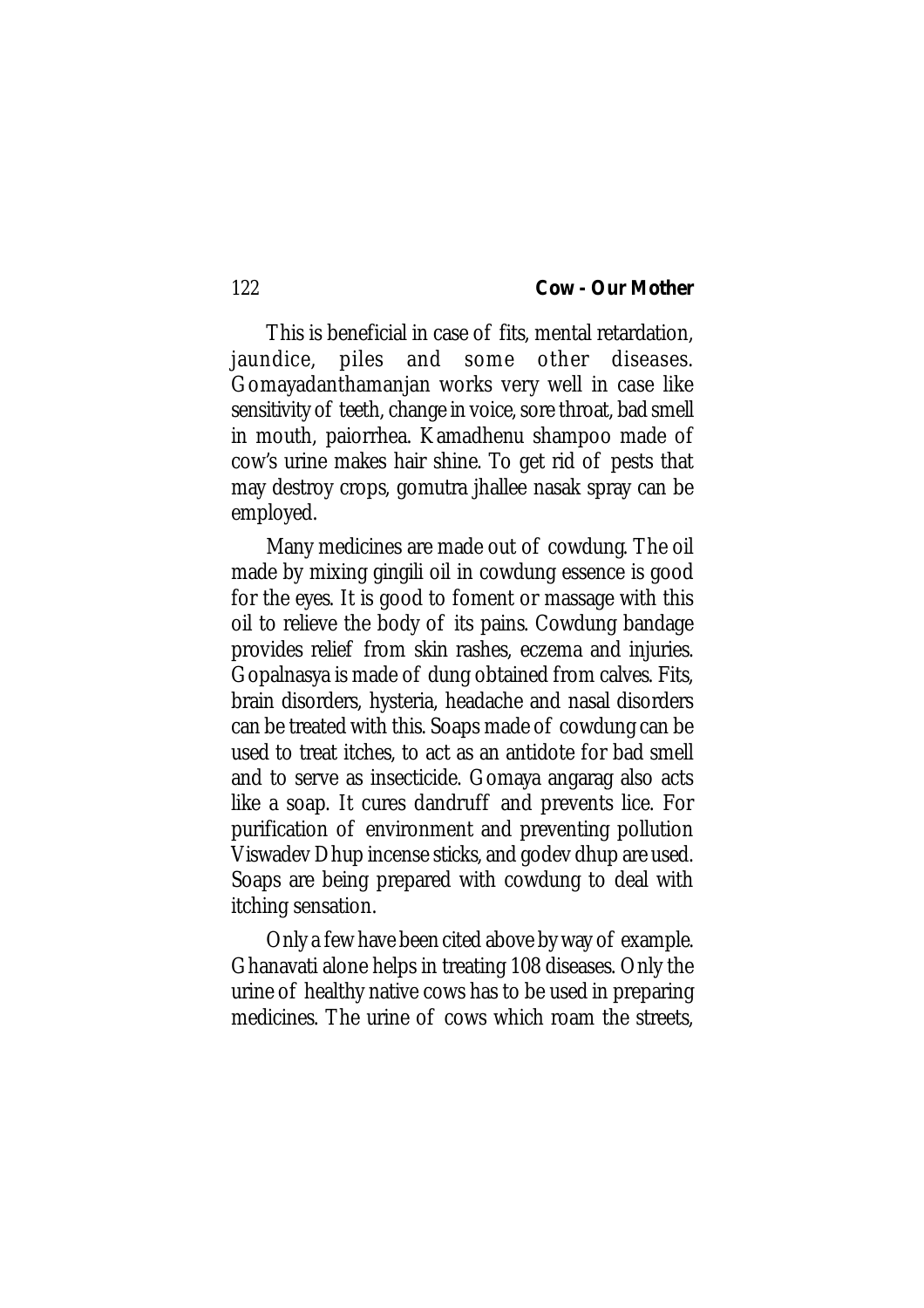which eat garbage and polyethylene covers is not fit for preparing medicines. Cows which roam in the forest or in places where they move about usually are to be preferred. Cow's urine must be filtered in an eight-layered white cloth before it is taken. It must be taken on an empty stomach. Even after having it, one must keep the stomach empty for not less than an hour. Cow's urine is very healthy for women during monthly periods.

 Young people can have cow's urine upto 150-200ml. Those who may not take cow's urine straight may take ghanavati or har day powder or gomutraarka.

For any disorder in the stomach, drinking cow's urine is recommendable. Charaka says that for leucoderma, one may take thin iron filings soaked in cow's urine filtered and mixed in milk. For ear trouble, some warm drops of cow's urine must be applied to the ears. For skin diseases, taking a bath after massage with cow's urine may reduce ringworm, eczema and itching. In case of diseases of liver and spleen a piece of brick heated and soaked in cow's urine, rolled in a cloth will be of use if it is employed to foment the liver or spleen where they are inflamed. Patients of filaria should take cow's urine on empty stomach. If cow's urine is applied to the hair and washed after it is made to dry, the hair becomes smooth and presentable. If the children look tired they must be given cow's urine with a little 'kesari' in the evening for a month. Patients of tuberculosis will be benefited by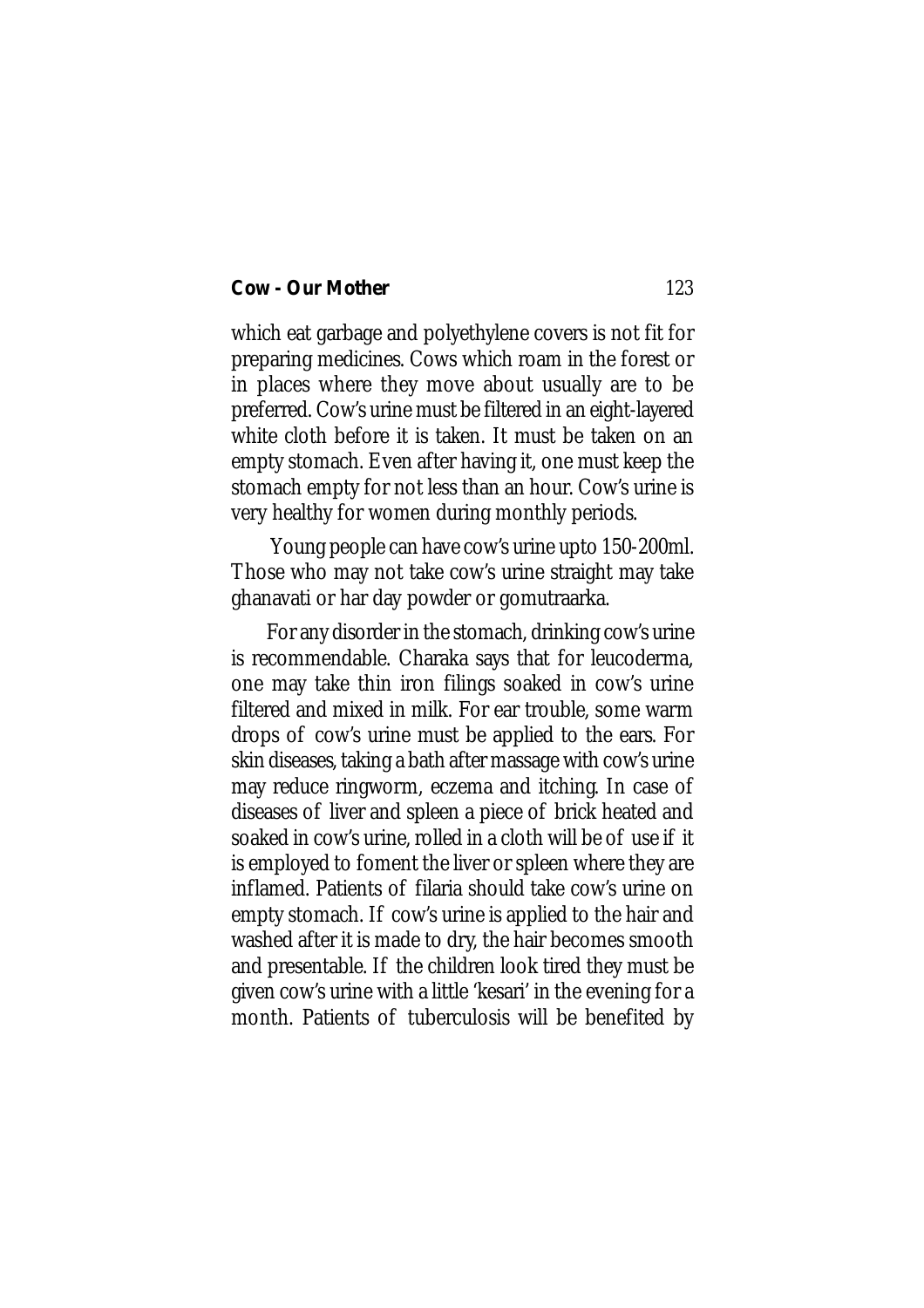staying in cowsheds with the cows and having their cots washed again and again with cow's urine.

The Government of Maharashtra gave license to sell 14 medicines made in Nagpur after conducting the tests required. Similarly some medicines made in Akola, Calcutta and Jaipur have been certified as excellent.

Deadly diseases like cancer, severe blood pressure etc., were found to be well treated with drugs made of cow's urine. Such medicines have been even patented. The authenticity of treatment with medicines made of pachagavyas has been attested by Research institutions of the Government like IICT, NBRI, CSIR, IIT, NEERI and NBAGR. In Panipat, Narayangadh, Ambala and Kasargodu of Haryana, cancer patients were treated with such medicines. Oral medicines and ointments to treat Leucoderma have also been made.

# **Treatment of Cattle**

Not only for the humans but also for cattle medicines are made of cow's urine, e.g. in 'Mata' (Render Pest) Haemorrhagic septicamiam antraxam Black Quarter, Foot and Mouth diseases, Mastitics, thymiopaniytte, Impaction of Ruman, Ephemeral fever, dysentery, indigestion etc. 250 ml. of cow's urine with 50 gms. of jaggery in the morning and evening has been recommended. Besides, sprinkling cow's urine and cowdung ash on the affected is also recommended. 25 ml. of cow's urine with or without jaggery may also be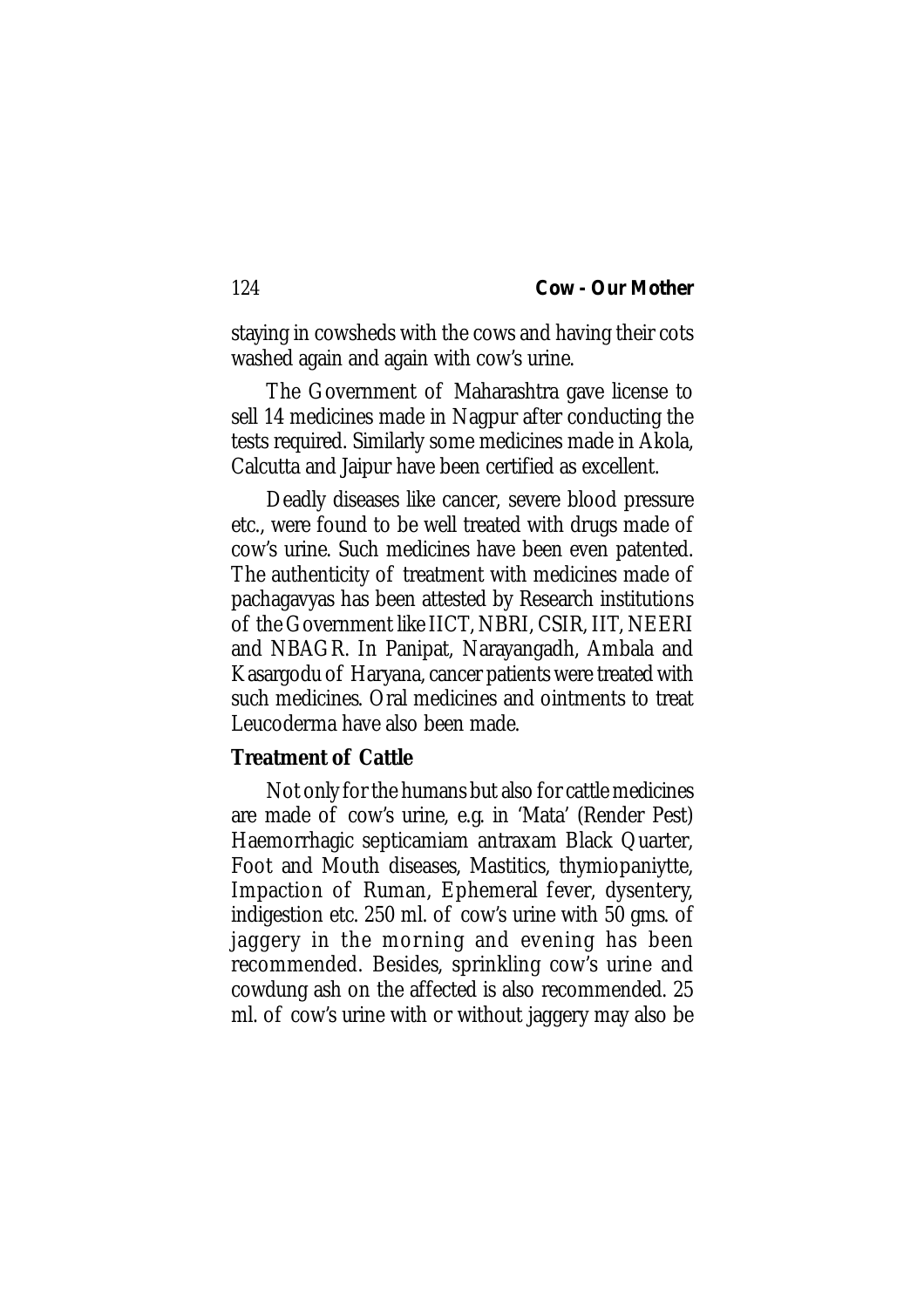given. The ailing cattle must be isolated and treated with cow's urine and washed with the same. Larger doses can be administered even thrice a day.

Dr. Gowri Sankar Maheswari of Mumbai cured many heart patients with cow therapy without any surgery. Take the butter out of the native cow's milk, prepare ghee and experiment. The ghee of the Kapila or grey cow is far superior. The ghee must be mixed in hot water or heated in daylight instead of heating it straight on fire. Then the patient should be allowed to lie down and treated with two drops in each nostril. A little ghee must be applied to the navel with a finger. A cow must be kept at home or in a nearby cow shelter. High or low blood pressure will become normal if the cow is gently massaged with the hands on its back and neck for about 15 to 20 minutes every day. If there be some discomfiture on the face or head the cow's tail may be made to fan the face or the head by rotating it for a while for relief. If a paste made of a few grains of cowdung mixed with 100 gms. of cow's urine filtered in a cloth is taken daily in the morning and evening before taking food, patients of throat cancer will be immensely benefited. In fact, one may write any number of books on the uses and importance of cowdung and cow's urine.

# **COW - BASED MEDICINES**

Cow's milk, curds, ghee, urine and dung mixed in equal proportion are called panchagavyas. Taking this is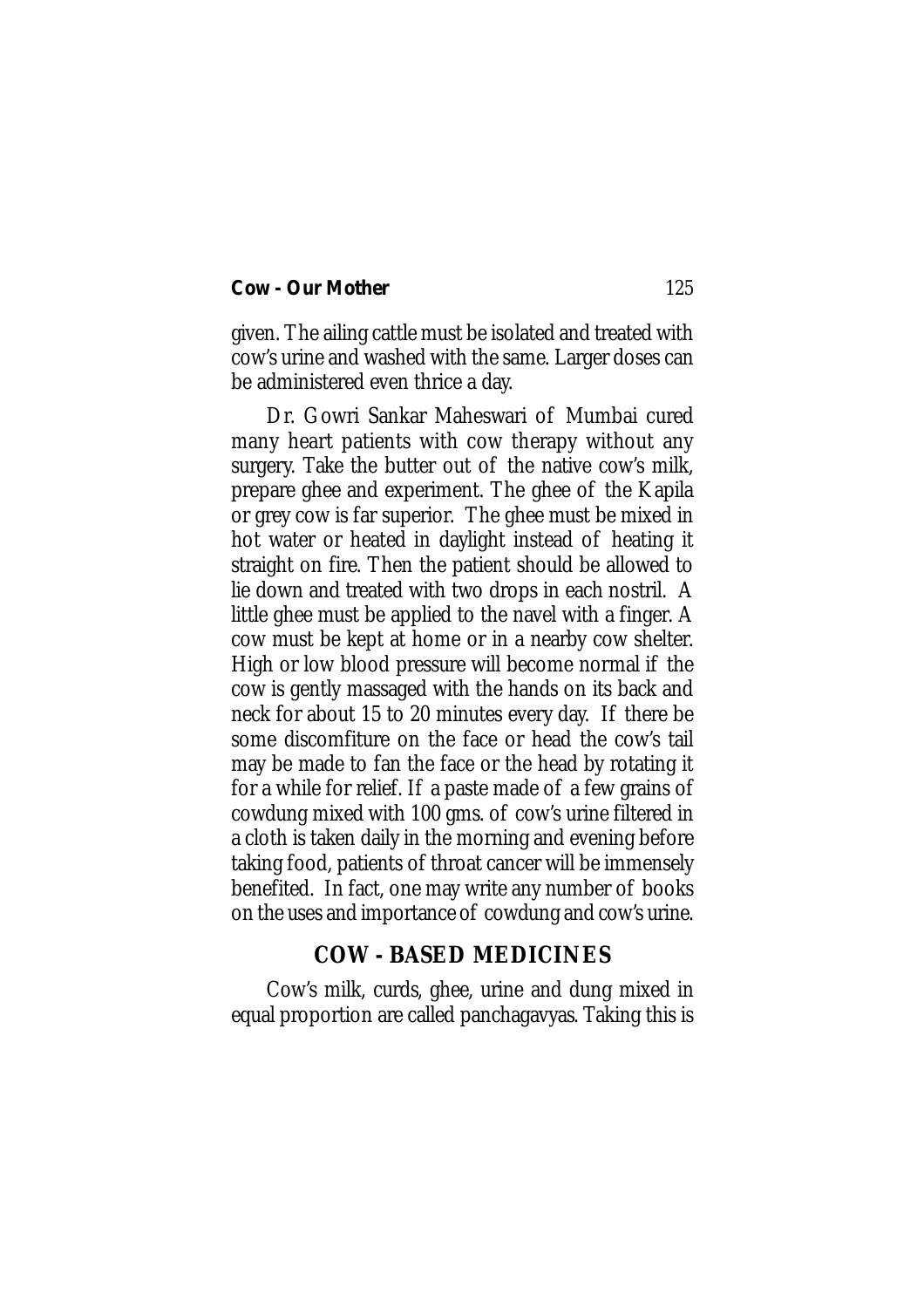useful in the case of many diseases, in particular in epilepsy, swelling, jaundice and cough. Chemical analysis of medicines made in Indian Institute of Chemical Technology, Hyderabad and Govignyan, Devalapur, Nagapur has revealed some specific qualities:

**1. Astamangalaghrutam :** Removes bile, phlegm and rheumatism. It tastes sweet, sour, bitter, pungent used to treat diarrhoea or dysentery, helps longevity and virility, reduces mucus, diabetes, nausea and vomiting etc.

**2. Kamadhenu Dantarakshaka Churnam :** It cures disorders born of bile, phlegm and rheumatism. It is useful in diabetes, nausea, joint pains. It also kills worms, and protects liver among others. It tastes sweet, sour, bitter or pungent.

**3. Kamadhenu harday churnam :** It cures defects born of bile, phlegm and rheumatic pains. It protects the liver, kills worms, cures diarrhea and dysentery, reduces some abdominal disorders. It has good chemical properties that help it serve as medicine. It can be sweet, saltish, bitter or pungent.

**4. Kamadhenu gochatra arc :** It removes tridoshas, diabetes, worms, stomach disorders and has chemical properties that make it medicinal.

**5. Kamadhenu arc :** It removes tridoshas, stomach disorders, protects liver, treats diabetes and acts as a medicine by virtue of its chemical properties.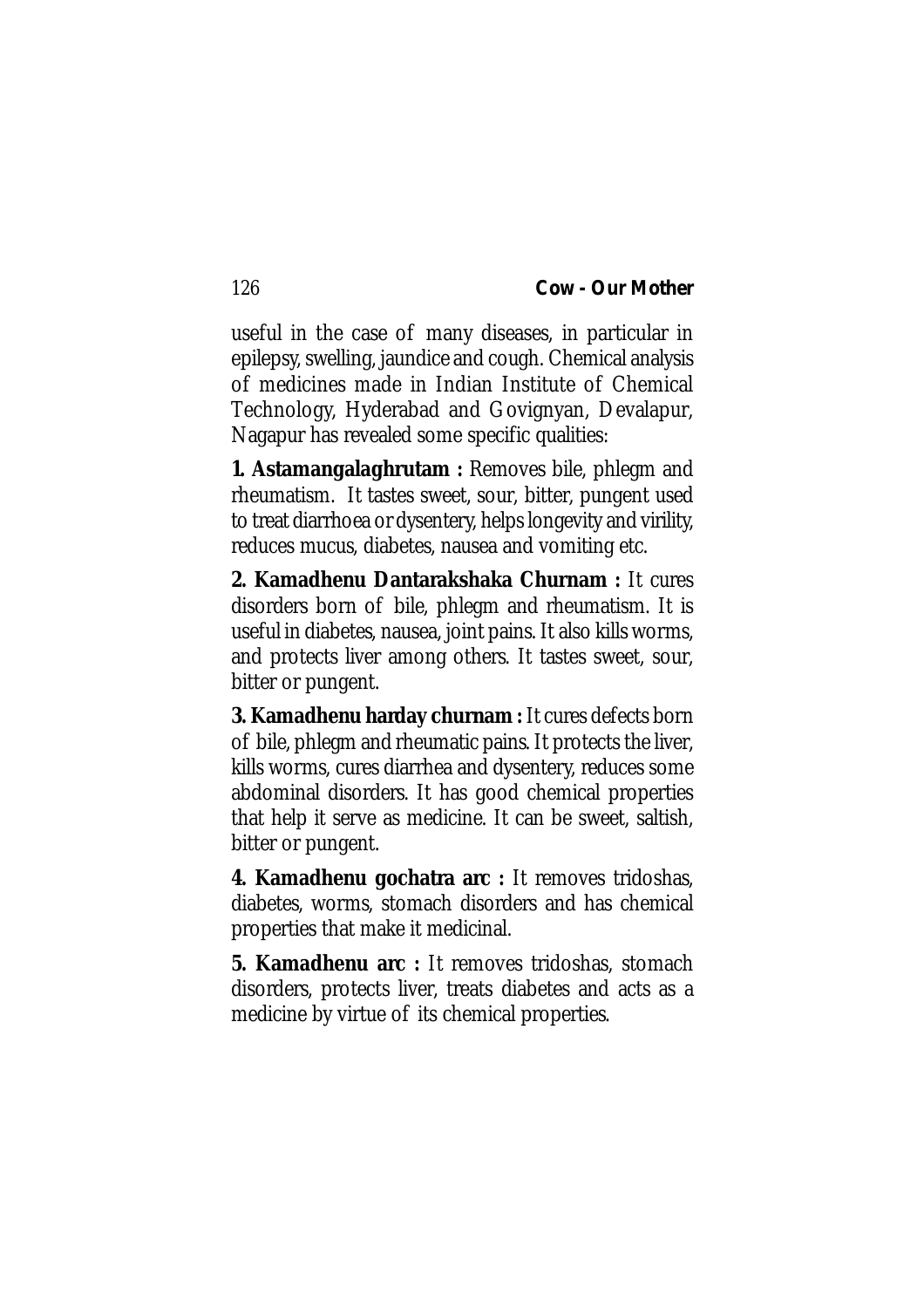**6. Kamadhenughanavati :** It removes bile, phlegm and rheumatism, purifies blood, kills worms, protects the liver, treats some stomach disorders and acts as a medicine by virtue of its chemical properties.

**7. Kushmandavalehyam :** It removes bile, phlegm and rheumatism, diabetes, stomach disorders, protects liver and kills worms.

**8. Panchagavyaghrutam :** It removes tridoshas, kills worms, cures diarrhea, dysentery, treats stomach disorders and acts like a pure medicine with chemical properties.

**9. Kamadhenu kesanikhar :** It remedies bile, phlegm and rheumatic pains, purifies blood, protects the liver and acts in reviving body parts that might have been rendered stiff or immobile.

**10. Kamadhenu switranasakavati :** It remedies bile, phlegm, rheumatism etc., purifies blood, kills worms, counters nausea and vomitings among others.

**11. Kamadhenu switranasakalepanam or ointment :** It cures phlegm, bile, rheumatism etc., acts against nausea and vomiting, purifies blood, removes worms etc.

**12. Jatyadi ghrutam :** It remedies phlegm, bile, rheumatism, kills worms, treats abdominal disorders, counters nausea and vomiting, protects the liver, reduces stiffness of body parts, purifies blood, cures diabetes besides other disorders.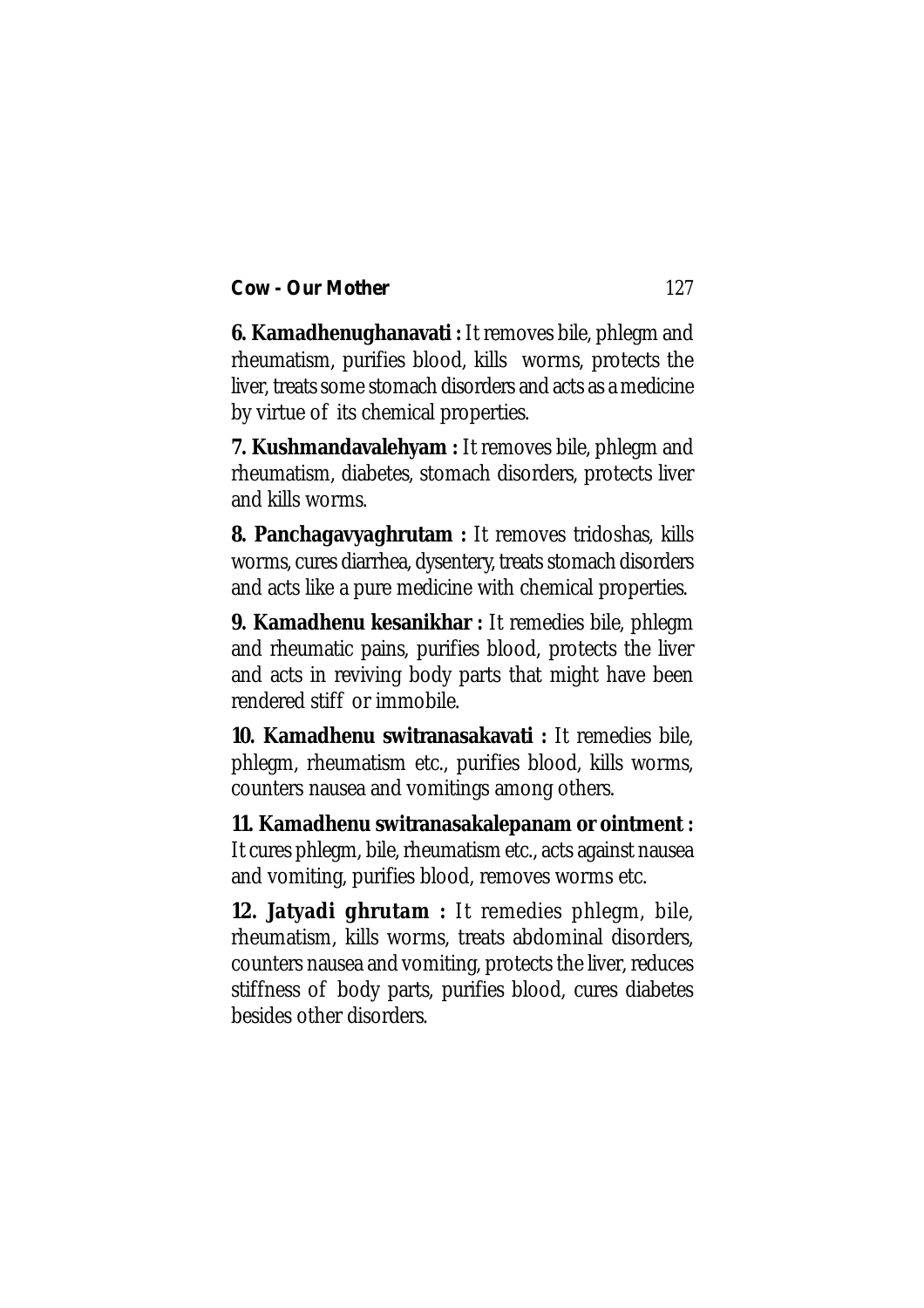**13. Armoharamarham :** Cures defects born of bile, phlegm and rheumatism, stomach disorders etc. and acts as a good tonic with chemical properties.

**14. Gomayaditailam :** It is useful in diseases connected with ear and nose. It remedies defects born of phlegm, bile and rheumatism, stomach disorders etc. and acts as a tonic with its chemical properties.

**15. Gomutra asavam :** It counters the tridoshas, in particular, bile. Taken in good quantities, it strengthens the gall bladder, cures stomach disorders, helps in strengthening joints and treats diabetes besides other disorders.

**16. Vibhitakavalehyam :** Cures tridoshas, in particular, defects of bile, stomach disorders, helps in strengthening joints, and cures diabetes besides other diseases.

**17. Madhuraarkam :** Cures tridoshas, helps in strengthening the joints, removes mucus, treats stomach disorders, jaundice, anaemiaetc using it in excess might result in increasing bodily pains.

**18. Hingvadi ghruram :** Remedies phlegm, bile, rheumatism cures stomach disorders, kills worms and acts as a remedy in some gynaeic disorders.

**19. Kamadhenu soap :** Remedies defects born of bile, phlegm, rheumatism, kills worms, removes mucus besides other disorders.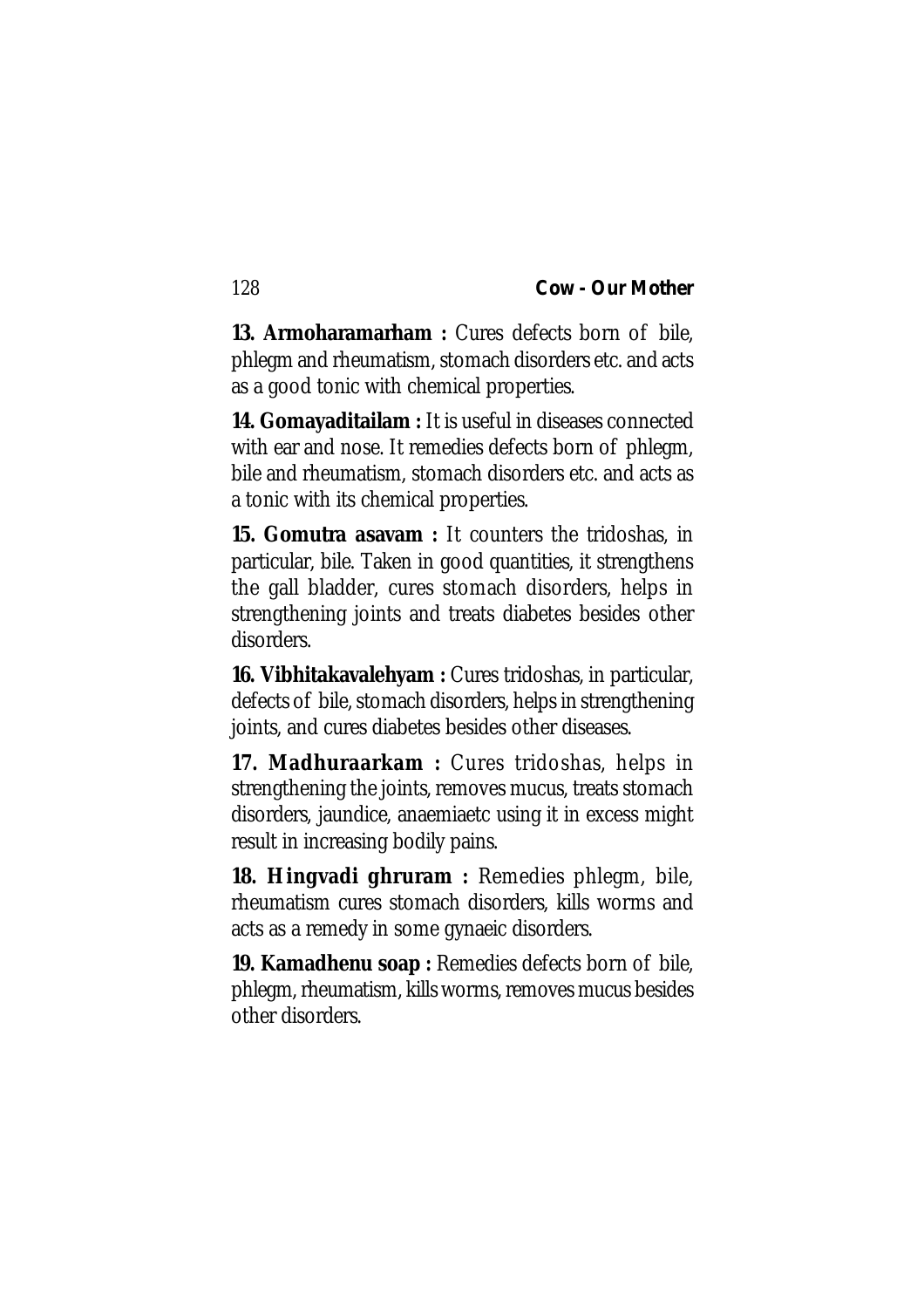**20. Kamadhenu body paste :** Used in proper measure it helps as a medicine with chemical properties, countering bile, phlegm and rheumatism and kills worms.

# **THE USES OF COW'S URINE IN PREVENTING AND CURING DISEASES-A DOCTOR'S REPORT**

Dr. Ashok Kumar (Principal investigator, consultant and Lecturer from Acharya Tulasi Regional Cancer Treatment and Research Institute, S.P. Medical College, Bikaneer, Rajashan), has some observations to make on the above subject.

In curing diseases of human beings, medicines are used and in surgery, mechanical devices. In Allopathy, Ayurveda, Homeopathy, medicines are used for treatment. In allopathy, chemicals are used in a pure form. Crores of cells combine to make the human body, work. Any imbalance will result in disease. Chemicals used in medicines cure these imbalances. But as a result of their chemical properties, side effects will be produced in parts of body other than the ones for which treatment is given. Many medicines in allopathy are taken from natural substances. But they are artificially moulded later. When medicines are associated with natural herbs, they do not harm the body in any way. Some act as depressants, some as energizers, some as neutralizers. Owing to the natural harmonizing abilities of the body, they give proper results without any deviations. Medicines made of chemicals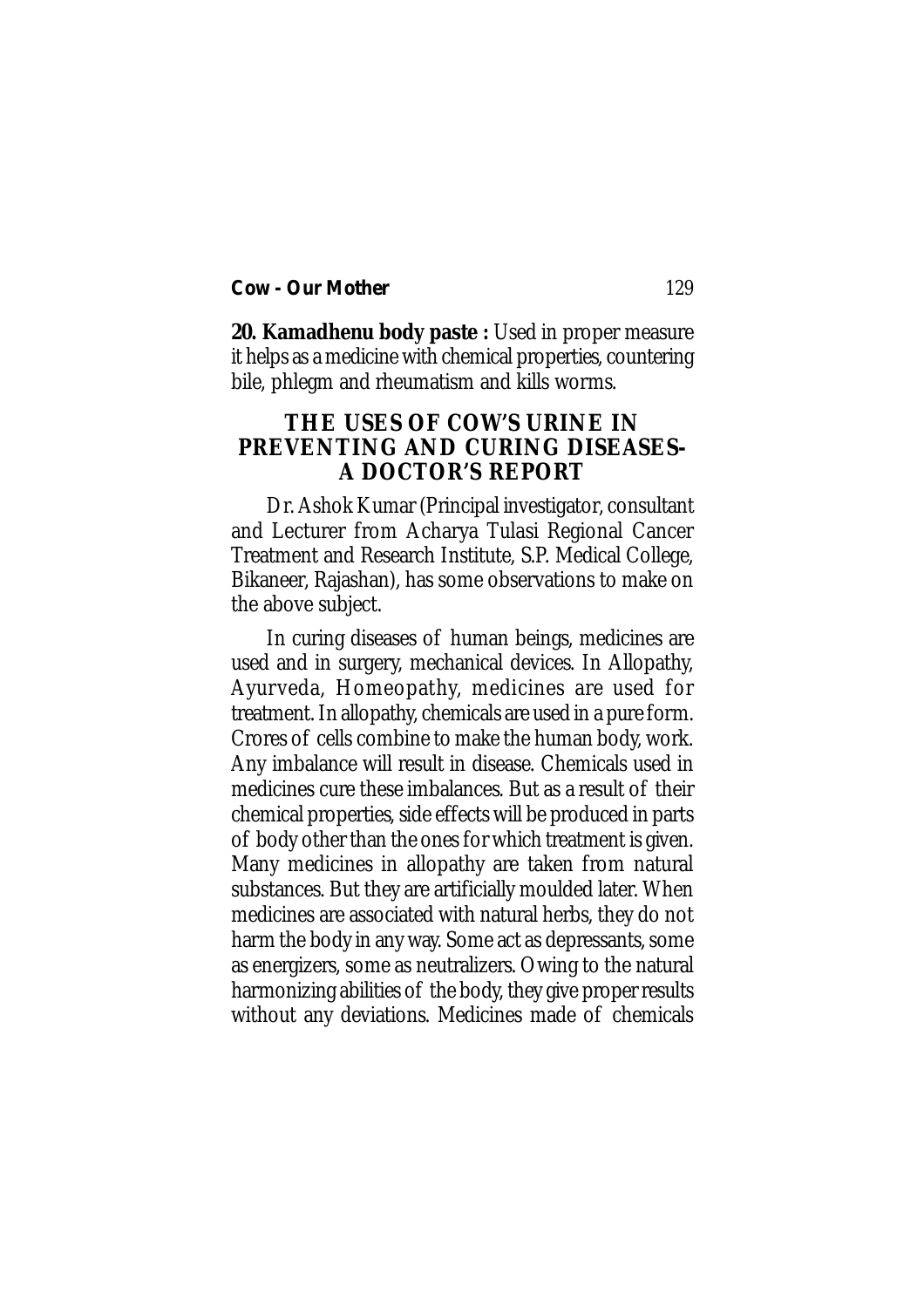affect the body, adversely. They do not act on the deep rooted (emotional and psychological) causes of the diseases. These things ought to be kept in mind, while treating a patient. From ancient times, the Indian cow's urine has been used as medicine. It was compared to Ambrosia (Rigveda 10-15). Its medicinal qualities find a place in Susruta Samhita 45/221. In sloka 100 of Charaka Samhita the virtues of cow's urine in the treatment of diseases have been described. The 'salagrama Dictionary 'describes its power in healing wounds. In many works of Ayurveda we find a mention of the effective role of cow's urine in the treatment of kidney and heart troubles, intestinal disorders, jaundice, anaemia, skin disease, and Endocrine disorders.

The diverse characteristics of cow's urine have been identified with the help of chemical analysis. Only the Indian cow (not hybrid) promotes health. Its urine contains proteins, urea, uric acid, vitamins, creatinin, phenol with its products, aromatic Amino acid, vitamins, antioxidants, enzymes (LDH, Acid Phosphates etc.) basic minerals, calcium, phosphorus, gold, hormones and their products all of which work actively in metabolic processes.

All the above have a role to play in the treatment of diseases. When pure and unmixed cow's urine was used, the total influence of the above was evident. Owing to its chemical reactions and its agelong history, its 'arka' has been recognized in an American patent as an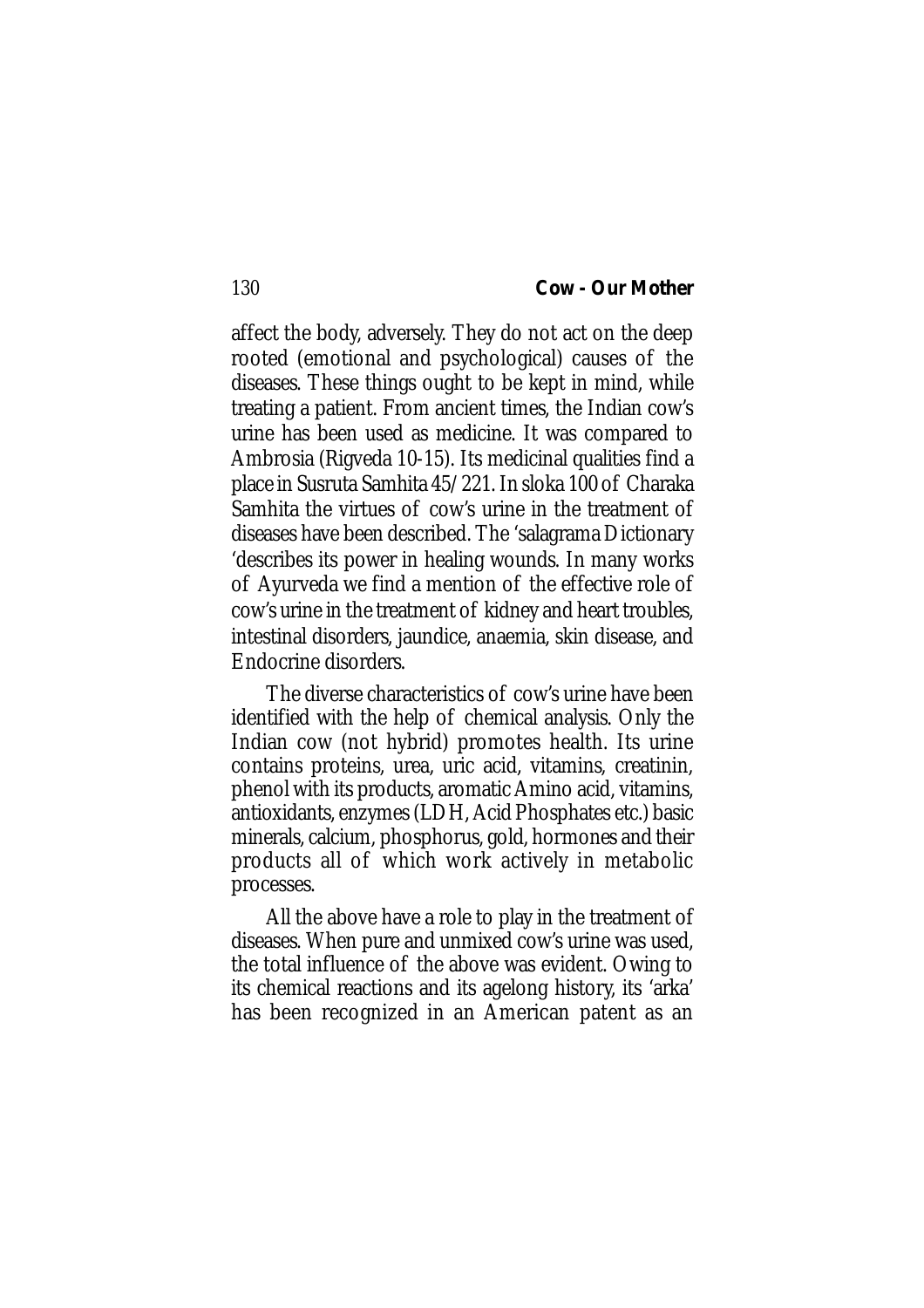antibiotic, life-sustaining energizer, insecticide, anti-cancer drug full of nutritive values and the one capable of protecting DNA from Oxidants.

# **Methods of Selecting a Cow for Experimental Purposes**

A healthy cow is selected for this purpose. Its blood and urine are subjected to a pathological test to confirm that it is free from any disease. An unhealthy cow is not acceptable for research experiments. Cow's urine is collected in a nonmetallic vessel. It is then filtered in an eight layered piece of cloth before it is sent to the laboratory.

At least half an hour before or after taking cow's urine, one should not take any food. In the first week 50ml in the morning and 50ml in the evening; in the second week, 100 ml. each twice a day must be taken. This should be consumed systematically for several days. At the outset, it may be nauseating, though not beyond one's tolerance. In about a week the body finds it habitual. The distaste is partly caused by its smell and taste and is partly psychological. Given a proper explanation and encouragement, the patients will be habituated to the treatment.

# **Effects of imbibing fresh cow's urine in some common diseases**

**1. Common kidney failure :** 27 Patients were tested. Of these 15 had no immunity and the other 12 were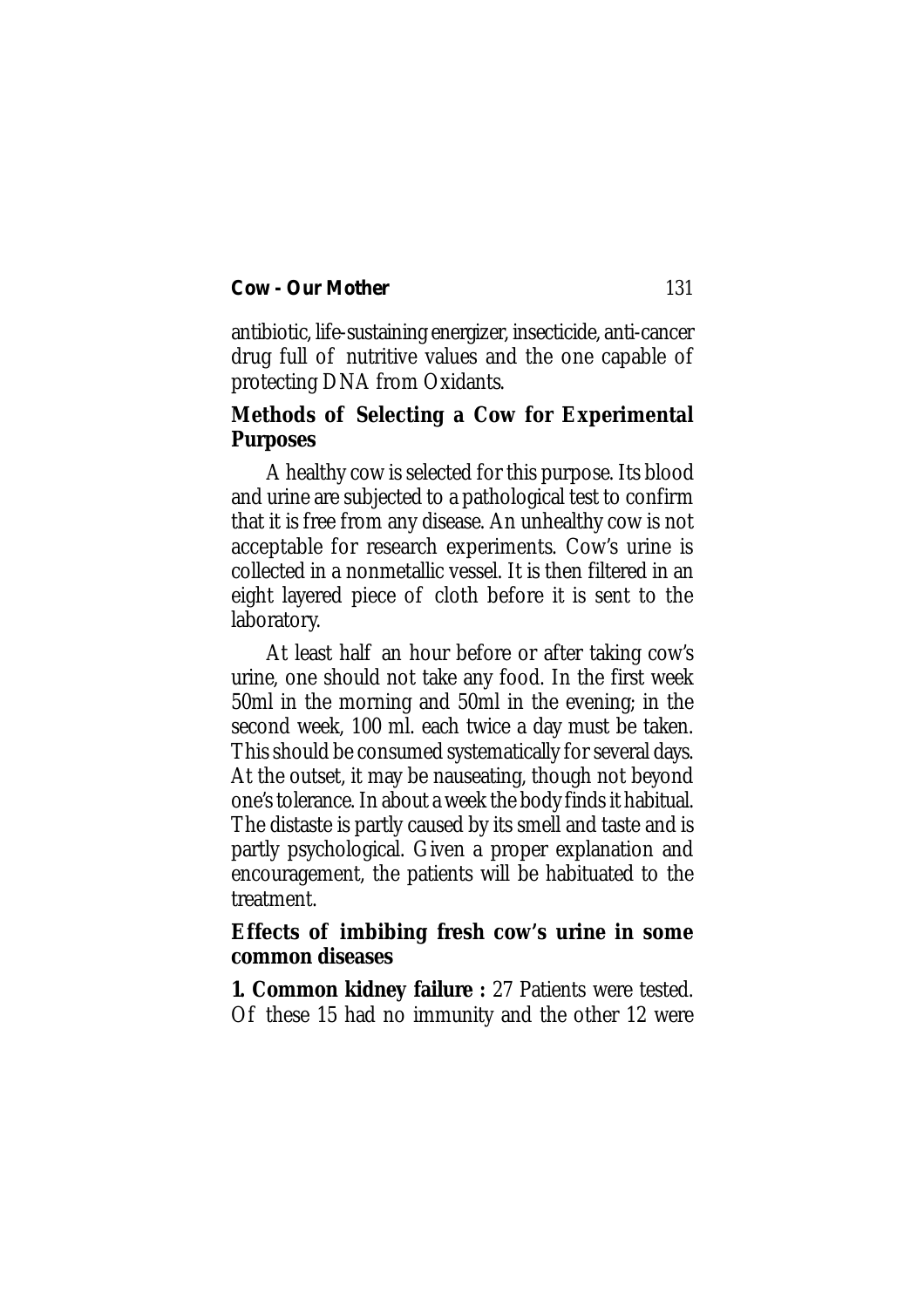patients of diabetes. They were on dialysis thrice a week. Their blood urea was 150-170 mg, their creatinin0.5 to 14.5 mg. before dialysis. After they took cow's urine for three months, they required dialysis only thrice a week. Their blood urea increased to 70 to 90 mgs and creatinin to 0.5 mgs. In 9 microglobulin cases (7 diabetic and two other patients), Microglobulin in urine disappeared after they took cow's urine for five months. For seven with stones in gall bladder (of less than 11cms. In size) the stones were broken into small pieces and were discharged through urine after they took cow's urine for one to two months.

**2. Diabetes :** 32 patients were enrolled. Among them 13 used to take Insulin and 19 others, pills. After taking cow's urine for four months, observing food restrictions and living in a natural way, their dosage of Insulin was reduced by 50%. After four more months, their dosage was reduced by 75% of the original dosage. 21 Out of 45 patients suffering from diabetes, taking Insulin and pills for 20 to 25 years, were cured of diabetes with cow's urine. (They did not suffer from Diabetic Neuropathy, Retinopathy, Neuropathy, Myo-cordial disorderinfarction resulting in difficulty of supply of blood to heart muscles). Two others had a mild myocordiac infarction. All this, in spite of their regular use of antibiotics and proper levels of blood sugar. These adverse effects occur commonly among patients of Diabetes. Taking cow's urine could keep them all away from such problems.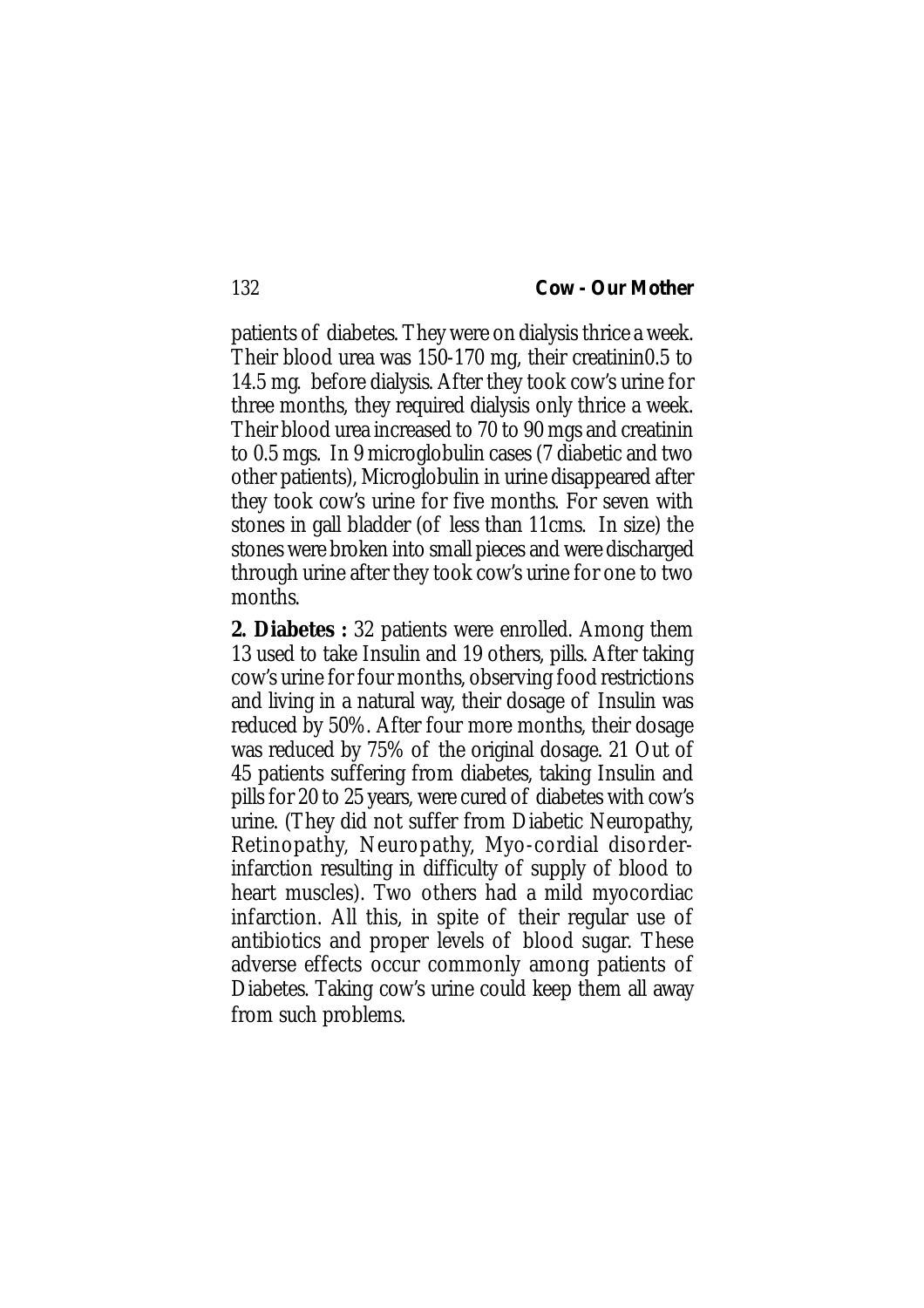**3. Heart Patients :** 11 patients who had 85% to 95% of obstruction in coronary artery, consulted Dr. Ashok Kumar and his assistants. Earlier they were all asked to undergo coronary bye pass surgery. They rejected the advice. They were started on a treatment with cow's urine. 9 to 10 Months later their angiography revealed that the obstruction was reduced by 5 to 15%. As a result, the flow of blood in their case, improved considerably.

16 Patients suffering from hypercholesterolenin (more than 500 gms.) when they were treated with cow's urine reached a 225 mg. level after they were treated with it. 24 Patients with essential hypertension (with 160-180 mm Hg. systole and 90-100 Hg. of diastolic) reached a level of 130-140 mm Hg. of systolic and 80 to 84 mm Hg. diastolic. It was noticed that systolic pressure was reduced in just half an hour to 16 to 30 mm. Hg. after taking cow's urine.

**4. Cancer :** 77 Patients suffering from Stage 4 cancer enrolled themselves. They refused to take Radiotherapy and Chemotherapy. They were given treatment with cow's urine. They spent their life for 6 to 12 months more happily than those treated with Radiotherapy and Chemotherapy for the same limbs according to their age and their tumor grade disorder. They spent a serene life full of spiritual bliss and merely needed routine assistance for their daily living.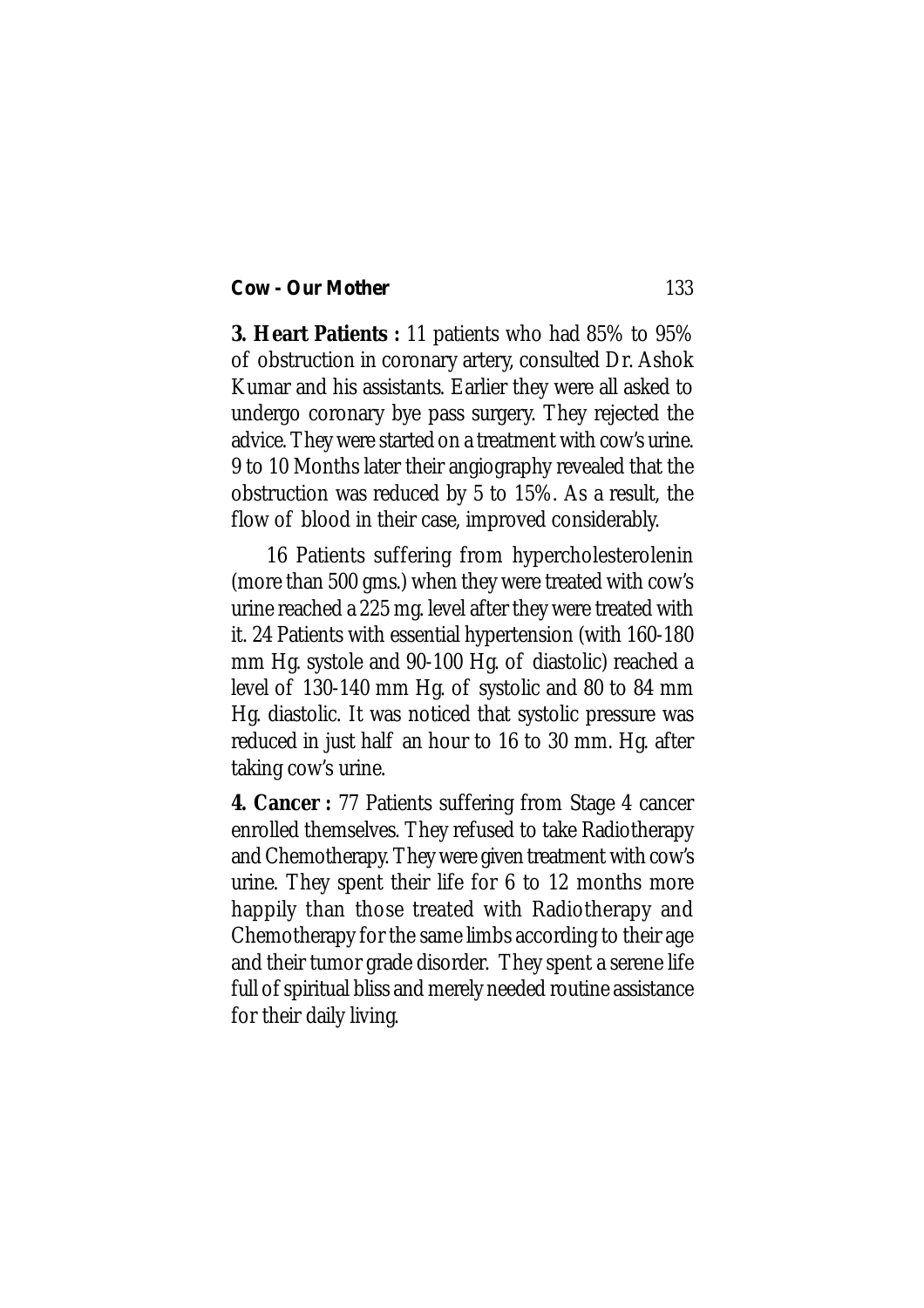221 Cancer patients in stage 2 and 3 going through Chemotherapy (D12, D21 Protocol 3, 4 cycle) were treated with cow's urine as well. The adverse effects of Chemotherapy like laikopenia, thrombocytopanin and anaemia were examined. It was found that cow's urine succeeded in reducing Cytotaxin levels (The levels were steady in Grade 1 and 2, while in 3 and 4, they were controlled).

160 Patients under Radiotherapy accepted to be treated with cow's urine. The adverse effects under radiation like skin eruptions, mucositis, cystilis and proctitis were mainly noticed while in grades 2 and 3, under the group controlled (treated with cow's urine), radiation effects were delayed…

**5. Skin Diseases :** 11 Psoriasis patients suffering from skin disease could nearly be cured in 6 to 7 months. 8 Leucoderma patients to whom cow's urine was administered for 4 months had their skin turning red and becoming normal in 6to 8 months. 5 People suffering from allergic skin disorders were cured after taking cow's urine for 3 to 4 months.

**6. Other cases :** 2 Hepatitis-B positive patients who took cow's urine for a year showed signs of improvement as their Hbs ag titer increased. 4 HIV patients improved with their viral count reduced and CD-4 count increasing. Seven Rheumatic arthritis patients who were on steroids and Methotrexate could reduce their dosage to 50% after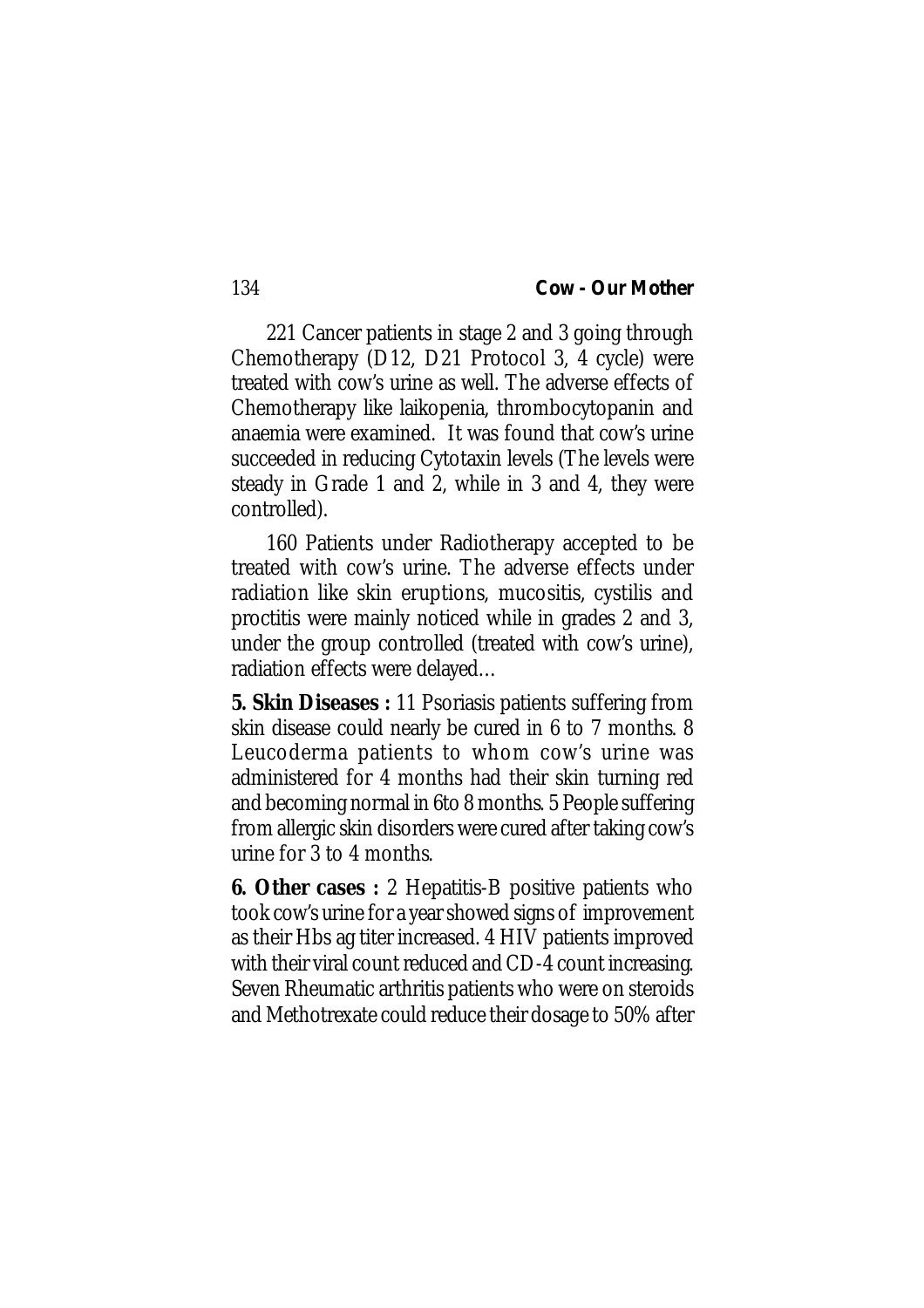they took cow's urine for three months. Six months later they could avoid steroids altogether. The pain was also reduced. The Rh factor and the titer also came down.

# **Conclusion**

Cow's urine described in Charaka of Ayurveda, Sustruta Samhita and many ancient works is very useful in treating and curing diseases. Experience tells us that treatment with cow's urine is inexpensive and easily available in villages. So we should describe the cow as a mobile hospital.

Allopathy may be resorted to in cases of emergency. Treatment with cow's urine is however comprehensive in its ability to treat diseases. Such a treatment is complete treatment. The molecular and microscopic effects on the cell are yet to be investigated into. Many more clinical studies have to be made. Randomized, Plaecho control, Multi centric and Blind studies must be continued on the use of cow's urine for our health.

# **THE COW SAYS**

Yes, this is indeed true! I will bestow on each and everyone without discrimination, wisdom, strength, longevity, health, wealth, prosperity and fame. All those who know this and experience this, call me mother. I treat and love them as my children.

Is it not the duty of the children to serve, protect and wipe the tears from her eyes? I have been performing